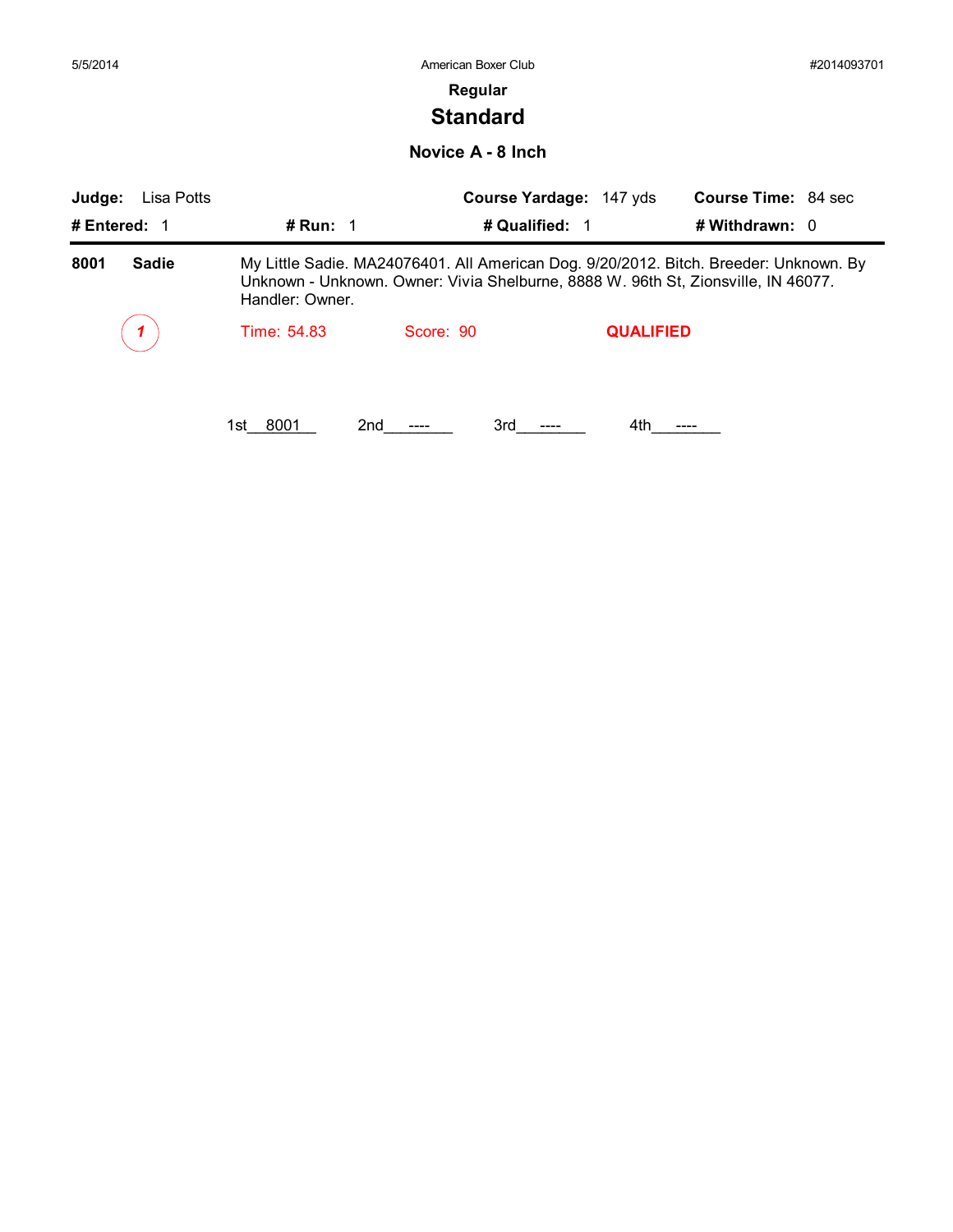# **Standard**

**Novice A - 20 Inch**

| Judge:       | Lisa Potts    |            |                                                                                                                                                              | Course Yardage: 152 yds | <b>Course Time: 73 sec</b>                                                                                                                                                 |
|--------------|---------------|------------|--------------------------------------------------------------------------------------------------------------------------------------------------------------|-------------------------|----------------------------------------------------------------------------------------------------------------------------------------------------------------------------|
| # Entered: 2 |               | # Run: $2$ |                                                                                                                                                              | # Qualified: 0          | # Withdrawn: 0                                                                                                                                                             |
| 20001        | <b>Shiloh</b> |            | Roca, Donna Galante, Lori McClain. By CH Ewing's Maverick of Maxl - GCH DLG<br>Box 350, Greenwood, MO 64034. Handler: Mark Ewing.                            |                         | CH Galaroc N Ewing's Show Off. WS37253803. Boxer. 4/5/2011. Bitch. Breeder: Michelle<br>Rainbow's End. Owner: Janet Ewing and MArk Ewing, Michelle Roca, Donna Galante, PO |
|              |               | Time:      | Score: NQ                                                                                                                                                    |                         |                                                                                                                                                                            |
| 20002        | Stash         |            | Melinda Gann. By After All's The Simple Life - After All's Made in America. Owner:<br>Elizabeth Price, 5993 Darlene Dr, Greenwood, IN 46143. Handler: Owner. |                         | After All's Hidden Assets. DN28217005. Australian Shepherd. 5/20/2010. Dog. Breeder:                                                                                       |
|              |               | Time:      | Score: NQ                                                                                                                                                    |                         |                                                                                                                                                                            |
|              |               |            |                                                                                                                                                              |                         |                                                                                                                                                                            |
|              |               | 1st        | 3rd<br>2nd                                                                                                                                                   | 4th                     |                                                                                                                                                                            |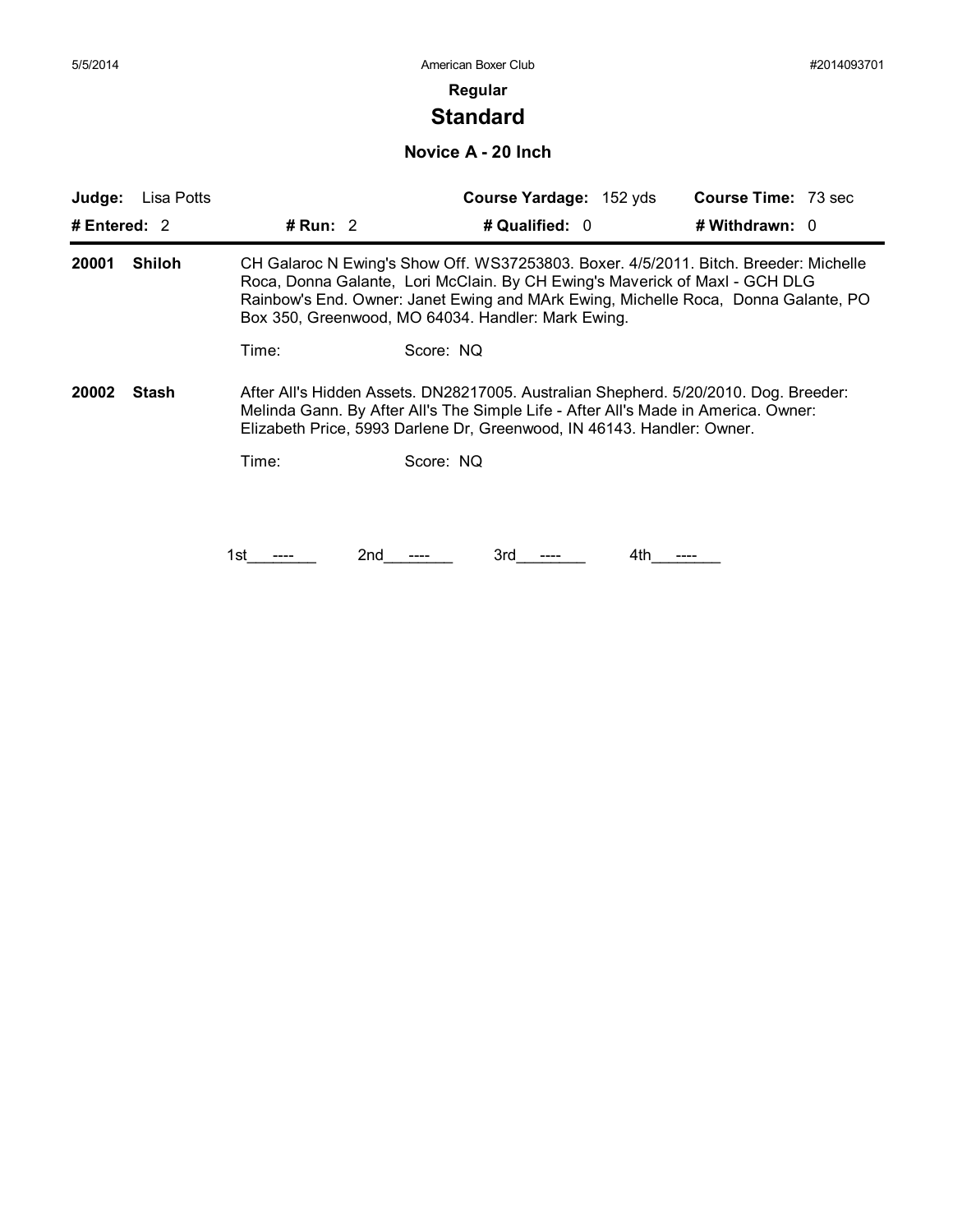# **Standard**

**Novice A - 24 Inch**

| Judge:       | Lisa Potts |                   | Course Yardage: 152 yds                             | <b>Course Time: 74 sec</b>                                                                                                                                                                                                                                |
|--------------|------------|-------------------|-----------------------------------------------------|-----------------------------------------------------------------------------------------------------------------------------------------------------------------------------------------------------------------------------------------------------------|
| # Entered: 1 |            | # Run: $\sqrt{1}$ | # Qualified: 0                                      | # Withdrawn: $0$                                                                                                                                                                                                                                          |
| 24001        | Carmel     |                   | Box 350, Greenwood, MO 64034. Handler: Janet Ewing. | CH Galaroc N Ewing's Show Biz. WS37253804. Boxer. 4/5/2011. Bitch. Breeder: Michelle<br>Roca, Donna Galante, Lori McClain. By CH Ewing's Maverick of Maxl - GCH DLG<br>Rainbow's End. Owner: Janet Ewing and Mark Ewing, Michelle Roca, Donna Galante, PO |
|              |            | Time:             | Score: NO                                           |                                                                                                                                                                                                                                                           |
|              |            | 2nd<br>1st        | 3rd                                                 | 4th                                                                                                                                                                                                                                                       |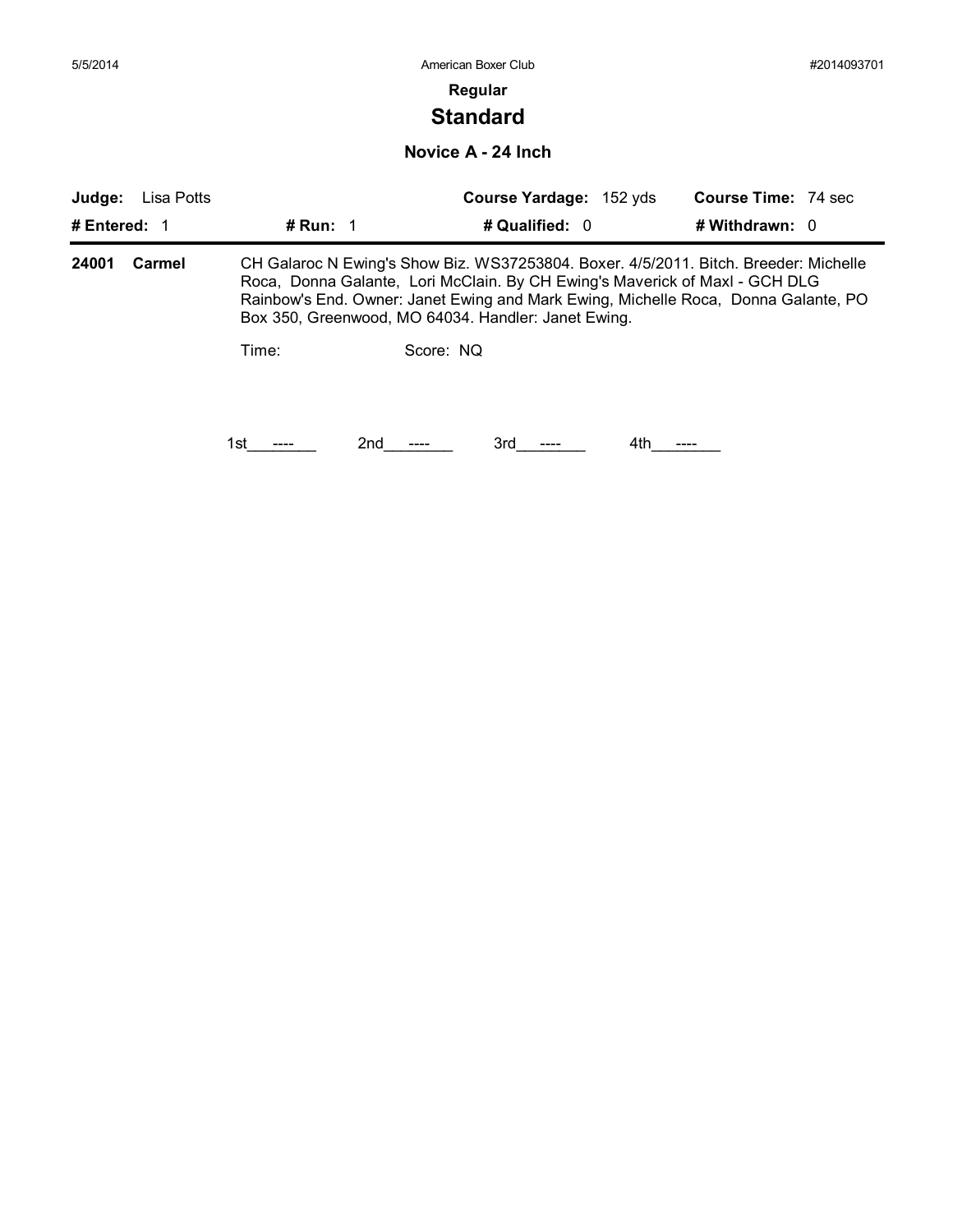# **Standard**

#### **Novice B - 20 Inch**

|                 | Judge: Lisa Potts |                                                                                                                                                                                                                                                                                                       |                                                                                                                                                                                                                                                                                                                      | Course Yardage: 152 yds | Course Time: 73 sec |  |  |
|-----------------|-------------------|-------------------------------------------------------------------------------------------------------------------------------------------------------------------------------------------------------------------------------------------------------------------------------------------------------|----------------------------------------------------------------------------------------------------------------------------------------------------------------------------------------------------------------------------------------------------------------------------------------------------------------------|-------------------------|---------------------|--|--|
|                 | # Entered: $5$    | # Run: $4$                                                                                                                                                                                                                                                                                            | # Qualified: 2                                                                                                                                                                                                                                                                                                       |                         | # Withdrawn: 0      |  |  |
| 20203<br>Amber  |                   | CH Jokar's N Happy Tails Blonde Moments. WS41571902. Boxer. 6/22/2012. Bitch.<br>Breeder: Carrie Cole & Amy Bieri. By CH Illyrian's Trilogy - GCH JoKar's Blonde Ambition's<br>of Happy Tails. Owner: Eugenia Koshiol and Amy Bieri, 27434 Wildwood Dr, Monee, IL<br>60449. Handler: Eugenia Koshiol. |                                                                                                                                                                                                                                                                                                                      |                         |                     |  |  |
|                 |                   | Time:                                                                                                                                                                                                                                                                                                 | Score: NQ                                                                                                                                                                                                                                                                                                            |                         |                     |  |  |
| 20204           | Leia              |                                                                                                                                                                                                                                                                                                       | Rocket N' Focal Point's Written in the Stars. WS41415505. Boxer. 7/2/2012. Bitch. Breeder:<br>Jennifer Hitt, Carolyn Jowell & Kerry Rodgers. By CH Lemke Shootin' Star at Rocket CD<br>RA MX MXJ XF - Rocket's Walk 'N the Clouds. Owner: Kerry Rodgers, PO Box 2269,<br>Georgetown, TX 78627. Handler: Owner.       |                         |                     |  |  |
|                 |                   | Time: 50.18                                                                                                                                                                                                                                                                                           | Score: 90                                                                                                                                                                                                                                                                                                            | <b>QUALIFIED</b>        |                     |  |  |
| 20205<br>Charli |                   | Epitome's Ever the Optimist. WS41596904. Boxer. 5/15/2012. Bitch. Breeder: Susan<br>Standley. By Bentbrook's Image of High Noon - Epotome's Top Grain. Owner: Linda Ennis,<br>65 Autumn Lane, Tiffin, OH 44883. Handler: Owner.                                                                       |                                                                                                                                                                                                                                                                                                                      |                         |                     |  |  |
|                 |                   | Time:                                                                                                                                                                                                                                                                                                 | Score: ABS                                                                                                                                                                                                                                                                                                           |                         |                     |  |  |
| 20206           | Josie             |                                                                                                                                                                                                                                                                                                       | Winmere Red Cracker. WS38429902. Boxer. 7/10/2011. Bitch. Breeder: Owner. By CH<br>Belco's Kiss My Grizz - Winmere St Clare RN. Owner: Theresa Garton, P.O. 13068,<br>Oklahoma City, OK 73131. Handler: Owner.                                                                                                       |                         |                     |  |  |
|                 |                   | Time:                                                                                                                                                                                                                                                                                                 | Score: NQ                                                                                                                                                                                                                                                                                                            |                         |                     |  |  |
| 24203           | Fred              |                                                                                                                                                                                                                                                                                                       | Great Expectation's Winifred Will Do! BN RN TD PT HSAs CGC. WS39438202. Boxer.<br>9/2/2011. Bitch. Breeder: Reegan Ray. By Marc del Benicadel - Shera's Great Expectations<br>RN TDX AX AXJ HXAs HIBs CGC. Owner: Reegan Ray and Bill Polonsky, 734 San<br>Dieguito Drive, Encinatas, CA 92024. Handler: Reegan Ray. |                         |                     |  |  |
|                 |                   | Time: 66.48                                                                                                                                                                                                                                                                                           | Score: 90                                                                                                                                                                                                                                                                                                            | <b>QUALIFIED</b>        |                     |  |  |
|                 |                   |                                                                                                                                                                                                                                                                                                       |                                                                                                                                                                                                                                                                                                                      |                         |                     |  |  |

1st\_20204 2nd\_24203 3rd\_\_\_\_\_ 4th\_\_\_\_\_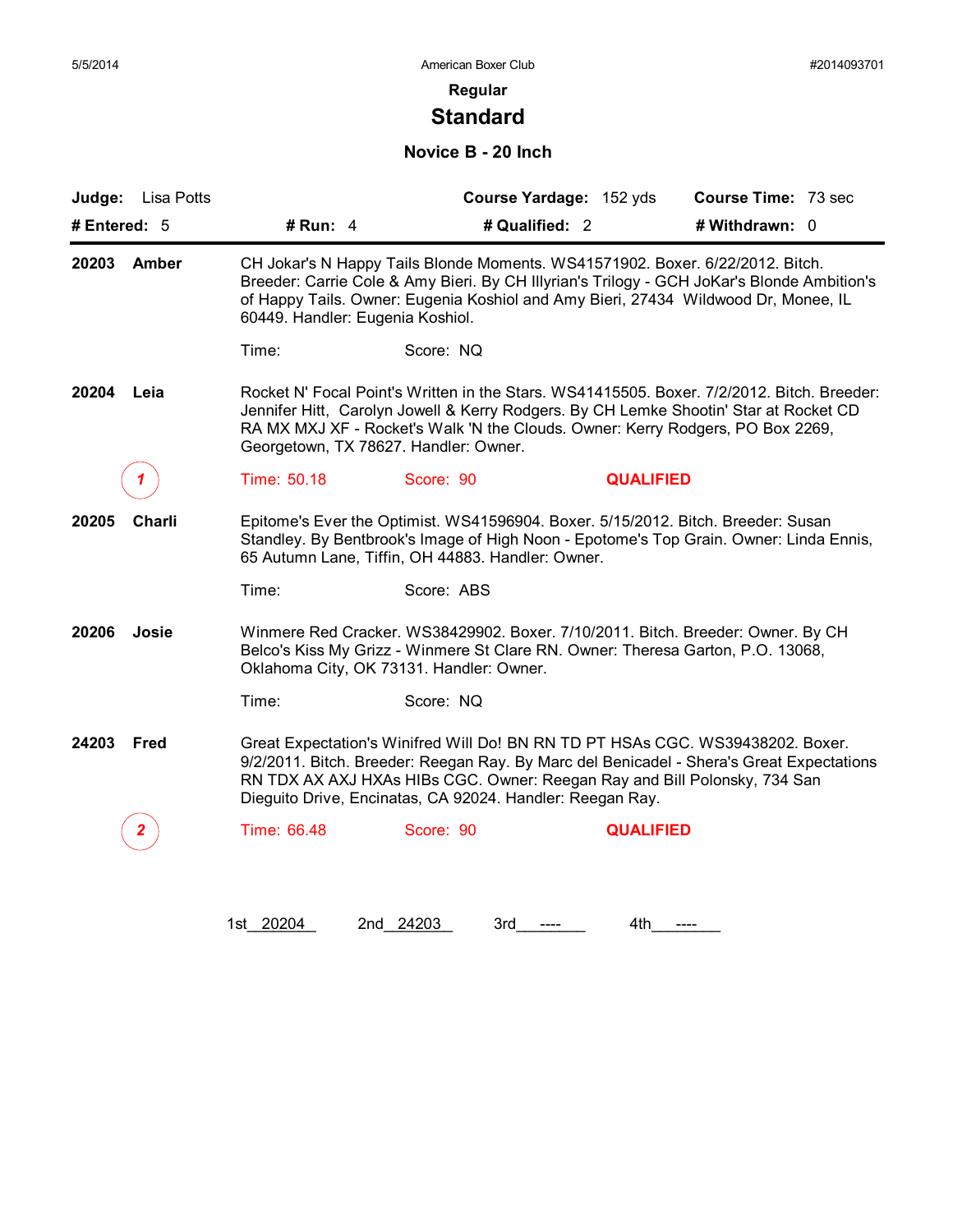# **Standard**

#### **Novice B - 24 Inch**

| # Entered: $3$<br># $Run: 3$<br># Qualified: 0<br># Withdrawn: 0<br>CH Winmere Only Time Will Tell CAA CGC. WS29627004. Boxer. 3/8/2009. Dog. Breeder:<br><b>Stryker</b><br>24202<br>Theresa Garton & Lynn Garton. By CH Strawberry N REO Gold Country - CH Winmere<br>Indian Paintbrush RE OA AXJ AXP AJP OFP. Owner: Margaret Magoffin and Theresa<br>Garton, 15 Hillrise Dr, Penfield, NY 14526. Handler: Margaret Magoffin.<br>Score: NQ<br>Time:<br>24204<br><b>Brit</b><br>CH TealCrest's Spitfire CA. WS32322501. Boxer. 10/27/2009. Bitch. Breeder: Jill Hootman<br>& Robin Kennedy. By CH TealCrest's Luck of the Irish CD RA AX AXJ NF CA - Miro-<br>TealCrest's Whats Ur Name CD RN CA. Owner: Jill Hootman, 171 Tylertown Rd,<br>Clarksville, TN 37040. Handler: Owner.<br>Score: NQ<br>Time:<br>24205<br><b>Shane</b><br>Sherwood Shananigans RN NF. WS38244301. Boxer. 6/16/2011. Dog. Breeder: Colleen<br>Fleury. By CH Rockett's Red Glare - GCH MACH Windwood's Daring Soul of Sherwood CD<br>RE MX MXJ XF. Owner: Colleen Fleury, 37589 Gayoso sT, Slidell, LA 70458. Handler:<br>Owner. |  |
|------------------------------------------------------------------------------------------------------------------------------------------------------------------------------------------------------------------------------------------------------------------------------------------------------------------------------------------------------------------------------------------------------------------------------------------------------------------------------------------------------------------------------------------------------------------------------------------------------------------------------------------------------------------------------------------------------------------------------------------------------------------------------------------------------------------------------------------------------------------------------------------------------------------------------------------------------------------------------------------------------------------------------------------------------------------------------------------------------------|--|
|                                                                                                                                                                                                                                                                                                                                                                                                                                                                                                                                                                                                                                                                                                                                                                                                                                                                                                                                                                                                                                                                                                            |  |
|                                                                                                                                                                                                                                                                                                                                                                                                                                                                                                                                                                                                                                                                                                                                                                                                                                                                                                                                                                                                                                                                                                            |  |
|                                                                                                                                                                                                                                                                                                                                                                                                                                                                                                                                                                                                                                                                                                                                                                                                                                                                                                                                                                                                                                                                                                            |  |
|                                                                                                                                                                                                                                                                                                                                                                                                                                                                                                                                                                                                                                                                                                                                                                                                                                                                                                                                                                                                                                                                                                            |  |
|                                                                                                                                                                                                                                                                                                                                                                                                                                                                                                                                                                                                                                                                                                                                                                                                                                                                                                                                                                                                                                                                                                            |  |
|                                                                                                                                                                                                                                                                                                                                                                                                                                                                                                                                                                                                                                                                                                                                                                                                                                                                                                                                                                                                                                                                                                            |  |
| Score: NQ<br>Time:                                                                                                                                                                                                                                                                                                                                                                                                                                                                                                                                                                                                                                                                                                                                                                                                                                                                                                                                                                                                                                                                                         |  |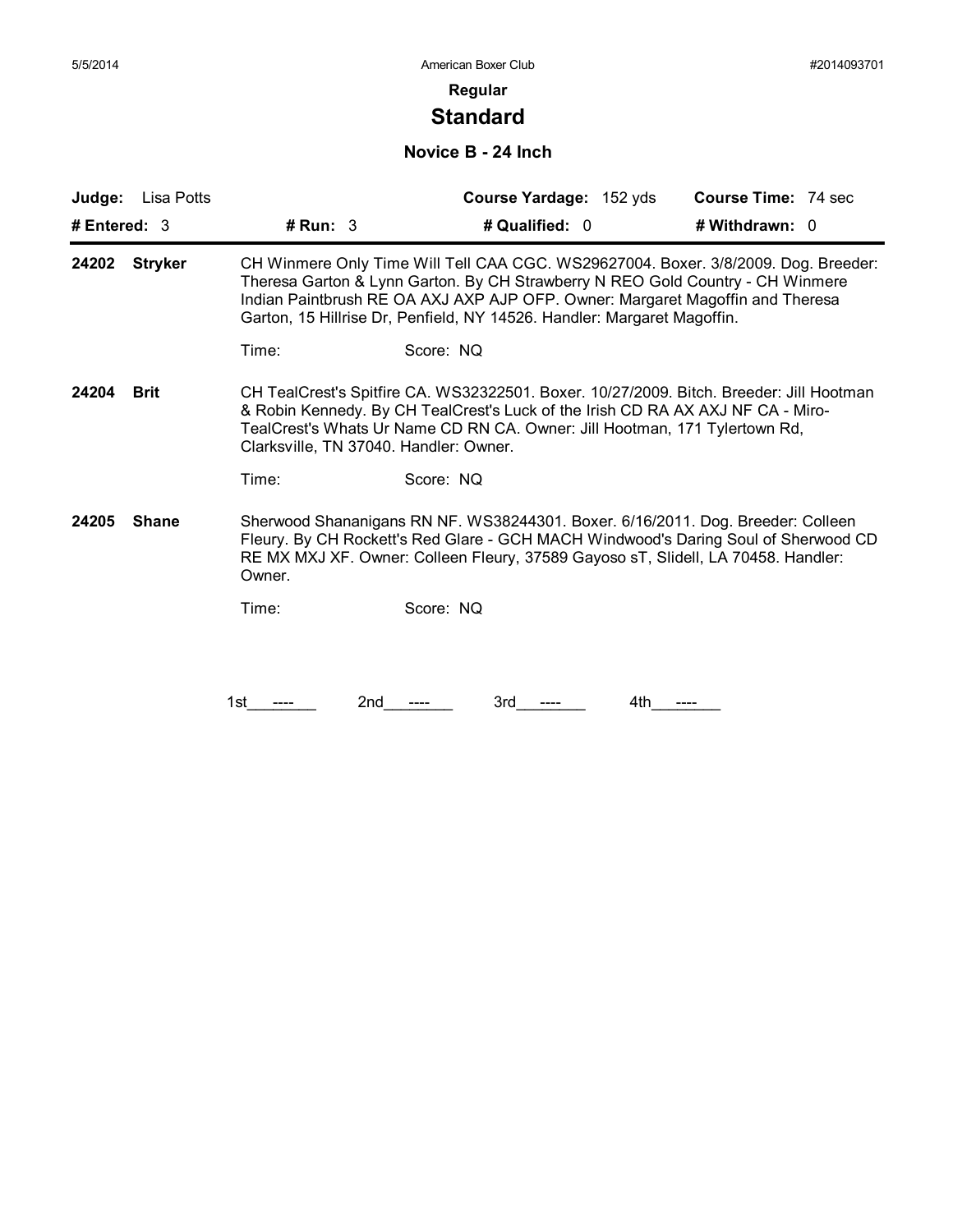| 5/5/2014     |               |                                         | American Boxer Club                                                                                                                                                   |                     | #2014093701 |
|--------------|---------------|-----------------------------------------|-----------------------------------------------------------------------------------------------------------------------------------------------------------------------|---------------------|-------------|
|              |               |                                         | Regular                                                                                                                                                               |                     |             |
|              |               |                                         | <b>Standard</b>                                                                                                                                                       |                     |             |
|              |               |                                         | Open - 16 Inch                                                                                                                                                        |                     |             |
| Judge:       | Lisa Potts    |                                         | Course Yardage: 153 yds                                                                                                                                               | Course Time: 66 sec |             |
| # Entered: 1 |               | # Run: $1$                              | # Qualified: 0                                                                                                                                                        | # Withdrawn: 0      |             |
| 16401        | <b>Barney</b> | St, Monrovia, IL 46157. Handler: Owner. | Staley's Barney Rumble RN NA NAJ NF CA. MA07228901. All American Dog. 8/30/2008.<br>Dog. Breeder: Unknown. By Unknown - Unknown. Owner: Brenda Staley, 355 N Chestnut |                     |             |
|              |               | Time:                                   | Score: NQ                                                                                                                                                             |                     |             |
|              |               | 2nd<br>1st                              | 3rd<br>4th                                                                                                                                                            |                     |             |
|              |               |                                         |                                                                                                                                                                       |                     |             |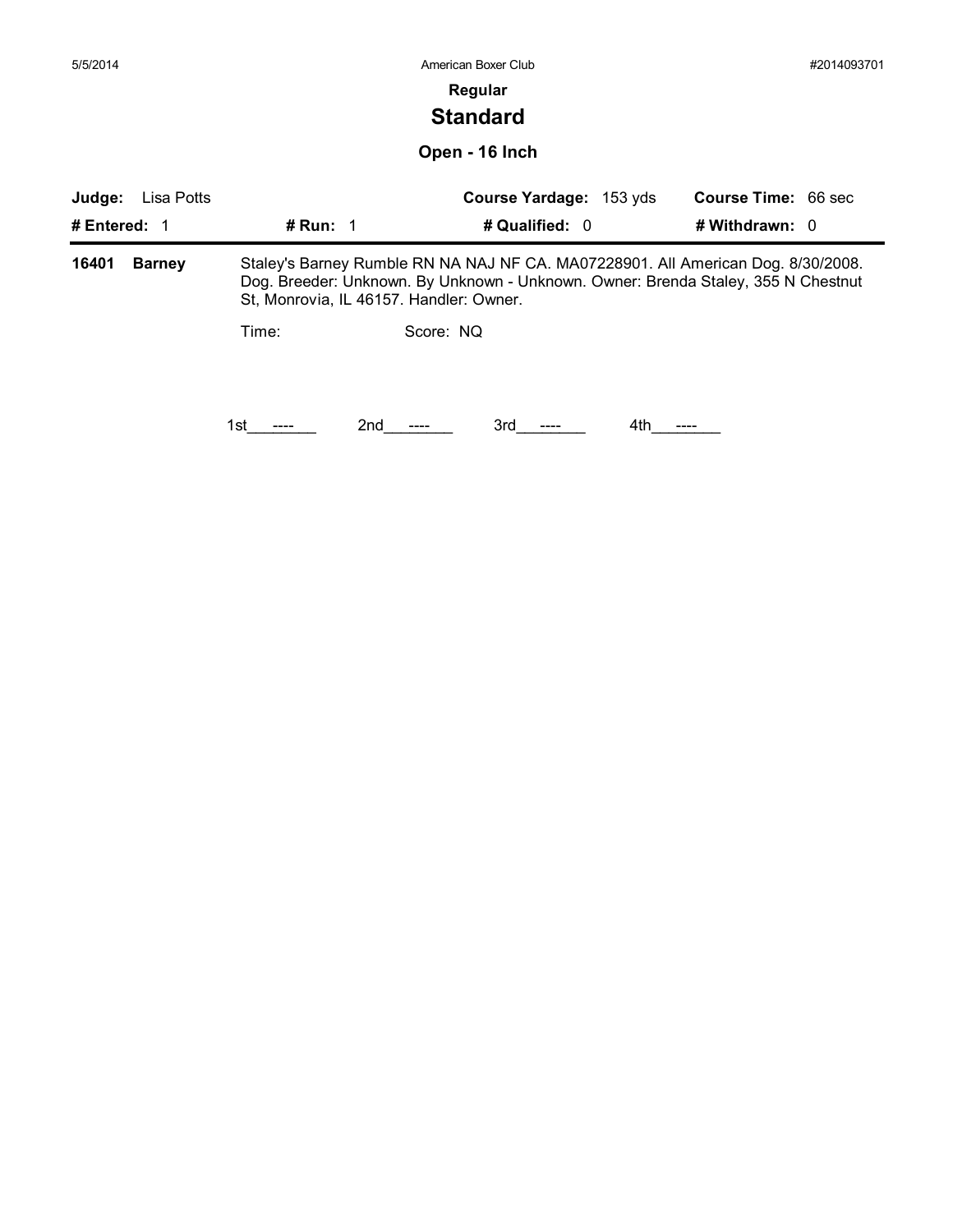# **Standard**

## **Open - 20 Inch**

| Judge: Lisa Potts<br># Entered: 6 |                |                                                                                                                                                                                                                                                                                                                     | Course Yardage: 157 yds<br># Qualified: 0                                                                                                                                                                                                                                                                         | Course Time: 64 sec<br># Withdrawn: 0 |  |  |
|-----------------------------------|----------------|---------------------------------------------------------------------------------------------------------------------------------------------------------------------------------------------------------------------------------------------------------------------------------------------------------------------|-------------------------------------------------------------------------------------------------------------------------------------------------------------------------------------------------------------------------------------------------------------------------------------------------------------------|---------------------------------------|--|--|
|                                   |                | # Run: $5$                                                                                                                                                                                                                                                                                                          |                                                                                                                                                                                                                                                                                                                   |                                       |  |  |
| 20401<br>Aleka                    |                | ArticTrek Awesome Aleka RE NA NAJ CA. WS19269301. Samoyed. 10/26/2006. Bitch.<br>Breeder: Lynne Villers & Lisa Foster. By CH FrostyAcres Tank T'Rexann - Whyteshado's<br>ArticTrek Kiska RA NA NAP NJP. Owner: Lynne Villers, 1733 W 300S, Danville, IN 46122.<br>Handler: Owner.                                   |                                                                                                                                                                                                                                                                                                                   |                                       |  |  |
|                                   |                | Time:                                                                                                                                                                                                                                                                                                               | Score: NQ                                                                                                                                                                                                                                                                                                         |                                       |  |  |
| 20402<br>Carly                    |                | Handler: Owner.                                                                                                                                                                                                                                                                                                     | CopperMyst Bring Back the Magic CAA CGC. WS34770904. Boxer. 7/26/2010. Bitch.<br>Breeder: Margaret Magoffin & Donna Schaefer. By CH Belco's Coppertone RN - DC's Little<br>Miss Magic OA AXJ OF CA. Owner: Margaret Magoffin, 15 Hillrise Dr, Penfield, NY 14526.                                                 |                                       |  |  |
|                                   |                | Time:                                                                                                                                                                                                                                                                                                               | Score: NQ                                                                                                                                                                                                                                                                                                         |                                       |  |  |
| 20403                             | Lexi           | Owner.                                                                                                                                                                                                                                                                                                              | Dancin' I'm A Total Knockout Too RE NA OAJ OF CGC. WS33950001. Boxer. 5/7/2010.<br>Bitch. Breeder: Vicki Sinner. By RazMaz Total Knockout - Dancin' Do You Think I'm Sexy<br>RE NA NAJ CGC. Owner: Vicki Sinner, 820 East 5th St, Hastings, NE 68901. Handler:                                                    |                                       |  |  |
|                                   |                | Time:                                                                                                                                                                                                                                                                                                               | Score: NQ                                                                                                                                                                                                                                                                                                         |                                       |  |  |
| 20404<br><b>Moose</b>             |                | GCH Schmidt's-GC Moose A. Moose. WS29070301. Boxer. 12/31/2008. Dog. Breeder: Juli<br>Schmidt & Cindy Yeager. By GCH Raineylane-Studio DaVinci - Schmidt's Mystic Run at<br>Heart Acre. Owner: Tammy Davison and Juli Schmidt & Cindy Yeager, 4660 N Thomas Rd,<br>Freeland, MI 48623-8855. Handler: Tammy Davison. |                                                                                                                                                                                                                                                                                                                   |                                       |  |  |
|                                   |                | Time:                                                                                                                                                                                                                                                                                                               | Score: ABS                                                                                                                                                                                                                                                                                                        |                                       |  |  |
| 20405                             | <b>Peeps</b>   | Owner.                                                                                                                                                                                                                                                                                                              | ArticTrek's Easter Treasure RN NA NAJ OF. WS25460703. Samoyed. 3/23/2008. Bitch.<br>Breeder: Lynne Villers. By CH Rexann's Yule-Tide Treasure RA - WhyteShado's ArticTrek<br>Kiska RA NA NAP NJP. Owner: Lynne Villers, 1733 W 300S, Danville, IN 46122. Handler:                                                 |                                       |  |  |
|                                   |                | Time:                                                                                                                                                                                                                                                                                                               | Score: NQ                                                                                                                                                                                                                                                                                                         |                                       |  |  |
| 20202                             | <b>Bristol</b> |                                                                                                                                                                                                                                                                                                                     | Westpaw's Rebel Without A Cause Bristol of Bon Air NAJ. WS23594105. Boxer. 10/6/2007.<br>Bitch. Breeder: Jennifer West & Barry Hendley. By CH Jubar's Rebel Tank of West Paw -<br>Jubar Southpaw's Gonna Fly Now. Owner: Jennifer L. Thomas, 8212 Jahnke Rd, N.<br>Chesterfield, VA 23235. Handler: Chuck Thomas. |                                       |  |  |
|                                   |                | Time:                                                                                                                                                                                                                                                                                                               | Score: NQ                                                                                                                                                                                                                                                                                                         |                                       |  |  |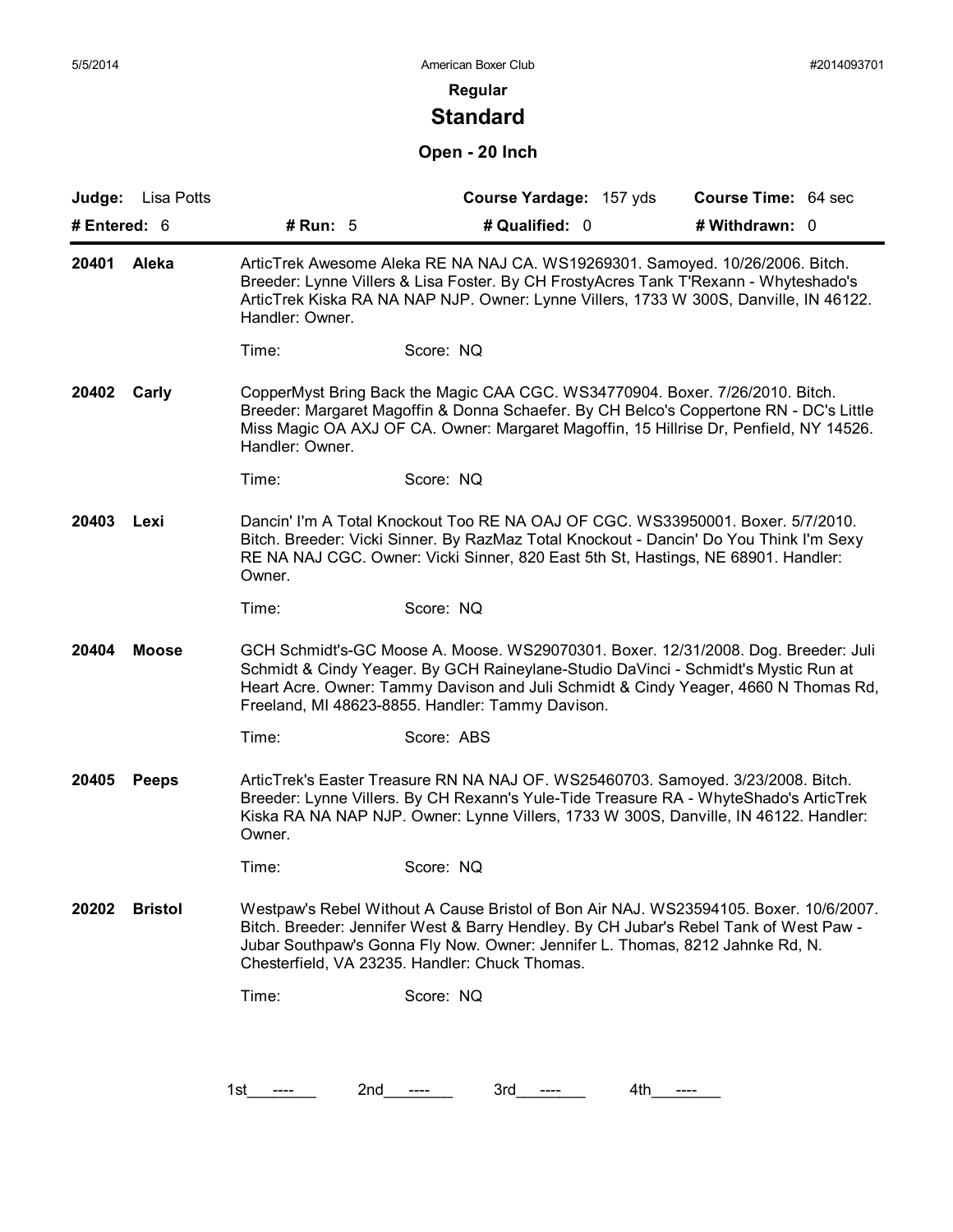### **Regular**

# **Standard**

**Open - 24 Inch**

| Judge:         | Lisa Potts |            | Course Yardage: 157 yds                                                                                                                                                                                                                                                                                                                      | <b>Course Time: 67 sec</b> |
|----------------|------------|------------|----------------------------------------------------------------------------------------------------------------------------------------------------------------------------------------------------------------------------------------------------------------------------------------------------------------------------------------------|----------------------------|
| # Entered: $2$ |            | # Run: 2   | # Qualified: 0                                                                                                                                                                                                                                                                                                                               | # Withdrawn: 0             |
| 24401          | Ziva       |            | CH Peprhl's Life's a Dance with DebLyn VCD1 CD BN GN RE TDX NA NAJ. WS30844201.<br>Boxer. 6/29/2009. Bitch. Breeder: Sue Ann Thompsn. By CH OTCH Regal's Heeeere's<br>Johnny - CH Peprhl's Will You Dance Marbo CDX RE AX AXJ NAP NJP. Owner: Debra L<br>Owens and Caitlyn Owens, 508 2nd St, Luther, IA 50152-0357. Handler: Debra L Owens. |                            |
|                |            | Time:      | Score: NQ                                                                                                                                                                                                                                                                                                                                    |                            |
| 24201          | Jim        |            | TealCrest's Bucnuts on Fire NAJ. WS32322502. Boxer. 10/27/2009. Dog. Breeder: Jill<br>Hootman & Robin Kennedy. By CH TealCrest's Luck of the Irish - Miro-TealCrest's Whats<br>Ur Name. Owner: Sandra Kistler, 214 Ranchview Dr, Vandalia, OH 45377. Handler: Owner.                                                                         |                            |
|                |            | Time:      | Score: NQ                                                                                                                                                                                                                                                                                                                                    |                            |
|                |            |            |                                                                                                                                                                                                                                                                                                                                              |                            |
|                |            |            |                                                                                                                                                                                                                                                                                                                                              |                            |
|                |            | 2nd<br>1st | 3rd<br>4th                                                                                                                                                                                                                                                                                                                                   |                            |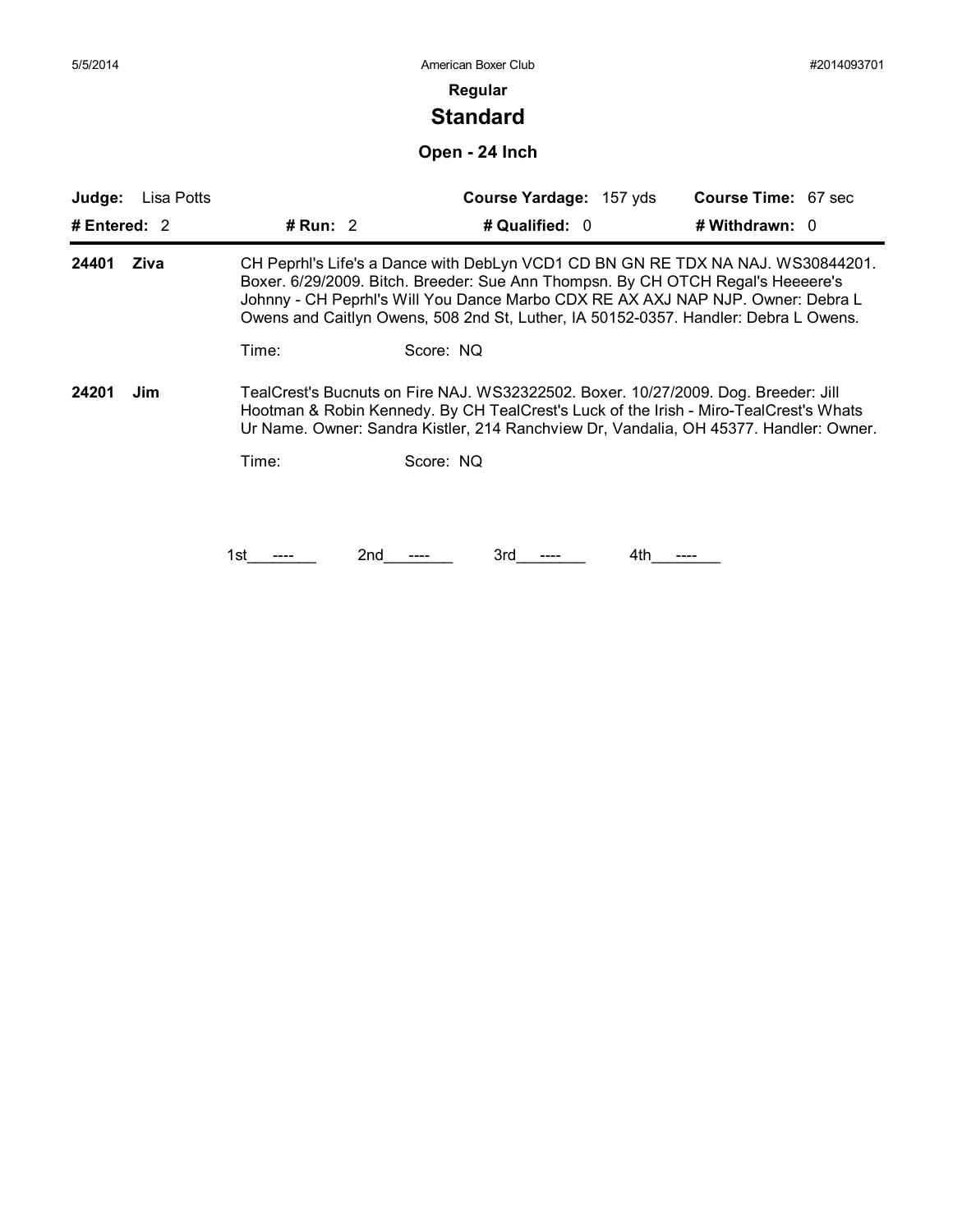# **Standard**

#### **Excellent - 8 Inch**

| Judge:         | Lisa Potts |            |                                      | Course Yardage: 176 yds                                                | <b>Course Time: 75 sec</b>                                                                                                                                                                                                                                     |
|----------------|------------|------------|--------------------------------------|------------------------------------------------------------------------|----------------------------------------------------------------------------------------------------------------------------------------------------------------------------------------------------------------------------------------------------------------|
| # Entered: $2$ |            | # Run: $2$ |                                      | # Qualified: 0                                                         | # Withdrawn: $0$                                                                                                                                                                                                                                               |
| 8601           | Joy        |            | Nashville, IN 47448. Handler: Owner. |                                                                        | Wingazen Here's to Domino BN RAE OA AXJ. TR57127801. Papillon. 5/17/2006. Bitch.<br>Breeder: Leoan Domino & Carol Morris & Laura Temperato. By CH Domino's Toast of the<br>Town - CH Domino Treasured by Wingazen. Owner: Mercy Phillips, 1174 Elkinsville Rd, |
|                |            | Time:      | Score: NQ                            |                                                                        |                                                                                                                                                                                                                                                                |
| 8602           | Zuri       |            |                                      | Cheryl Lent, 2701 N Skyline Dr, Bloomington, IN 47404. Handler: Owner. | Ratitatt Franibur Sing ZBlus. RN22962303. Rat Terrier. 6/8/2011. Bitch. Breeder: Valerie<br>Luchsinger. By Ratitatt Franibur Spartan Spittin Fire - Ratitatt Franibur Pop up Pez. Owner:                                                                       |
|                |            | Time:      | Score: NQ                            |                                                                        |                                                                                                                                                                                                                                                                |
|                |            |            |                                      |                                                                        |                                                                                                                                                                                                                                                                |
|                |            | 1st        | 3rd<br>2nd                           | 4th                                                                    |                                                                                                                                                                                                                                                                |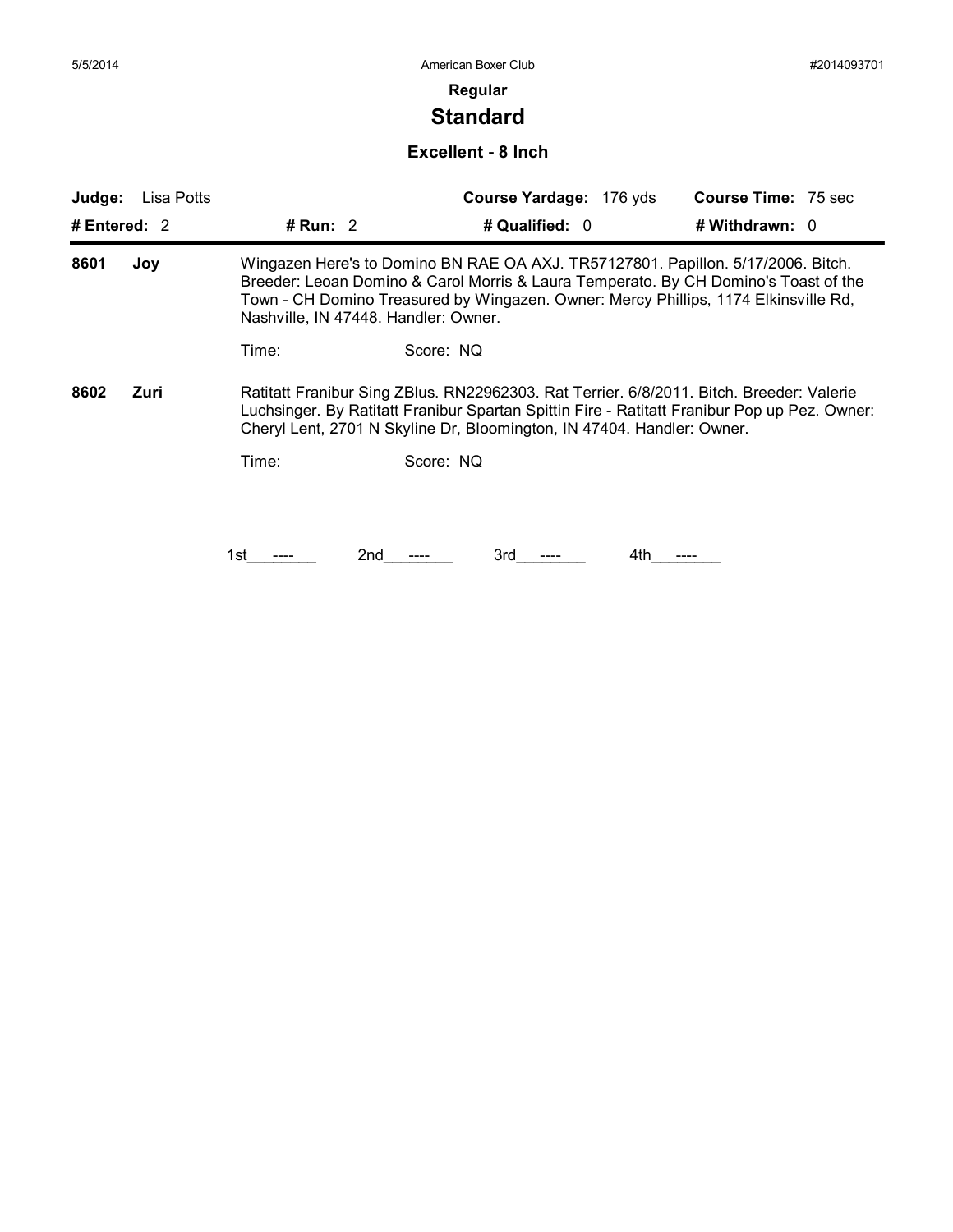| 5/5/2014              |            |                                                                                    |           | American Boxer Club                                                                                                                                                               |                            | #2014093701 |
|-----------------------|------------|------------------------------------------------------------------------------------|-----------|-----------------------------------------------------------------------------------------------------------------------------------------------------------------------------------|----------------------------|-------------|
|                       |            |                                                                                    |           | Regular                                                                                                                                                                           |                            |             |
|                       |            |                                                                                    |           | <b>Standard</b>                                                                                                                                                                   |                            |             |
|                       |            |                                                                                    |           | <b>Excellent - 12 Inch</b>                                                                                                                                                        |                            |             |
| Judge:                | Lisa Potts |                                                                                    |           | Course Yardage: 176 yds                                                                                                                                                           | <b>Course Time: 70 sec</b> |             |
| # Entered: 1          |            | # Run: $1$                                                                         |           | # Qualified: 0                                                                                                                                                                    | # Withdrawn: 0             |             |
| <b>Maple</b><br>12601 |            |                                                                                    |           | Maple Sugar Milligan CD NA CGC. RN22676603. Miniature Schnauzer. 6/5/2011. Bitch.<br>Breeder: Tiffany Halbardier. By Rozells Harley Little Man - Alexis's Adorable Aeriel. Owner: |                            |             |
|                       |            | Erin Milligan-Mattes, 4833 W. Arlington Rd, Bloomington, IN 47404. Handler: Owner. |           |                                                                                                                                                                                   |                            |             |
|                       |            | Time:                                                                              | Score: NQ |                                                                                                                                                                                   |                            |             |
|                       |            |                                                                                    |           |                                                                                                                                                                                   |                            |             |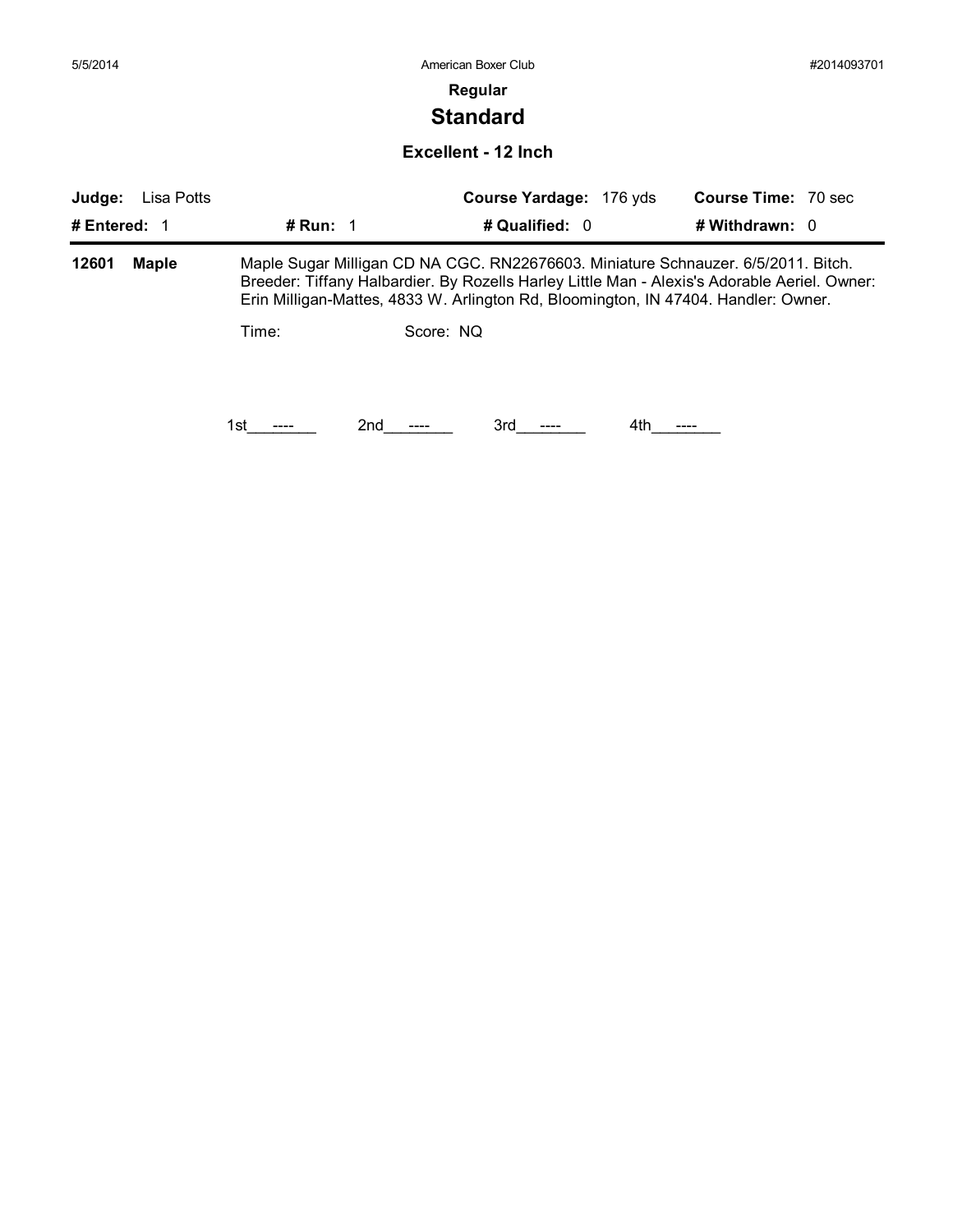# **Standard**

#### **Excellent - 16 Inch**

| Lisa Potts<br>Judge:   |                        | Course Yardage: 181 yds                                                                                                                                                                                                                                                                    | Course Time: 69 sec |
|------------------------|------------------------|--------------------------------------------------------------------------------------------------------------------------------------------------------------------------------------------------------------------------------------------------------------------------------------------|---------------------|
| # Entered: 4           | # Run: 4               | # Qualified: 1                                                                                                                                                                                                                                                                             | # Withdrawn: 0      |
| 16601<br>Derby         | 46250. Handler: Owner. | Keeara's Down and Derby OA AXJ NF. DN28567004. Shetland Sheepdog. 7/2/2010. Bitch.<br>Breeder: Kathy McKee. By CH Jade Mist Celtic Star Time to Shine - Coastal Keeara<br>Euphoria MX MXJ MJS XF. Owner: Kathy McKee, 8040 Oak Hill Drive, Indianapolis, IN                                |                     |
|                        | Time:                  | Score: NQ                                                                                                                                                                                                                                                                                  |                     |
| 16602<br><b>Sizzle</b> |                        | CH Bayswaters Burning Down the House CD OA AXJ. WS35332206. Portuguese Water<br>Dog. 9/11/2010. Bitch. Breeder: Mary Kay Schroeder. By CH De Lites Roc Hoover - CH<br>Bayswaters What About Whoopsie. Owner: Lisa Humke, 6710 Old Hunt Club Road,<br>Zionsville, IN 46077. Handler: Owner. |                     |
|                        | Time: 44.74            | Score: 100<br><b>QUALIFIED</b>                                                                                                                                                                                                                                                             |                     |
| 16603<br><b>Macy</b>   |                        | Prelude's Prada OA AXJ. DN25462301. Shetland Sheepdog. 7/20/2009. Bitch. Breeder:<br>Owner. By CH Road's End Obvious Conclusion - Prelude's Bec 'N Call AX AXJ HT. Owner:<br>Jane Masters, 427N 500 E, Lebanon, IN 46052. Handler: Owner.                                                  |                     |
|                        | Time:                  | Score: NQ                                                                                                                                                                                                                                                                                  |                     |
| 16604<br>Louka         |                        | Prelude's Curb Appeal. DN32068101. Shetland Sheepdog. 10/13/2011. Dog. Breeder: Jane<br>Masters. By CH Belmark Lo and Behold - Prelude's Prada. Owner: Elizabeth Ann Beck and<br>Jane Masters, 15109 Count Fleet Ct, Carmel, IN 46032. Handler: Elizabeth Ann Beck.                        |                     |
|                        | Time:                  | Score: NQ                                                                                                                                                                                                                                                                                  |                     |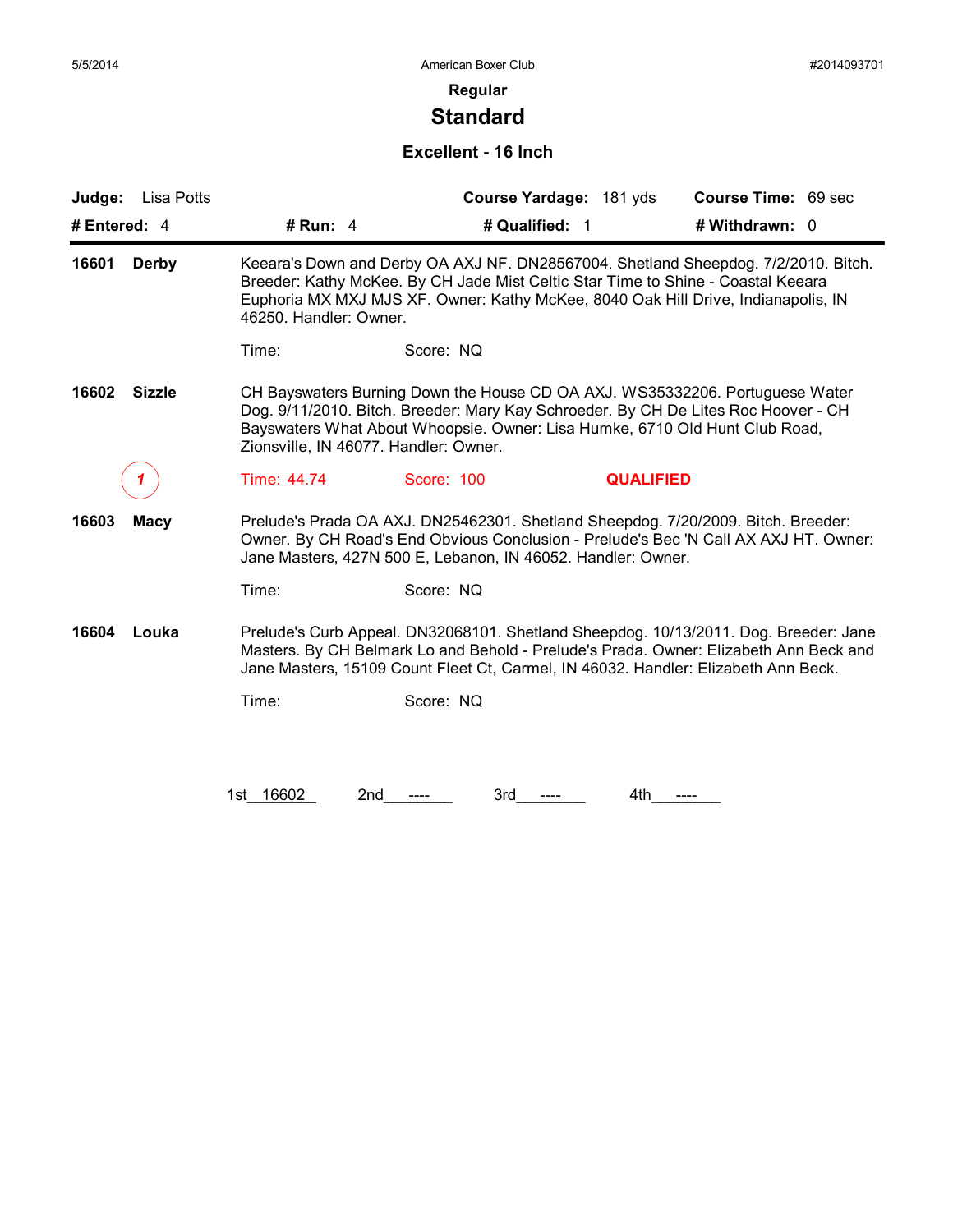# **Standard**

### **Excellent - 20 Inch**

| Judge:<br>Lisa Potts   |                                                                                                                                                                         | Course Yardage: 186 yds                                                                                                                                                                                                                                                                         | Course Time: 65 sec |  |  |
|------------------------|-------------------------------------------------------------------------------------------------------------------------------------------------------------------------|-------------------------------------------------------------------------------------------------------------------------------------------------------------------------------------------------------------------------------------------------------------------------------------------------|---------------------|--|--|
| # Entered: 4           | # Run: $4$                                                                                                                                                              | # Qualified: 0                                                                                                                                                                                                                                                                                  | # Withdrawn: 0      |  |  |
| 20602<br>Winnie        | Moench.                                                                                                                                                                 | Oreobay Get Out of My Way. WS26165301. Portuguese Water Dog. 5/3/2008. Bitch.<br>Breeder: Nigel Clark. By CH Cnsands Bass Ackward - CH Oreobay Ready To Run. Owner:<br>Karen Moench and Nigel Clark, 5923 Elaine St, Speedway, IN 46224. Handler: Karen                                         |                     |  |  |
|                        | Time:                                                                                                                                                                   | Score: NQ                                                                                                                                                                                                                                                                                       |                     |  |  |
| 20603<br><b>Kris</b>   | Kris. DN35872901. Border Collie. 11/18/2011. Bitch. Breeder: Bruce Fogt. By Mik -<br>JusDandy Wyn. Owner: Janet Wagner, 928 N 400 E, Lebanon, IN 46052. Handler: Owner. |                                                                                                                                                                                                                                                                                                 |                     |  |  |
|                        | Time:                                                                                                                                                                   | Score: NQ                                                                                                                                                                                                                                                                                       |                     |  |  |
| 20604<br>Lilly         |                                                                                                                                                                         | Lilly Sophie's Karmen. WS5351506. Boxer. 9/19/2010. Bitch. Breeder: Rachel Lundahl. By<br>Schmidt's Moose A Moose - Sophie Karmen Electra. Owner: Lisa Lundahl, 2582 N. Swede<br>Rd, Midland, MI 48642. Handler: Owner.                                                                         |                     |  |  |
|                        | Time:                                                                                                                                                                   | Score: NQ                                                                                                                                                                                                                                                                                       |                     |  |  |
| 20605<br><b>Jyllie</b> |                                                                                                                                                                         | Sunchase's Running the Red CDX BN RA OA OAJ CA. WS35563706. Boxer. 10/14/2010.<br>Bitch. Breeder: Owner. By CH Breezewood's Lord of Wystmont CDX - Sunchase's Little<br>Black Dress UDX OM1 AX AXJ OF. Owner: Tracy Hendrickson, 4412 W Kent Circle,<br>Broken Arrow, OK 74012. Handler: Owner. |                     |  |  |
|                        | Time:                                                                                                                                                                   | Score: NQ                                                                                                                                                                                                                                                                                       |                     |  |  |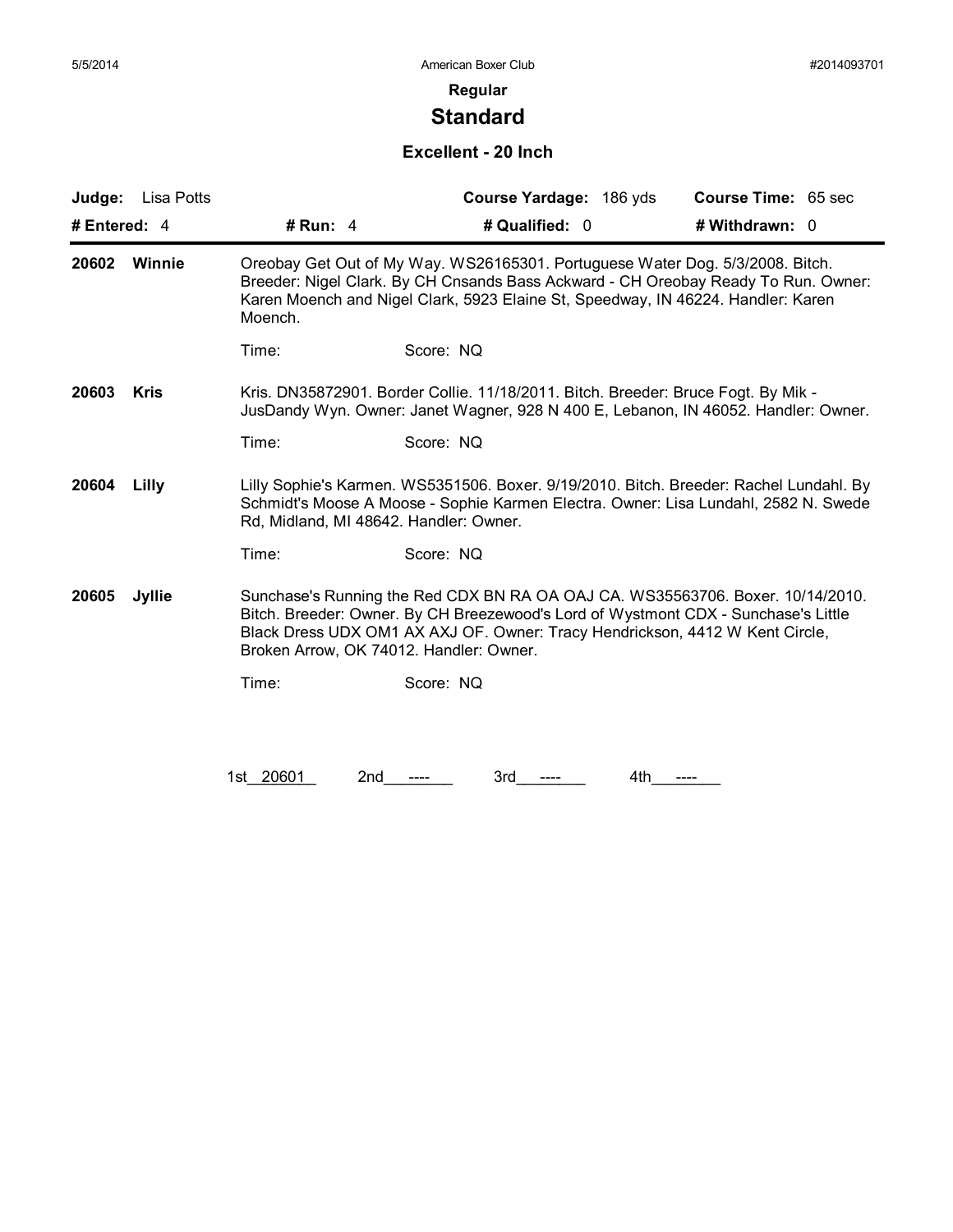# **Standard**

#### **Excellent - 24 Inch**

| Judge:       | Lisa Potts   |                                                                                                                                                                                                                                                                                |           | Course Yardage: 186 yds                                                                                                                                                                                                                                                                                                          |     | <b>Course Time: 69 sec</b> |  |
|--------------|--------------|--------------------------------------------------------------------------------------------------------------------------------------------------------------------------------------------------------------------------------------------------------------------------------|-----------|----------------------------------------------------------------------------------------------------------------------------------------------------------------------------------------------------------------------------------------------------------------------------------------------------------------------------------|-----|----------------------------|--|
| # Entered: 2 |              | # Run: 2                                                                                                                                                                                                                                                                       |           | # Qualified: 0                                                                                                                                                                                                                                                                                                                   |     | # Withdrawn: 0             |  |
| 24601        | Frank        | Winmere St Francis OA AXJ OF. WS21423002. Boxer. 2/27/2007. Dog. Breeder: Theresa<br>Garton & Lynn Garton. By CH Hawk's American Dream - Winmere Black Eyed Susan RN<br>OA OAJ AXP AJP XFP CGC. Owner: Theresa Garton, P.O. 13068, Oklahoma City, OK<br>73131. Handler: Owner. |           |                                                                                                                                                                                                                                                                                                                                  |     |                            |  |
|              |              | Time:                                                                                                                                                                                                                                                                          | Score: NQ |                                                                                                                                                                                                                                                                                                                                  |     |                            |  |
| 24602        | <b>Brice</b> |                                                                                                                                                                                                                                                                                |           | Tealcrest's Beck and Call CD NA NAJ. WS40917801. Boxer. 3/12/2012. Bitch. Breeder: Jill<br>Hootman & Robin Kennedy. By CH Tealcrest's Luck of the Irish CD RA OA OAJ CA - Miro-<br>Tealcrests What's UR Name RN CA. Owner: Mary Nee and Jill Hootman, 5300 Pontiac<br>Drive, Fairview Heights, IL 62208-3521. Handler: Mary Nee. |     |                            |  |
|              |              | Time:                                                                                                                                                                                                                                                                          | Score: NQ |                                                                                                                                                                                                                                                                                                                                  |     |                            |  |
|              |              |                                                                                                                                                                                                                                                                                |           |                                                                                                                                                                                                                                                                                                                                  |     |                            |  |
|              |              | 1st                                                                                                                                                                                                                                                                            | 2nd       | 3rd                                                                                                                                                                                                                                                                                                                              | 4th |                            |  |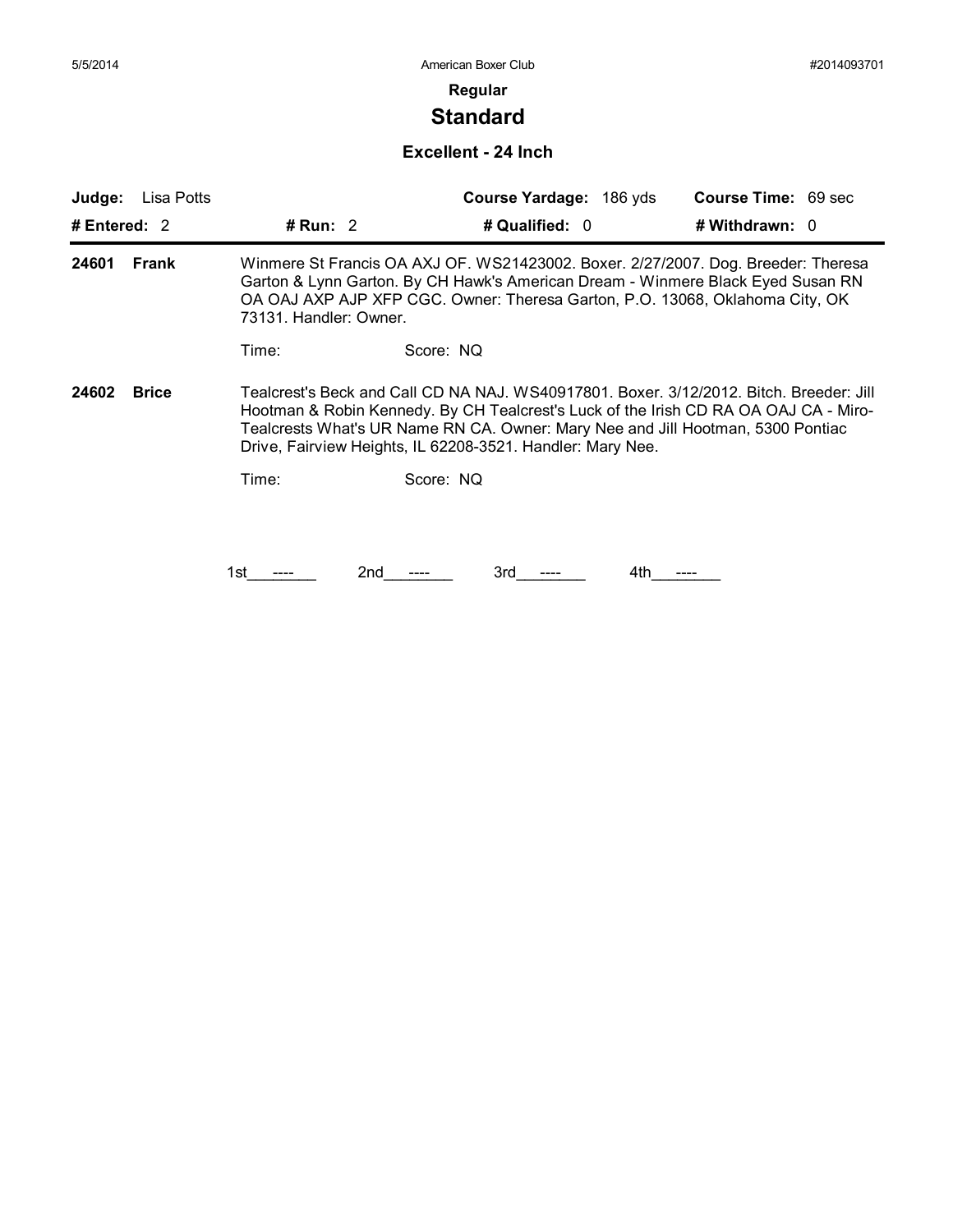# **Standard**

#### **Master - 8 Inch**

| Judge:         | Lisa Potts       |                                                                                                                                                                                                                                                                                                                                  |           | Course Yardage: 176 yds                                                                                                                                                                                                                                       |  | <b>Course Time: 75 sec</b> |  |
|----------------|------------------|----------------------------------------------------------------------------------------------------------------------------------------------------------------------------------------------------------------------------------------------------------------------------------------------------------------------------------|-----------|---------------------------------------------------------------------------------------------------------------------------------------------------------------------------------------------------------------------------------------------------------------|--|----------------------------|--|
| # Entered: $2$ |                  | # Run: 2                                                                                                                                                                                                                                                                                                                         |           | # Qualified: 0                                                                                                                                                                                                                                                |  | # Withdrawn: 0             |  |
| 8801           | <b>Scribbles</b> | MACH3 Amron's Rewriting the Rules MXC MJC. NP05186303. French Bulldog. 12/17/2003.<br>Dog. Breeder: Ronald Smith & Norma Smith. By CH Jackpot! EZ Keeper Pettybull - CH<br>Dand B's Amron Susie Qute. Owner: Elissa O' Sullivan and Dr. Roger O'Sullivan, 3785<br>Timberland Dr, Gahanna, OH 43230. Handler: Elissa O' Sullivan. |           |                                                                                                                                                                                                                                                               |  |                            |  |
|                |                  | Time:                                                                                                                                                                                                                                                                                                                            | Score: NQ |                                                                                                                                                                                                                                                               |  |                            |  |
| 8802           | <b>Kip</b>       | Handler: Owner.                                                                                                                                                                                                                                                                                                                  |           | MACH2 Sandfox Kipchoge TD T2B. DN05570406. Pembroke Welsh Corgi. 1/4/2004. Dog.<br>Breeder: Vicki Sandage & Pam Brannock. By CH Sandfox Flying Finish - CH Calloway<br>Parlor Soiree. Owner: Jane Glier, 2806 W. County Rd 400 S, Greencastle, IN 46135-1340. |  |                            |  |
|                |                  | Time:                                                                                                                                                                                                                                                                                                                            | Score: NQ |                                                                                                                                                                                                                                                               |  |                            |  |
|                |                  |                                                                                                                                                                                                                                                                                                                                  |           |                                                                                                                                                                                                                                                               |  |                            |  |
|                |                  | 1st                                                                                                                                                                                                                                                                                                                              | 2nd       | 3rd                                                                                                                                                                                                                                                           |  |                            |  |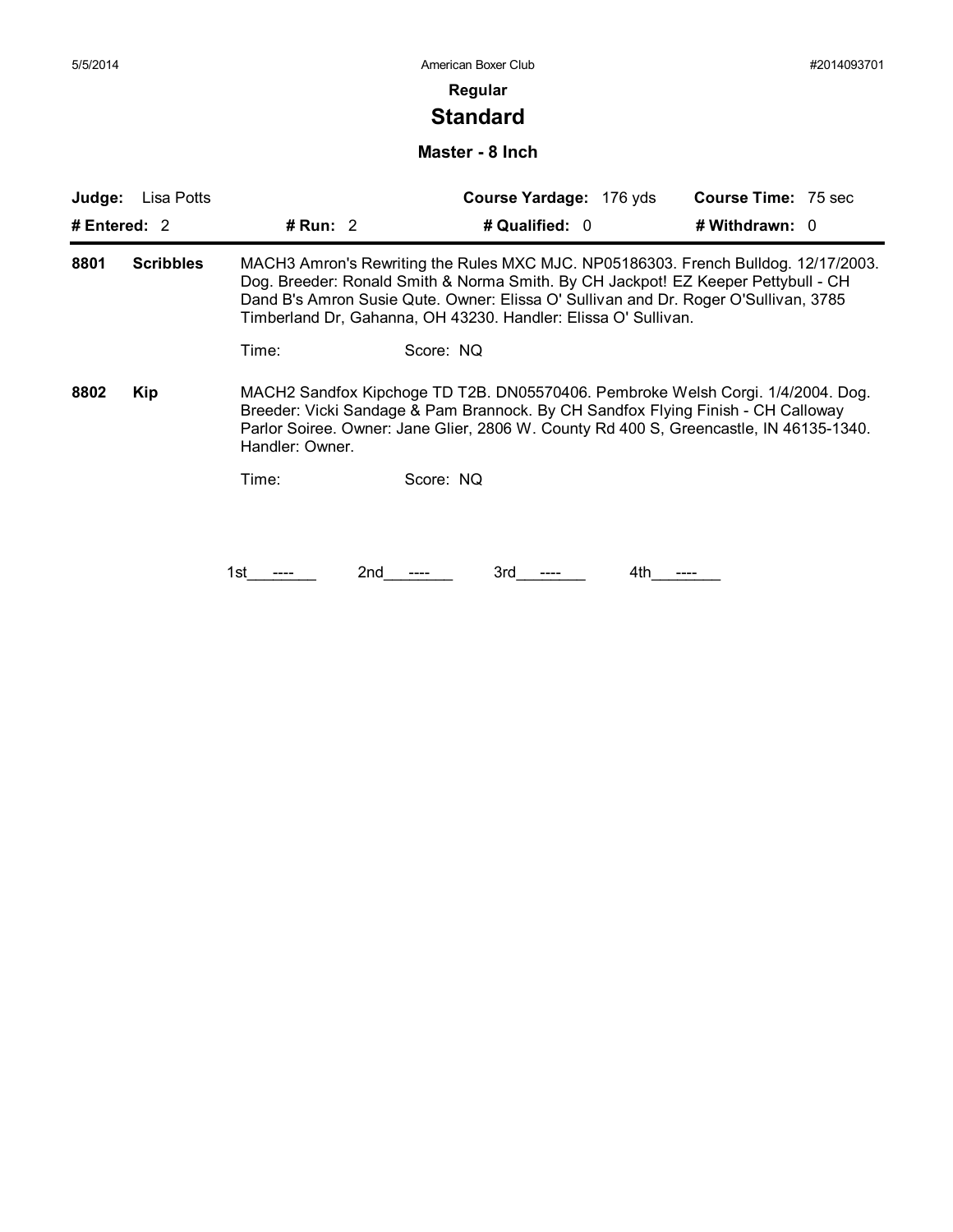# **Standard**

#### **Master - 12 Inch**

|                        | Judge: Lisa Potts |                                                                                                                                                                                                      | Course Yardage: 176 yds                                                                                                                                                                                                                                                                                    | <b>Course Time: 70 sec</b>                                                                                                                                                  |  |  |
|------------------------|-------------------|------------------------------------------------------------------------------------------------------------------------------------------------------------------------------------------------------|------------------------------------------------------------------------------------------------------------------------------------------------------------------------------------------------------------------------------------------------------------------------------------------------------------|-----------------------------------------------------------------------------------------------------------------------------------------------------------------------------|--|--|
|                        | # Entered: 10     | # Run: 10                                                                                                                                                                                            | # Qualified: 4                                                                                                                                                                                                                                                                                             | # Withdrawn: 0                                                                                                                                                              |  |  |
| 12801<br>Indee         |                   | Owner.                                                                                                                                                                                               | Breeder: Karen Adams. By CH Jade Mist Belmark Bragging Rights - Alpenglo's Sundae<br>Surprise. Owner: Maureen Boulanger, 405 Karen Dr, Pittsboro, IN 46167-8970. Handler:                                                                                                                                  | Alpengo's Indiana Joan II AX MJB. DN25110502. Shetland Sheepdog. 6/10/2009. Bitch.                                                                                          |  |  |
|                        |                   | Time:                                                                                                                                                                                                | Score: NQ                                                                                                                                                                                                                                                                                                  |                                                                                                                                                                             |  |  |
| 12802<br>Remi          |                   | Owner.                                                                                                                                                                                               | CH Otterwise Jeremiah BN RE MX MXJ OF SE. RN19019002. Border Terrier. 7/3/2009.                                                                                                                                                                                                                            | Dog. Breeder: Susan K. Bushrod. By CH Sparravohn Troubador - CH Otterwise The Heat Is<br>On CD RN JE. Owner: Ann Goodspeed, 3030 San Jose Dr, Greenwood, IN 46143. Handler: |  |  |
|                        |                   | Time:                                                                                                                                                                                                | Score: NQ                                                                                                                                                                                                                                                                                                  |                                                                                                                                                                             |  |  |
| 12803<br>Cubby         |                   | Owner.                                                                                                                                                                                               | Little Mr Cubby. PAL256141. Pomeranian. 11/4/2010. Dog. Breeder: Unknown. By                                                                                                                                                                                                                               | Unknown - Unknown. Owner: Mona Gitter, 1223 Woodgate Dr, Carmel, IN 46033. Handler:                                                                                         |  |  |
|                        |                   | Time:                                                                                                                                                                                                | Score: NQ                                                                                                                                                                                                                                                                                                  |                                                                                                                                                                             |  |  |
| 12804                  | Keebler           |                                                                                                                                                                                                      | O' Sullivan, 3785 Timberland Dr, Gahanna, OH 43230. Handler: Roger O'Sullivan.                                                                                                                                                                                                                             | MACH4 Keebler's Elfin' Magic MXC MJC. PAL201372. Pembroke Welsh Corgi. 1/1/2007.<br>Bitch. Breeder: Unknown. By Unknown - Unknown. Owner: Elissa O' Sullivan and Dr. Roger  |  |  |
|                        |                   | Time: 40.29                                                                                                                                                                                          | Score: 100                                                                                                                                                                                                                                                                                                 | <b>QUALIFIED</b>                                                                                                                                                            |  |  |
| 12805                  | Rudy              | Rudolph MX MXJ. PAL200314. Shetland Sheepdog. 4/18/2007. Dog. Breeder: Unknown. By<br>Unknown - Unknown. Owner: Maureen Boulanger, 405 Karen Dr, Pittsboro, IN 46167-8970.<br>Handler: Al Boulanger. |                                                                                                                                                                                                                                                                                                            |                                                                                                                                                                             |  |  |
|                        |                   | Time:                                                                                                                                                                                                | Score: NQ                                                                                                                                                                                                                                                                                                  |                                                                                                                                                                             |  |  |
| 12806<br><b>Tammie</b> |                   |                                                                                                                                                                                                      | MACH3 K-Run Miss Tammie Bea Mine CDX BN GN RE XF T2B THD FM CGC.<br>Reynard Rd, Fox Point, WI 53217. Handler: Marsha Smunt.                                                                                                                                                                                | HP25126004. Beagle. 3/14/2007. Bitch. Breeder: K Wenchert. By BIS GCH Lanbur Carson<br>City - CH K-Run's Park Me on Fifth Avenue. Owner: Marsha Smunt and Tim Smunt, 6812   |  |  |
|                        |                   | Time:                                                                                                                                                                                                | Score: NQ                                                                                                                                                                                                                                                                                                  |                                                                                                                                                                             |  |  |
| 12807                  | <b>Cinderz</b>    |                                                                                                                                                                                                      | CH MACH16 Awesome Dreamz Come True, RN05738201, Miniature Schnauzer.<br>5/23/2004. Bitch. Breeder: Jan & Hal Smith. By CH Repetition's Roll of the Dice - CH<br>Awesome's Raizin' the Roof. Owner: Susan Arne Schnell and Jean Arne, 14 Bristol Ct,<br>Linconshire, IL 60069. Handler: Susan Arne Schnell. |                                                                                                                                                                             |  |  |
|                        | $\mathbf{2}$      | Time: 56.07                                                                                                                                                                                          | Score: 100                                                                                                                                                                                                                                                                                                 | <b>QUALIFIED</b>                                                                                                                                                            |  |  |
|                        |                   |                                                                                                                                                                                                      |                                                                                                                                                                                                                                                                                                            |                                                                                                                                                                             |  |  |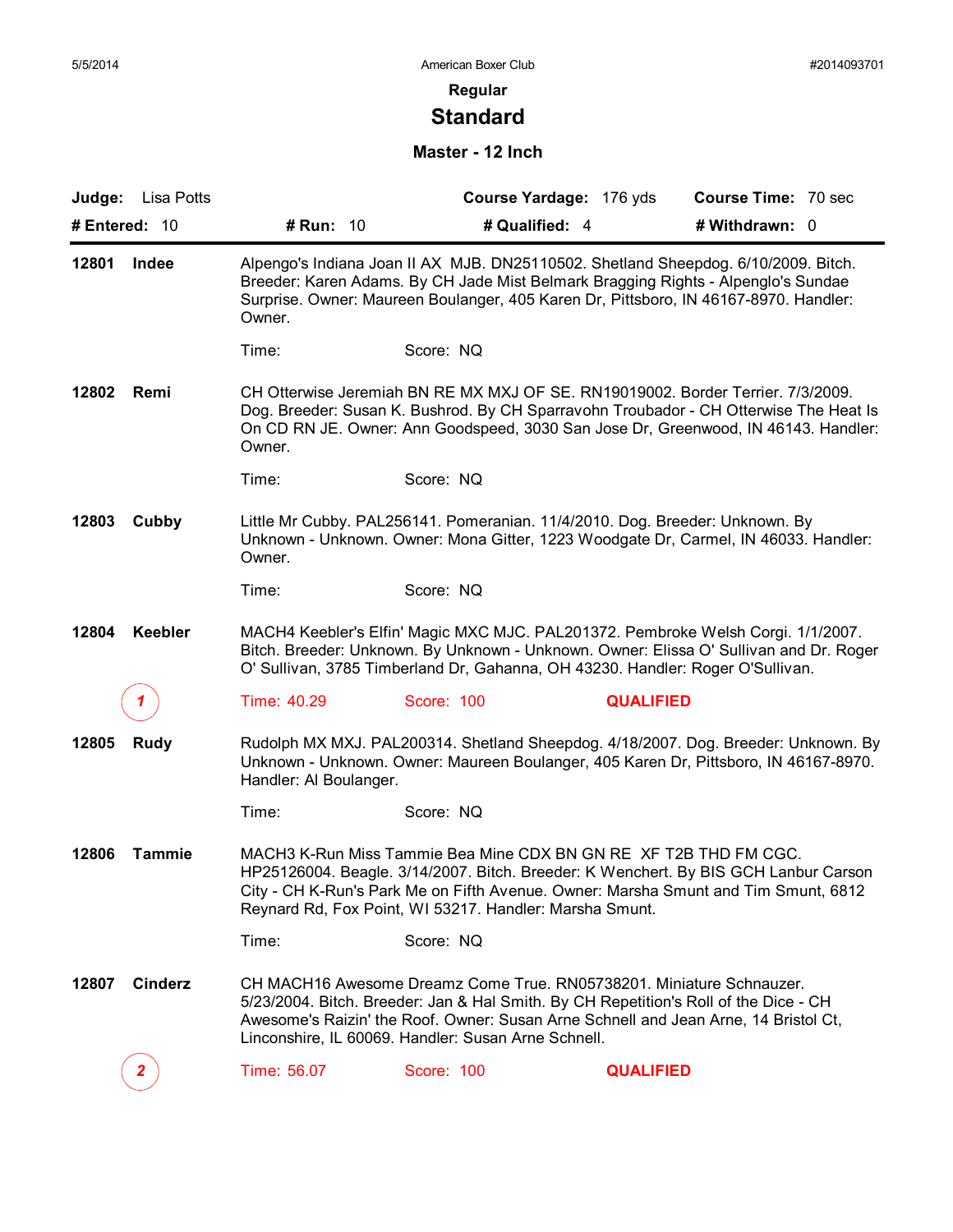| 5/5/2014              |                 | American Boxer Club                                     | #2014093701                                                                                                                                                                                                                                            |  |
|-----------------------|-----------------|---------------------------------------------------------|--------------------------------------------------------------------------------------------------------------------------------------------------------------------------------------------------------------------------------------------------------|--|
|                       |                 | Regular                                                 |                                                                                                                                                                                                                                                        |  |
|                       |                 | <b>Standard</b>                                         |                                                                                                                                                                                                                                                        |  |
| <b>Bravo</b><br>12808 |                 | 15109 Count Fleet Ct, Carmel, IN 46032. Handler: Owner. | MACH4 Bodacious Bravo CDX MXB2 MJS2 T2B. ILP156534. Shetland Sheepdog.<br>5/17/2005. Dog. Breeder: Unknown. By Unknown - Unknown. Owner: Elizabeth Ann Beck,                                                                                           |  |
|                       | Time: 59.54     | Score: 100                                              | <b>QUALIFIED</b>                                                                                                                                                                                                                                       |  |
| 12809<br><b>Blitz</b> | Handler: Owner. |                                                         | Blitzen AX MXJ. PAL200315. Shetland Sheepdog. 4/18/2007. Dog. Breeder: Unknown. By<br>Unknown - Unknown. Owner: Maureen Boulanger, 405 Karen Dr, Pittsboro, IN 46167-8970.                                                                             |  |
|                       | Time:           | Score: NO                                               |                                                                                                                                                                                                                                                        |  |
| Kirsti<br>12810       | Handler: Owner. |                                                         | CH MACH CB's Kirsteen CDX GN RE MXB MJS OF JE. RN16855903. Border Terrier.<br>6/25/2008. Bitch. Breeder: Priscilla B. McCune. By CH Otterwise Opie RE ME - CH CB's<br>Florida Connection. Owner: Ann Goodspeed, 3030 San Jose Dr, Greenwood, IN 46143. |  |

*3* Time: 57.23 Score: 100 **QUALIFIED**

1st\_12804 2nd\_12807 3rd\_12810 4th\_12808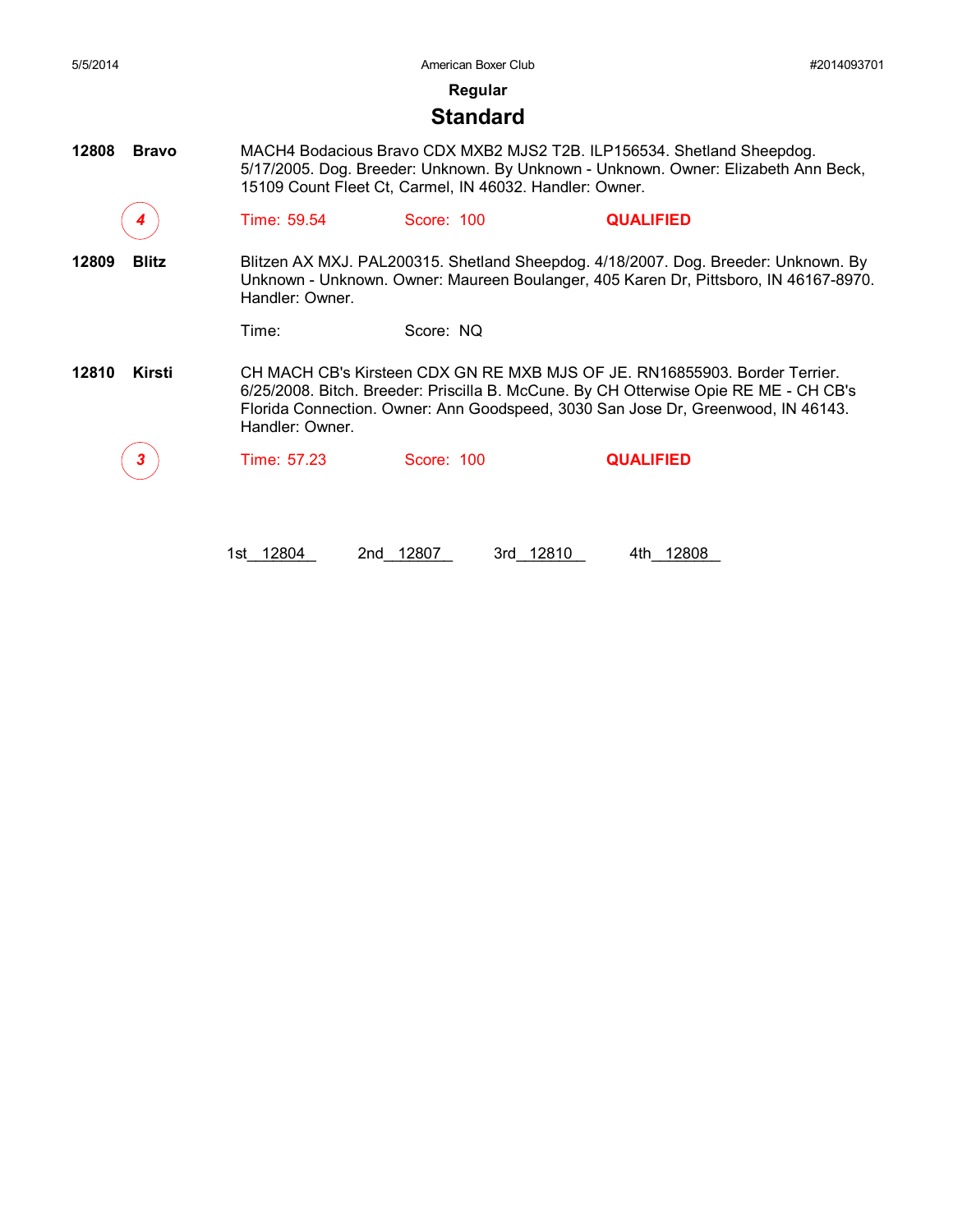# **Standard**

#### **Master - 16 Inch**

| Lisa Potts<br>Judge:    |                                     |                                                                                                                                                                   | Course Yardage: 181 yds | Course Time: 69 sec                                                                                                                                                                                                                                                       |
|-------------------------|-------------------------------------|-------------------------------------------------------------------------------------------------------------------------------------------------------------------|-------------------------|---------------------------------------------------------------------------------------------------------------------------------------------------------------------------------------------------------------------------------------------------------------------------|
| # Entered: 5            | # Run: $4$                          |                                                                                                                                                                   | # Qualified: 2          | # Withdrawn: 0                                                                                                                                                                                                                                                            |
| 16801<br><b>Pretzel</b> | 41042. Handler: J. Elizabeth Abate. |                                                                                                                                                                   |                         | CH Aran Twisted Logic MX MXJ NF. RN22214103. Soft Coated Wheaten Terrier. 2/4/2011.<br>Bitch. Breeder: Shari Boyd Carusi. By CH Gleanngay Holliday - CH Aran Built a Betr Mouse<br>Trap. Owner: J. Elizabeth Abate and Shari Boyd Carusi, 2672 Legacy Ridge, Florence, KY |
|                         | Time:                               | Score: ABS                                                                                                                                                        |                         |                                                                                                                                                                                                                                                                           |
| 16802<br><b>Shady</b>   | Owner.                              | MACH2 Coco Chanel Blue Starlight MXB MJB XF T2B. DN30137201. Schapendoes.                                                                                         |                         | 11/29/2010. Bitch. Breeder: Kathleen Digaudio. By Astro Blue Starlight - Heidistarlight Des<br>Uns Et Des Autre. Owner: Lisa Sponsler, 14020 Wildcat Dr, Carmel, IN 46033. Handler:                                                                                       |
| 2.                      | Time: 47.63                         | Score: 100                                                                                                                                                        | <b>QUALIFIED</b>        |                                                                                                                                                                                                                                                                           |
| 16803<br>Quin           | Handler: Owner.                     | Baccara Makin' Waves AX OAJ. DN25113301. Shetland Sheepdog. 6/16/2009. Dog.<br>Alpenglo Ms Chievious. Owner: Kathleen Carver, 343 S Taft, Indianapolis, IN 46241. |                         | Breeder: Karen E. Adams & Kathleen Carver. By Alpenglo's Gale Force NAJ - Bacarra                                                                                                                                                                                         |
|                         | Time:                               | Score: NQ                                                                                                                                                         |                         |                                                                                                                                                                                                                                                                           |
| 16804<br><b>Teak</b>    |                                     | AXJ HT. Owner: Jane Masters, 427N 500 E, Lebanon, IN 46052. Handler: Owner.                                                                                       |                         | Prelude's Protocol AX AXJ OF PT. DN29497004. Shetland Sheepdog. 10/6/2007. Dog.<br>Breeder: Owner. By CH Prelude's Puttin' On Hairs OA OAJ NF - Prelude's Bec N' Call AX                                                                                                  |
|                         | Time:                               | Score: NQ                                                                                                                                                         |                         |                                                                                                                                                                                                                                                                           |
| <b>Shooter</b><br>16805 |                                     | Painter, 155 N 300 W, Lebanon, IN 46052. Handler: Owner.                                                                                                          |                         | Jusdandy Moonshot. DN28684505. Shetland Sheepdog. 7/1/2010. Dog. Breeder: Claudia<br>Frank. By CH Eastbrooke Jusdandy Rocketman - Jusdandy Twila Devine. Owner: Mary                                                                                                      |
|                         | Time: 41.23                         | Score: 100                                                                                                                                                        | <b>QUALIFIED</b>        |                                                                                                                                                                                                                                                                           |

1st\_16805 2nd\_16802 3rd\_\_\_\_\_\_ 4th\_\_\_\_\_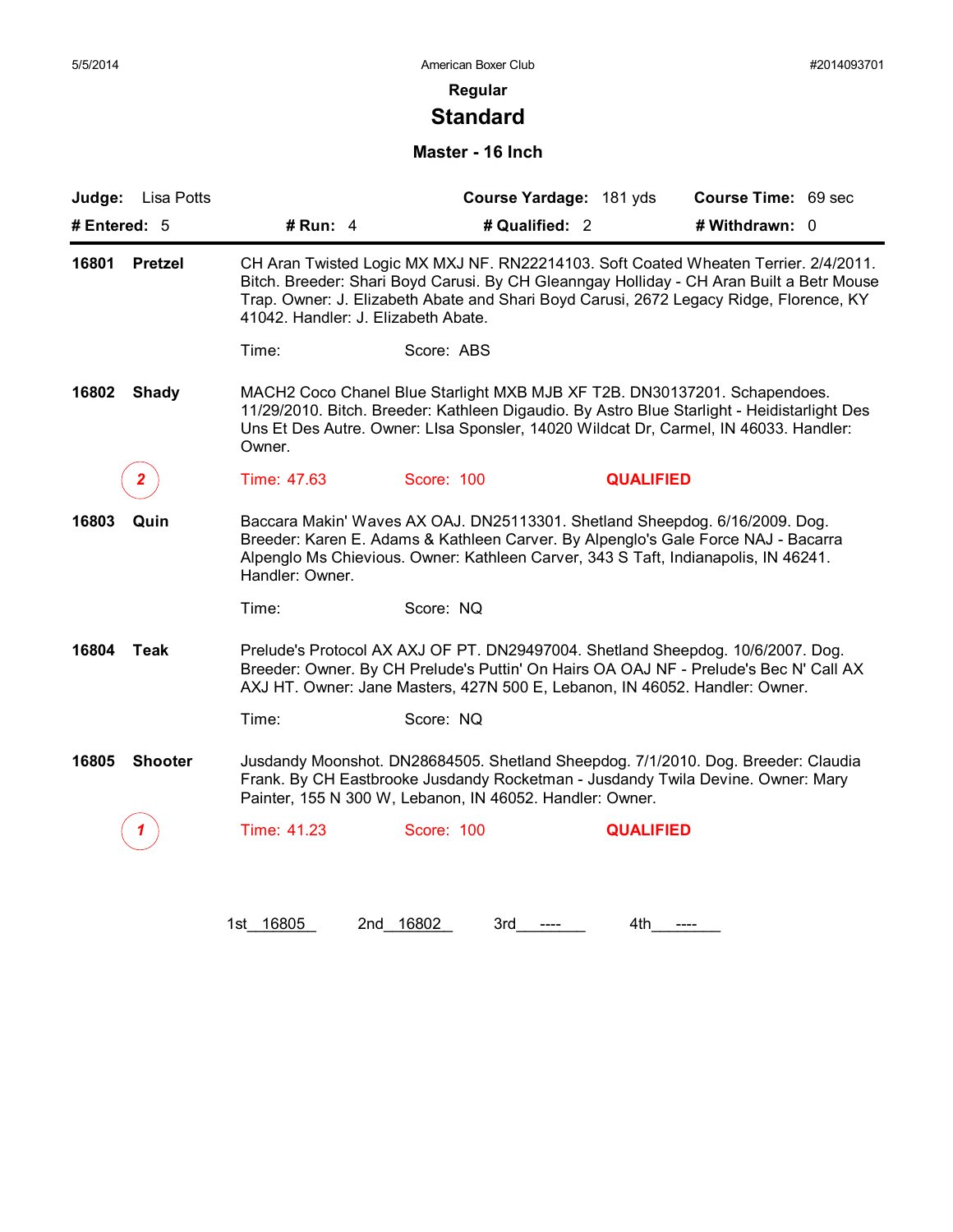# **Standard**

#### **Master - 20 Inch**

|                      | Judge: Lisa Potts |                                                                                                                                                                                                                            | Course Yardage: 186 yds                                                                                                                                                                                                                                                                                                           | Course Time: 65 sec |  |  |  |
|----------------------|-------------------|----------------------------------------------------------------------------------------------------------------------------------------------------------------------------------------------------------------------------|-----------------------------------------------------------------------------------------------------------------------------------------------------------------------------------------------------------------------------------------------------------------------------------------------------------------------------------|---------------------|--|--|--|
|                      | # Entered: 21     | # Run: 21                                                                                                                                                                                                                  | # Qualified: 10                                                                                                                                                                                                                                                                                                                   | # Withdrawn: 0      |  |  |  |
| 20801 AJ             |                   | Handler: Owner.                                                                                                                                                                                                            | Ava Josephine von Waldstadt RN MXB MJB XF T2B. WS20480305. Boxer. 1/4/2007.<br>Bitch. Breeder: Renee Williams. By Arames vom Messingsberg - Josephine von Bachbett<br>VCD2 UD RE MX MXJ. Owner: Elisabeth Lonergan, 1465 Y Avenue, Ames, IA 50014.                                                                                |                     |  |  |  |
|                      |                   | Time:                                                                                                                                                                                                                      | Score: NQ                                                                                                                                                                                                                                                                                                                         |                     |  |  |  |
| 20802                | Kyla              | Handler: Owner.                                                                                                                                                                                                            | CH StormWatch Inherit the Wind JH. SR57393203. Flat-Coated Retriever. 7/18/2009.<br>Bitch. Breeder: Kathryn Leonhart. By Gayplume Dream Maker - CH Rowansgaard During<br>Wind N Rain SH. Owner: Bobbie Bradley, 9018 Ironwood Ct, Indianapolis, IN 46260.                                                                         |                     |  |  |  |
|                      |                   | Time:                                                                                                                                                                                                                      | Score: NQ                                                                                                                                                                                                                                                                                                                         |                     |  |  |  |
| 20803<br><b>Beau</b> |                   | MACH Cupid's Beau and Eros CD MXF T2B. SR15699808. Brittany. 1/31/2004. Dog.<br>Breeder: Joyce A. Dunn. By Mickey Lee Shaw - Jaylin Dunn. Owner: Cathi Shover, 3614<br>Toronto Ct, Indianapolis, IN 46268. Handler: Owner. |                                                                                                                                                                                                                                                                                                                                   |                     |  |  |  |
|                      |                   | Time:                                                                                                                                                                                                                      | Score: NQ                                                                                                                                                                                                                                                                                                                         |                     |  |  |  |
| 20804                | Georgia           | Handler: Owner.                                                                                                                                                                                                            | MACH7 Cherkei's Too Hot to Handle CD RE BN MXC2 MJB3 TQX T2B3 CA.<br>WS26680101. Boxer. 6/6/2008. Bitch. Breeder: Cheryl Robbins & Keith Robbins & Romi<br>Cormier & Sheila Cormier. By CH Rheannon Cherkei Turn Up the Volume - CH Bayview<br>Some Like It Hot. Owner: Todd Buchla, 1094 Gordon Combs Rd NW, Marietta, GA 30064. |                     |  |  |  |
|                      | 2.                | Time: 46.53                                                                                                                                                                                                                | Score: 100                                                                                                                                                                                                                                                                                                                        | <b>QUALIFIED</b>    |  |  |  |
| Kahlua<br>20805      |                   | IL 60148. Handler: Erin Rezmer.                                                                                                                                                                                            | Shira's Kahlua She's So Freakin Cute CDX GN RAE AX MXJ XF. WS23774602. Boxer.<br>11/3/2007. Bitch. Breeder: Kim Northcutt & Rose Northcutt. By Can-Cia's Hard Days Night -<br>Remy Leadoo RN. Owner: Erin Rezmer and Tom Rezmer, 419 S Highland Ave, Lombard,                                                                     |                     |  |  |  |
|                      |                   | Time: 49.35                                                                                                                                                                                                                | Score: 100                                                                                                                                                                                                                                                                                                                        | <b>QUALIFIED</b>    |  |  |  |
| 20806<br><b>Nemo</b> |                   |                                                                                                                                                                                                                            | CH MACH Bayswaters Voyager on the Nautilus CDX MXB MJB XF. WS15712701.<br>Portuguese Water Dog. 12/26/2005. Dog. Breeder: Mary Kay Schroeder. By CH Bayswaters<br>Opulent Jewel - CH Bayswaters Final Answer. Owner: Lisa Humke, 6710 Old Hunt Club<br>Road, Zionsville, IN 46077. Handler: Owner.                                |                     |  |  |  |
|                      |                   | Time: 47.97                                                                                                                                                                                                                | Score: 100                                                                                                                                                                                                                                                                                                                        | <b>QUALIFIED</b>    |  |  |  |
| 20807                | Grif              |                                                                                                                                                                                                                            | CH Wynsum Perpetual Motion BN RN MX MXJ XF. DN1891502. Bearded Collie. 6/7/2007.<br>Dog. Breeder: Carol J. Carlsen. By CH Tailwind Zippity Do Dah - CH Wynsum Charming<br>Reflection AX AXJ. Owner: Bobbie Raguse and Bill Raguse and Carol Carlsen, 7545<br>Dubonnet Way, Indianapolis, IN 46278. Handler: Bobbie Raguse.        |                     |  |  |  |
|                      |                   | Time: 53.51                                                                                                                                                                                                                | Score: 100                                                                                                                                                                                                                                                                                                                        | <b>QUALIFIED</b>    |  |  |  |
|                      |                   |                                                                                                                                                                                                                            |                                                                                                                                                                                                                                                                                                                                   |                     |  |  |  |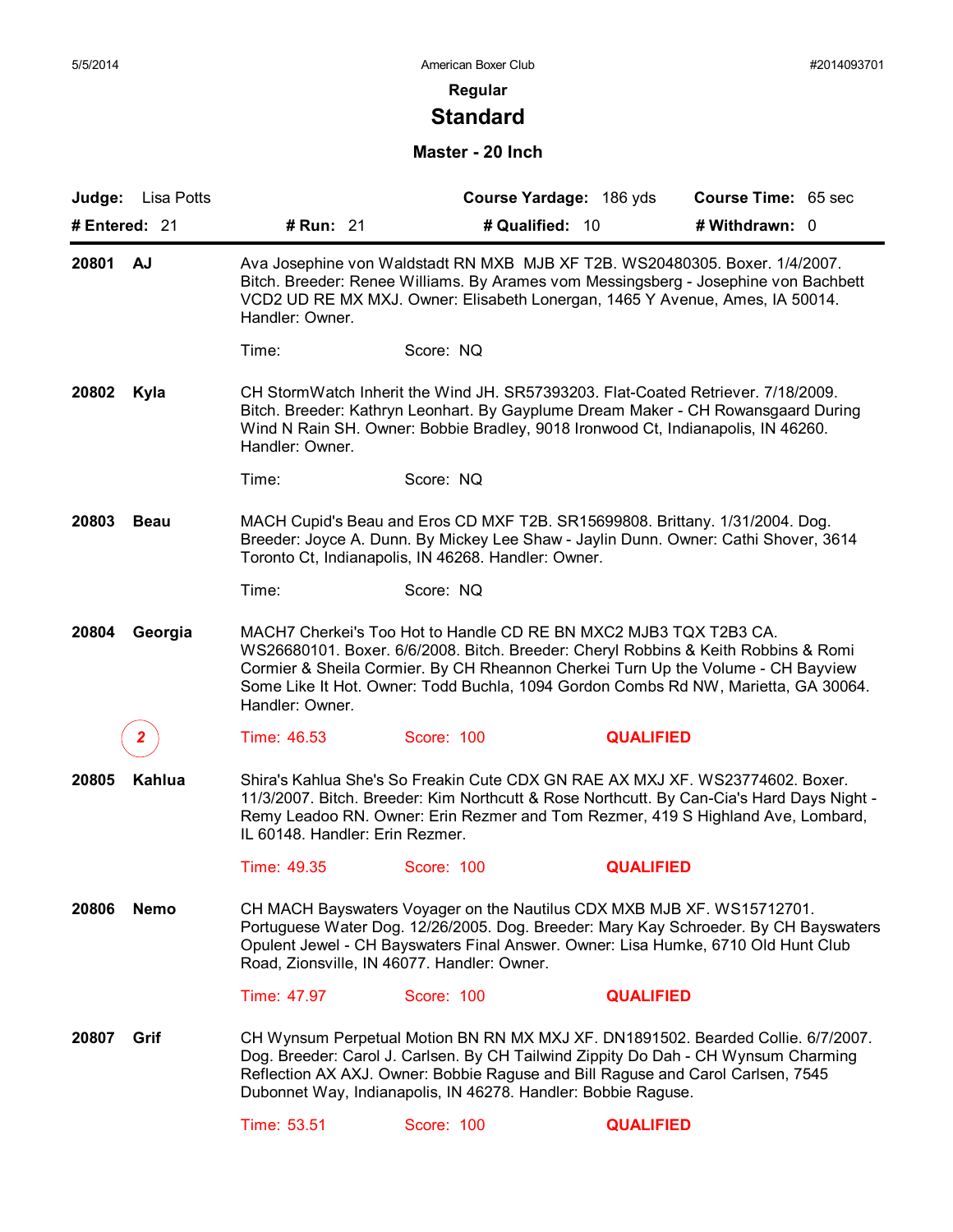**Regular**

#### **Standard**

**20809 Strummer** MACH2 Lemko's Super Star Strummer MXB MJG OF CGC. WS25569901. Boxer. 2/20/2008. Dog. Breeder: Jessica Kozal. By CH Twinkle Star V. Eurozone SOM - CH Lemko's Rising Sun. Owner: Jill Viggiani, 904 Weaver Rd, Huntington, VT 05462. Handler: Owner.

Time: 51.75 Score: 100 **QUALIFIED**

**20810 Boo** B'Dazzled Knight's Surprise. RN13253303. American Staffordshire Terrier. 2/2/2007. Dog. Breeder: Claudia Rudoi. By White Rock B'Dazzled by a Knight - Mississippi Red Rock Penny. Owner: Michael Anderson, 280 N 300 W, Lebanon, IN 46052. Handler: Owner.

Time: Score: NQ

**20811 Devon** CT Gaylan's I'll Steel this Dance VCD2 CDX RA SH MX MJB OF. SR33213810. Golden Retriever. 2/19/2006. Bitch. Breeder: Gayle Watkins and Carvel Gold. By Comstocks Steelcity Superman MH - Gaylan's Firefly's Golden Glo CDX MH. Owner: Deborah Abbott, 7862 South 200 East, Lebanon, IN 46052. Handler: Owner.

**20812 Annie** MACH Hidden Valley Little Sure Shot MFB T2B. DN12756201. Border Collie. 12/12/2005. Bitch. Breeder: Donna Polka. By Hidden Valley Prospector - Ignited in Red. Owner: Bonnie Disney and Mike Disney, 4770 East Windsor Lane, Columbus, IN 47201. Handler: Bonnie Disney.

Time: Score: NQ

- **20813 Violet** Violet Sophies Karmen. WS35351503. Boxer. 9/19/2010. Bitch. Breeder: Rachel Lundahl. By Schmidts Moose A Moose - Sophie Karmen Electra. Owner: Lisa Lundahl, 2582 N. Swede Rd, Midland, MI 48642. Handler: Owner.
	- Time: Score: NQ
- **20814 Iggy** Kalista's It's All About Me VCD1 CD TD MX MXJ. WS14286901. Portuguese Water Dog. 8/9/2005. Dog. Breeder: Linda & Krista Hunt. By CH Kalista's Curious Charmer - CH Kalista's Delicious Dish. Owner: Judy Bruch, 1045 Hoover Circle, Indianapolis, IN 46260- 2825. Handler: Owner.

Time: 51.49 Score: 100 **QUALIFIED**

**20815 Maddie** Carlyn Oaks Midnight Charm CDX BN RA MX MXJ NAP NJP. WS28415702. Boxer. 10/1/2008. Bitch. Breeder: Carol L. Herman. By CH Heart Acres Stingray of Cinnrhee - CH Heart Acres Charisma of Cinnrhee. Owner: Ellen M. Gruber, 227 Morris Dr, Niles, MI 49120. Handler: Owner.

Time: Score: NQ

**20816 Hickory** Ole Hickory MX MXJ OF. MA00302801. All American Dog. 3/29/2008. Dog. Breeder: Unknown. By Unknown - Unknown. Owner: Dee Ann Peine, 8443 Crown Pt Rd, Indianapolis, IN 46278. Handler: Owner.

*3* Time: 47.13 Score: 100 **QUALIFIED**

Time: Score: NQ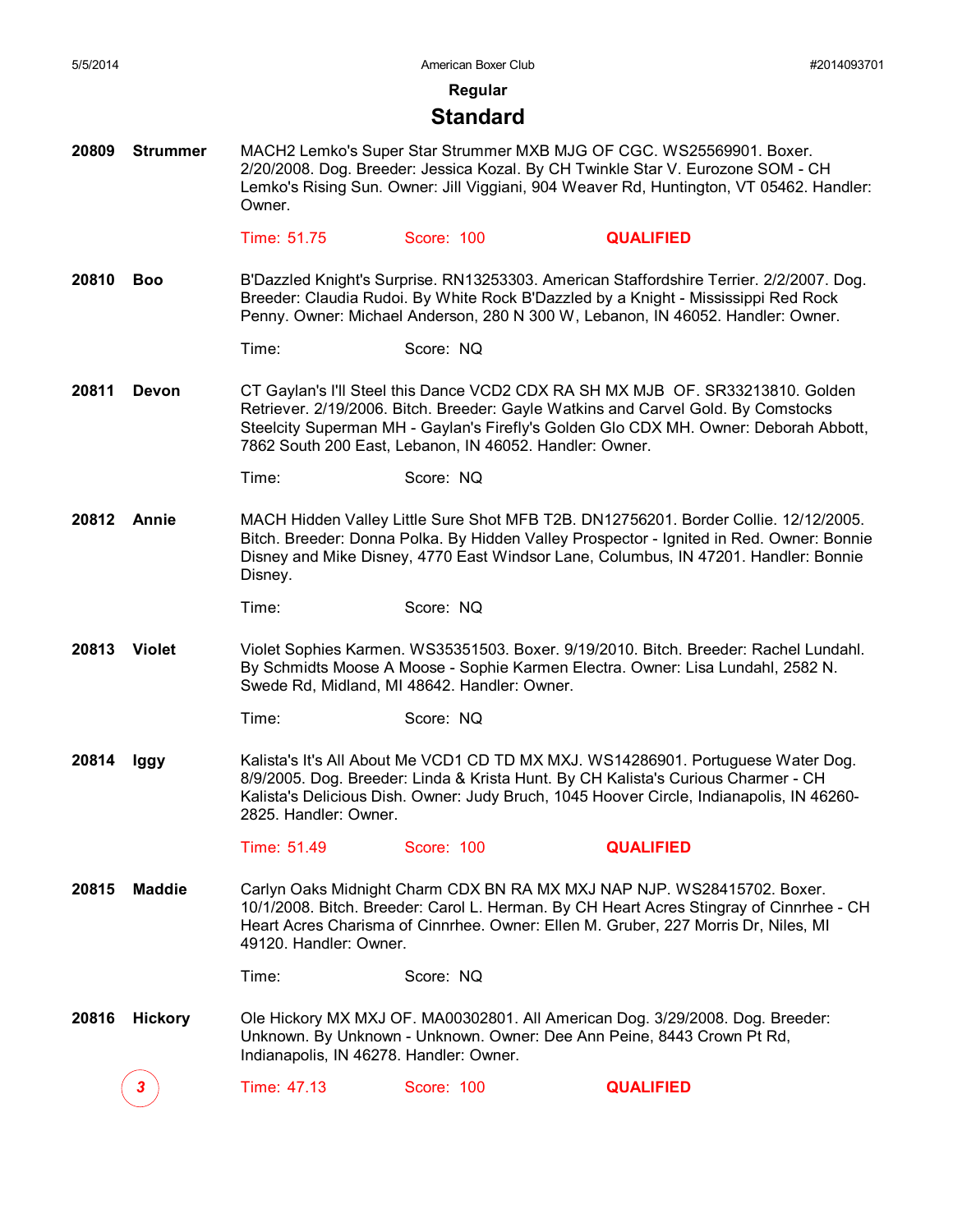**Regular**

#### **Standard**

**20817 Hustle** Hillcrest Mustang High Stakes. DN24018002. Border Collie. 1/5/2009. Dog. Breeder: Brittney Macneill. By Singe - Havoc. Owner: Misty Young, 2807 Allentown Rd, Sellersburg, IN 47172. Handler: Owner.

Time: Score: NQ

**20819 Dara** GCH MACH Windwood's Daring Soul Of Sherwood CD RE MX MXJ XF. WS26916702. Boxer. 7/7/2008. Bitch. Breeder: Shirley Stanton. By CH Breho I Bee Shinin' - Windwood's Heart N Soul. Owner: Colleen Fleury, 37589 Gayoso sT, Slidell, LA 70458. Handler: Owner.

*4* Time: 47.68 Score: 100 **QUALIFIED**

**20820 Anja** MACH Anja Von Waldstadt VCD2 RE MXG MJS OF. WS20480303. Boxer. 1/4/2007. Bitch. Breeder: Renee Fulcer. By Arames vom Messingsberg - Josephine von Bachbett VCD2 UD RE MX MXJ. Owner: Renee Fulcer, 4010 N Meridian Rd, Rockford, IL 61101. Handler: Owner.

*1* Time: 44.98 Score: 100 **QUALIFIED**

**20821 Gemma** Minstrel's Makers Marc. WS36166002. Boxer. 12/8/2010. Bitch. Breeder: Patricia Traughber & Katherine Nevius. By Marc Del Benicadell - Minstrel N Brandywine Rekindled Spirit. Owner: Denise Snyder and Katherine Nevius, 107 Victoria Ct, Franklin, TN 37607. Handler: Denise Snyder.

Time: Score: NQ

**20822 Ravynne** Sunchase's Lightnng Strikes Twice UD RN AX MXJ NF CA. WS2877707. Boxer. 12/3/2008. Bitch. Breeder: Rhoda Brouillette. By CH Halycon Fire King - Simply Eclipsed RN. Owner: Tracy Hendrickson and Rhoda Brouillette, 4412 W Kent Circle, Broken Arrow, OK 74012. Handler: Tracy Hendrickson.

Time: Score: NQ

**20601 Prymme** Sunchase's Little Pink Ribbon CD BN RE OA AXJ NF CA. WS35563707. Boxer. 10/14/2010. Bitch. Breeder: Owner. By CH Breezewood's Lord of Wystmont CDX - Sunchase's Little Black Dress UDX OM1 RA AX AXJ OF. Owner: Tracy Hendrickson, 4412 W Kent Circle, Broken Arrow, OK 74012. Handler: Owner.

*1* Time: 64.97 Score: 100 **QUALIFIED**

1st 20820 2nd 20804 3rd 20816 4th 20819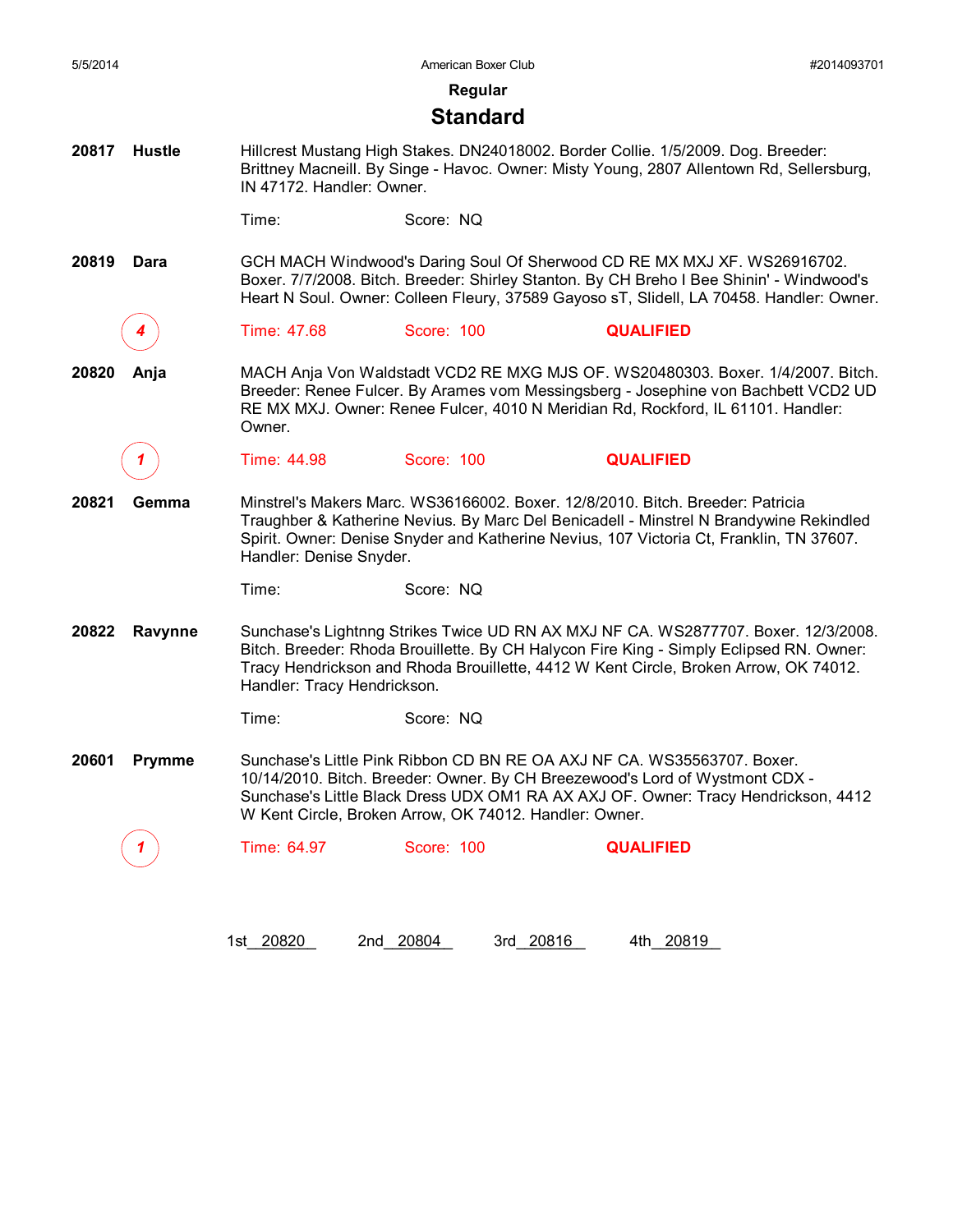# **Standard**

#### **Master - 24 Inch**

|                        | Judge: Lisa Potts |                                                                                                                                                                                                                                | Course Yardage: 186 yds                                                                                                                                                                                                                                          | Course Time: 69 sec |  |  |  |
|------------------------|-------------------|--------------------------------------------------------------------------------------------------------------------------------------------------------------------------------------------------------------------------------|------------------------------------------------------------------------------------------------------------------------------------------------------------------------------------------------------------------------------------------------------------------|---------------------|--|--|--|
| # Entered: 23          |                   | # Run: 23                                                                                                                                                                                                                      | # Qualified: 10                                                                                                                                                                                                                                                  | # Withdrawn: 0      |  |  |  |
| 20808                  | Cruz              | Comebye Life in the Fastlane. DN20473001. Border Collie. 11/26/2007. Dog. Breeder:<br>Janine Jordan. By Cinlocks Cruzin T'Waves - Brighteye Unbridled. Owner: Janet Wagner,<br>928 N 400 E, Lebanon, IN 46052. Handler: Owner. |                                                                                                                                                                                                                                                                  |                     |  |  |  |
|                        |                   | Time:                                                                                                                                                                                                                          | Score: NQ                                                                                                                                                                                                                                                        |                     |  |  |  |
| 24801<br>Prim          |                   | OH 44274. Handler: Owner.                                                                                                                                                                                                      | Schmidt's-GC Primrose of Wolfcreek RN MX MXJ. WS40544202. Boxer. 3/20/2012. Bitch.<br>Breeder: Julie Schmidt & Cindy Yaeger. By CH GC's N Jazz Know When to Hold'em -<br>Schmidt's GC For Your Entertainment. Owner: Leslie Myers, PO Box 330, Sharon Center,    |                     |  |  |  |
|                        |                   | Time:                                                                                                                                                                                                                          | Score: NQ                                                                                                                                                                                                                                                        |                     |  |  |  |
| 24802<br><b>Sydney</b> |                   | 74012. Handler: Tracy Hendrickson.                                                                                                                                                                                             | Sunchase's Can Can Can Can UD RN AX AXJ NF CA. WS2877701. Boxer. 12/3/2008.<br>Bitch. Breeder: Rhoda Brouillette. By CH KG Halycon Fire King - Simply Eclipsed RN.<br>Owner: Tracy Hendrickson and Rhoda Brouillette, 4412 W Kent Circle, Broken Arrow, OK       |                     |  |  |  |
|                        |                   | Time:                                                                                                                                                                                                                          | Score: NQ                                                                                                                                                                                                                                                        |                     |  |  |  |
| 24803<br><b>Nessa</b>  |                   |                                                                                                                                                                                                                                | Smack-Dab's No Worries. WS35628105. Doberman Pinscher. 11/8/2010. Bitch. Breeder:<br>Kathy Fay. By Smack-Dab's Fieldstone Finale - Smack-Dab's Show N Tell. Owner: Cheryl<br>Lent, 2701 N Skyline Dr, Bloomington, IN 47404. Handler: Owner.                     |                     |  |  |  |
|                        |                   | Time:                                                                                                                                                                                                                          | Score: NQ                                                                                                                                                                                                                                                        |                     |  |  |  |
| 24804                  | Jet               | Handler: Owner.                                                                                                                                                                                                                | Boxnen's Jet von Waldstat CD BN RN AX AXJ. WS38247401. Boxer. 7/22/2011. Dog.<br>Breeder: Minna Nousianinen-Becher & Ann Flegel. By Boxmann Star Trek - Caelon Du<br>Champ'Des Legendes. Owner: Renee Fulcer, 4010 N Meridian Rd, Rockford, IL 61101.            |                     |  |  |  |
|                        |                   | Time:                                                                                                                                                                                                                          | Score: NQ                                                                                                                                                                                                                                                        |                     |  |  |  |
| 24805                  | Caleb             | 28716. Handler: Chris Frodsham.                                                                                                                                                                                                | Kiss 'N Tell's Doc Holiday RN MX MXJ MXB MJS OJP NFP XF CA T2B. ILP160836. Boxer.<br>3/20/2007. Dog. Breeder: Cindy L. Laschowski. By Belmanta New Millenium - Boyarka's<br>Kiss 'N Tell. Owner: Chris Frodsham and Laurie Frodsham, 189 Massie Lane, Canton, NC |                     |  |  |  |
|                        |                   | Time:                                                                                                                                                                                                                          | Score: NQ                                                                                                                                                                                                                                                        |                     |  |  |  |
| 24806                  | Killian           |                                                                                                                                                                                                                                | Daddy's Girl Killian CDX RAE MX MXJ OF. WS14408301. Boxer. 8/6/2005. Bitch. Breeder:<br>Sandee Leschewski. By Rion's Xanadu - Shadoe faxs Crimson Silhouette. Owner: Erin<br>Rezmer and Tom Rezmer, 419 S Highland Ave, Lombard, IL 60148. Handler: Tom Rezmer.  |                     |  |  |  |
|                        |                   | Time:                                                                                                                                                                                                                          | Score: NQ                                                                                                                                                                                                                                                        |                     |  |  |  |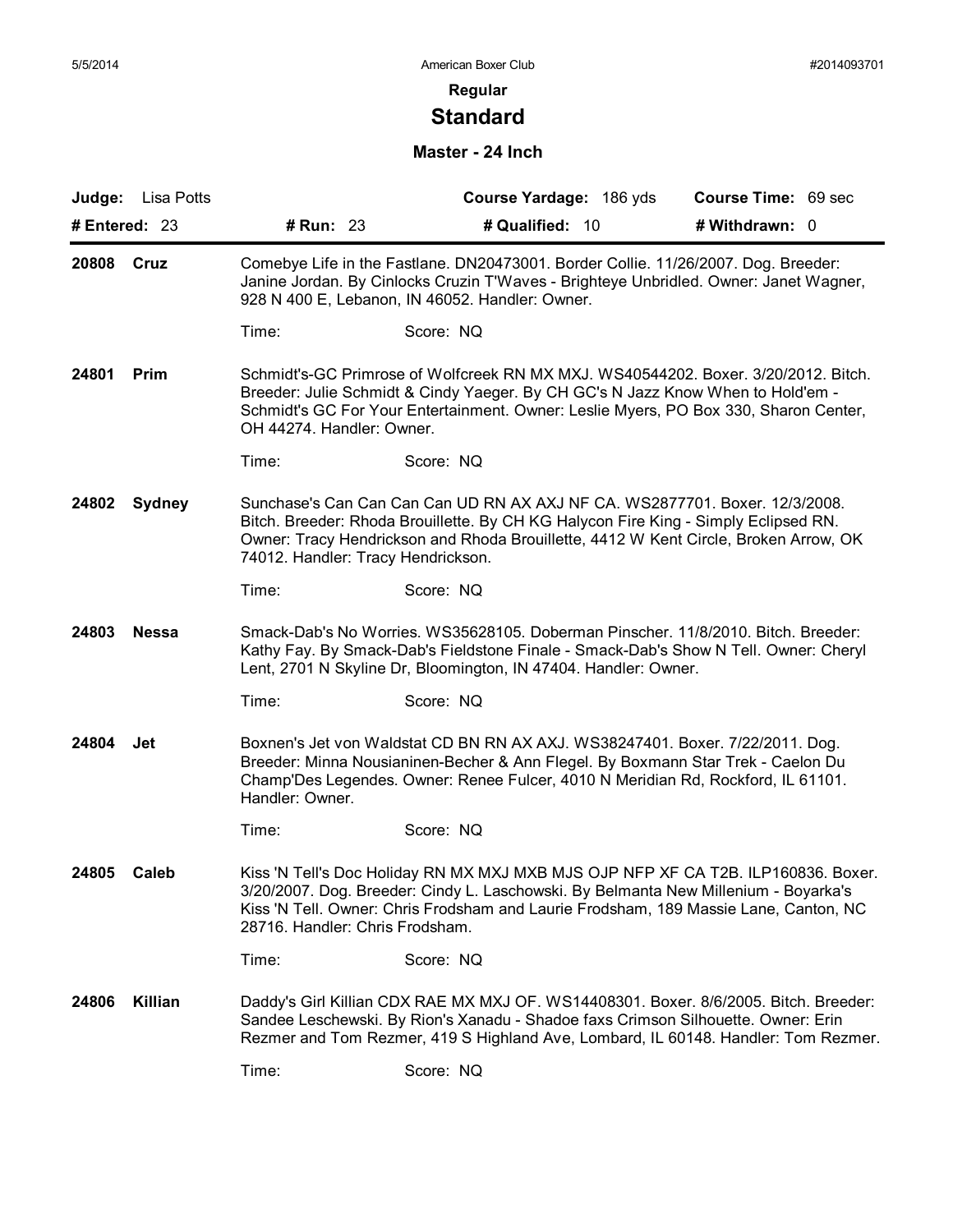| 5/5/2014 |                |                                        | American Boxer Club                                                      |                                                                                                                                                                                                                                                                         | #2014093701 |
|----------|----------------|----------------------------------------|--------------------------------------------------------------------------|-------------------------------------------------------------------------------------------------------------------------------------------------------------------------------------------------------------------------------------------------------------------------|-------------|
|          |                |                                        | Regular                                                                  |                                                                                                                                                                                                                                                                         |             |
|          |                |                                        | <b>Standard</b>                                                          |                                                                                                                                                                                                                                                                         |             |
| 24807    | <b>Tristan</b> | LA 70458. Handler: Owner.              |                                                                          | MACH3 Sherwood's Tristan Of Camelot UX VER RE MXF TQX T2B. WS20137201. Boxer.<br>11/8/2006. Dog. Breeder: Shirley Vos & Terri Galle. By CH Encore's Crimson Tide -<br>Maxlan's Sweet Guenevier of Camelot. Owner: Colleen Fleury, 37589 Gayoso sT, Slidell,             |             |
|          |                | Time: 52.68                            | Score: 100                                                               | <b>QUALIFIED</b>                                                                                                                                                                                                                                                        |             |
| 24808    | Penny          |                                        |                                                                          | MACH Fox's Perdie Penny MX MXJ MXB MJB. WS23478906. Boxer. 9/10/2007. Bitch.<br>Breeder: Montana and Debbie Gross. By Backwood's Augustus McCrae - Montana's So<br>Raven Boxer. Owner: Carmel Fox, 15279 5th St NE, Foley, MN 56329. Handler: Owner.                    |             |
|          |                | Time: 51.28                            | Score: 100                                                               | <b>QUALIFIED</b>                                                                                                                                                                                                                                                        |             |
| 24809    | <b>Trigger</b> |                                        | Owner: Kerry Rodgers, PO Box 2269, Georgetown, TX 78627. Handler: Owner. | CH Lemko's Shootin' Star at Rocket CD RA MX MXJ XF. WS12345678. Boxer. 2/20/2008.<br>Dog. Breeder: Jessica Kozel. By Twinkle Star v. Eurozone - CH Lemko's Rising Sun.                                                                                                  |             |
|          |                | Time:                                  | Score: NQ                                                                |                                                                                                                                                                                                                                                                         |             |
| 24810    | Flag           |                                        |                                                                          | Honeytree Flying Colors RN AX AXJ. DN32992401. Collie. 1/17/2012. Dog. Breeder: Debra<br>& Shawn Amszi. By Honeytree Shertom Rolex - Honeytree Brilliant Rose. Owner: Debbie<br>Held and Forrest Held, 5660 Roseberry Ridge, Lafayette, IN 47905. Handler: Debbie Held. |             |
|          |                | Time:                                  | Score: NQ                                                                |                                                                                                                                                                                                                                                                         |             |
| 24811    | <b>Pink</b>    | Gahanna, OH 43230. Handler: Owner.     |                                                                          | Falkore's There is No Equal OA OAJ. WS36485401. Rottweiler. 2/2/2011. Bitch. Breeder:<br>Roger, Elissa & Dennis O'Sullivan. By CH Chancellor's Grand Slam Sam RN - CH MACH<br>Falkore's Wildest Dreams UD MXB MJB. Owner: Elissa O' Sullivan, 3785 Timberland Dr,       |             |
|          |                | Time:                                  | Score: NQ                                                                |                                                                                                                                                                                                                                                                         |             |
| 24812    | <b>Rocky</b>   | East Moline, IL 61244. Handler: Owner. |                                                                          | Gottwalt's Rock Star NA NAP NJP. WS32130202. Boxer. 11/7/2009. Dog. Breeder: Tina &<br>Jeff Chapai. By Chapai's Chicago Bear - Adeline II. Owner: Lisa Gottwalt, 1503 17th St,                                                                                          |             |
|          |                | Time: 67.70                            | Score: 100                                                               | <b>QUALIFIED</b>                                                                                                                                                                                                                                                        |             |
| 24813    | Lily           | Bonnie Campbell.                       |                                                                          | Jacquet's Lily Bouquet MX MXJ XF. WS30634201. Boxer. 2/26/2009. Bitch. Breeder:<br>Patricia Kelly & Richard Tomita. By Jacquet's Johnnie Reb - CH Jacquet's Jetta. Owner:<br>Bonnie Campbell and Richard Tomita, 64 Boulevard, Mountain Lakes, NJ 07046. Handler:       |             |
|          |                | Time: 51.35                            | Score: 100                                                               | <b>QUALIFIED</b>                                                                                                                                                                                                                                                        |             |
| 24814    | Juneau         |                                        | Rd, N. Chesterfield, VA 23235. Handler: Owner.                           | MACH Juneau Chrysler Thomas MXB MJB. MA00177801. All American Dog. 1/15/2006.<br>Dog. Breeder: Unknown. By Unknown - Unknown. Owner: Jennifer L. Thomas, 8212 Jahnke                                                                                                    |             |
|          |                | Time: 50.62                            | Score: 100                                                               | <b>QUALIFIED</b>                                                                                                                                                                                                                                                        |             |
|          |                |                                        |                                                                          |                                                                                                                                                                                                                                                                         |             |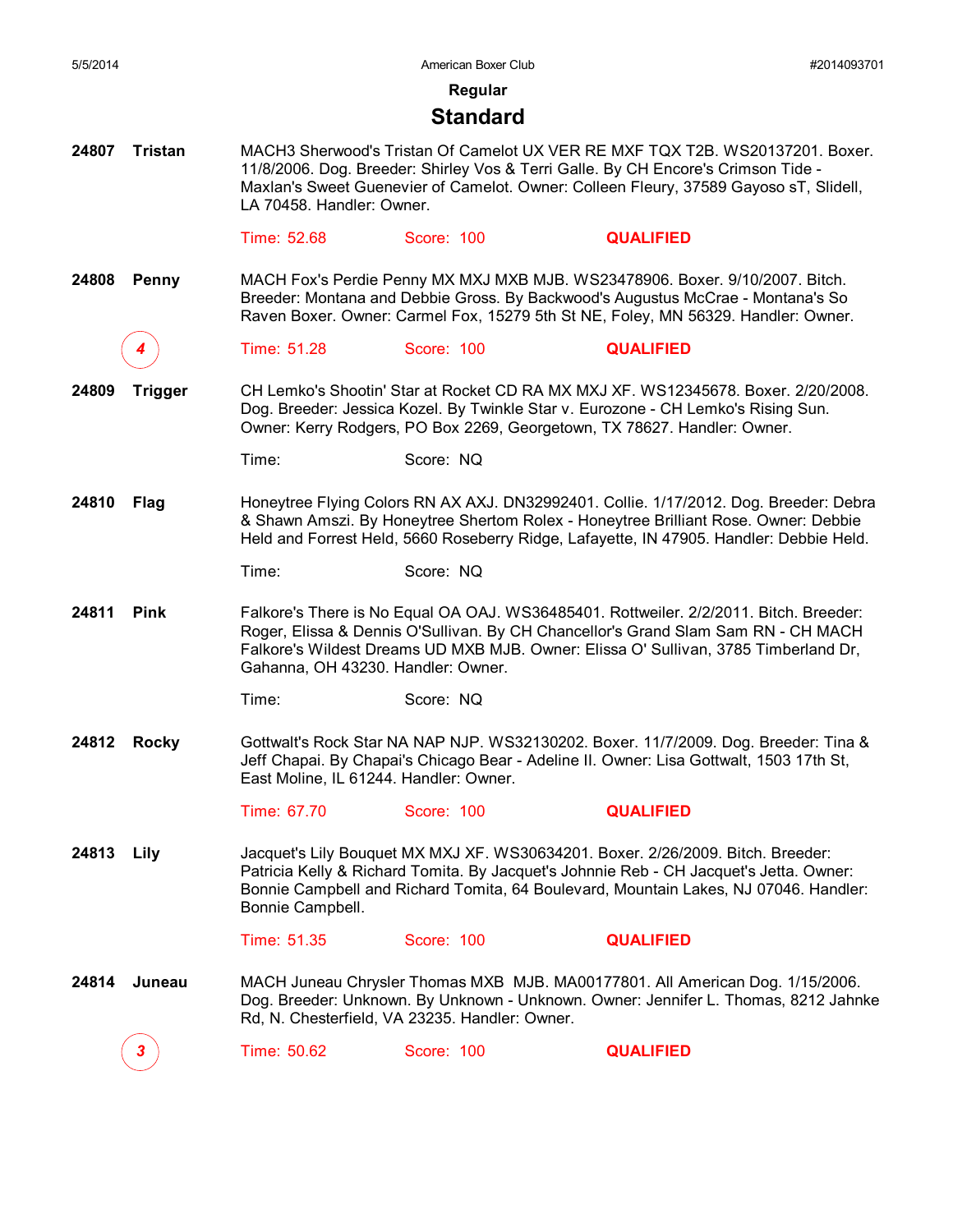| 5/5/2014 |                |                                   | American Boxer Club                                                                                                                                                                                                                                                                                                                  |                  | #2014093701 |
|----------|----------------|-----------------------------------|--------------------------------------------------------------------------------------------------------------------------------------------------------------------------------------------------------------------------------------------------------------------------------------------------------------------------------------|------------------|-------------|
|          |                |                                   | Regular                                                                                                                                                                                                                                                                                                                              |                  |             |
|          |                |                                   | <b>Standard</b>                                                                                                                                                                                                                                                                                                                      |                  |             |
| 24815    | <b>Sassy</b>   |                                   | CH Nani's N Versa Wise Crack MX MXJ NF JH. SR51728401. Weimaraner. 8/12/2008.<br>Bitch. Breeder: Rosi & Ross Adams & Christine Grisell. By CH Nan's Smart Aleck JH - CH<br>Nani's Sophisticated Lady NA NAJ MH. Owner: Teresa Borman and Christine Grisell, 2714<br>S 1200 E, Zionsville, IN 46077. Handler: Teresa Borman.          |                  |             |
|          |                | Time:                             | Score: NQ                                                                                                                                                                                                                                                                                                                            |                  |             |
| 24816    | <b>Vince</b>   |                                   | MACH2 Athenas Sergeant Carter CDX RAE. DN11734502. Belgian Malinois. 6/9/2005.<br>Dog. Breeder: Dr. Thomas B. & Mrs. Theresa K. Kulb. By CH Tribal's Victorio Van<br>Balderlo - CH Delialex Dandy Queen Beatrix. Owner: Theresa Kulb, 19484 Valley Trail Rd,<br>Bloomington, IL 61705-5746. Handler: Owner.                          |                  |             |
|          | 2              | Time: 44.00                       | Score: 100                                                                                                                                                                                                                                                                                                                           | <b>QUALIFIED</b> |             |
| 24817    | Raven          | Handler: Owner.                   | MACH7 Fulcer's Raven VCD2 UDX OM1 RE MXC2 MJB3 XF T2B. WS13956513.<br>Doberman Pinscher. 6/10/2005. Bitch. Breeder: Dawn M. Clark. By CH Shadais' Randsom<br>Demand - Star Clark II. Owner: Lloyd Fulcer, 4010 N Meridian Rd, Rockford, IL 61101.                                                                                    |                  |             |
|          |                | Time: 42.57                       | Score: 100                                                                                                                                                                                                                                                                                                                           | <b>QUALIFIED</b> |             |
| 24818    | <b>Zeus</b>    |                                   | CH Schmidt's GC Catch A Falling Star at LeMac CD MX MXJ OF. WS25892105. Boxer.<br>4/12/2008. Dog. Breeder: Julia Schmidt & Cindy Yaeger. By Twinkle Star v. Eurozone -<br>Schmidt's Mystic Run at Heart Acre. Owner: Leta McCulla and Julia Schmidt, Cindy<br>Yaeger, 110 N Heck Hill Rd, St Paris, OH 43072. Handler: Leta McCulla. |                  |             |
|          |                | Time: 58.02                       | Score: 100                                                                                                                                                                                                                                                                                                                           | <b>QUALIFIED</b> |             |
| 24819    | <b>Daphne</b>  | Handler: Owner.                   | Daphne Mae Lundahl. WS26162404. Boxer. 5/12/2008. Bitch. Breeder: Jeni Alexander. By<br>Ares Ross - Daisy Alexander. Owner: Lisa Lundahl, 2582 N. Swede Rd, Midland, MI 48642.                                                                                                                                                       |                  |             |
|          |                | Time: 57.25                       | Score: 100                                                                                                                                                                                                                                                                                                                           | <b>QUALIFIED</b> |             |
| 24820    | Layla          | OH 45377. Handler: Owner.         | Layla Wild Tail MX MXJ. MA00640901. All American Dog. 1/1/2009. Bitch. Breeder:<br>Unknown. By Unknown - Unknown. Owner: Kenneth Kistler, 214 Ranchview Dr, Vandalia,                                                                                                                                                                |                  |             |
|          |                | Time:                             | Score: NQ                                                                                                                                                                                                                                                                                                                            |                  |             |
| 24821    | <b>Bentley</b> | Center, OH 44274. Handler: Owner. | Wolfcreeks And The Crowd Roared RA MX MXJ. WS32525903. Boxer. 1/2/2010. Dog.<br>Breeder: Glen & Cindy Yeager and Julie Schmidt. By GCH Raklyns The Bornx MVP at<br>Third - CH Schmidts Pied Piper of Heart Acres. Owner: Leslie Myers, PO Box 330, Sharon                                                                            |                  |             |
|          |                | Time: 57.41                       | Score: 100                                                                                                                                                                                                                                                                                                                           | <b>QUALIFIED</b> |             |
| 24822    | <b>Evynne</b>  |                                   | Sunchase's The New Black UDX OM2 RN AX AXJ NF CA. WS20398502. Boxer. 1/9/2007.<br>Dog. Breeder: Rhoda Brouillette. By CH Sunchase's Zero to Hero UDX RA MX MXJ -<br>Simply Cher. Owner: Tracy Hendrickson and Rhoda Brouillette, 4412 W Kent Circle,<br>Broken Arrow, OK 74012. Handler: Tracy Hendrickson.                          |                  |             |
|          |                | Time:                             | Score: NQ                                                                                                                                                                                                                                                                                                                            |                  |             |
|          |                |                                   |                                                                                                                                                                                                                                                                                                                                      |                  |             |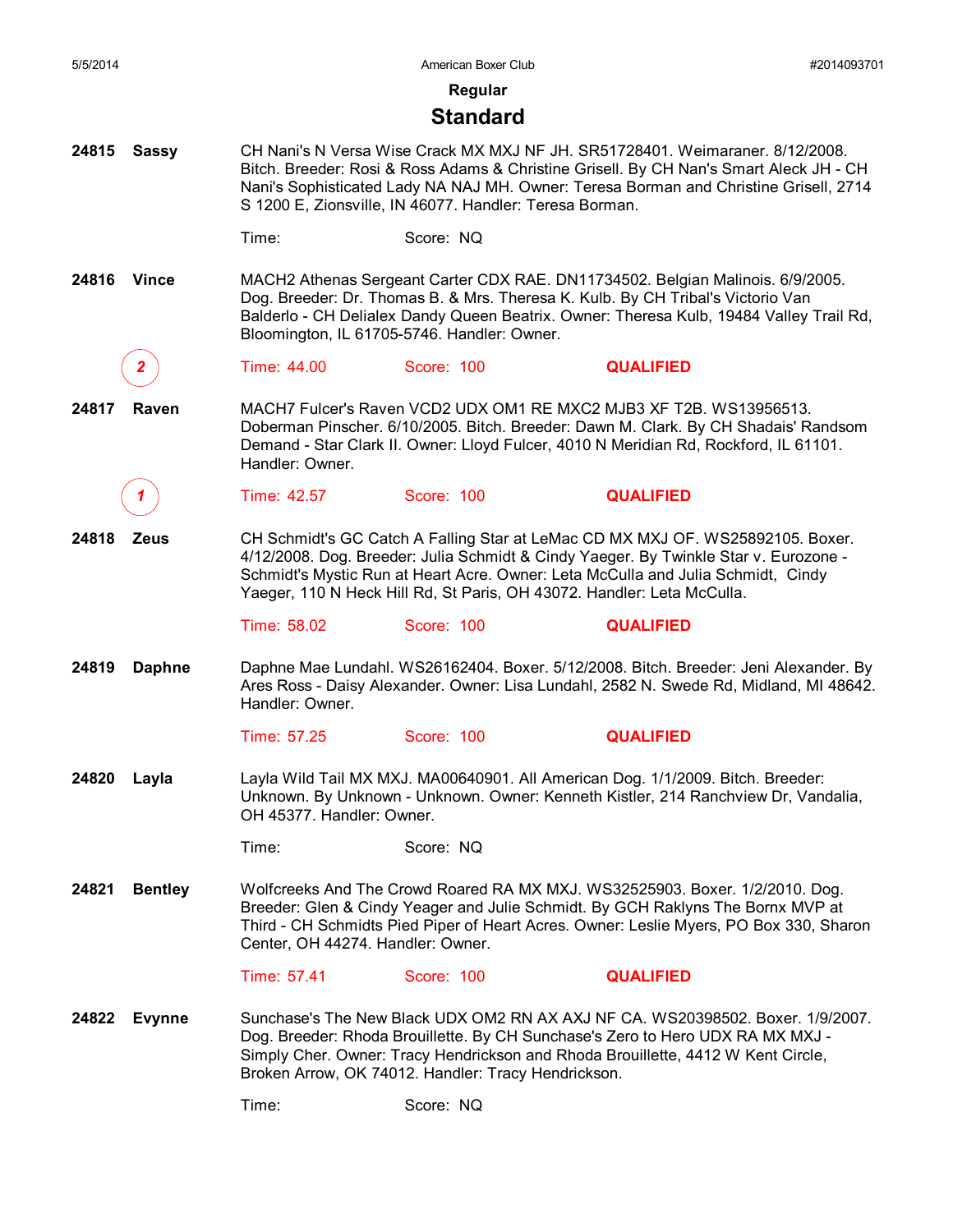**Regular**

# **Standard**

1st\_24817 2nd\_24816 3rd\_24814 4th\_24808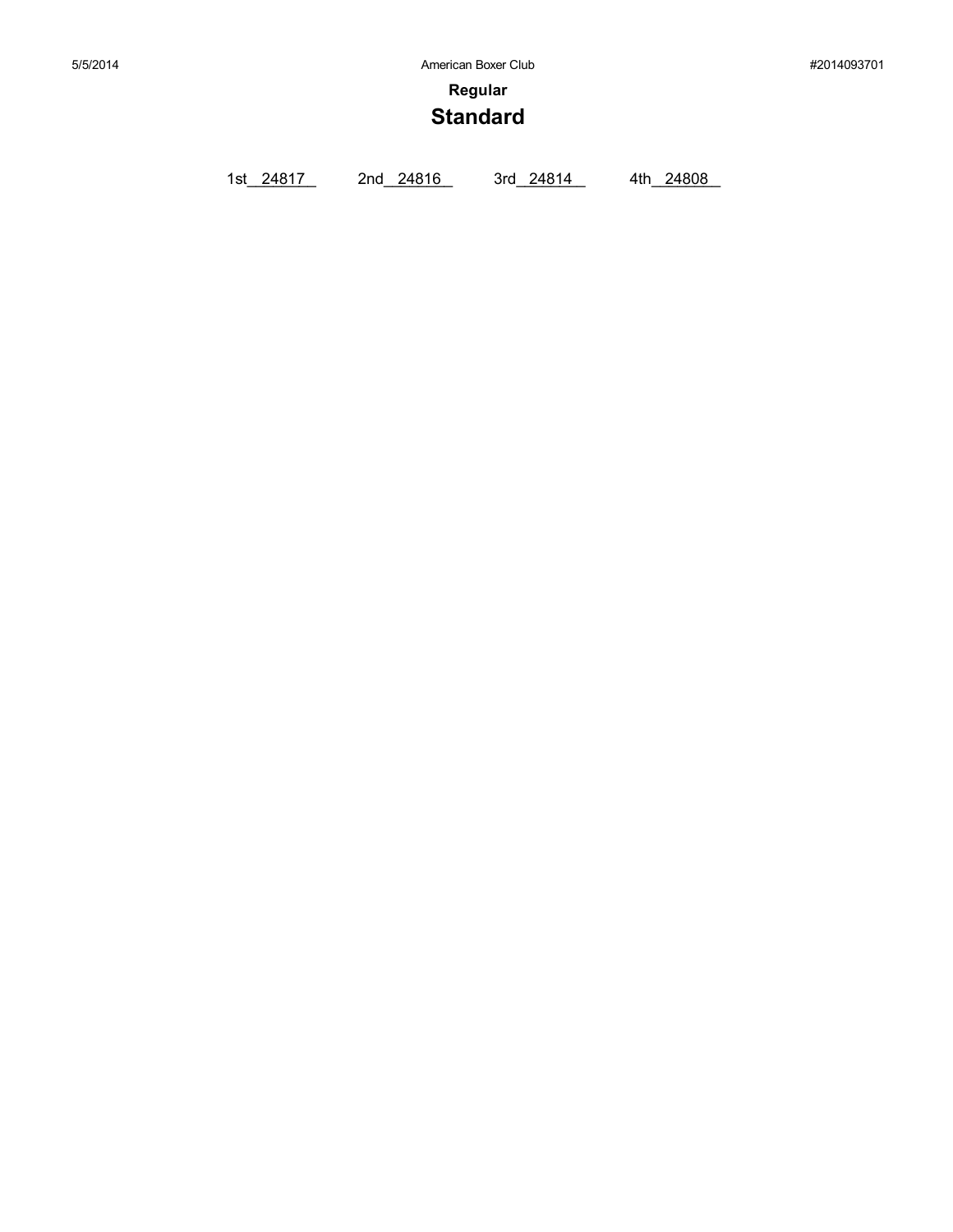### **Preferred**

## **Standard**

**Novice - 16 Inch**

| Judge:<br>Lisa Potts  |                                                                                                                                                                                                  |                                                                                                                                                    | Course Yardage: 152 yds | <b>Course Time: 78 sec</b>                                                                                                                                                        |  |  |
|-----------------------|--------------------------------------------------------------------------------------------------------------------------------------------------------------------------------------------------|----------------------------------------------------------------------------------------------------------------------------------------------------|-------------------------|-----------------------------------------------------------------------------------------------------------------------------------------------------------------------------------|--|--|
| # Entered: $2$        | # Run: 2                                                                                                                                                                                         | # Qualified: 1                                                                                                                                     |                         | #Withdrawn: 0                                                                                                                                                                     |  |  |
| 16201<br><b>Sassy</b> | Sunshine Sassafras. MA26521801. All American Dog. 7/1/2005. Bitch. Breeder: Unknown.<br>By Unknown - Unknown. Owner: Dee Ann Peine, 8443 Crown Pt Rd, Indianapolis, IN<br>46278. Handler: Owner. |                                                                                                                                                    |                         |                                                                                                                                                                                   |  |  |
|                       | Time: 42.78                                                                                                                                                                                      | Score: 100                                                                                                                                         | <b>QUALIFIED</b>        |                                                                                                                                                                                   |  |  |
| 16202<br>Celia        |                                                                                                                                                                                                  | TenDer Grace CD RE NFP AJP. Owner: Rebecca Gilchrist and Eric Gilchrist, 210<br>Hackberry St, North Liberty, IA 52317. Handler: Rebecca Gilchrist. |                         | Cedarlin's Graceful Beginnings. WS30892103. Boxer. 6/15/2009. Bitch. Breeder: Rebecca<br>Gilchrist and Korinne Vanderpool. By CH Naja's Enterprise of Summer - CH Regal.s Full of |  |  |
|                       | Time:                                                                                                                                                                                            | Score: NQ                                                                                                                                          |                         |                                                                                                                                                                                   |  |  |
|                       |                                                                                                                                                                                                  |                                                                                                                                                    |                         |                                                                                                                                                                                   |  |  |
|                       | 1st 16201                                                                                                                                                                                        | 3rd<br>2nd                                                                                                                                         | 4th                     |                                                                                                                                                                                   |  |  |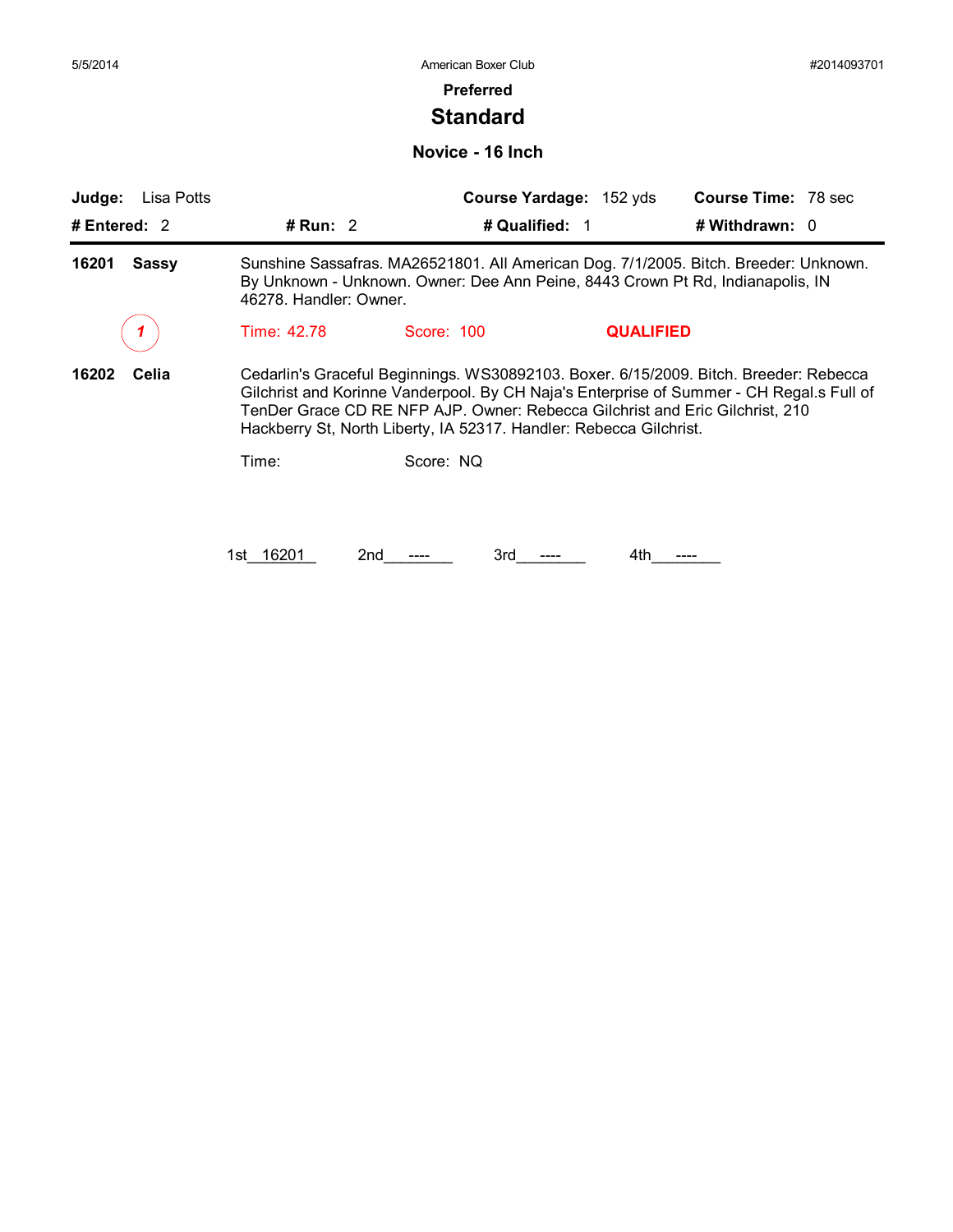### **Preferred**

## **Standard**

### **Novice - 20 Inch**

| Lisa Potts<br>Judge:  |                                                                                                                                                                                                                                        |                                                                                                                                                                                                                                                                                                                                                            | Course Yardage: 152 yds | <b>Course Time: 79 sec</b> |  |  |  |
|-----------------------|----------------------------------------------------------------------------------------------------------------------------------------------------------------------------------------------------------------------------------------|------------------------------------------------------------------------------------------------------------------------------------------------------------------------------------------------------------------------------------------------------------------------------------------------------------------------------------------------------------|-------------------------|----------------------------|--|--|--|
| # Entered: 4          | # Run: 4                                                                                                                                                                                                                               | # Qualified: 2                                                                                                                                                                                                                                                                                                                                             |                         | # Withdrawn: 0             |  |  |  |
| <b>Ted</b><br>20208   | Xcellent Adventure von Bachbett. WS41461301. Boxer. 5/24/2012. Dog. Breeder: Cathy &<br>George Markos. By Adonis vom Grand Kevin - Eicke vom Silvertbach. Owner: Elisabeth<br>Lonergan, 1465 Y Avenue, Ames, IA 50014. Handler: Owner. |                                                                                                                                                                                                                                                                                                                                                            |                         |                            |  |  |  |
|                       | Time:                                                                                                                                                                                                                                  | Score: NQ                                                                                                                                                                                                                                                                                                                                                  |                         |                            |  |  |  |
| 20210<br><b>Chase</b> |                                                                                                                                                                                                                                        | DocMar's Tag Ewe R It TDX JH. SR69105503. Golden Retriever. 6/29/2011. Dog. Breeder:<br>Jane Doctor. By GCH Teddy Bear's Run'n A Fly Pattern CD RN - CH BISS DocMar's Girl<br>Gone Wild. Owner: Janet Ripley and Steve Ripley, 18711 East St, Westfield, IN 46074.<br>Handler: Steve Ripley.                                                               |                         |                            |  |  |  |
|                       | Time: 62.80                                                                                                                                                                                                                            | Score: 100                                                                                                                                                                                                                                                                                                                                                 | <b>QUALIFIED</b>        |                            |  |  |  |
| 20211<br>TΥ           |                                                                                                                                                                                                                                        | GCH Rissana Hillwood's Perfect Pitch to Nani NJP JH. SR54288509. Weimaraner.<br>12/20/2008. Dog. Breeder: Ellen Charles & Alessandra Folz & Judy Colan. By CH Nani's<br>Indecent Exposure JH NAJ - CH Colsidex Seabreeze Perfect Fit. Owner: Christine Grisell<br>and Alessandra Folz, 10551 N 800 W, Fairland, IN 46126-9519. Handler: Christine Grisell. |                         |                            |  |  |  |
|                       | Time:                                                                                                                                                                                                                                  | Score: NQ                                                                                                                                                                                                                                                                                                                                                  |                         |                            |  |  |  |
| 20212<br>Casey        |                                                                                                                                                                                                                                        | Casey. MA03931801. All American Dog. 1/1/2008. Dog. Breeder: Unknown. By Unknown -<br>Unknown. Owner: Peggy Kraus, 1990N Valley Lane, Greenfield, IN 46140. Handler: Owner.                                                                                                                                                                                |                         |                            |  |  |  |
|                       | Time: 63.93                                                                                                                                                                                                                            | Score: 95                                                                                                                                                                                                                                                                                                                                                  | <b>QUALIFIED</b>        |                            |  |  |  |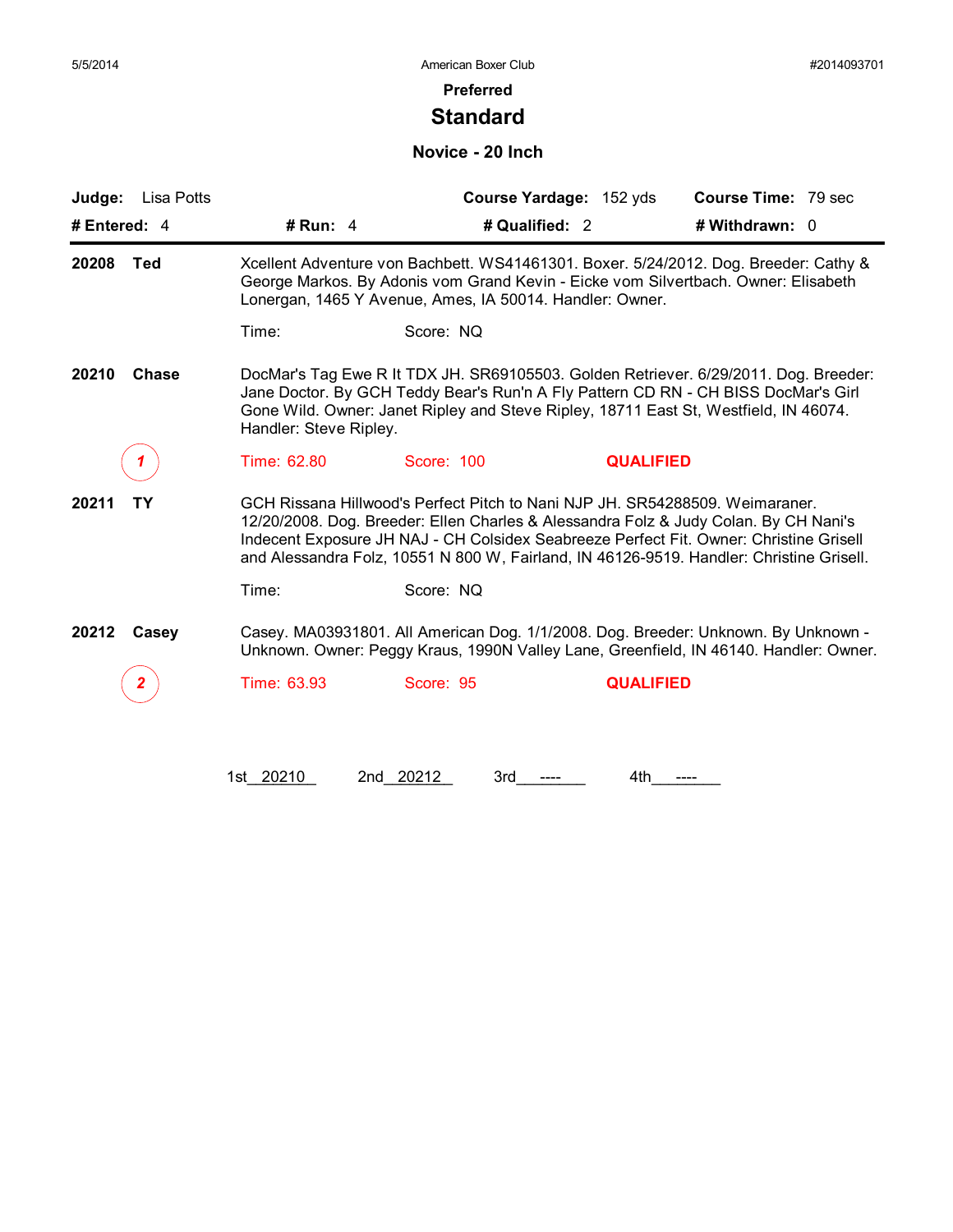| 5/5/2014     |            |            | American Boxer Club                                                                                                                                                                                                                                            | #2014093701                |
|--------------|------------|------------|----------------------------------------------------------------------------------------------------------------------------------------------------------------------------------------------------------------------------------------------------------------|----------------------------|
|              |            |            | <b>Preferred</b>                                                                                                                                                                                                                                               |                            |
|              |            |            | <b>Standard</b>                                                                                                                                                                                                                                                |                            |
|              |            |            | Open - 16 Inch                                                                                                                                                                                                                                                 |                            |
| Judge:       | Lisa Potts |            | Course Yardage: 157 yds                                                                                                                                                                                                                                        | <b>Course Time: 69 sec</b> |
| # Entered: 1 |            | # Run: $1$ | # Qualified: 0                                                                                                                                                                                                                                                 | # Withdrawn: 0             |
| 16402        | Bo         |            | Deblon Bosun's Onward Thru the Fog. WS23433908. Portuguese Water Dog. 7/26/2007.<br>Dog. Breeder: Barbara Bucheit. By Aarion Back to the Future Deblon - Deblon Dancin<br>Finale. Owner: Shelley Mart, 2912 E 52nd St, Indianapolis, IN 46205. Handler: Owner. |                            |
|              |            | Time:      | Score: NQ                                                                                                                                                                                                                                                      |                            |
|              |            |            |                                                                                                                                                                                                                                                                |                            |
|              |            |            |                                                                                                                                                                                                                                                                |                            |
|              |            | 2nd<br>1st | 3rd<br>4th                                                                                                                                                                                                                                                     |                            |
|              |            |            |                                                                                                                                                                                                                                                                |                            |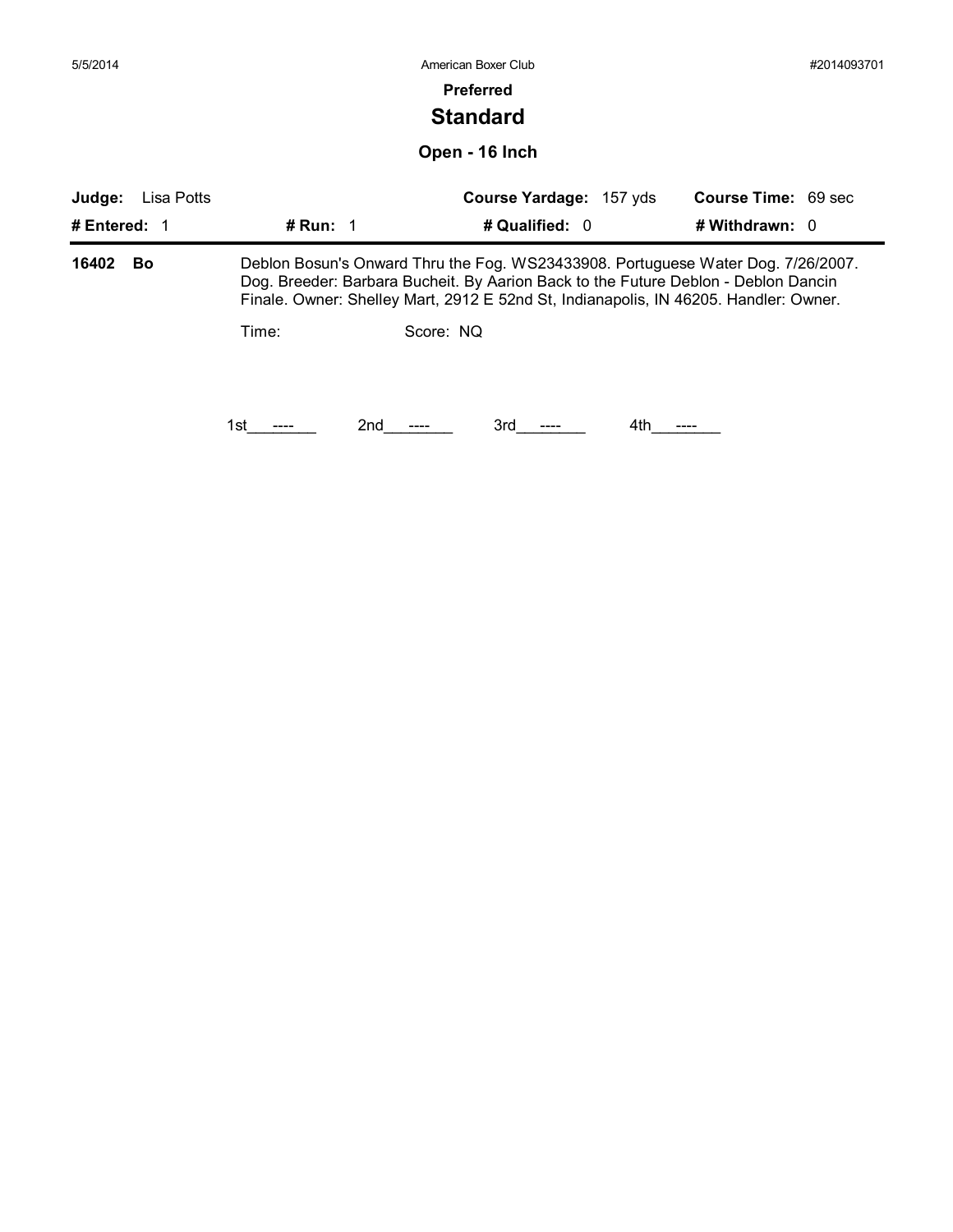|                                                                                                                                                             | #2014093701                |
|-------------------------------------------------------------------------------------------------------------------------------------------------------------|----------------------------|
| <b>Preferred</b>                                                                                                                                            |                            |
| <b>Standard</b>                                                                                                                                             |                            |
| <b>Excellent - 8 Inch</b>                                                                                                                                   |                            |
| Judge:<br>Course Yardage: 176 yds<br>Lisa Potts                                                                                                             | <b>Course Time: 75 sec</b> |
| # Run: $1$<br># Qualified: 0<br># Entered: $1$                                                                                                              | # Withdrawn: 0             |
| 8603<br><b>Ally</b><br>Prelude's Spit 'N Fire. DN28012103. Shetland Sheepdog. 4/20/2010. Bitch. Breeder: Jane                                               |                            |
| Masters & Elizabeth Carroll. By Belmark Lo and Behold - Prelude's Show 'N Tell. Owner:<br>Sandy White, 8808 W 550 South, Shirley, IN 47384. Handler: Owner. |                            |
| Score: NQ<br>Time:                                                                                                                                          |                            |
|                                                                                                                                                             |                            |
|                                                                                                                                                             |                            |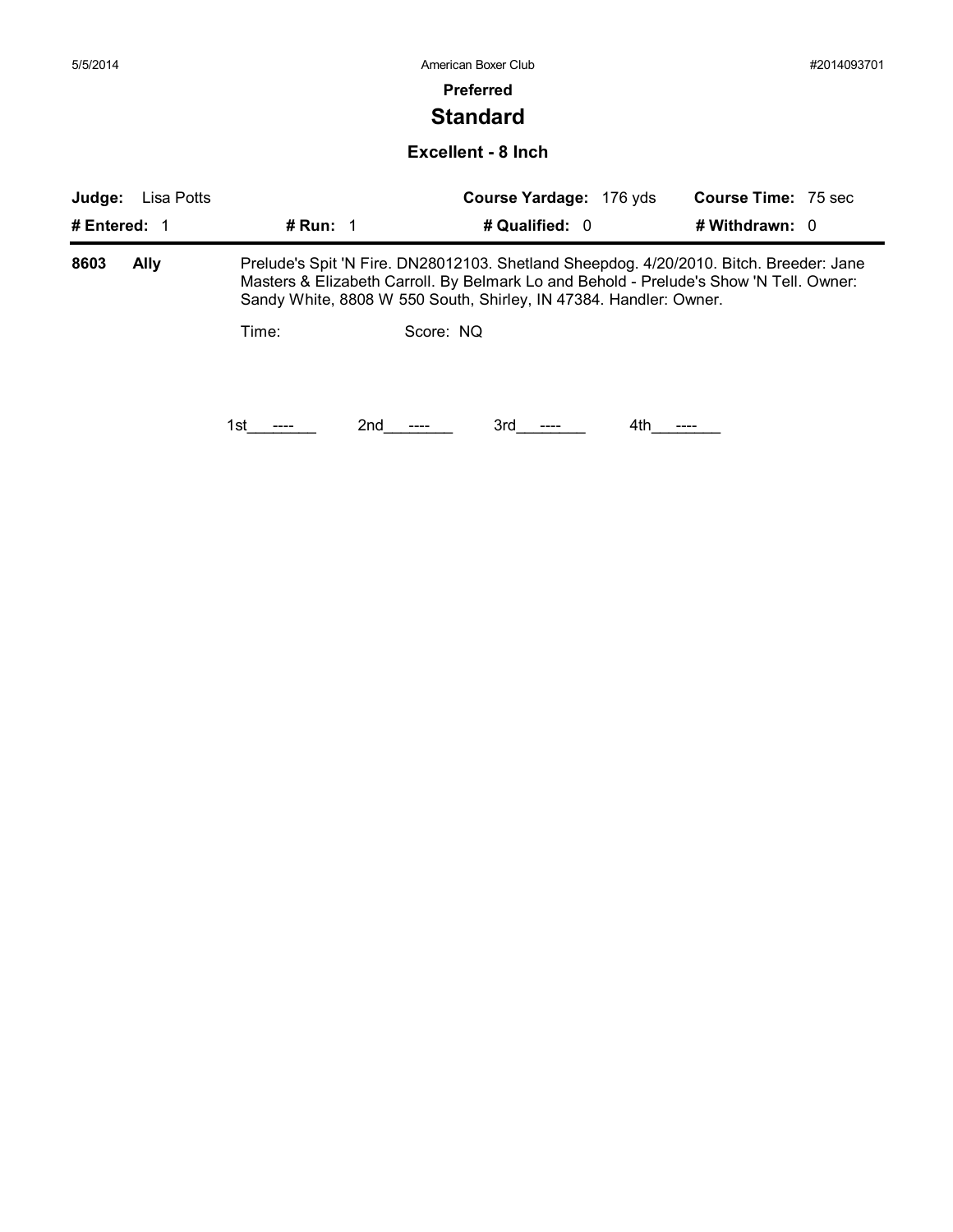## **Standard**

#### **Excellent - 12 Inch**

| Judge:<br># Entered: $1$ | Lisa Potts | # Run: $1$                                                                                                                                                                                                                                                                                                                                                     | Course Yardage: 181 yds<br># Qualified: 0 | <b>Course Time: 74 sec</b><br># Withdrawn: 0 |  |  |
|--------------------------|------------|----------------------------------------------------------------------------------------------------------------------------------------------------------------------------------------------------------------------------------------------------------------------------------------------------------------------------------------------------------------|-------------------------------------------|----------------------------------------------|--|--|
| 12602                    |            | <b>Nancy Grace</b> CH Clussexx Burden Of Proof CD BN RA OAP OJP. SR23400604. Clumber Spaniel.<br>12/30/2004. Bitch. Breeder: D. Johnson, J. Haverick, L & T Thomas. By CH Clussexx<br>Overdue Bill - CH Clussexx Oh My Stars. Owner: Merrielle Turnbull and J. Haverick & D.<br>Johnson, 5710 N Old State Rd 3, Muncie, IN 47303. Handler: Merrielle Turnbull. |                                           |                                              |  |  |
|                          |            | Time:                                                                                                                                                                                                                                                                                                                                                          | Score: NQ                                 |                                              |  |  |
|                          |            | 2nd<br>1st                                                                                                                                                                                                                                                                                                                                                     | 3rd<br>4th                                |                                              |  |  |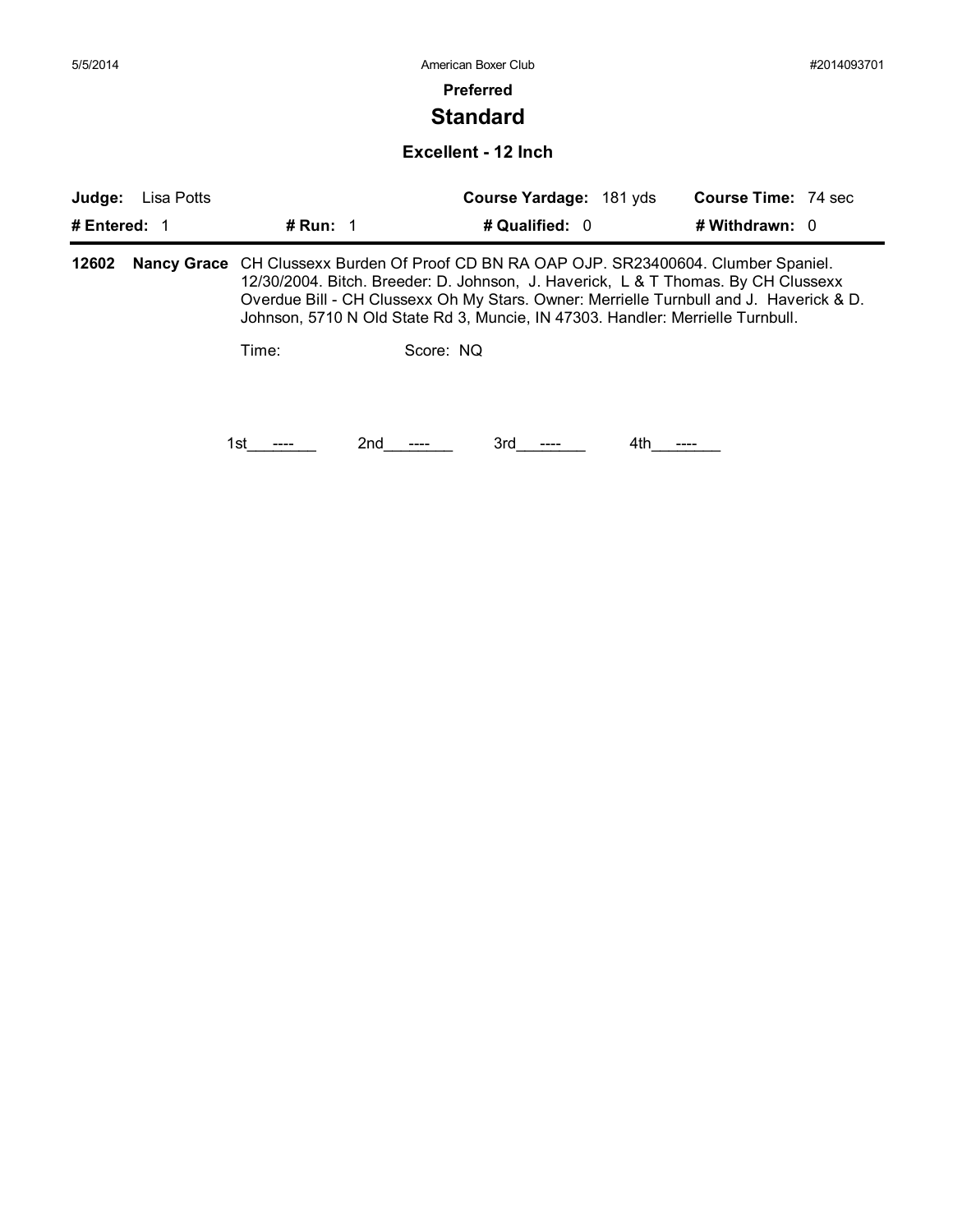## **Standard**

#### **Excellent - 16 Inch**

| Judge:         | Lisa Potts      |                                   | Course Yardage: 186 yds                                                                                                                                                                                                                             | <b>Course Time: 70 sec</b> |
|----------------|-----------------|-----------------------------------|-----------------------------------------------------------------------------------------------------------------------------------------------------------------------------------------------------------------------------------------------------|----------------------------|
| # Entered: $2$ |                 | # Run: $1$                        | # Qualified: 0                                                                                                                                                                                                                                      | # Withdrawn: $0$           |
| 16606          | <b>Whoopsie</b> | Cicero, IN 46034. Handler: Owner. | CH Bayswaters What About Whoopsie CDX OAP NJP. WS17385904. Portuguese Water<br>Dog. 4/18/2006. Bitch. Breeder: Mary Kay Schroeder. By Valykie Dr Watson is Here -<br>Bayswater's What About Whoopsie. Owner: Mary Kay Schroeder, 1560 Bayswater Ln, |                            |
|                |                 | Time:                             | Score: NQ                                                                                                                                                                                                                                           |                            |
| 16608          | Ella            |                                   | Ella Bella Lewis OA NAJ OF. PAL250044. Boxer. 12/1/2005. Bitch. Breeder: . By -.<br>Owner: Seleana Yates, 3505 Longhorn Trail, Round Rock, TX 78665. Handler: Owner.                                                                                |                            |
|                |                 | Time:                             | Score: ABS                                                                                                                                                                                                                                          |                            |
|                |                 |                                   |                                                                                                                                                                                                                                                     |                            |
|                |                 |                                   |                                                                                                                                                                                                                                                     |                            |
|                |                 | 2nd<br>1st                        | 3rd<br>4th                                                                                                                                                                                                                                          |                            |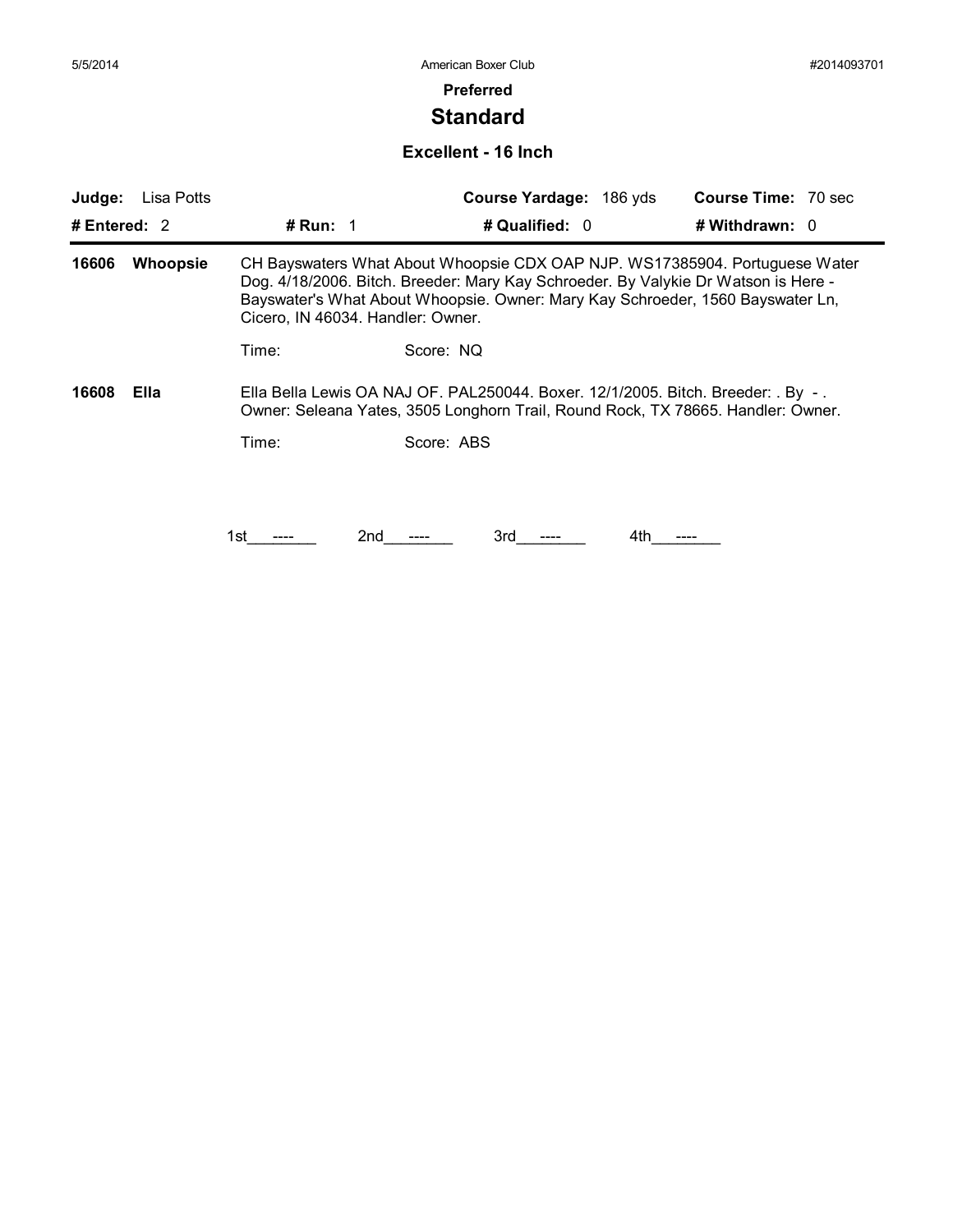## **Standard**

### **Excellent - 20 Inch**

| Judge: Lisa Potts      |                                                                                                                                                                                                                                                               |                                                                                                                                                                                                                                          | Course Yardage: 186 yds | Course Time: 74 sec                                                                                                                                                           |  |
|------------------------|---------------------------------------------------------------------------------------------------------------------------------------------------------------------------------------------------------------------------------------------------------------|------------------------------------------------------------------------------------------------------------------------------------------------------------------------------------------------------------------------------------------|-------------------------|-------------------------------------------------------------------------------------------------------------------------------------------------------------------------------|--|
| # Entered: 5           | # Run: $5$                                                                                                                                                                                                                                                    | # Qualified: 1                                                                                                                                                                                                                           |                         | # Withdrawn: 0                                                                                                                                                                |  |
| 20606<br>Pip           |                                                                                                                                                                                                                                                               | Shera's Great Expectations RN TDX AX AXJ HXAs HIBs CGC. WS13380905. Boxer.<br>Shera's Fancy Dancer of Rosa. Owner: Reegan Ray and William Polonsky & Barbara<br>Riggs, 734 San Dieguito Drive, Encinatas, CA 92024. Handler: Reegan Ray. |                         | 5/1/2005. Bitch. Breeder: Barbara Riggs. By CH Glennroe's Rob Roy of Telstar SOM - CH                                                                                         |  |
|                        | Time: 61.65                                                                                                                                                                                                                                                   | Score: 100                                                                                                                                                                                                                               | <b>QUALIFIED</b>        |                                                                                                                                                                               |  |
| <b>Saber</b><br>20607  |                                                                                                                                                                                                                                                               | Oxfordshire, Carrollton, TX 75007. Handler: Owner.                                                                                                                                                                                       |                         | Xcalibur Von Bachbett. WS41461305. Boxer. 5/24/2012. Dog. Breeder: Cathy & George<br>Markos. By Adonis Vom Grand Kevch - Icke Vom Silvertbach. Owner: Jan Blevins, 1006       |  |
|                        | Time:                                                                                                                                                                                                                                                         | Score: NQ                                                                                                                                                                                                                                |                         |                                                                                                                                                                               |  |
| 20609<br><b>Sydney</b> | Miss Sydney Pearl Hall CD BN GN RAE OA AXJ NF. WS13121402. Boxer. 2/26/2005.<br>Bitch. Breeder: Jason Kidwell. By Sir Syruss the Virus - Miss Sable Baby. Owner: Debora<br>Hall and Randall Hall, 1414 Girard Dr, Louisville, KY 40222. Handler: Debora Hall. |                                                                                                                                                                                                                                          |                         |                                                                                                                                                                               |  |
|                        | Time:                                                                                                                                                                                                                                                         | Score: NQ                                                                                                                                                                                                                                |                         |                                                                                                                                                                               |  |
| 20610<br><b>Huck</b>   |                                                                                                                                                                                                                                                               | NE, Albuquerque, NM 87106. Handler: Owner.                                                                                                                                                                                               |                         | CH Beau Bien's Echo of Ego. WS1234567. Boxer. 1/1/2009. Dog. Breeder: Owner. By CH<br>Arriba Talisman Ego - Beau Bien's Wakin' Magic. Owner: Marilyn Grayson, 3009 Wilson PL  |  |
|                        | Time:                                                                                                                                                                                                                                                         | Score: NQ                                                                                                                                                                                                                                |                         |                                                                                                                                                                               |  |
| 20406<br>Gidget        | Handler: Lloyd Fulcer.                                                                                                                                                                                                                                        | Owner: Lloyd Fulcer and Vicky Brachfeld, 4010 N Meridian Rd, Rockford, IL 61101.                                                                                                                                                         |                         | Bell'Lavoros Tornare in Paradiso BN RN. WS43223004. Doberman Pinscher. 11/12/2012.<br>Bitch. Breeder: Vicky K. Brachfeld. By Zamu Les Deux Peupliers - Black Adamant Allegra. |  |
|                        | Time:                                                                                                                                                                                                                                                         | Score: NQ                                                                                                                                                                                                                                |                         |                                                                                                                                                                               |  |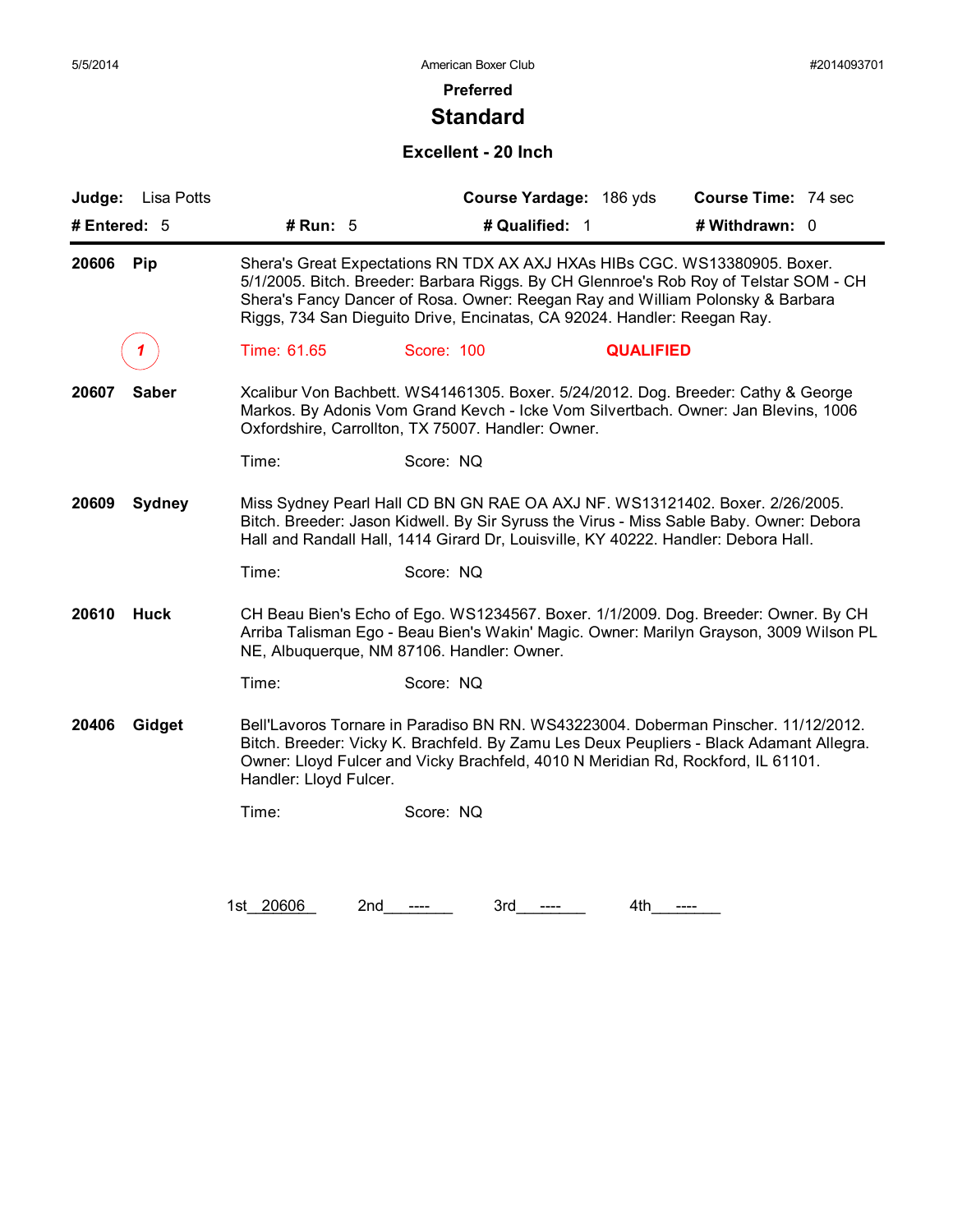#### **Preferred**

## **Standard**

#### **Master - 8 Inch**

| Judge:         | Lisa Potts    |                              | Course Yardage: 176 yds                                                                                                                                                                                                                                       |                  | <b>Course Time: 75 sec</b> |  |
|----------------|---------------|------------------------------|---------------------------------------------------------------------------------------------------------------------------------------------------------------------------------------------------------------------------------------------------------------|------------------|----------------------------|--|
| # Entered: $2$ |               | # Run: $2$                   | # Qualified: 2                                                                                                                                                                                                                                                |                  | # Withdrawn: 0             |  |
| 8803           | <b>Trixie</b> | 46259. Handler: Gay Bowling. | CH Otterwise Gift of Hope Weehill CD RA AX AXJ NF JE. RN12928802. Border Terrier.<br>12/18/2006. Bitch. Breeder: Susan Bushrod. By CH Otterwise Opie RE ME - CH Marsu's<br>Eratikator. Owner: Gay Bowling and Ronald Bowling, 7150 Acton Rd, Indianapolis, IN |                  |                            |  |
|                |               | Time: 73.53                  | Score: 100                                                                                                                                                                                                                                                    | <b>QUALIFIED</b> |                            |  |
| 8804           | Wrigley       |                              | MACH Starlit My Wrigley CDX BN. PR09308001. Poodle. 12/4/2006. Bitch. Breeder:<br>Deanna Moore. By CH Logos Starlit Entertainer - CH Di'Onsky Steel Magnolia. Owner:<br>Mona Gitter, 1223 Woodgate Dr, Carmel, IN 46033. Handler: Owner.                      |                  |                            |  |
|                |               | Time: 56.69                  | Score: 100                                                                                                                                                                                                                                                    | <b>QUALIFIED</b> |                            |  |

1st\_\_8804 2nd\_\_8803 3rd\_\_----\_ 4th\_\_---\_\_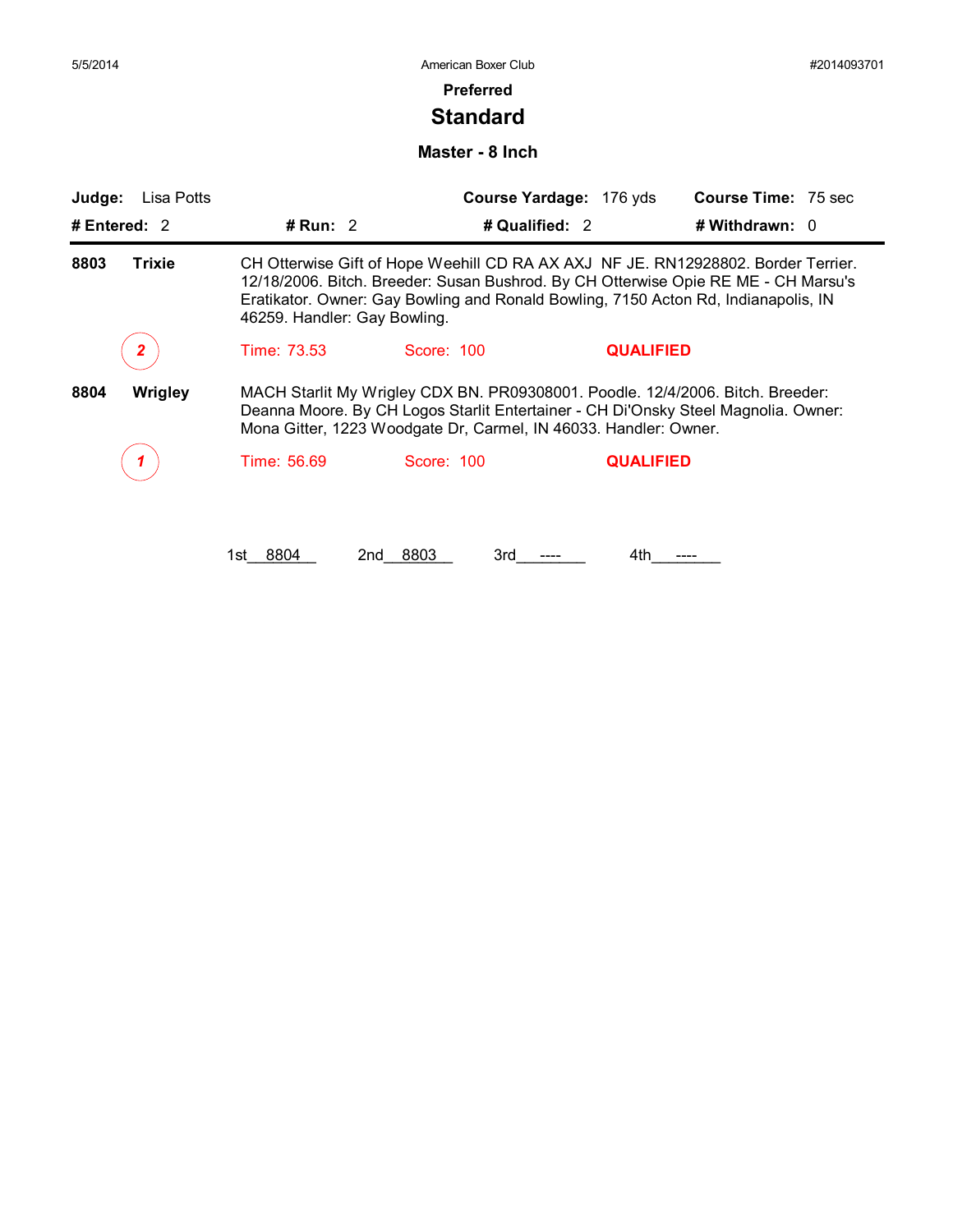### **Standard**

### **Master - 12 Inch**

| Judge:         | Lisa Potts    |            | Course Yardage: 181 yds                                                                                                                                                                                                                                                                                                            | <b>Course Time: 74 sec</b> |
|----------------|---------------|------------|------------------------------------------------------------------------------------------------------------------------------------------------------------------------------------------------------------------------------------------------------------------------------------------------------------------------------------|----------------------------|
| # Entered: $3$ |               | # Run: $2$ | # Qualified: 0                                                                                                                                                                                                                                                                                                                     | # Withdrawn: 0             |
| 12811          | <b>Tucker</b> |            | CH Lisadell Sings for His Supper MX MXJ AXP AJP OF. RN11984901. Soft Coated<br>Wheaten Terrier. 6/1/2006. Dog. Breeder: Caroline K. Goldberg. By CH Lissadell Dot Com -<br>Andover Big Story. Owner: J. Elizabeth Abate and Caroline K. Goldberg, 2672 Legacy<br>Ridge, Florence, KY 41042. Handler: J. Elizabeth Abate.           |                            |
|                |               | Time:      | Score: ABS                                                                                                                                                                                                                                                                                                                         |                            |
| 12812          | <b>Hobie</b>  |            | MACH2 Kallista's Catch the Wind CD RE MXS MJG MXF T2B. PR06033102. Poodle.<br>3/16/2005. Dog. Breeder: Lori Maxwell & Marlene Miller. By CT CH MACH3 Kallista's Sivler<br>Sails Aloft VCD4 UDX2 VER RAE MXG MJB2 XF T2B - Kallista's Kameo. Owner: Kim<br>Johnson, 6836 N Caldwell Rd, Lebanon, IN 46052-8228. Handler: Kim Glass. |                            |
|                |               | Time:      | Score: NQ                                                                                                                                                                                                                                                                                                                          |                            |
| 12813          | <b>Boomer</b> |            | Iroc Like A Boomerang. NP28799501. Bulldog. 10/12/2009. Dog. Breeder: Kandie Kroonen.<br>By Iroc's Southern Comfort Leroy - Aldar's Rising Star. Owner: April Paulman, 5404 N.<br>Brandywine Rd, Shelbyville, IN 46176. Handler: Owner.                                                                                            |                            |
|                |               | Time:      | Score: NQ                                                                                                                                                                                                                                                                                                                          |                            |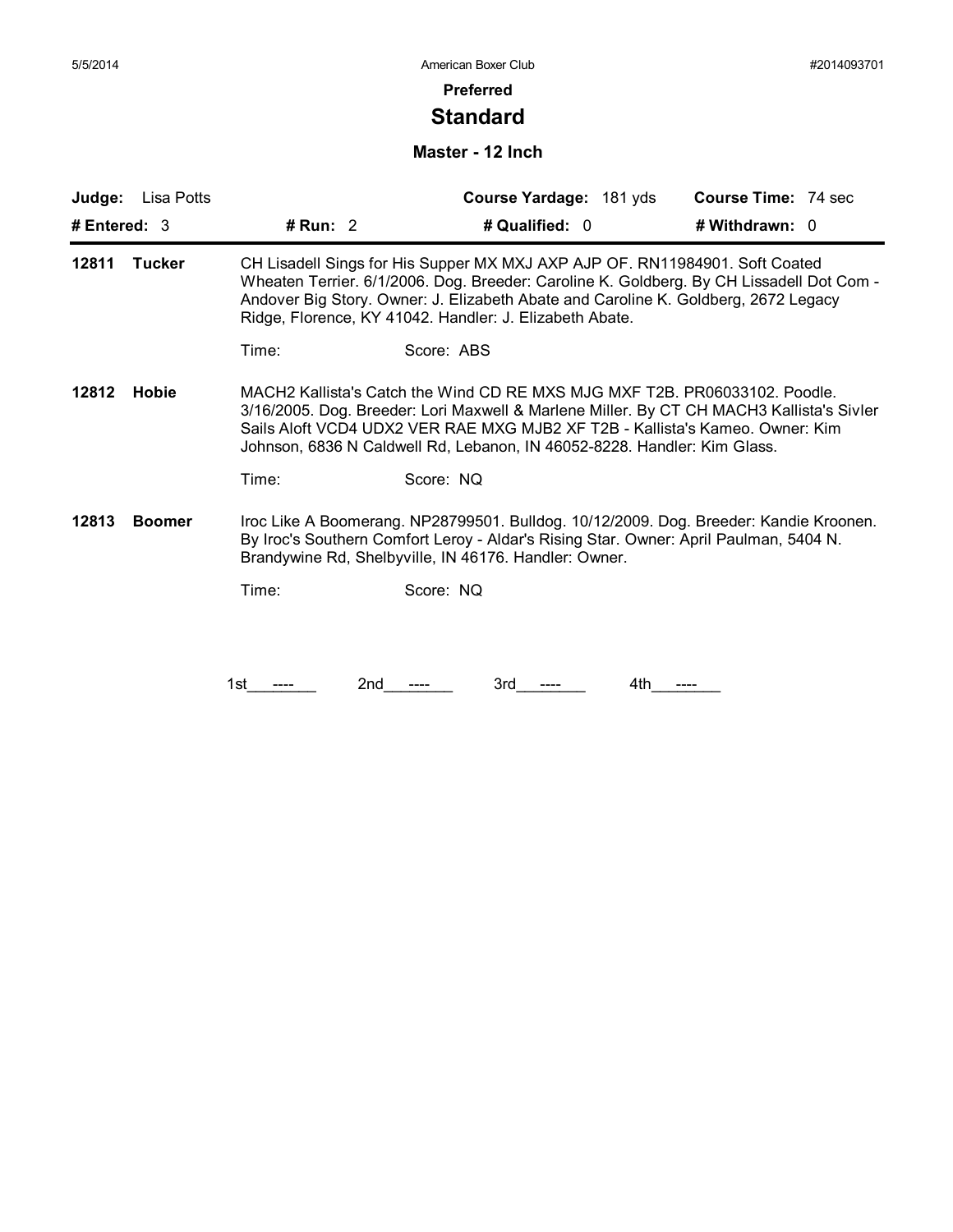### **Preferred**

### **Standard**

**Master - 16 Inch**

| Judge:<br>Lisa Potts  |                 |                                                                                                                         | Course Yardage: 186 yds | <b>Course Time: 70 sec</b>                                                                                                                                                  |
|-----------------------|-----------------|-------------------------------------------------------------------------------------------------------------------------|-------------------------|-----------------------------------------------------------------------------------------------------------------------------------------------------------------------------|
| # Entered: $2$        | # Run: $2$      | # Qualified: 1                                                                                                          |                         | # Withdrawn: 0                                                                                                                                                              |
| <b>Moxie</b><br>16806 | Handler: Owner. |                                                                                                                         |                         | MACH Mustang Moxie. DN15209601. Border Collie. 10/23/2005. Bitch. Breeder: Vickie<br>Hughes. By Clay - Brick. Owner: Misty Young, 2807 Allentown Rd, Sellersburg, IN 47172. |
|                       | Time: 47.86     | Score: 100                                                                                                              | <b>QUALIFIED</b>        |                                                                                                                                                                             |
| 16807<br>Quinn        |                 | Dog. Breeder: Sandy McMillan. By BISS CH Ransom Ambrook's Indigo Hue - Dutch<br>Muncie, IN 47304. Handler: Jane Haynes. |                         | Dutch Hollow's Mighty Quinn CDX AX XAJ JH. SR50327205. Labrador Retriever. 6/7/2008.<br>Hollow's Storm Cat CD SH. Owner: Jane Haynes and Mike Haynes, 702 N Brentwood Lane, |
|                       | Time:           | Score: NQ                                                                                                               |                         |                                                                                                                                                                             |
|                       |                 |                                                                                                                         |                         |                                                                                                                                                                             |
|                       | 16806<br>1st l  | 2nd<br>3rd                                                                                                              | 4th                     |                                                                                                                                                                             |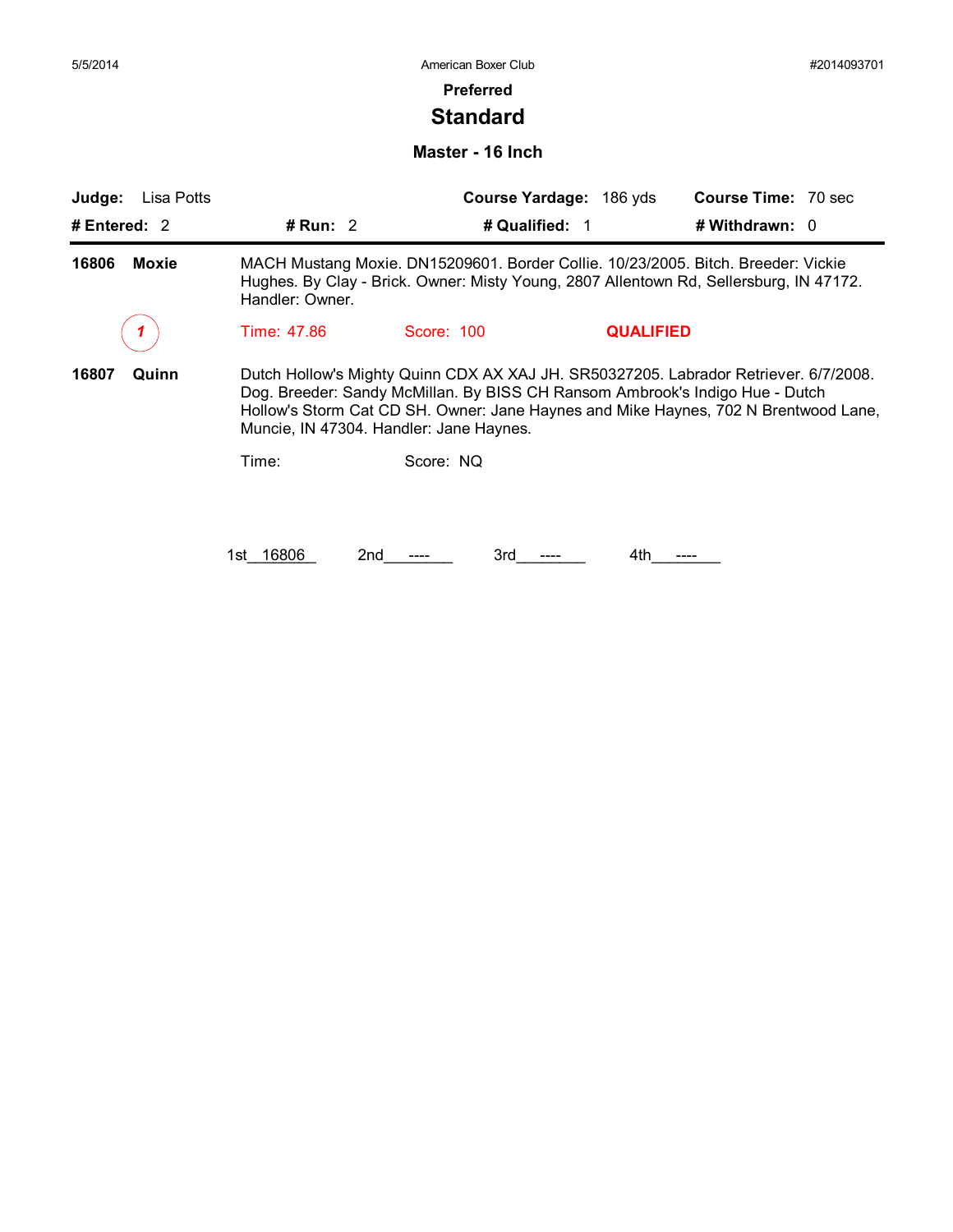## **Standard**

### **Master - 20 Inch**

| Judge:          | Lisa Potts         |                                                                                                                                                                                                                                                                                                            |                                                                                                                                                                                                                                            | Course Yardage: 186 yds | <b>Course Time: 74 sec</b>                                                                                                                                                                                                                                         |  |
|-----------------|--------------------|------------------------------------------------------------------------------------------------------------------------------------------------------------------------------------------------------------------------------------------------------------------------------------------------------------|--------------------------------------------------------------------------------------------------------------------------------------------------------------------------------------------------------------------------------------------|-------------------------|--------------------------------------------------------------------------------------------------------------------------------------------------------------------------------------------------------------------------------------------------------------------|--|
| # Entered: 6    |                    | # Run: 5<br># Qualified: 1<br># Withdrawn: 0                                                                                                                                                                                                                                                               |                                                                                                                                                                                                                                            |                         |                                                                                                                                                                                                                                                                    |  |
| 20823           | <b>Dezi</b>        | Bertschire Quixotic Dreamer AXP AJP OFP. SR57181707. Flat-Coated Retriever.<br>6/21/2009. Dog. Breeder: Andrea Holsinger, Cheryl Kistner, Kass Goulding. By Bertschire<br>Horse Power - Flat-Tyre's Does Your Mother Know. Owner: Dawn McGuire, 320 Barton<br>Ave, Indianapolis, IN 46241. Handler: Owner. |                                                                                                                                                                                                                                            |                         |                                                                                                                                                                                                                                                                    |  |
|                 |                    | Time:                                                                                                                                                                                                                                                                                                      | Score: NQ                                                                                                                                                                                                                                  |                         |                                                                                                                                                                                                                                                                    |  |
| 20825           | <b>Susie</b>       | OK 73131. Handler: Theresa Garton.                                                                                                                                                                                                                                                                         | Winmere Black Eyed Susan RN OA OAJ AXP AJP XFP CGC. WS03645202. Boxer.                                                                                                                                                                     |                         | 3/23/2003. Bitch. Breeder: Owners. By CH School's Fireworks Powerplay - Winmere Tess<br>D'Urbervilles RN. Owner: Theresa Garton and Lynn Garton, P.O. 13068, Oklahoma City,                                                                                        |  |
|                 |                    | Time:                                                                                                                                                                                                                                                                                                      | Score: NQ                                                                                                                                                                                                                                  |                         |                                                                                                                                                                                                                                                                    |  |
| 20826<br>Zephyr |                    |                                                                                                                                                                                                                                                                                                            | MACH PACH YDK's Desert West Wind RE MXB MJS MXPB MJP3 MJPB PAX XF<br>T2BT2BP. WS17961701. Boxer. 5/14/2006. Dog. Breeder: Jennifer & Clint Yates and<br>Owner: Jennifer Yates, 6320 Little Elm St, N. Las Vegas, NV 89031. Handler: Owner. |                         | Barbara Wedge. By CH Bargary's Buried Treasure - Bargary's Happy Days RN NA NAJ.                                                                                                                                                                                   |  |
|                 |                    | Time:                                                                                                                                                                                                                                                                                                      | Score: NQ                                                                                                                                                                                                                                  |                         |                                                                                                                                                                                                                                                                    |  |
| 20827           | <b>Jack Daniel</b> | Daniel.                                                                                                                                                                                                                                                                                                    | Pheasant Hollow's Jack Daniel AXP OAP CGC. WS38474908. Boxer. 7/20/2011. Dog.                                                                                                                                                              |                         | Breeder: Kerry Jones, Robert Detoro, Allison Jones, Patricia Detoro. By CH Pheasant<br>Hollow's ASUREBET - CH Pheasant Hollow's Hot Dam Here I Am. Owner: Nina A.B. Daniel<br>and Truman W. Daniel, 1556 Robert Young Rd, Starksboro, VT 05487. Handler: Nina A.B. |  |
|                 |                    | Time:                                                                                                                                                                                                                                                                                                      | Score: NQ                                                                                                                                                                                                                                  |                         |                                                                                                                                                                                                                                                                    |  |
| 20828           | <b>Holly</b>       |                                                                                                                                                                                                                                                                                                            | Breeder: Carol Miller. By Tall Oaks Polaris White Cloud - Tall Oaks Christmas Lace.<br>Owner: Nancy J Wright, 5505 Scepter Ct, Fort Wayne, IN 46835. Handler: Owner.                                                                       |                         | Tall Oaks Holiday Special CD BN RE AXP AJP. WS19390802. Samoyed. 10/9/2006. Bitch.                                                                                                                                                                                 |  |
|                 |                    | Time:                                                                                                                                                                                                                                                                                                      | Score: ABS                                                                                                                                                                                                                                 |                         |                                                                                                                                                                                                                                                                    |  |
| 20829           | <b>Brady</b>       |                                                                                                                                                                                                                                                                                                            | Kawkawlin, MI 48631. Handler: Owner.                                                                                                                                                                                                       |                         | GCH Can-Cia's You Ain't Seen Nothin' Yet AX AXJ NAP OJP NF. WS28498804. Boxer.<br>11/15/2008. Dog. Breeder: Sarah South & Sherry Canciamille. By CH Can-cia's Hard Act to<br>Follow - CH Backwood's Tayler Made Illusion. Owner: Lisa Lovasco, 1071 S Mackinaw Rd, |  |
|                 |                    | Time: 67.51                                                                                                                                                                                                                                                                                                | Score: 100                                                                                                                                                                                                                                 | <b>QUALIFIED</b>        |                                                                                                                                                                                                                                                                    |  |

1st\_20829 2nd\_\_\_\_\_\_ 3rd\_\_\_\_\_ 4th\_\_\_\_\_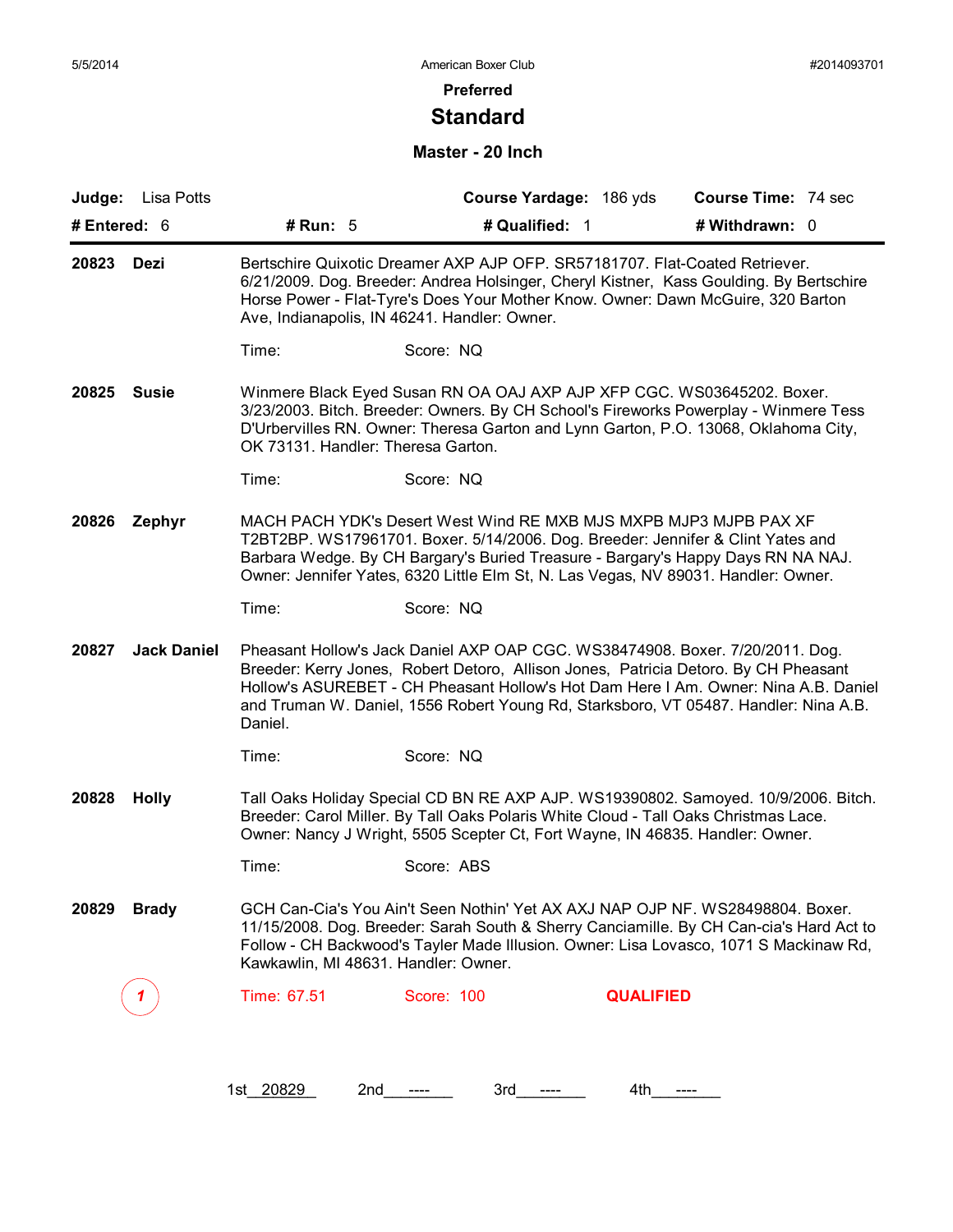| 5/5/2014             |                 | American Boxer Club                                                                                                                                                        |                         |                            | #2014093701 |
|----------------------|-----------------|----------------------------------------------------------------------------------------------------------------------------------------------------------------------------|-------------------------|----------------------------|-------------|
|                      |                 | Regular                                                                                                                                                                    |                         |                            |             |
|                      |                 | <b>JWW</b>                                                                                                                                                                 |                         |                            |             |
|                      |                 | Novice A - 8 Inch                                                                                                                                                          |                         |                            |             |
| Judge:<br>Lisa Potts |                 |                                                                                                                                                                            | Course Yardage: 109 yds | <b>Course Time: 47 sec</b> |             |
| # Entered: 1         | # Run: 1        | # Qualified: 1                                                                                                                                                             |                         | # Withdrawn: 0             |             |
| 8001<br><b>Sadie</b> | Handler: Owner. | My Little Sadie. MA24076401. All American Dog. 9/20/2012. Bitch. Breeder: Unknown. By<br>Unknown - Unknown. Owner: Vivia Shelburne, 8888 W. 96th St, Zionsville, IN 46077. |                         |                            |             |
|                      | Time: 28.00     | Score: 95                                                                                                                                                                  | <b>QUALIFIED</b>        |                            |             |
|                      |                 |                                                                                                                                                                            |                         |                            |             |
|                      |                 |                                                                                                                                                                            |                         |                            |             |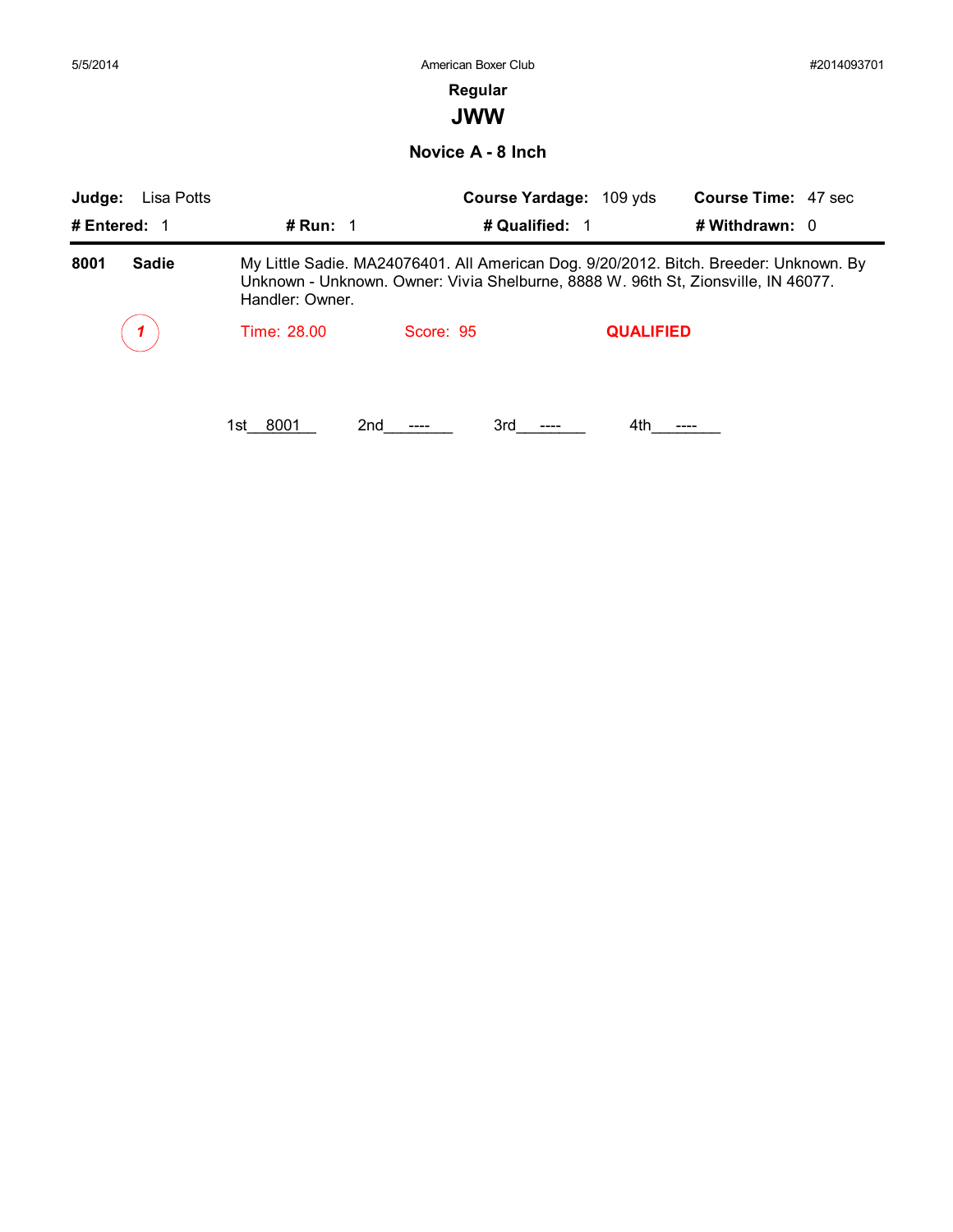# **Regular**

**JWW**

**Novice A - 20 Inch**

| Judge:                 | Lisa Potts |                                                                                                                                                                                                                                                      | Course Yardage: 110 yds                                                                                                           | <b>Course Time: 37 sec</b>                                                                                                                                                 |  |  |
|------------------------|------------|------------------------------------------------------------------------------------------------------------------------------------------------------------------------------------------------------------------------------------------------------|-----------------------------------------------------------------------------------------------------------------------------------|----------------------------------------------------------------------------------------------------------------------------------------------------------------------------|--|--|
| # Entered: $2$         |            | # Run: $2$                                                                                                                                                                                                                                           | # Qualified: 1                                                                                                                    | # Withdrawn: $0$                                                                                                                                                           |  |  |
| <b>Shiloh</b><br>20001 |            |                                                                                                                                                                                                                                                      | Roca, Donna Galante, Lori McClain. By CH Ewing's Maverick of Maxl - GCH DLG<br>Box 350, Greenwood, MO 64034. Handler: Mark Ewing. | CH Galaroc N Ewing's Show Off. WS37253803. Boxer. 4/5/2011. Bitch. Breeder: Michelle<br>Rainbow's End. Owner: Janet Ewing and MArk Ewing, Michelle Roca, Donna Galante, PO |  |  |
|                        |            | Time:                                                                                                                                                                                                                                                | Score: NQ                                                                                                                         |                                                                                                                                                                            |  |  |
| 20002                  | Stash      | After All's Hidden Assets. DN28217005. Australian Shepherd. 5/20/2010. Dog. Breeder:<br>Melinda Gann. By After All's The Simple Life - After All's Made in America. Owner:<br>Elizabeth Price, 5993 Darlene Dr, Greenwood, IN 46143. Handler: Owner. |                                                                                                                                   |                                                                                                                                                                            |  |  |
|                        |            | Time: 35.43                                                                                                                                                                                                                                          | Score: 95                                                                                                                         | <b>QUALIFIED</b>                                                                                                                                                           |  |  |

1st\_20002 2nd\_\_\_\_\_\_ 3rd\_\_\_\_\_\_ 4th\_\_\_\_\_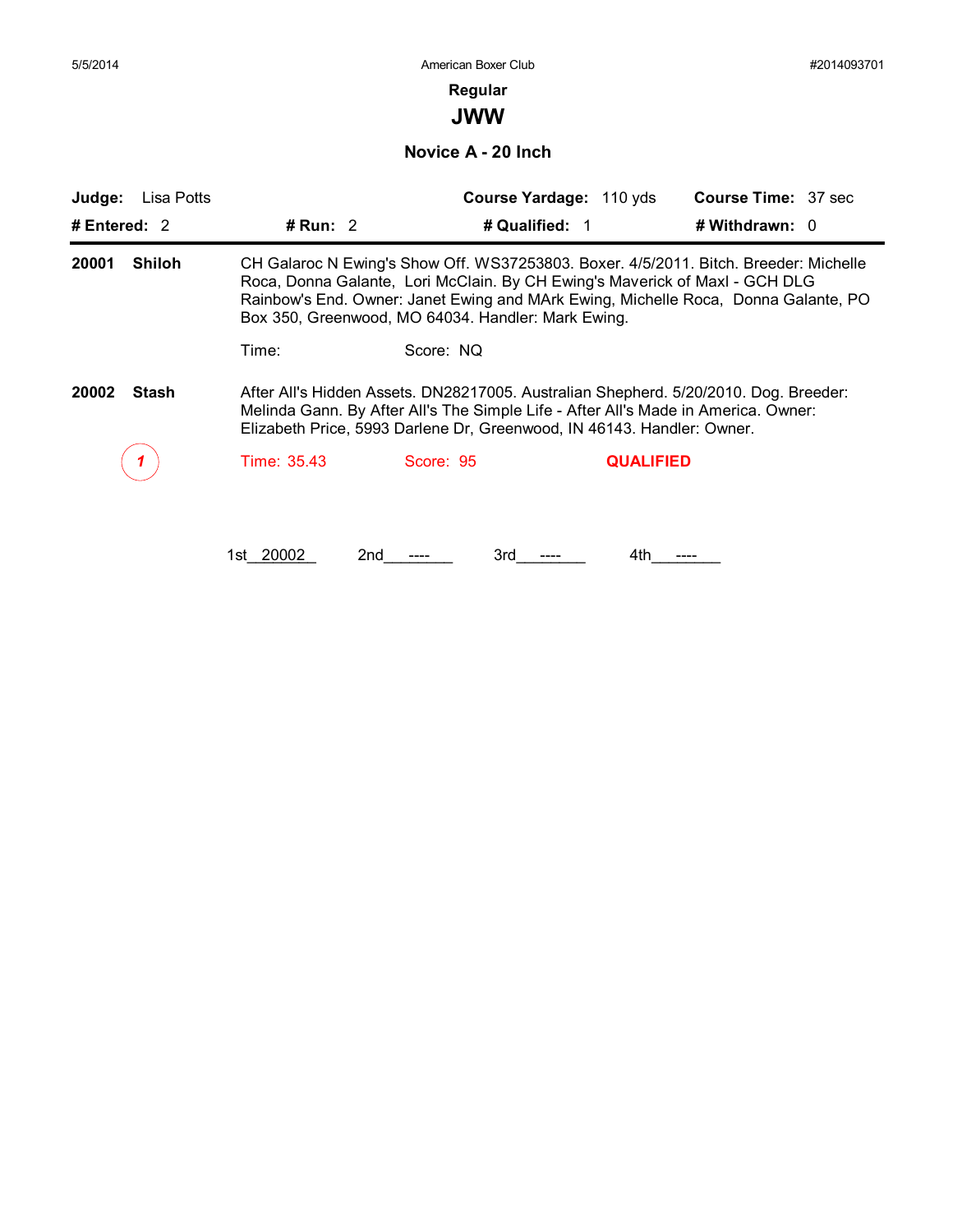# **Regular**

**JWW**

**Novice A - 24 Inch**

| Judge:       | Lisa Potts |                   |                                                     | Course Yardage: 110 yds |     | <b>Course Time: 39 sec</b>                                                                                                                                                                                                                                |  |
|--------------|------------|-------------------|-----------------------------------------------------|-------------------------|-----|-----------------------------------------------------------------------------------------------------------------------------------------------------------------------------------------------------------------------------------------------------------|--|
| # Entered: 1 |            | # Run: $\sqrt{1}$ |                                                     | # Qualified: 0          |     | # Withdrawn: $0$                                                                                                                                                                                                                                          |  |
| 24001        | Carmel     |                   | Box 350, Greenwood, MO 64034. Handler: Janet Ewing. |                         |     | CH Galaroc N Ewing's Show Biz. WS37253804. Boxer. 4/5/2011. Bitch. Breeder: Michelle<br>Roca, Donna Galante, Lori McClain. By CH Ewing's Maverick of Maxl - GCH DLG<br>Rainbow's End. Owner: Janet Ewing and Mark Ewing, Michelle Roca, Donna Galante, PO |  |
|              |            | Time:             | Score: NO                                           |                         |     |                                                                                                                                                                                                                                                           |  |
|              |            | 1st               | 2nd                                                 | 3rd                     | 4th |                                                                                                                                                                                                                                                           |  |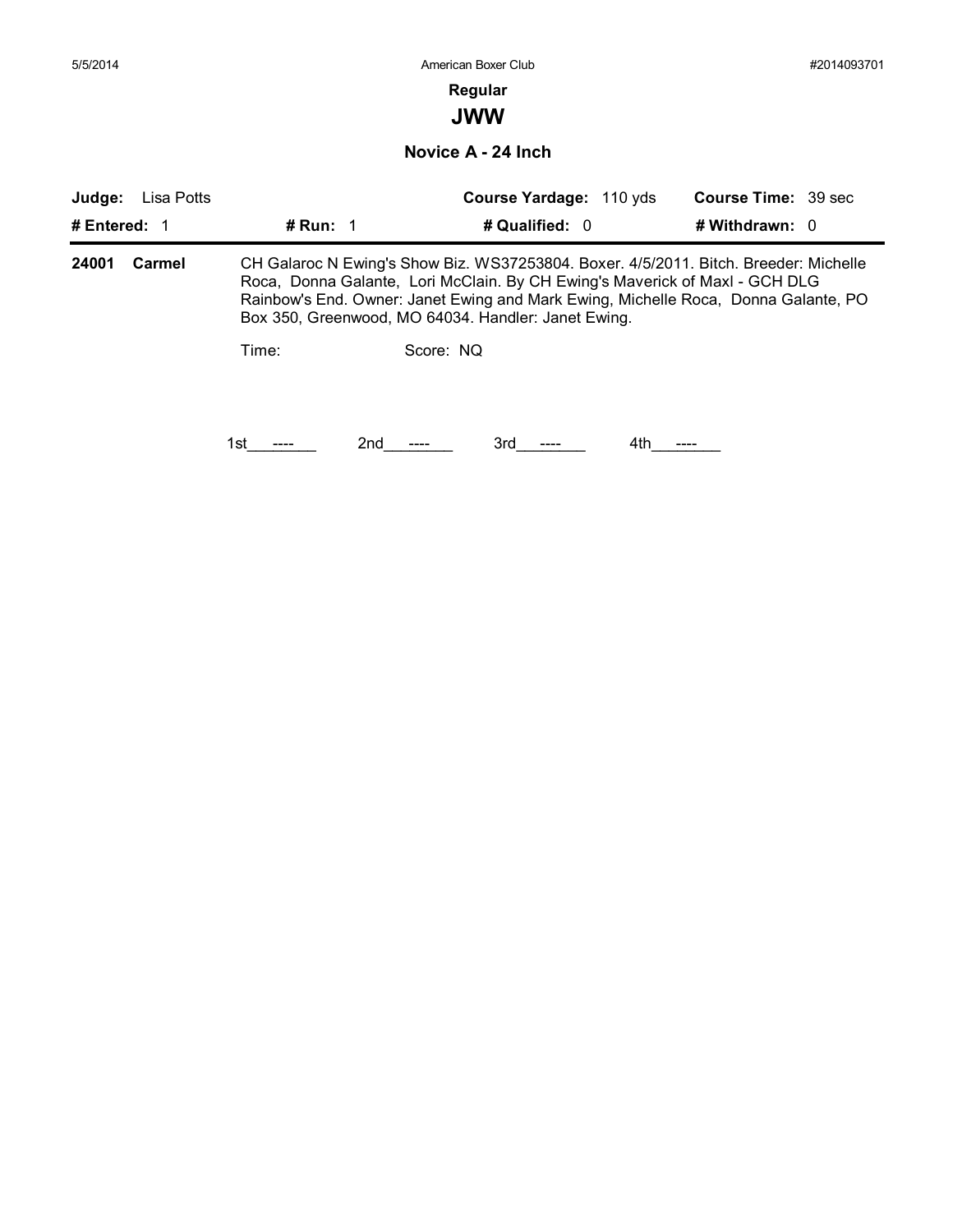| 5/5/2014              |                      | American Boxer Club                                                                                                                                                                                                                                              | #2014093701                |
|-----------------------|----------------------|------------------------------------------------------------------------------------------------------------------------------------------------------------------------------------------------------------------------------------------------------------------|----------------------------|
|                       |                      | Regular<br><b>JWW</b>                                                                                                                                                                                                                                            |                            |
|                       |                      | Novice B - 8 Inch                                                                                                                                                                                                                                                |                            |
| Judge:<br>Lisa Potts  |                      | Course Yardage: 109 yds                                                                                                                                                                                                                                          | <b>Course Time: 47 sec</b> |
| # Entered: 1          | # Run: $1$           | # Qualified: 1                                                                                                                                                                                                                                                   | # Withdrawn: 0             |
| 8201<br><b>Popper</b> |                      | CH Pasun's Popped Over the Moon BN RE CGC. TR87673201. Papillon. 6/15/2009. Dog.<br>Breeder: Donna Bradley. By CH Domino's Moonlight Escapade RN NAJ - GCH His Latest<br>Flame. Owner: Mercy Phillips, 1174 Elkinsville Rd, Nashville, IN 47448. Handler: Owner. |                            |
|                       | Time: 29.17          | Score: 95<br><b>QUALIFIED</b>                                                                                                                                                                                                                                    |                            |
|                       | 8201<br>2nd<br>1st - | 3rd<br>4th                                                                                                                                                                                                                                                       |                            |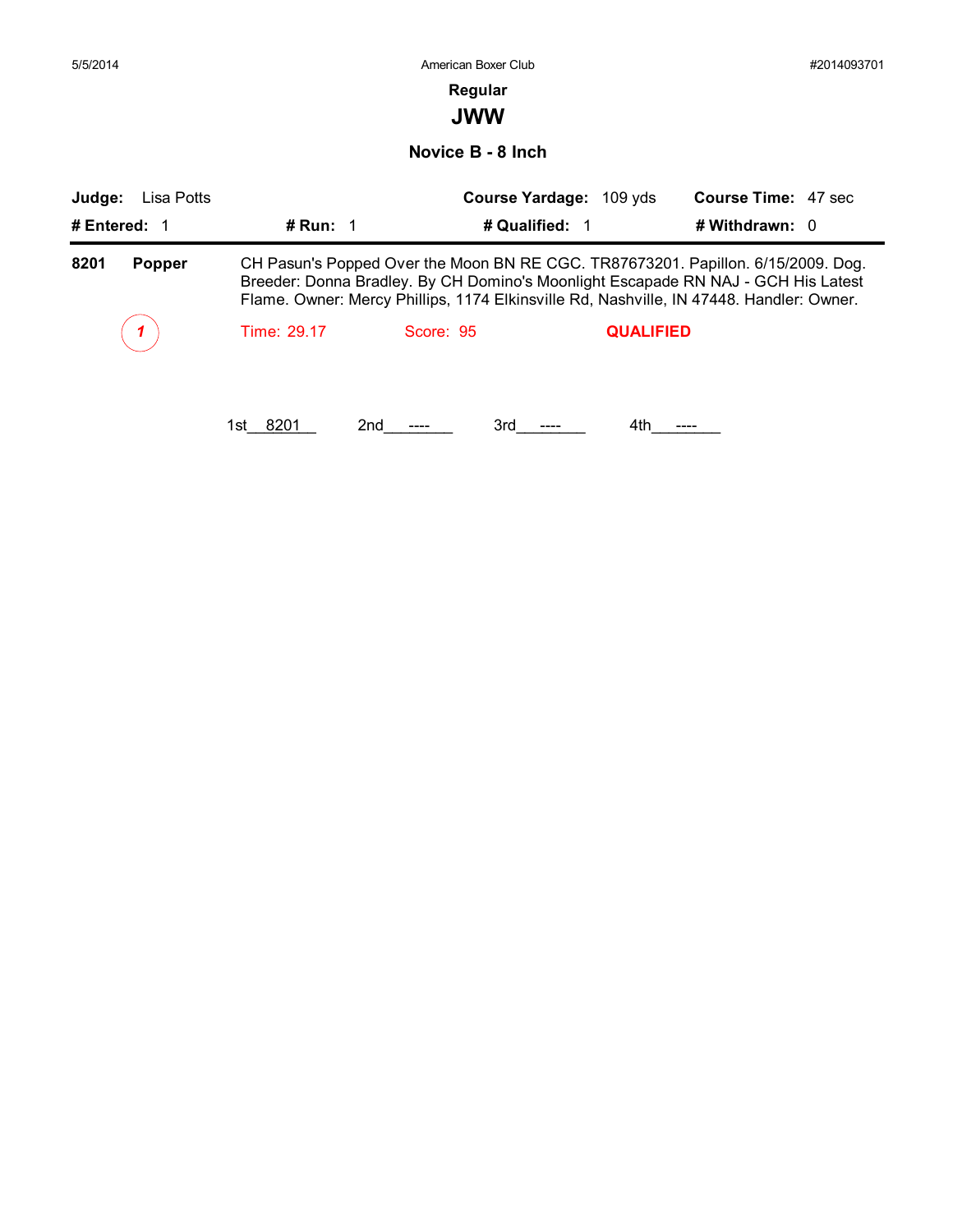| 5/5/2014     |              |            | American Boxer Club                                                                                                                                                                                                                                                     | #2014093701                |
|--------------|--------------|------------|-------------------------------------------------------------------------------------------------------------------------------------------------------------------------------------------------------------------------------------------------------------------------|----------------------------|
|              |              |            | Regular                                                                                                                                                                                                                                                                 |                            |
|              |              |            | <b>JWW</b>                                                                                                                                                                                                                                                              |                            |
|              |              |            | Novice B - 12 Inch                                                                                                                                                                                                                                                      |                            |
| Judge:       | Lisa Potts   |            | Course Yardage: 109 yds                                                                                                                                                                                                                                                 | <b>Course Time: 44 sec</b> |
| # Entered: 1 |              | # Run: $1$ | # Qualified: 0                                                                                                                                                                                                                                                          | # Withdrawn: 0             |
| 12601        | <b>Maple</b> |            | Maple Sugar Milligan CD NA CGC. RN22676603. Miniature Schnauzer. 6/5/2011. Bitch.<br>Breeder: Tiffany Halbardier. By Rozells Harley Little Man - Alexis's Adorable Aeriel. Owner:<br>Erin Milligan-Mattes, 4833 W. Arlington Rd, Bloomington, IN 47404. Handler: Owner. |                            |
|              |              | Time:      | Score: NQ                                                                                                                                                                                                                                                               |                            |
|              |              |            |                                                                                                                                                                                                                                                                         |                            |
|              |              |            | 2nd<br>3rd                                                                                                                                                                                                                                                              | 4th                        |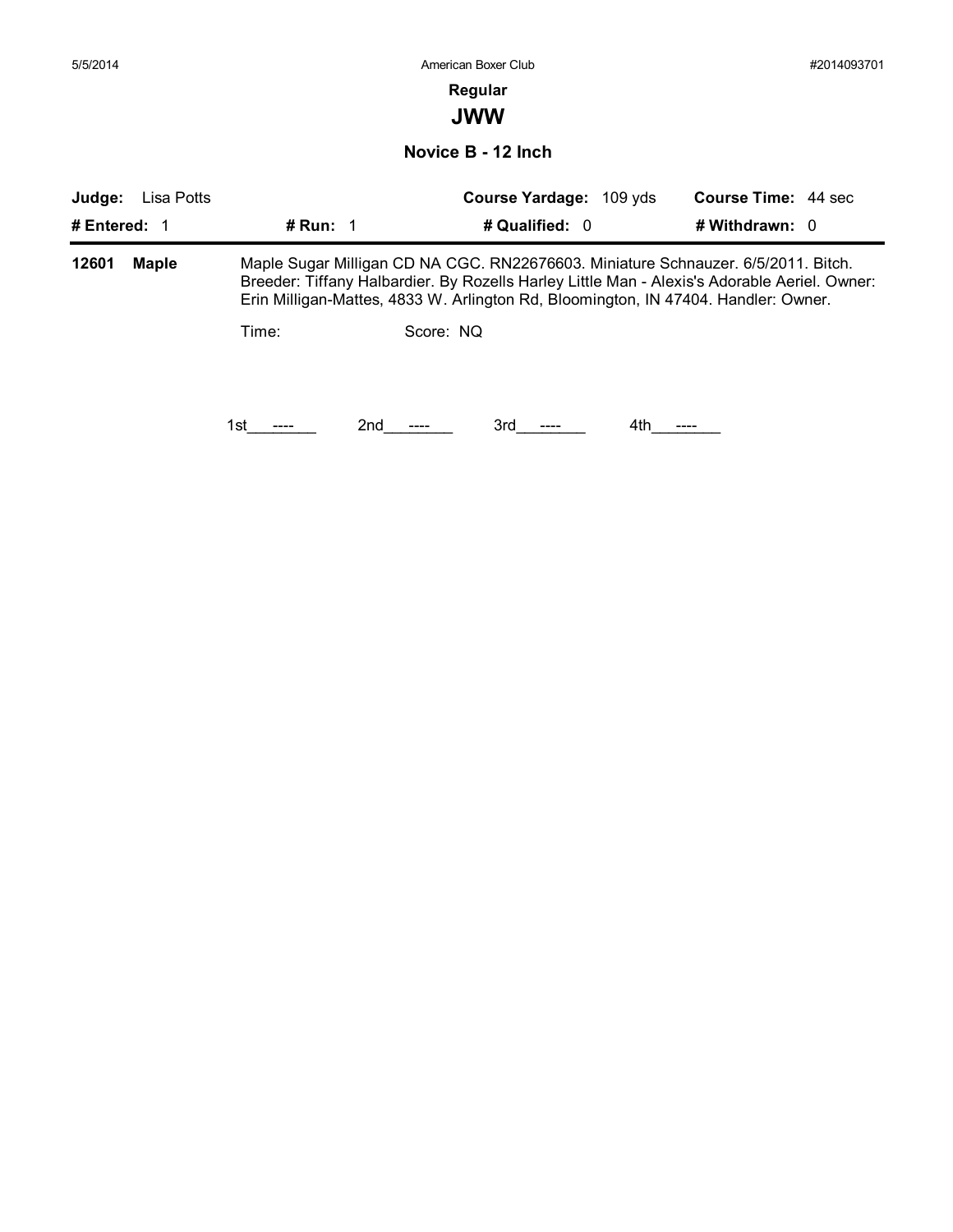**JWW**

**Novice B - 20 Inch**

| # Run: $4$  | # Qualified: 1                | # Withdrawn: 0                                                                                                                                                                                                                                                                                                                                                                                                                                                                                                                                                                                                                                                                                                                                                                                                                                                                                                                                                                                                                                                                                              |
|-------------|-------------------------------|-------------------------------------------------------------------------------------------------------------------------------------------------------------------------------------------------------------------------------------------------------------------------------------------------------------------------------------------------------------------------------------------------------------------------------------------------------------------------------------------------------------------------------------------------------------------------------------------------------------------------------------------------------------------------------------------------------------------------------------------------------------------------------------------------------------------------------------------------------------------------------------------------------------------------------------------------------------------------------------------------------------------------------------------------------------------------------------------------------------|
|             |                               |                                                                                                                                                                                                                                                                                                                                                                                                                                                                                                                                                                                                                                                                                                                                                                                                                                                                                                                                                                                                                                                                                                             |
| Time:       | Score: NQ                     |                                                                                                                                                                                                                                                                                                                                                                                                                                                                                                                                                                                                                                                                                                                                                                                                                                                                                                                                                                                                                                                                                                             |
|             |                               |                                                                                                                                                                                                                                                                                                                                                                                                                                                                                                                                                                                                                                                                                                                                                                                                                                                                                                                                                                                                                                                                                                             |
| Time:       | Score: NQ                     |                                                                                                                                                                                                                                                                                                                                                                                                                                                                                                                                                                                                                                                                                                                                                                                                                                                                                                                                                                                                                                                                                                             |
|             |                               |                                                                                                                                                                                                                                                                                                                                                                                                                                                                                                                                                                                                                                                                                                                                                                                                                                                                                                                                                                                                                                                                                                             |
| Time:       | Score: NQ                     |                                                                                                                                                                                                                                                                                                                                                                                                                                                                                                                                                                                                                                                                                                                                                                                                                                                                                                                                                                                                                                                                                                             |
|             |                               |                                                                                                                                                                                                                                                                                                                                                                                                                                                                                                                                                                                                                                                                                                                                                                                                                                                                                                                                                                                                                                                                                                             |
| Time: 37.70 | Score: 90<br><b>QUALIFIED</b> |                                                                                                                                                                                                                                                                                                                                                                                                                                                                                                                                                                                                                                                                                                                                                                                                                                                                                                                                                                                                                                                                                                             |
|             |                               | Sunchase's Simply Special Neva BN RE CA. WS28777103. Boxer. 12/3/2008. Bitch.<br>Breeder: Rhoda Goselin. By CH KC Halycon Fire King - Sunchase Simply Eclipsed. Owner:<br>Brenda Staley, 355 N Chestnut St, Monrovia, IL 46157. Handler: Owner.<br>Rocket N' Focal Point's Written in the Stars. WS41415505. Boxer. 7/2/2012. Bitch. Breeder:<br>Jennifer Hitt, Carolyn Jowell & Kerry Rodgers. By CH Lemke Shootin' Star at Rocket CD<br>RA MX MXJ XF - Rocket's Walk 'N the Clouds. Owner: Kerry Rodgers, PO Box 2269,<br>Georgetown, TX 78627. Handler: Owner.<br>Winmere Red Cracker. WS38429902. Boxer. 7/10/2011. Bitch. Breeder: Owner. By CH<br>Belco's Kiss My Grizz - Winmere St Clare RN. Owner: Theresa Garton, P.O. 13068,<br>Oklahoma City, OK 73131. Handler: Owner.<br>Great Expectation's Winifred Will Do! BN RN TD PT HSAs CGC. WS39438202. Boxer.<br>9/2/2011. Bitch. Breeder: Reegan Ray. By Marc del Benicadel - Shera's Great Expectations<br>RN TDX AX AXJ HXAs HIBs CGC. Owner: Reegan Ray and Bill Polonsky, 734 San<br>Dieguito Drive, Encinatas, CA 92024. Handler: Reegan Ray. |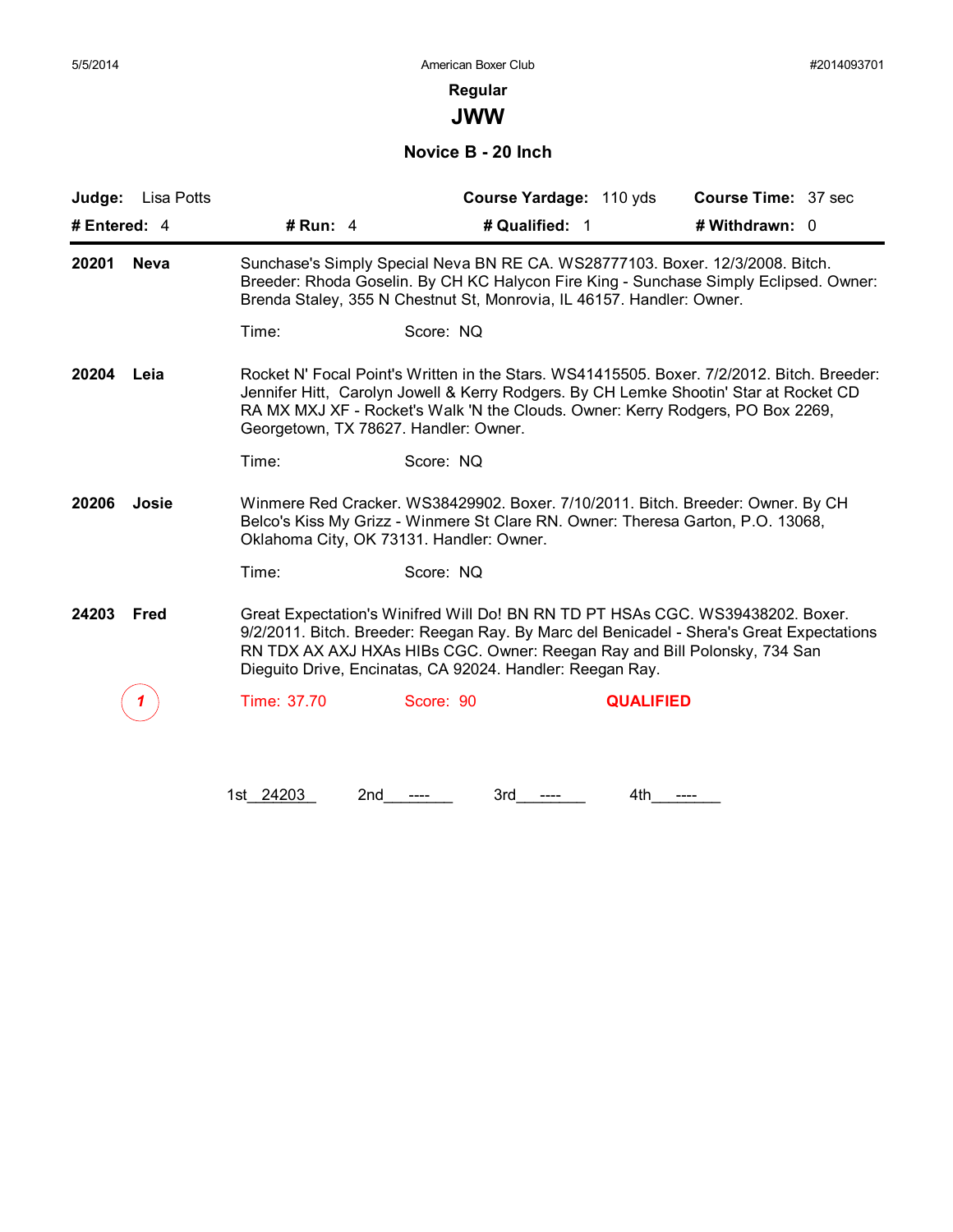**JWW**

**Novice B - 24 Inch**

| Judge:<br>Lisa Potts    |                                                                                                                                                                                                                                                                                                                                  | Course Yardage: 110 yds                                                                                                                                                                                                                                                                            | <b>Course Time: 39 sec</b> |  |  |
|-------------------------|----------------------------------------------------------------------------------------------------------------------------------------------------------------------------------------------------------------------------------------------------------------------------------------------------------------------------------|----------------------------------------------------------------------------------------------------------------------------------------------------------------------------------------------------------------------------------------------------------------------------------------------------|----------------------------|--|--|
| # Entered: $3$          | # Run: $3$                                                                                                                                                                                                                                                                                                                       | # Qualified: 0                                                                                                                                                                                                                                                                                     | # Withdrawn: 0             |  |  |
| <b>Stryker</b><br>24202 | CH Winmere Only Time Will Tell CAA CGC. WS29627004. Boxer. 3/8/2009. Dog. Breeder:<br>Theresa Garton & Lynn Garton. By CH Strawberry N REO Gold Country - CH Winmere<br>Indian Paintbrush RE OA AXJ AXP AJP OFP. Owner: Margaret Magoffin and Theresa<br>Garton, 15 Hillrise Dr, Penfield, NY 14526. Handler: Margaret Magoffin. |                                                                                                                                                                                                                                                                                                    |                            |  |  |
|                         | Time:                                                                                                                                                                                                                                                                                                                            | Score: NQ                                                                                                                                                                                                                                                                                          |                            |  |  |
| 24204<br><b>Brit</b>    |                                                                                                                                                                                                                                                                                                                                  | CH TealCrest's Spitfire CA. WS32322501. Boxer. 10/27/2009. Bitch. Breeder: Jill Hootman<br>& Robin Kennedy. By CH TealCrest's Luck of the Irish CD RA AX AXJ NF CA - Miro-<br>TealCrest's Whats Ur Name CD RN CA. Owner: Jill Hootman, 171 Tylertown Rd,<br>Clarksville, TN 37040. Handler: Owner. |                            |  |  |
|                         | Time:                                                                                                                                                                                                                                                                                                                            | Score: NQ                                                                                                                                                                                                                                                                                          |                            |  |  |
| 24205<br><b>Shane</b>   | Owner.                                                                                                                                                                                                                                                                                                                           | Sherwood Shananigans RN NF. WS38244301. Boxer. 6/16/2011. Dog. Breeder: Colleen<br>Fleury. By CH Rockett's Red Glare - GCH MACH Windwood's Daring Soul of Sherwood CD<br>RE MX MXJ XF. Owner: Colleen Fleury, 37589 Gayoso sT, Slidell, LA 70458. Handler:                                         |                            |  |  |
|                         | Time:                                                                                                                                                                                                                                                                                                                            | Score: NQ                                                                                                                                                                                                                                                                                          |                            |  |  |
|                         |                                                                                                                                                                                                                                                                                                                                  |                                                                                                                                                                                                                                                                                                    |                            |  |  |
|                         | 2nd<br>1st                                                                                                                                                                                                                                                                                                                       | 3rd<br>4th                                                                                                                                                                                                                                                                                         |                            |  |  |
|                         |                                                                                                                                                                                                                                                                                                                                  |                                                                                                                                                                                                                                                                                                    |                            |  |  |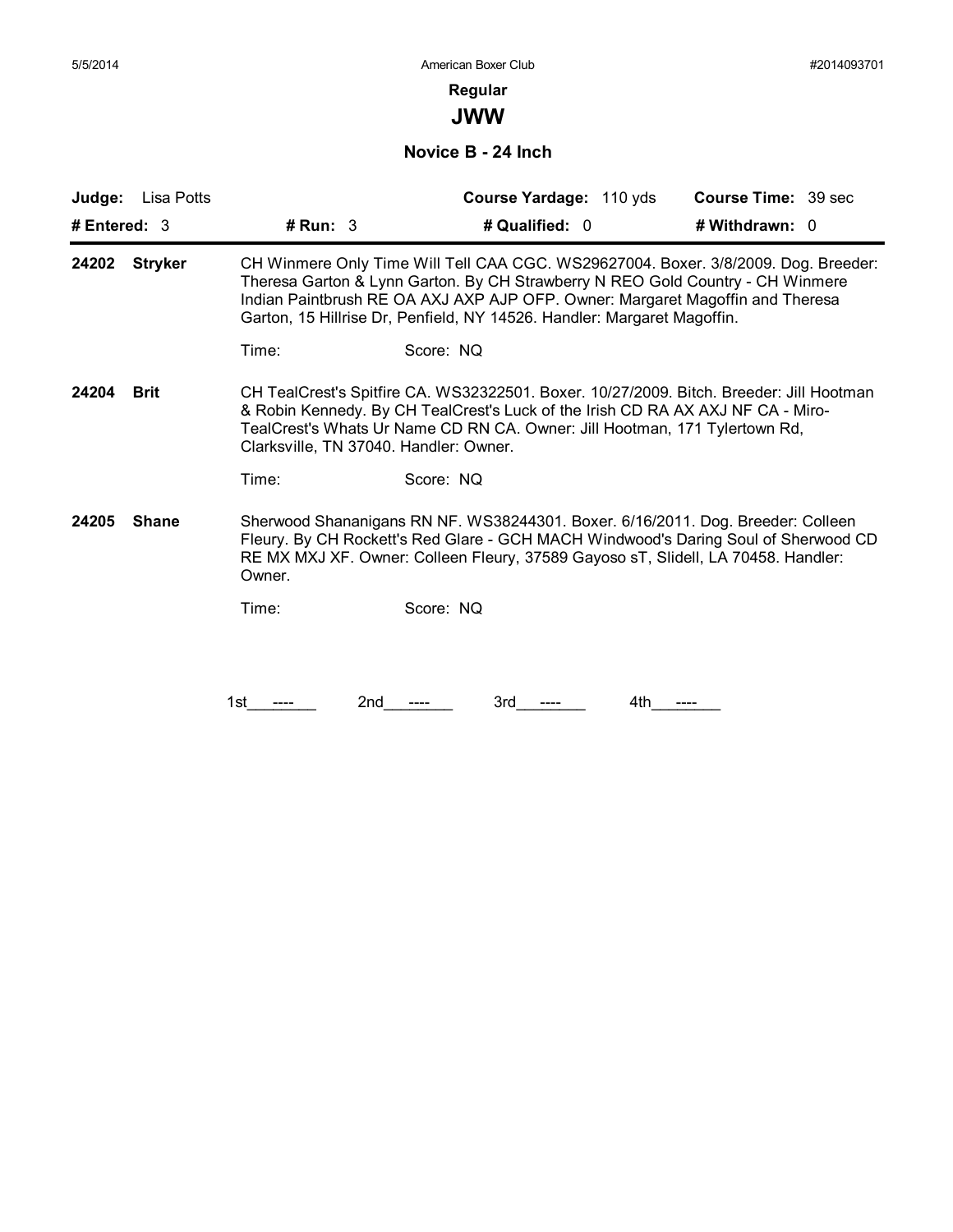| <b>Course Time: 47 sec</b>                                                                                                                                            |
|-----------------------------------------------------------------------------------------------------------------------------------------------------------------------|
| # Withdrawn: 0                                                                                                                                                        |
| Staley's Barney Rumble RN NA NAJ NF CA. MA07228901. All American Dog. 8/30/2008.<br>Dog. Breeder: Unknown. By Unknown - Unknown. Owner: Brenda Staley, 355 N Chestnut |
|                                                                                                                                                                       |
|                                                                                                                                                                       |
|                                                                                                                                                                       |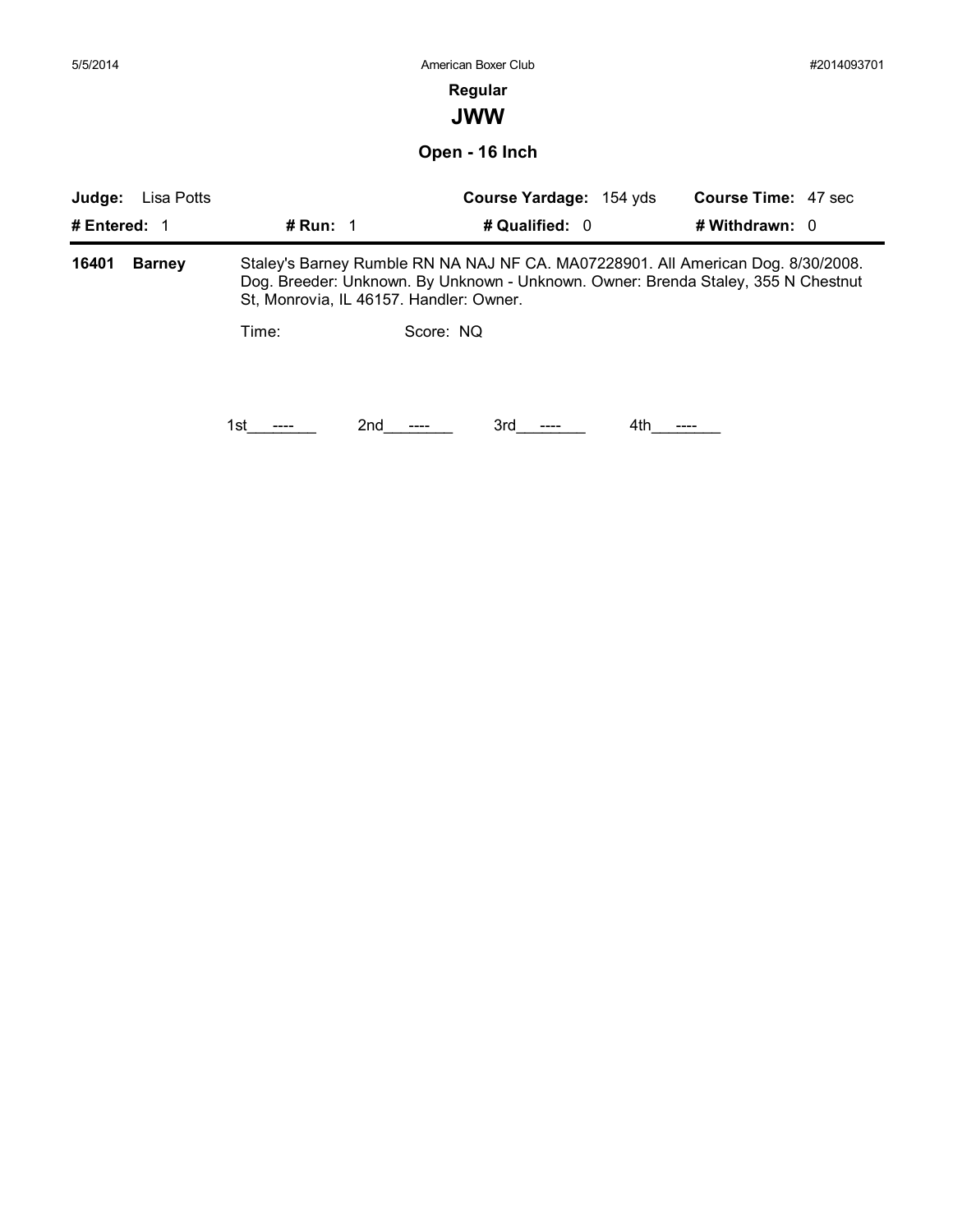**JWW**

**Open - 20 Inch**

| Judge:       | Lisa Potts     |                                                                                                                                                                                                                                                                                                                   | Course Yardage: 156 yds                                                                                                                                                                                                                                                                                             |                  | Course Time: 45 sec |  |
|--------------|----------------|-------------------------------------------------------------------------------------------------------------------------------------------------------------------------------------------------------------------------------------------------------------------------------------------------------------------|---------------------------------------------------------------------------------------------------------------------------------------------------------------------------------------------------------------------------------------------------------------------------------------------------------------------|------------------|---------------------|--|
| # Entered: 7 |                | # Run: $6$                                                                                                                                                                                                                                                                                                        | # Qualified: 1                                                                                                                                                                                                                                                                                                      |                  | # Withdrawn: 0      |  |
| 20202        | <b>Bristol</b> | Westpaw's Rebel Without A Cause Bristol of Bon Air NAJ. WS23594105. Boxer. 10/6/2007.<br>Bitch. Breeder: Jennifer West & Barry Hendley. By CH Jubar's Rebel Tank of West Paw -<br>Jubar Southpaw's Gonna Fly Now. Owner: Jennifer L. Thomas, 8212 Jahnke Rd, N.<br>Chesterfield, VA 23235. Handler: Chuck Thomas. |                                                                                                                                                                                                                                                                                                                     |                  |                     |  |
|              |                | Time:                                                                                                                                                                                                                                                                                                             | Score: NQ                                                                                                                                                                                                                                                                                                           |                  |                     |  |
| 20203        | Amber          | 60449. Handler: Eugenia Koshiol.                                                                                                                                                                                                                                                                                  | CH Jokar's N Happy Tails Blonde Moments. WS41571902. Boxer. 6/22/2012. Bitch.<br>Breeder: Carrie Cole & Amy Bieri. By CH Illyrian's Trilogy - GCH JoKar's Blonde Ambition's<br>of Happy Tails. Owner: Eugenia Koshiol and Amy Bieri, 27434 Wildwood Dr, Monee, IL                                                   |                  |                     |  |
|              |                | Time:                                                                                                                                                                                                                                                                                                             | Score: NQ                                                                                                                                                                                                                                                                                                           |                  |                     |  |
| 20205        | Charli         |                                                                                                                                                                                                                                                                                                                   | Epitome's Ever the Optimist. WS41596904. Boxer. 5/15/2012. Bitch. Breeder: Susan<br>Standley. By Bentbrook's Image of High Noon - Epotome's Top Grain. Owner: Linda Ennis,<br>65 Autumn Lane, Tiffin, OH 44883. Handler: Owner.                                                                                     |                  |                     |  |
|              |                | Time:                                                                                                                                                                                                                                                                                                             | Score: ABS                                                                                                                                                                                                                                                                                                          |                  |                     |  |
| 20401        | Aleka          | Handler: Owner.                                                                                                                                                                                                                                                                                                   | ArticTrek Awesome Aleka RE NA NAJ CA. WS19269301. Samoyed. 10/26/2006. Bitch.<br>Breeder: Lynne Villers & Lisa Foster. By CH FrostyAcres Tank T'Rexann - Whyteshado's<br>ArticTrek Kiska RA NA NAP NJP. Owner: Lynne Villers, 1733 W 300S, Danville, IN 46122.                                                      |                  |                     |  |
|              |                | Time:                                                                                                                                                                                                                                                                                                             | Score: NQ                                                                                                                                                                                                                                                                                                           |                  |                     |  |
| 20402        | Carly          | Handler: Owner.                                                                                                                                                                                                                                                                                                   | CopperMyst Bring Back the Magic CAA CGC. WS34770904. Boxer. 7/26/2010. Bitch.<br>Breeder: Margaret Magoffin & Donna Schaefer. By CH Belco's Coppertone RN - DC's Little<br>Miss Magic OA AXJ OF CA. Owner: Margaret Magoffin, 15 Hillrise Dr, Penfield, NY 14526.                                                   |                  |                     |  |
|              |                | Time:                                                                                                                                                                                                                                                                                                             | Score: NQ                                                                                                                                                                                                                                                                                                           |                  |                     |  |
| 20404        | <b>Moose</b>   |                                                                                                                                                                                                                                                                                                                   | GCH Schmidt's-GC Moose A. Moose. WS29070301. Boxer. 12/31/2008. Dog. Breeder: Juli<br>Schmidt & Cindy Yeager. By GCH Raineylane-Studio DaVinci - Schmidt's Mystic Run at<br>Heart Acre. Owner: Tammy Davison and Juli Schmidt & Cindy Yeager, 4660 N Thomas Rd,<br>Freeland, MI 48623-8855. Handler: Tammy Davison. |                  |                     |  |
|              |                | Time:                                                                                                                                                                                                                                                                                                             | Score: NQ                                                                                                                                                                                                                                                                                                           |                  |                     |  |
| 20405        | <b>Peeps</b>   | Owner.                                                                                                                                                                                                                                                                                                            | ArticTrek's Easter Treasure RN NA NAJ OF. WS25460703. Samoyed. 3/23/2008. Bitch.<br>Breeder: Lynne Villers. By CH Rexann's Yule-Tide Treasure RA - WhyteShado's ArticTrek<br>Kiska RA NA NAP NJP. Owner: Lynne Villers, 1733 W 300S, Danville, IN 46122. Handler:                                                   |                  |                     |  |
|              |                | Time: 48.21                                                                                                                                                                                                                                                                                                       | Score: 94                                                                                                                                                                                                                                                                                                           | <b>QUALIFIED</b> |                     |  |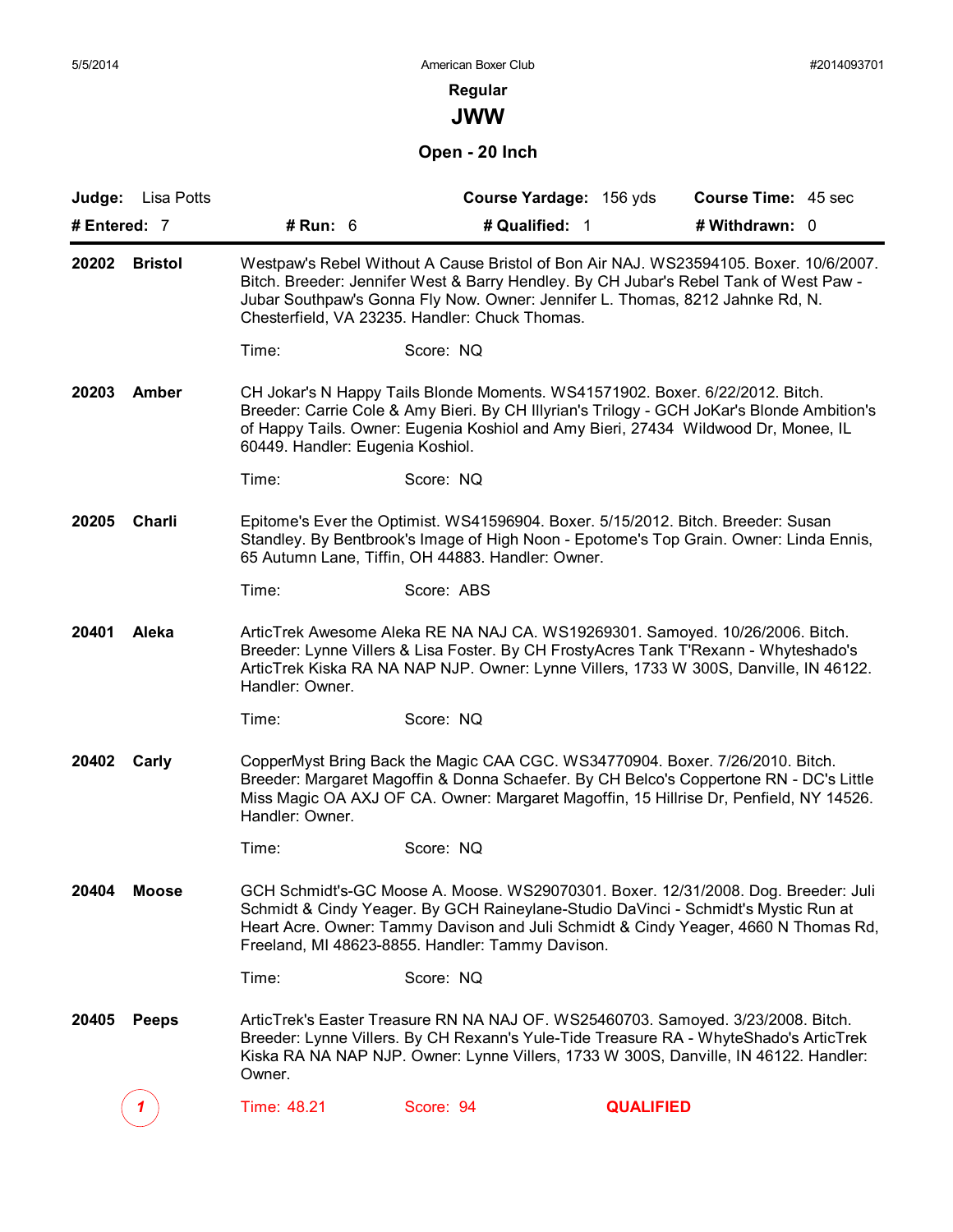**Regular JWW**

1st\_20405 2nd\_\_\_\_\_\_ 3rd\_\_\_\_\_ 4th\_\_\_\_\_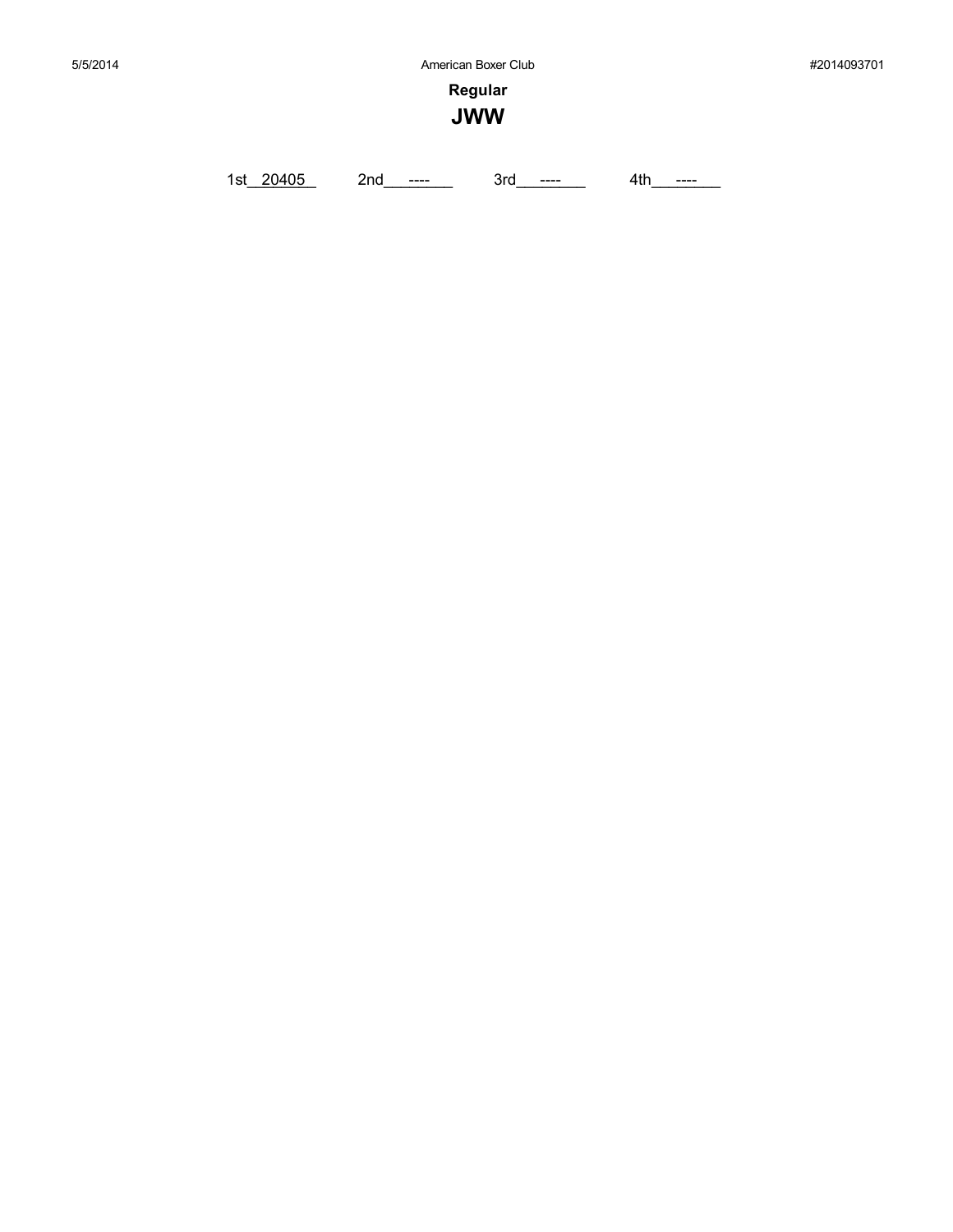# **Regular**

**JWW**

**Open - 24 Inch**

| Judge:<br>Lisa Potts  |            | Course Yardage: 156 yds                                                                                                                                                                                                                                                                                                                      | Course Time: 47 sec |
|-----------------------|------------|----------------------------------------------------------------------------------------------------------------------------------------------------------------------------------------------------------------------------------------------------------------------------------------------------------------------------------------------|---------------------|
| # Entered: $3$        | # $Run: 3$ | # Qualified: 0                                                                                                                                                                                                                                                                                                                               | # Withdrawn: 0      |
| 24201<br>Jim          |            | TealCrest's Bucnuts on Fire NAJ. WS32322502. Boxer. 10/27/2009. Dog. Breeder: Jill<br>Hootman & Robin Kennedy. By CH TealCrest's Luck of the Irish - Miro-TealCrest's Whats<br>Ur Name. Owner: Sandra Kistler, 214 Ranchview Dr, Vandalia, OH 45377. Handler: Owner.                                                                         |                     |
|                       | Time:      | Score: NQ                                                                                                                                                                                                                                                                                                                                    |                     |
| 24401<br>Ziva         |            | CH Peprhl's Life's a Dance with DebLyn VCD1 CD BN GN RE TDX NA NAJ. WS30844201.<br>Boxer. 6/29/2009. Bitch. Breeder: Sue Ann Thompsn. By CH OTCH Regal's Heeeere's<br>Johnny - CH Peprhl's Will You Dance Marbo CDX RE AX AXJ NAP NJP. Owner: Debra L<br>Owens and Caitlyn Owens, 508 2nd St, Luther, IA 50152-0357. Handler: Debra L Owens. |                     |
|                       | Time:      | Score: NQ                                                                                                                                                                                                                                                                                                                                    |                     |
| 24602<br><b>Brice</b> |            | Tealcrest's Beck and Call CD NA NAJ. WS40917801. Boxer. 3/12/2012. Bitch. Breeder: Jill<br>Hootman & Robin Kennedy. By CH Tealcrest's Luck of the Irish CD RA OA OAJ CA - Miro-<br>Tealcrests What's UR Name RN CA. Owner: Mary Nee and Jill Hootman, 5300 Pontiac<br>Drive, Fairview Heights, IL 62208-3521. Handler: Mary Nee.             |                     |
|                       | Time:      | Score: NQ                                                                                                                                                                                                                                                                                                                                    |                     |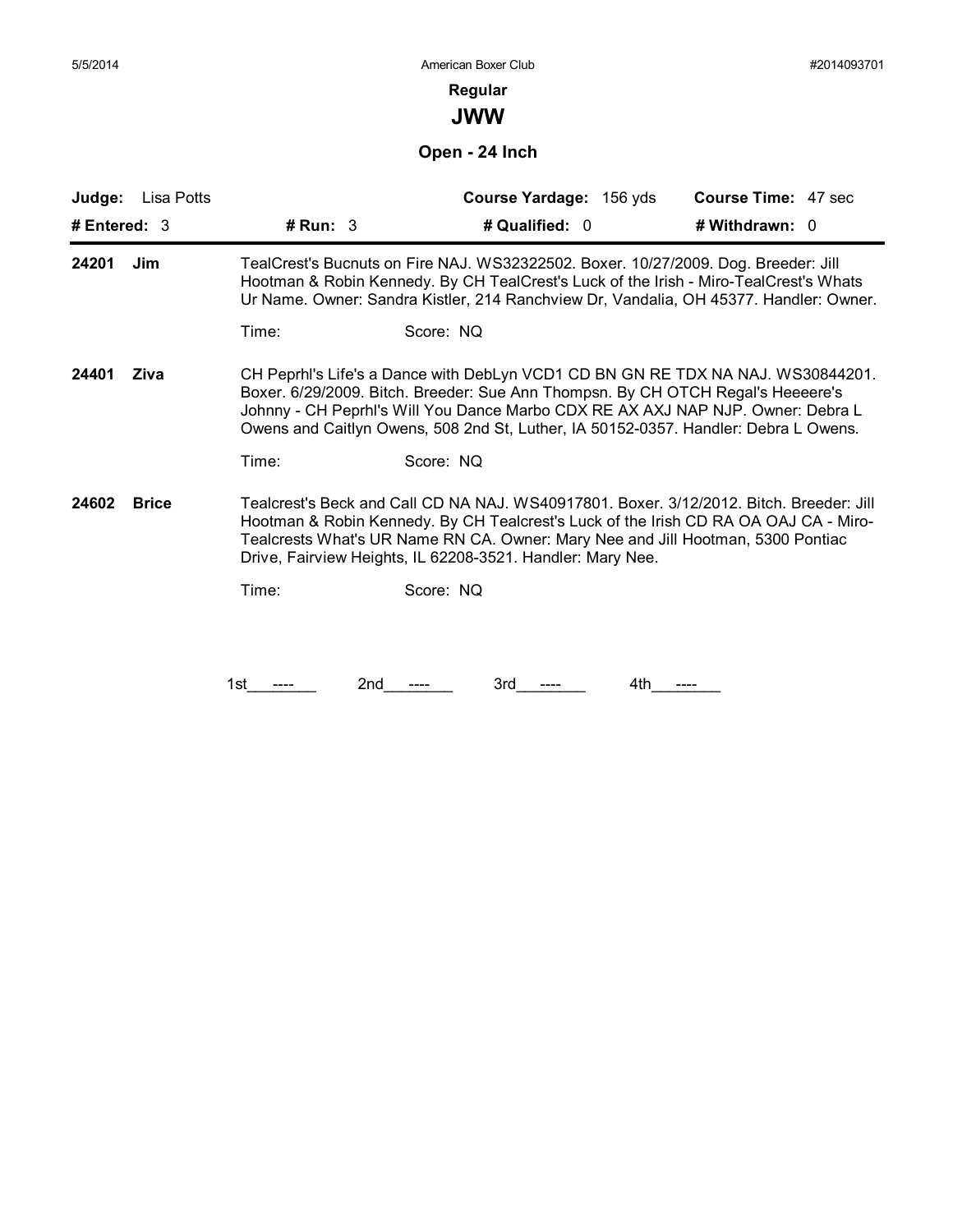# **Regular**

**JWW**

### **Excellent - 16 Inch**

| Judge:<br>Lisa Potts   |                                                                                                                                                                                                                                                                                            |                                                                                                                                                                   | Course Yardage: 165 yds | <b>Course Time: 47 sec</b>                                                        |  |  |
|------------------------|--------------------------------------------------------------------------------------------------------------------------------------------------------------------------------------------------------------------------------------------------------------------------------------------|-------------------------------------------------------------------------------------------------------------------------------------------------------------------|-------------------------|-----------------------------------------------------------------------------------|--|--|
| # Entered: $3$         | # Run: 3                                                                                                                                                                                                                                                                                   | # Qualified: 1                                                                                                                                                    |                         | # Withdrawn: $0$                                                                  |  |  |
| <b>Sizzle</b><br>16602 | CH Bayswaters Burning Down the House CD OA AXJ. WS35332206. Portuguese Water<br>Dog. 9/11/2010. Bitch. Breeder: Mary Kay Schroeder. By CH De Lites Roc Hoover - CH<br>Bayswaters What About Whoopsie. Owner: Lisa Humke, 6710 Old Hunt Club Road,<br>Zionsville, IN 46077. Handler: Owner. |                                                                                                                                                                   |                         |                                                                                   |  |  |
|                        | Time: 34.49                                                                                                                                                                                                                                                                                | Score: 100                                                                                                                                                        | <b>QUALIFIED</b>        |                                                                                   |  |  |
| 16604<br>Louka         | Prelude's Curb Appeal. DN32068101. Shetland Sheepdog. 10/13/2011. Dog. Breeder: Jane<br>Masters. By CH Belmark Lo and Behold - Prelude's Prada. Owner: Elizabeth Ann Beck and<br>Jane Masters, 15109 Count Fleet Ct, Carmel, IN 46032. Handler: Elizabeth Ann Beck.                        |                                                                                                                                                                   |                         |                                                                                   |  |  |
|                        | Time:                                                                                                                                                                                                                                                                                      | Score: NQ                                                                                                                                                         |                         |                                                                                   |  |  |
| 16803<br>Quin          | Handler: Owner.                                                                                                                                                                                                                                                                            | Baccara Makin' Waves AX OAJ. DN25113301. Shetland Sheepdog. 6/16/2009. Dog.<br>Alpenglo Ms Chievious. Owner: Kathleen Carver, 343 S Taft, Indianapolis, IN 46241. |                         | Breeder: Karen E. Adams & Kathleen Carver. By Alpenglo's Gale Force NAJ - Bacarra |  |  |
|                        | Time:                                                                                                                                                                                                                                                                                      | Score: NQ                                                                                                                                                         |                         |                                                                                   |  |  |
|                        |                                                                                                                                                                                                                                                                                            |                                                                                                                                                                   |                         |                                                                                   |  |  |
|                        | 1st 16602<br>2nd                                                                                                                                                                                                                                                                           | 3rd                                                                                                                                                               | 4th                     |                                                                                   |  |  |
|                        |                                                                                                                                                                                                                                                                                            |                                                                                                                                                                   |                         |                                                                                   |  |  |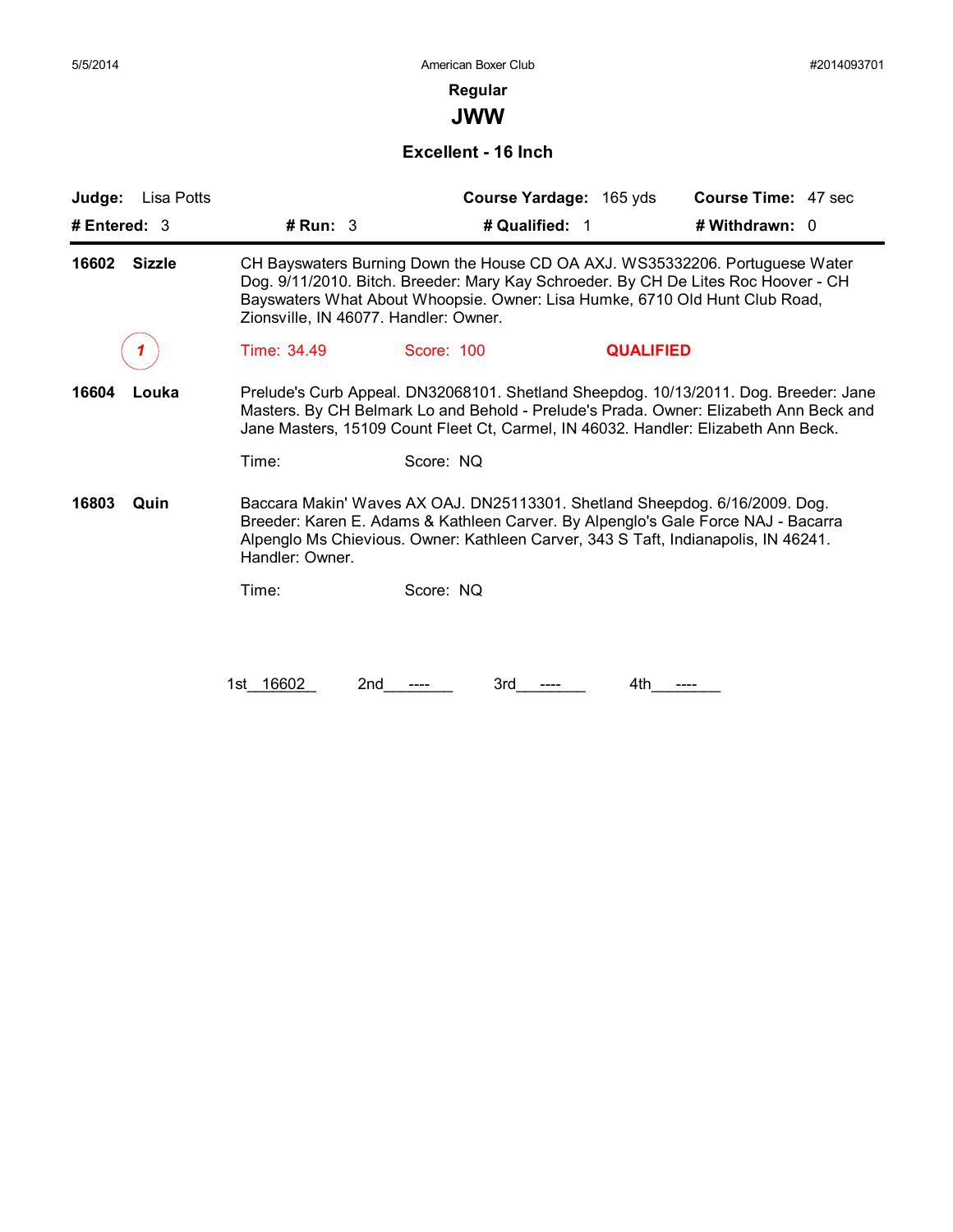# **Regular**

**JWW**

### **Excellent - 20 Inch**

| Judge:<br>Lisa Potts   |                                                                                                                                                                                                                                                                                                 |                                                                                   | Course Yardage: 167 yds | <b>Course Time: 45 sec</b>                                                                                                                                                    |  |
|------------------------|-------------------------------------------------------------------------------------------------------------------------------------------------------------------------------------------------------------------------------------------------------------------------------------------------|-----------------------------------------------------------------------------------|-------------------------|-------------------------------------------------------------------------------------------------------------------------------------------------------------------------------|--|
| # Entered: $4$         | # Run: $4$                                                                                                                                                                                                                                                                                      | # Qualified: 3                                                                    |                         | # Withdrawn: 0                                                                                                                                                                |  |
| 20403 Lexi             | Dancin' I'm A Total Knockout Too RE NA OAJ OF CGC. WS33950001. Boxer. 5/7/2010.<br>Bitch. Breeder: Vicki Sinner. By RazMaz Total Knockout - Dancin' Do You Think I'm Sexy<br>RE NA NAJ CGC. Owner: Vicki Sinner, 820 East 5th St, Hastings, NE 68901. Handler:<br>Owner.                        |                                                                                   |                         |                                                                                                                                                                               |  |
|                        | Time:                                                                                                                                                                                                                                                                                           | Score: NQ                                                                         |                         |                                                                                                                                                                               |  |
| 20603<br><b>Kris</b>   |                                                                                                                                                                                                                                                                                                 | Kris. DN35872901. Border Collie. 11/18/2011. Bitch. Breeder: Bruce Fogt. By Mik - |                         | JusDandy Wyn. Owner: Janet Wagner, 928 N 400 E, Lebanon, IN 46052. Handler: Owner.                                                                                            |  |
| 1                      | Time: 29.82                                                                                                                                                                                                                                                                                     | Score: 100                                                                        | <b>QUALIFIED</b>        |                                                                                                                                                                               |  |
| 20604<br>Lilly         |                                                                                                                                                                                                                                                                                                 | Rd, Midland, MI 48642. Handler: Owner.                                            |                         | Lilly Sophie's Karmen. WS5351506. Boxer. 9/19/2010. Bitch. Breeder: Rachel Lundahl. By<br>Schmidt's Moose A Moose - Sophie Karmen Electra. Owner: Lisa Lundahl, 2582 N. Swede |  |
| 3                      | Time: 47.73                                                                                                                                                                                                                                                                                     | Score: 94                                                                         | <b>QUALIFIED</b>        |                                                                                                                                                                               |  |
| 20605<br><b>Jyllie</b> | Sunchase's Running the Red CDX BN RA OA OAJ CA. WS35563706. Boxer. 10/14/2010.<br>Bitch. Breeder: Owner. By CH Breezewood's Lord of Wystmont CDX - Sunchase's Little<br>Black Dress UDX OM1 AX AXJ OF. Owner: Tracy Hendrickson, 4412 W Kent Circle,<br>Broken Arrow, OK 74012. Handler: Owner. |                                                                                   |                         |                                                                                                                                                                               |  |
|                        |                                                                                                                                                                                                                                                                                                 |                                                                                   |                         |                                                                                                                                                                               |  |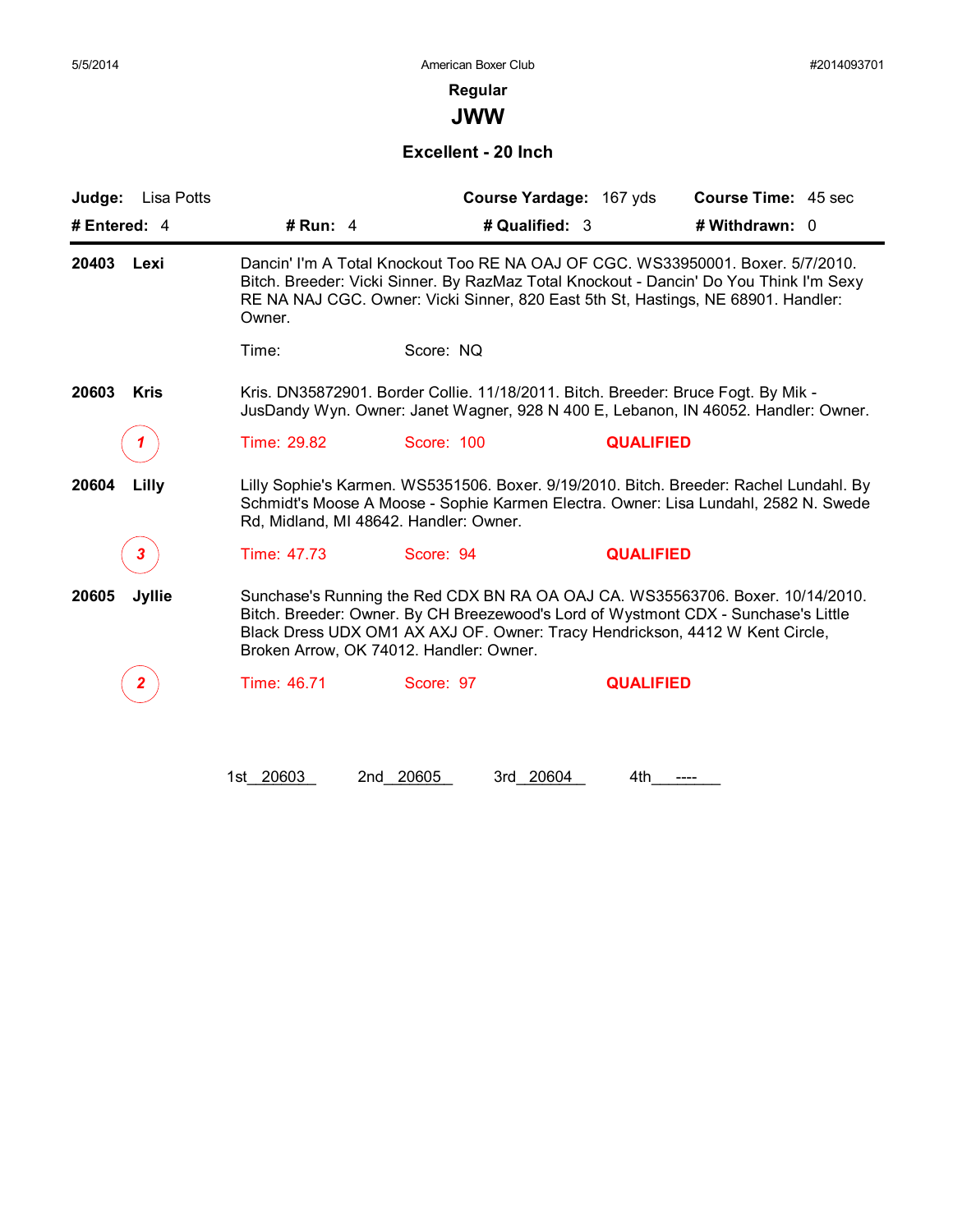# **Regular**

**JWW**

**Excellent - 24 Inch**

| Judge:         | Lisa Potts<br>Course Yardage: 167 yds |                                                                                                                                                                                                                          | <b>Course Time: 47 sec</b> |  |  |  |
|----------------|---------------------------------------|--------------------------------------------------------------------------------------------------------------------------------------------------------------------------------------------------------------------------|----------------------------|--|--|--|
| # Entered: 1   | # Run: $1$                            | # Qualified: 0                                                                                                                                                                                                           | # Withdrawn: $0$           |  |  |  |
| 24812<br>Rocky |                                       | Gottwalt's Rock Star NA NAP NJP. WS32130202. Boxer. 11/7/2009. Dog. Breeder: Tina &<br>Jeff Chapai. By Chapai's Chicago Bear - Adeline II. Owner: Lisa Gottwalt, 1503 17th St,<br>East Moline, IL 61244. Handler: Owner. |                            |  |  |  |
|                | Time:                                 | Score: NQ                                                                                                                                                                                                                |                            |  |  |  |
|                |                                       |                                                                                                                                                                                                                          |                            |  |  |  |
|                | 1st                                   | 2nd<br>3rd                                                                                                                                                                                                               | 4th.                       |  |  |  |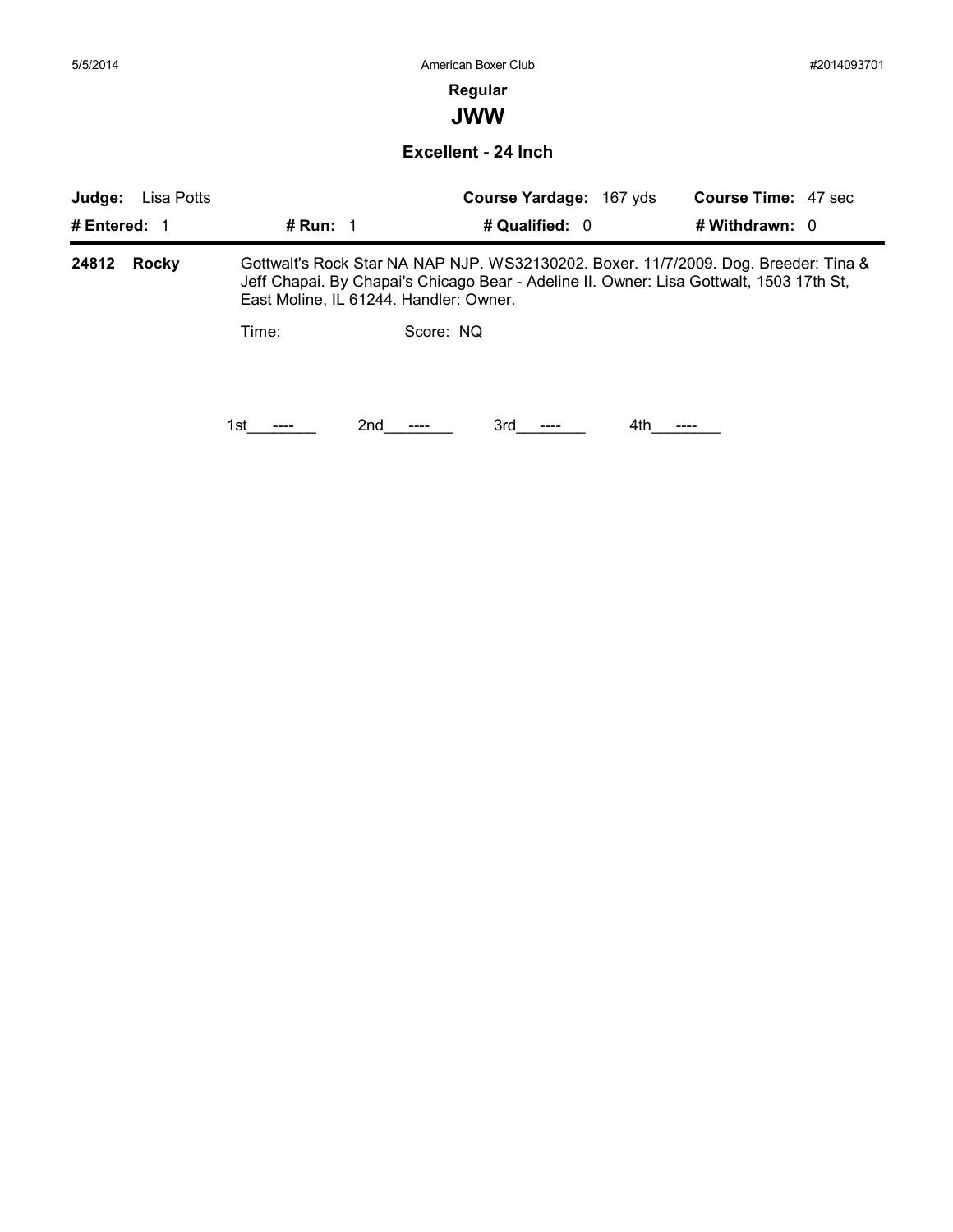**JWW**

### **Master - 8 Inch**

|                          |                                                                                                                                                                                                                                                                                                                                  |                                                                                  | Course Yardage: 163 yds | <b>Course Time: 53 sec</b>                                                                                                                                                |  |  |
|--------------------------|----------------------------------------------------------------------------------------------------------------------------------------------------------------------------------------------------------------------------------------------------------------------------------------------------------------------------------|----------------------------------------------------------------------------------|-------------------------|---------------------------------------------------------------------------------------------------------------------------------------------------------------------------|--|--|
| # Entered: 4             | # Run: $4$                                                                                                                                                                                                                                                                                                                       | # Qualified: 2                                                                   |                         | # Withdrawn: 0                                                                                                                                                            |  |  |
| 8601<br>Joy              | Wingazen Here's to Domino BN RAE OA AXJ. TR57127801. Papillon. 5/17/2006. Bitch.<br>Breeder: Leoan Domino & Carol Morris & Laura Temperato. By CH Domino's Toast of the<br>Town - CH Domino Treasured by Wingazen. Owner: Mercy Phillips, 1174 Elkinsville Rd,<br>Nashville, IN 47448. Handler: Owner.                           |                                                                                  |                         |                                                                                                                                                                           |  |  |
| 1                        | Time: 51.32                                                                                                                                                                                                                                                                                                                      | Score: 100                                                                       | <b>QUALIFIED</b>        |                                                                                                                                                                           |  |  |
| 8602<br>Zuri             | Ratitatt Franibur Sing ZBlus. RN22962303. Rat Terrier. 6/8/2011. Bitch. Breeder: Valerie<br>Luchsinger. By Ratitatt Franibur Spartan Spittin Fire - Ratitatt Franibur Pop up Pez. Owner:<br>Cheryl Lent, 2701 N Skyline Dr, Bloomington, IN 47404. Handler: Owner.                                                               |                                                                                  |                         |                                                                                                                                                                           |  |  |
|                          | Time: 51.93                                                                                                                                                                                                                                                                                                                      | Score: 100                                                                       | <b>QUALIFIED</b>        |                                                                                                                                                                           |  |  |
| 8801<br><b>Scribbles</b> | MACH3 Amron's Rewriting the Rules MXC MJC. NP05186303. French Bulldog. 12/17/2003.<br>Dog. Breeder: Ronald Smith & Norma Smith. By CH Jackpot! EZ Keeper Pettybull - CH<br>Dand B's Amron Susie Qute. Owner: Elissa O' Sullivan and Dr. Roger O'Sullivan, 3785<br>Timberland Dr, Gahanna, OH 43230. Handler: Elissa O' Sullivan. |                                                                                  |                         |                                                                                                                                                                           |  |  |
|                          |                                                                                                                                                                                                                                                                                                                                  |                                                                                  |                         |                                                                                                                                                                           |  |  |
|                          | Time:                                                                                                                                                                                                                                                                                                                            | Score: NQ                                                                        |                         |                                                                                                                                                                           |  |  |
| 8802<br><b>Kip</b>       | Handler: Owner.                                                                                                                                                                                                                                                                                                                  | Breeder: Vicki Sandage & Pam Brannock. By CH Sandfox Flying Finish - CH Calloway |                         | MACH2 Sandfox Kipchoge TD T2B. DN05570406. Pembroke Welsh Corgi. 1/4/2004. Dog.<br>Parlor Soiree. Owner: Jane Glier, 2806 W. County Rd 400 S, Greencastle, IN 46135-1340. |  |  |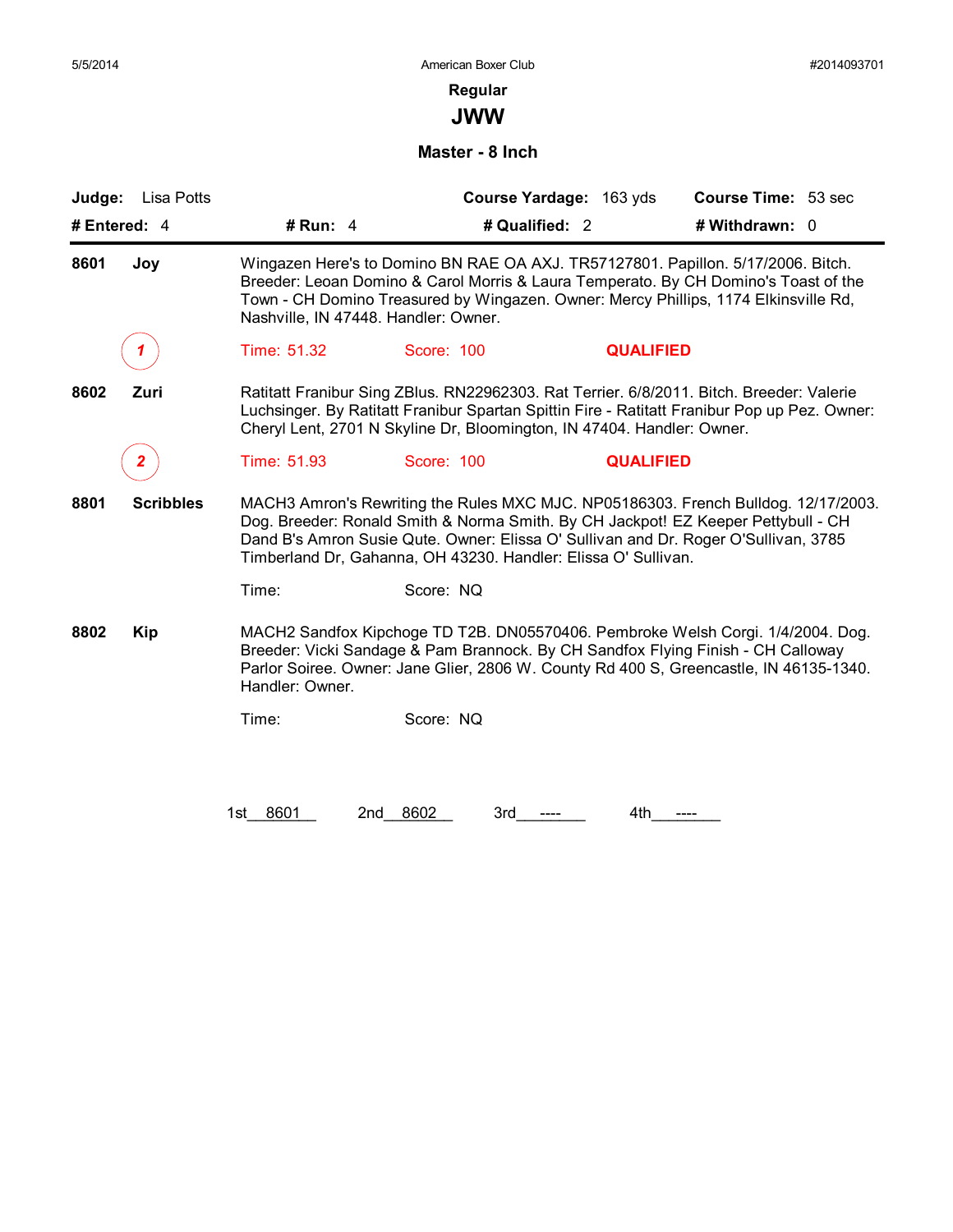# **Regular**

**JWW**

**Master - 12 Inch**

| Lisa Potts<br>Judge:    |                                                                                                                                                                                                                                                                           |            | Course Yardage: 163 yds | <b>Course Time: 50 sec</b>                                                                                                                                                                                                                                     |  |  |
|-------------------------|---------------------------------------------------------------------------------------------------------------------------------------------------------------------------------------------------------------------------------------------------------------------------|------------|-------------------------|----------------------------------------------------------------------------------------------------------------------------------------------------------------------------------------------------------------------------------------------------------------|--|--|
| # Entered: 10           | # Run: 10                                                                                                                                                                                                                                                                 |            | # Qualified: 8          | # Withdrawn: 0                                                                                                                                                                                                                                                 |  |  |
| 12801<br>Indee          | Alpengo's Indiana Joan II AX MJB. DN25110502. Shetland Sheepdog. 6/10/2009. Bitch.<br>Breeder: Karen Adams. By CH Jade Mist Belmark Bragging Rights - Alpenglo's Sundae<br>Surprise. Owner: Maureen Boulanger, 405 Karen Dr, Pittsboro, IN 46167-8970. Handler:<br>Owner. |            |                         |                                                                                                                                                                                                                                                                |  |  |
|                         | Time:                                                                                                                                                                                                                                                                     | Score: NQ  |                         |                                                                                                                                                                                                                                                                |  |  |
| 12802<br>Remi           | Owner.                                                                                                                                                                                                                                                                    |            |                         | CH Otterwise Jeremiah BN RE MX MXJ OF SE, RN19019002, Border Terrier, 7/3/2009.<br>Dog. Breeder: Susan K. Bushrod. By CH Sparravohn Troubador - CH Otterwise The Heat Is<br>On CD RN JE. Owner: Ann Goodspeed, 3030 San Jose Dr, Greenwood, IN 46143. Handler: |  |  |
|                         | Time:                                                                                                                                                                                                                                                                     | Score: NQ  |                         |                                                                                                                                                                                                                                                                |  |  |
| 12803<br>Cubby          | Little Mr Cubby. PAL256141. Pomeranian. 11/4/2010. Dog. Breeder: Unknown. By<br>Owner.                                                                                                                                                                                    |            |                         | Unknown - Unknown. Owner: Mona Gitter, 1223 Woodgate Dr, Carmel, IN 46033. Handler:                                                                                                                                                                            |  |  |
| 3.                      | Time: 39.81                                                                                                                                                                                                                                                               | Score: 100 | <b>QUALIFIED</b>        |                                                                                                                                                                                                                                                                |  |  |
| 12804<br>Keebler        | O' Sullivan, 3785 Timberland Dr, Gahanna, OH 43230. Handler: Roger O'Sullivan.                                                                                                                                                                                            |            |                         | MACH4 Keebler's Elfin' Magic MXC MJC. PAL201372. Pembroke Welsh Corgi. 1/1/2007.<br>Bitch. Breeder: Unknown. By Unknown - Unknown. Owner: Elissa O' Sullivan and Dr. Roger                                                                                     |  |  |
|                         | Time: 30.13                                                                                                                                                                                                                                                               | Score: 100 | <b>QUALIFIED</b>        |                                                                                                                                                                                                                                                                |  |  |
| <b>Rudy</b><br>12805    | Handler: Al Boulanger.                                                                                                                                                                                                                                                    |            |                         | Rudolph MX MXJ. PAL200314. Shetland Sheepdog. 4/18/2007. Dog. Breeder: Unknown. By<br>Unknown - Unknown. Owner: Maureen Boulanger, 405 Karen Dr, Pittsboro, IN 46167-8970.                                                                                     |  |  |
|                         | Time: 45.96                                                                                                                                                                                                                                                               | Score: 100 | <b>QUALIFIED</b>        |                                                                                                                                                                                                                                                                |  |  |
| 12806<br><b>Tammie</b>  | MACH3 K-Run Miss Tammie Bea Mine CDX BN GN RE XF T2B THD FM CGC.<br>Reynard Rd, Fox Point, WI 53217. Handler: Marsha Smunt.                                                                                                                                               |            |                         | HP25126004. Beagle. 3/14/2007. Bitch. Breeder: K Wenchert. By BIS GCH Lanbur Carson<br>City - CH K-Run's Park Me on Fifth Avenue. Owner: Marsha Smunt and Tim Smunt, 6812                                                                                      |  |  |
|                         | Time: 41.80                                                                                                                                                                                                                                                               | Score: 100 | <b>QUALIFIED</b>        |                                                                                                                                                                                                                                                                |  |  |
| <b>Cinderz</b><br>12807 | CH MACH16 Awesome Dreamz Come True. RN05738201. Miniature Schnauzer.<br>Linconshire, IL 60069. Handler: Susan Arne Schnell.                                                                                                                                               |            |                         | 5/23/2004. Bitch. Breeder: Jan & Hal Smith. By CH Repetition's Roll of the Dice - CH<br>Awesome's Raizin' the Roof. Owner: Susan Arne Schnell and Jean Arne, 14 Bristol Ct,                                                                                    |  |  |
|                         | Time: 47.59                                                                                                                                                                                                                                                               | Score: 100 | <b>QUALIFIED</b>        |                                                                                                                                                                                                                                                                |  |  |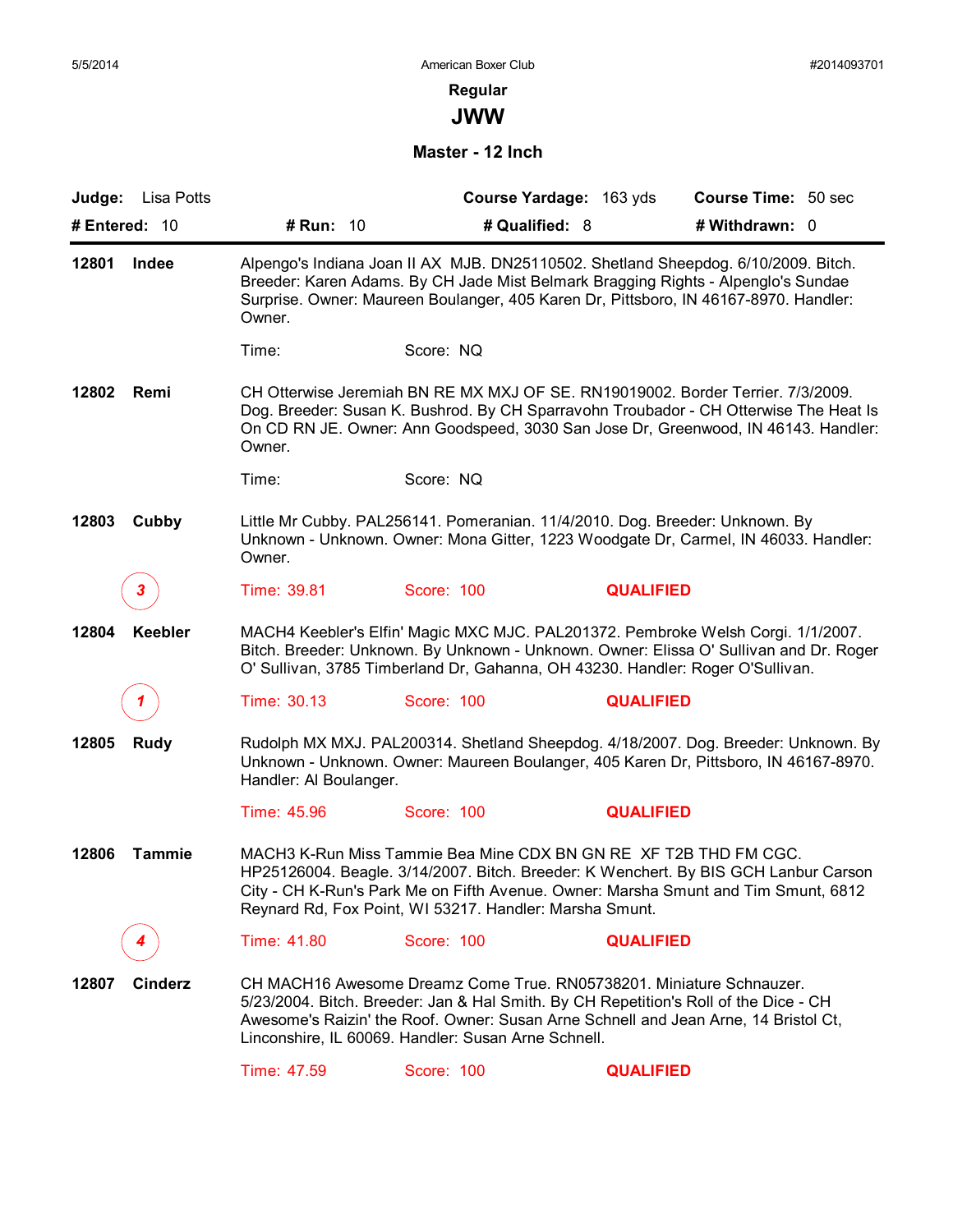American Boxer Club #2014093701

**Regular**

#### **JWW**

**12808 Bravo** MACH4 Bodacious Bravo CDX MXB2 MJS2 T2B. ILP156534. Shetland Sheepdog. 5/17/2005. Dog. Breeder: Unknown. By Unknown - Unknown. Owner: Elizabeth Ann Beck, 15109 Count Fleet Ct, Carmel, IN 46032. Handler: Owner.

Time: 45.89 Score: 100 **QUALIFIED**

**12809 Blitz** Blitzen AX MXJ. PAL200315. Shetland Sheepdog. 4/18/2007. Dog. Breeder: Unknown. By Unknown - Unknown. Owner: Maureen Boulanger, 405 Karen Dr, Pittsboro, IN 46167-8970. Handler: Owner.

*2* Time: 35.47 Score: 100 **QUALIFIED**

**12810 Kirsti** CH MACH CB's Kirsteen CDX GN RE MXB MJS OF JE. RN16855903. Border Terrier. 6/25/2008. Bitch. Breeder: Priscilla B. McCune. By CH Otterwise Opie RE ME - CH CB's Florida Connection. Owner: Ann Goodspeed, 3030 San Jose Dr, Greenwood, IN 46143. Handler: Owner.

Time: 42.64 Score: 100 **QUALIFIED**

1st 12804 2nd 12809 3rd 12803 4th 12806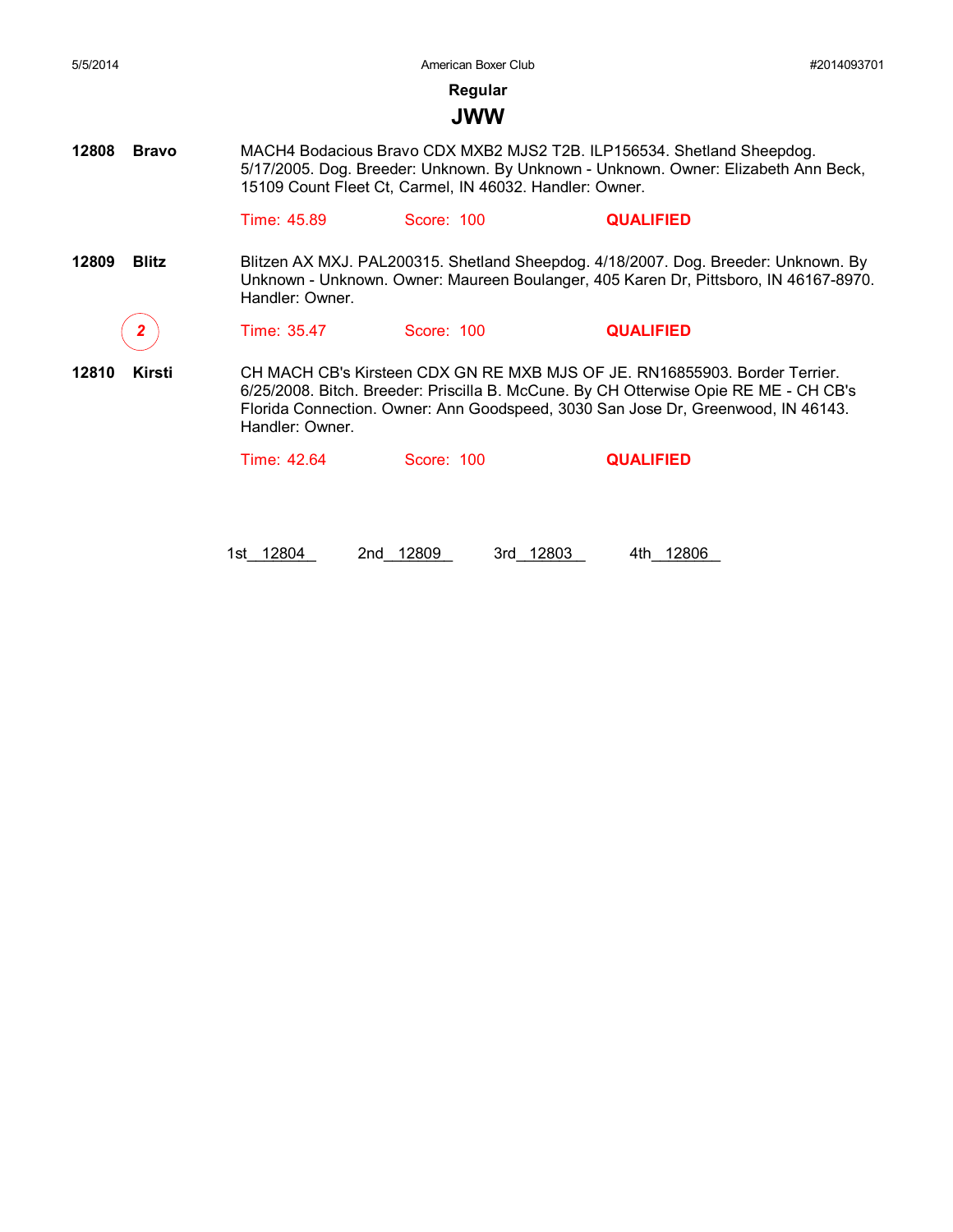**JWW**

### **Master - 16 Inch**

| # Run: 5<br># Qualified: 1<br># Entered: $6$<br># Withdrawn: 0<br>Keeara's Down and Derby OA AXJ NF. DN28567004. Shetland Sheepdog. 7/2/2010. Bitch.<br>16601<br><b>Derby</b><br>Breeder: Kathy McKee. By CH Jade Mist Celtic Star Time to Shine - Coastal Keeara<br>Euphoria MX MXJ MJS XF. Owner: Kathy McKee, 8040 Oak Hill Drive, Indianapolis, IN<br>46250. Handler: Owner.<br>Score: NQ<br>Time:<br>16603<br>Prelude's Prada OA AXJ. DN25462301. Shetland Sheepdog. 7/20/2009. Bitch. Breeder:<br><b>Macy</b><br>Owner. By CH Road's End Obvious Conclusion - Prelude's Bec 'N Call AX AXJ HT. Owner:<br>Jane Masters, 427N 500 E, Lebanon, IN 46052. Handler: Owner.<br>Score: NQ<br>Time:<br><b>Pretzel</b><br>CH Aran Twisted Logic MX MXJ NF. RN22214103. Soft Coated Wheaten Terrier. 2/4/2011.<br>16801<br>Bitch. Breeder: Shari Boyd Carusi. By CH Gleanngay Holliday - CH Aran Built a Betr Mouse<br>Trap. Owner: J. Elizabeth Abate and Shari Boyd Carusi, 2672 Legacy Ridge, Florence, KY<br>41042. Handler: J. Elizabeth Abate.<br>Score: ABS<br>Time:<br>16802<br><b>Shady</b><br>Owner.<br>Time: 36.44<br>Score: 100<br><b>QUALIFIED</b><br>Prelude's Protocol AX AXJ OF PT. DN29497004. Shetland Sheepdog. 10/6/2007. Dog.<br>16804<br>Teak<br>Breeder: Owner. By CH Prelude's Puttin' On Hairs OA OAJ NF - Prelude's Bec N' Call AX |                                                                                                                                                                                                                                                                  |  |  |  |  |
|----------------------------------------------------------------------------------------------------------------------------------------------------------------------------------------------------------------------------------------------------------------------------------------------------------------------------------------------------------------------------------------------------------------------------------------------------------------------------------------------------------------------------------------------------------------------------------------------------------------------------------------------------------------------------------------------------------------------------------------------------------------------------------------------------------------------------------------------------------------------------------------------------------------------------------------------------------------------------------------------------------------------------------------------------------------------------------------------------------------------------------------------------------------------------------------------------------------------------------------------------------------------------------------------------------------------------------------------------------|------------------------------------------------------------------------------------------------------------------------------------------------------------------------------------------------------------------------------------------------------------------|--|--|--|--|
|                                                                                                                                                                                                                                                                                                                                                                                                                                                                                                                                                                                                                                                                                                                                                                                                                                                                                                                                                                                                                                                                                                                                                                                                                                                                                                                                                          |                                                                                                                                                                                                                                                                  |  |  |  |  |
|                                                                                                                                                                                                                                                                                                                                                                                                                                                                                                                                                                                                                                                                                                                                                                                                                                                                                                                                                                                                                                                                                                                                                                                                                                                                                                                                                          |                                                                                                                                                                                                                                                                  |  |  |  |  |
|                                                                                                                                                                                                                                                                                                                                                                                                                                                                                                                                                                                                                                                                                                                                                                                                                                                                                                                                                                                                                                                                                                                                                                                                                                                                                                                                                          |                                                                                                                                                                                                                                                                  |  |  |  |  |
|                                                                                                                                                                                                                                                                                                                                                                                                                                                                                                                                                                                                                                                                                                                                                                                                                                                                                                                                                                                                                                                                                                                                                                                                                                                                                                                                                          |                                                                                                                                                                                                                                                                  |  |  |  |  |
|                                                                                                                                                                                                                                                                                                                                                                                                                                                                                                                                                                                                                                                                                                                                                                                                                                                                                                                                                                                                                                                                                                                                                                                                                                                                                                                                                          |                                                                                                                                                                                                                                                                  |  |  |  |  |
|                                                                                                                                                                                                                                                                                                                                                                                                                                                                                                                                                                                                                                                                                                                                                                                                                                                                                                                                                                                                                                                                                                                                                                                                                                                                                                                                                          |                                                                                                                                                                                                                                                                  |  |  |  |  |
|                                                                                                                                                                                                                                                                                                                                                                                                                                                                                                                                                                                                                                                                                                                                                                                                                                                                                                                                                                                                                                                                                                                                                                                                                                                                                                                                                          |                                                                                                                                                                                                                                                                  |  |  |  |  |
|                                                                                                                                                                                                                                                                                                                                                                                                                                                                                                                                                                                                                                                                                                                                                                                                                                                                                                                                                                                                                                                                                                                                                                                                                                                                                                                                                          | MACH2 Coco Chanel Blue Starlight MXB MJB XF T2B. DN30137201. Schapendoes.<br>11/29/2010. Bitch. Breeder: Kathleen Digaudio. By Astro Blue Starlight - Heidistarlight Des<br>Uns Et Des Autre. Owner: Lisa Sponsler, 14020 Wildcat Dr, Carmel, IN 46033. Handler: |  |  |  |  |
|                                                                                                                                                                                                                                                                                                                                                                                                                                                                                                                                                                                                                                                                                                                                                                                                                                                                                                                                                                                                                                                                                                                                                                                                                                                                                                                                                          |                                                                                                                                                                                                                                                                  |  |  |  |  |
| AXJ HT. Owner: Jane Masters, 427N 500 E, Lebanon, IN 46052. Handler: Owner.                                                                                                                                                                                                                                                                                                                                                                                                                                                                                                                                                                                                                                                                                                                                                                                                                                                                                                                                                                                                                                                                                                                                                                                                                                                                              |                                                                                                                                                                                                                                                                  |  |  |  |  |
| Time:<br>Score: NQ                                                                                                                                                                                                                                                                                                                                                                                                                                                                                                                                                                                                                                                                                                                                                                                                                                                                                                                                                                                                                                                                                                                                                                                                                                                                                                                                       |                                                                                                                                                                                                                                                                  |  |  |  |  |
| Jusdandy Moonshot. DN28684505. Shetland Sheepdog. 7/1/2010. Dog. Breeder: Claudia<br>16805<br><b>Shooter</b><br>Frank. By CH Eastbrooke Jusdandy Rocketman - Jusdandy Twila Devine. Owner: Mary<br>Painter, 155 N 300 W, Lebanon, IN 46052. Handler: Owner.                                                                                                                                                                                                                                                                                                                                                                                                                                                                                                                                                                                                                                                                                                                                                                                                                                                                                                                                                                                                                                                                                              |                                                                                                                                                                                                                                                                  |  |  |  |  |
| Score: NQ<br>Time:                                                                                                                                                                                                                                                                                                                                                                                                                                                                                                                                                                                                                                                                                                                                                                                                                                                                                                                                                                                                                                                                                                                                                                                                                                                                                                                                       |                                                                                                                                                                                                                                                                  |  |  |  |  |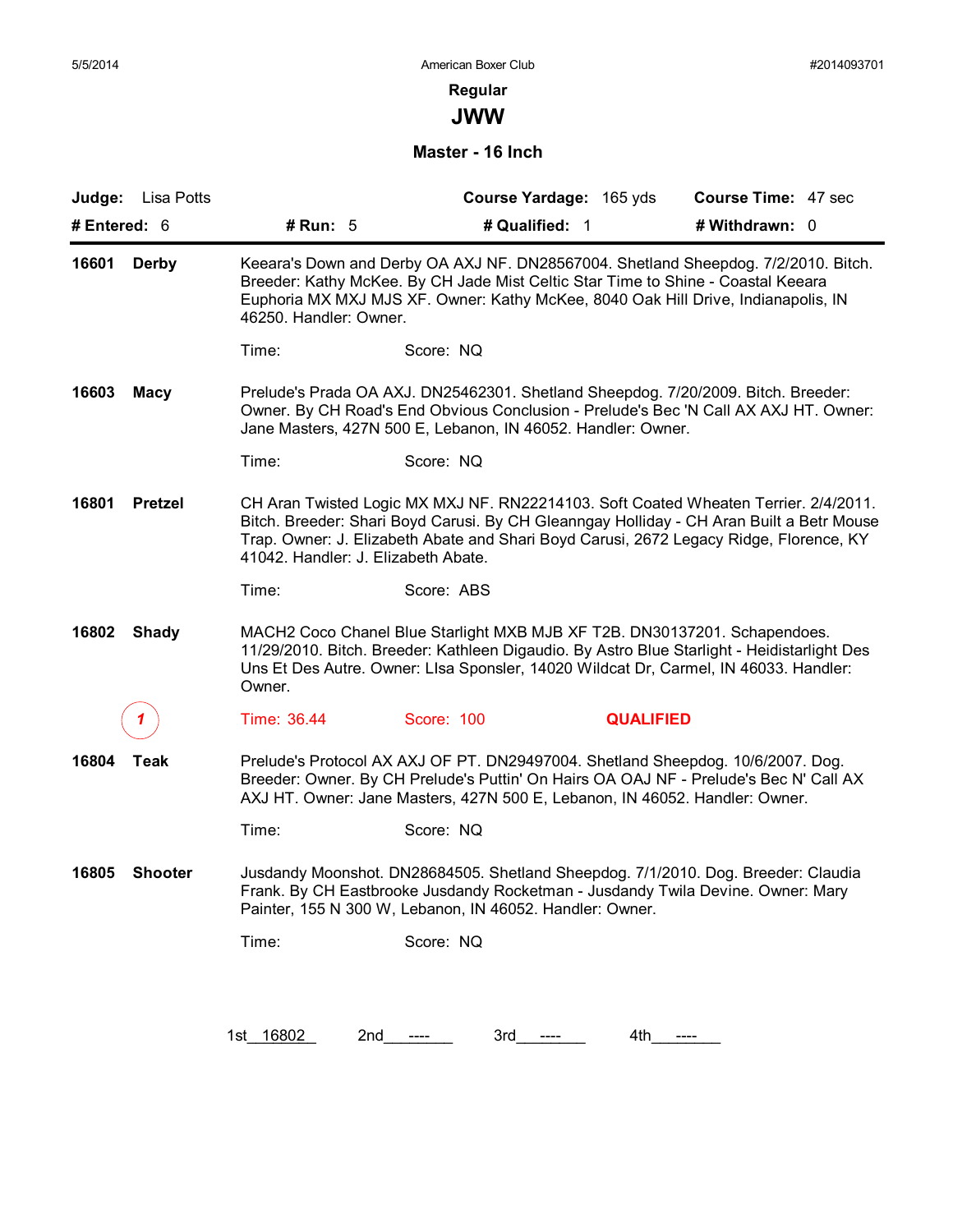# **Regular**

**JWW**

**Master - 20 Inch**

| Lisa Potts<br>Judge:   |                                                                                                                                                                                                                                                                                                         |                                                                                                                                                                                                                                                                                                                                   | Course Yardage: 167 yds | Course Time: 45 sec |  |  |
|------------------------|---------------------------------------------------------------------------------------------------------------------------------------------------------------------------------------------------------------------------------------------------------------------------------------------------------|-----------------------------------------------------------------------------------------------------------------------------------------------------------------------------------------------------------------------------------------------------------------------------------------------------------------------------------|-------------------------|---------------------|--|--|
| # Entered: 22          | # Run: 22                                                                                                                                                                                                                                                                                               | # Qualified: 7                                                                                                                                                                                                                                                                                                                    |                         | # Withdrawn: 0      |  |  |
| 20601<br><b>Prymme</b> | Sunchase's Little Pink Ribbon CD BN RE OA AXJ NF CA. WS35563707. Boxer.<br>10/14/2010. Bitch. Breeder: Owner. By CH Breezewood's Lord of Wystmont CDX -<br>Sunchase's Little Black Dress UDX OM1 RA AX AXJ OF. Owner: Tracy Hendrickson, 4412<br>W Kent Circle, Broken Arrow, OK 74012. Handler: Owner. |                                                                                                                                                                                                                                                                                                                                   |                         |                     |  |  |
|                        | Time:                                                                                                                                                                                                                                                                                                   | Score: NQ                                                                                                                                                                                                                                                                                                                         |                         |                     |  |  |
| Winnie<br>20602        | Moench.                                                                                                                                                                                                                                                                                                 | Oreobay Get Out of My Way. WS26165301. Portuguese Water Dog. 5/3/2008. Bitch.<br>Breeder: Nigel Clark. By CH Cnsands Bass Ackward - CH Oreobay Ready To Run. Owner:<br>Karen Moench and Nigel Clark, 5923 Elaine St, Speedway, IN 46224. Handler: Karen                                                                           |                         |                     |  |  |
|                        | Time:                                                                                                                                                                                                                                                                                                   | Score: NQ                                                                                                                                                                                                                                                                                                                         |                         |                     |  |  |
| 20801<br>AJ            | Handler: Owner.                                                                                                                                                                                                                                                                                         | Ava Josephine von Waldstadt RN MXB MJB XF T2B. WS20480305. Boxer. 1/4/2007.<br>Bitch. Breeder: Renee Williams. By Arames vom Messingsberg - Josephine von Bachbett<br>VCD2 UD RE MX MXJ. Owner: Elisabeth Lonergan, 1465 Y Avenue, Ames, IA 50014.                                                                                |                         |                     |  |  |
| 2                      | Time: 35.20                                                                                                                                                                                                                                                                                             | Score: 100                                                                                                                                                                                                                                                                                                                        | <b>QUALIFIED</b>        |                     |  |  |
| Kyla<br>20802          | Handler: Owner.                                                                                                                                                                                                                                                                                         | CH StormWatch Inherit the Wind JH. SR57393203. Flat-Coated Retriever. 7/18/2009.<br>Bitch. Breeder: Kathryn Leonhart. By Gayplume Dream Maker - CH Rowansgaard During<br>Wind N Rain SH. Owner: Bobbie Bradley, 9018 Ironwood Ct, Indianapolis, IN 46260.                                                                         |                         |                     |  |  |
|                        | Time:                                                                                                                                                                                                                                                                                                   | Score: NQ                                                                                                                                                                                                                                                                                                                         |                         |                     |  |  |
| 20803<br><b>Beau</b>   |                                                                                                                                                                                                                                                                                                         | MACH Cupid's Beau and Eros CD MXF T2B. SR15699808. Brittany. 1/31/2004. Dog.<br>Breeder: Joyce A. Dunn. By Mickey Lee Shaw - Jaylin Dunn. Owner: Cathi Shover, 3614<br>Toronto Ct, Indianapolis, IN 46268. Handler: Owner.                                                                                                        |                         |                     |  |  |
|                        | Time:                                                                                                                                                                                                                                                                                                   | Score: NQ                                                                                                                                                                                                                                                                                                                         |                         |                     |  |  |
| 20804 Georgia          | Handler: Owner.                                                                                                                                                                                                                                                                                         | MACH7 Cherkei's Too Hot to Handle CD RE BN MXC2 MJB3 TQX T2B3 CA.<br>WS26680101. Boxer. 6/6/2008. Bitch. Breeder: Cheryl Robbins & Keith Robbins & Romi<br>Cormier & Sheila Cormier. By CH Rheannon Cherkei Turn Up the Volume - CH Bayview<br>Some Like It Hot. Owner: Todd Buchla, 1094 Gordon Combs Rd NW, Marietta, GA 30064. |                         |                     |  |  |
| 3.                     | Time: 36.00                                                                                                                                                                                                                                                                                             | Score: 100                                                                                                                                                                                                                                                                                                                        | <b>QUALIFIED</b>        |                     |  |  |
| 20805<br><b>Kahlua</b> | IL 60148. Handler: Erin Rezmer.                                                                                                                                                                                                                                                                         | Shira's Kahlua She's So Freakin Cute CDX GN RAE AX MXJ XF, WS23774602, Boxer,<br>11/3/2007. Bitch. Breeder: Kim Northcutt & Rose Northcutt. By Can-Cia's Hard Days Night -<br>Remy Leadoo RN. Owner: Erin Rezmer and Tom Rezmer, 419 S Highland Ave, Lombard,                                                                     |                         |                     |  |  |
|                        | Time:                                                                                                                                                                                                                                                                                                   | Score: NQ                                                                                                                                                                                                                                                                                                                         |                         |                     |  |  |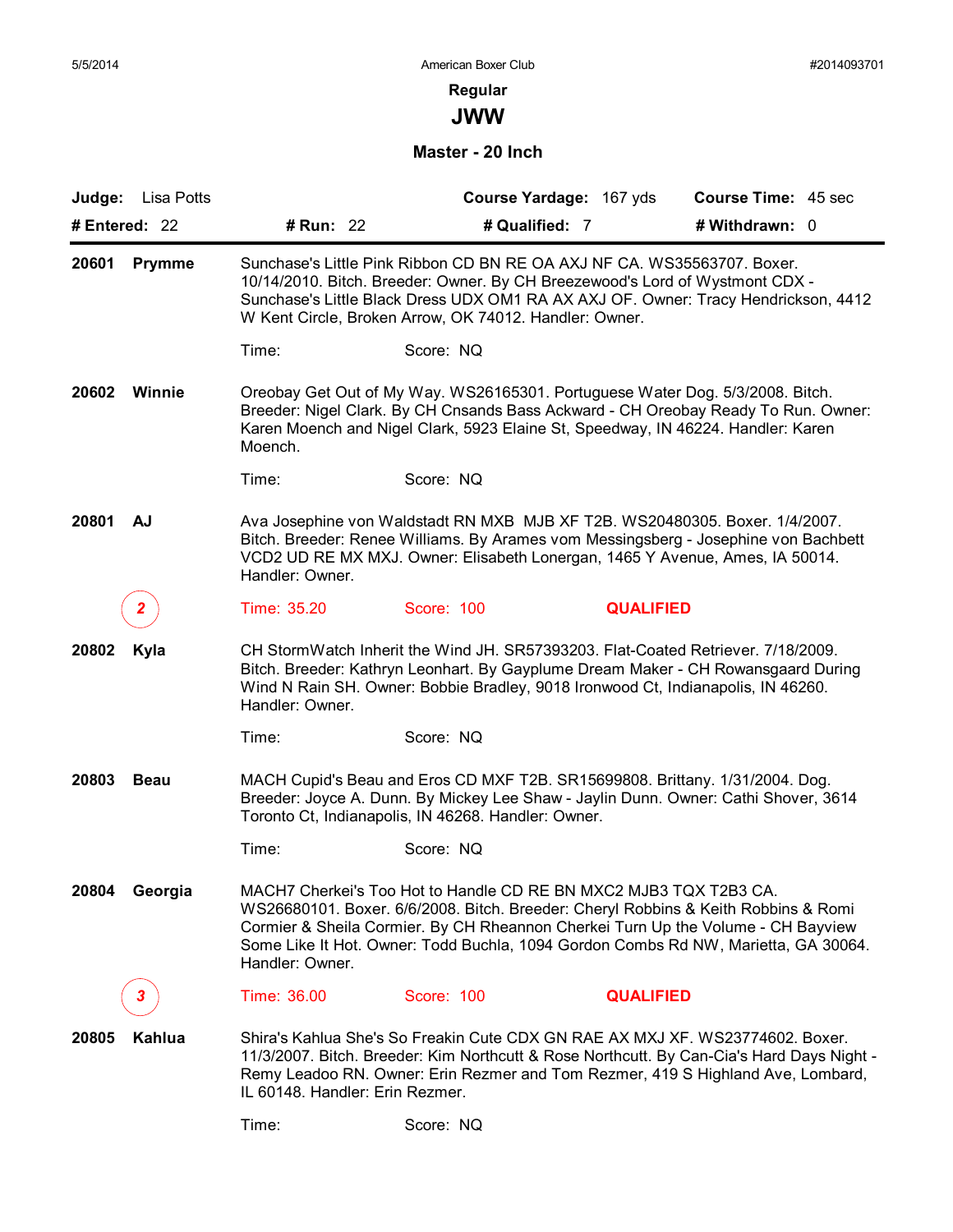| 5/5/2014    |                 |                                             | American Boxer Club                                           | #2014093701                                                                                                                                                                                                                                                            |
|-------------|-----------------|---------------------------------------------|---------------------------------------------------------------|------------------------------------------------------------------------------------------------------------------------------------------------------------------------------------------------------------------------------------------------------------------------|
|             |                 |                                             | Regular                                                       |                                                                                                                                                                                                                                                                        |
|             |                 |                                             | <b>JWW</b>                                                    |                                                                                                                                                                                                                                                                        |
| 20806       | <b>Nemo</b>     | Road, Zionsville, IN 46077. Handler: Owner. |                                                               | CH MACH Bayswaters Voyager on the Nautilus CDX MXB MJB XF. WS15712701.<br>Portuguese Water Dog. 12/26/2005. Dog. Breeder: Mary Kay Schroeder. By CH Bayswaters<br>Opulent Jewel - CH Bayswaters Final Answer. Owner: Lisa Humke, 6710 Old Hunt Club                    |
|             |                 | Time: 37.77                                 | Score: 100                                                    | <b>QUALIFIED</b>                                                                                                                                                                                                                                                       |
| 20807       | Grif            |                                             | Dubonnet Way, Indianapolis, IN 46278. Handler: Bobbie Raguse. | CH Wynsum Perpetual Motion BN RN MX MXJ XF. DN1891502. Bearded Collie. 6/7/2007.<br>Dog. Breeder: Carol J. Carlsen. By CH Tailwind Zippity Do Dah - CH Wynsum Charming<br>Reflection AX AXJ. Owner: Bobbie Raguse and Bill Raguse and Carol Carlsen, 7545              |
|             |                 | Time: 43.68                                 | Score: 100                                                    | <b>QUALIFIED</b>                                                                                                                                                                                                                                                       |
| 20809       | <b>Strummer</b> | Owner.                                      |                                                               | MACH2 Lemko's Super Star Strummer MXB MJG OF CGC. WS25569901. Boxer.<br>2/20/2008. Dog. Breeder: Jessica Kozal. By CH Twinkle Star V. Eurozone SOM - CH<br>Lemko's Rising Sun. Owner: Jill Viggiani, 904 Weaver Rd, Huntington, VT 05462. Handler:                     |
|             |                 | Time: 40.07                                 | Score: 100                                                    | <b>QUALIFIED</b>                                                                                                                                                                                                                                                       |
| 20810       | <b>Boo</b>      |                                             |                                                               | B'Dazzled Knight's Surprise. RN13253303. American Staffordshire Terrier. 2/2/2007. Dog.<br>Breeder: Claudia Rudoi. By White Rock B'Dazzled by a Knight - Mississippi Red Rock<br>Penny. Owner: Michael Anderson, 280 N 300 W, Lebanon, IN 46052. Handler: Owner.       |
|             |                 | Time:                                       | Score: NQ                                                     |                                                                                                                                                                                                                                                                        |
| 20811       | Devon           |                                             | 7862 South 200 East, Lebanon, IN 46052. Handler: Owner.       | CT Gaylan's I'll Steel this Dance VCD2 CDX RA SH MX MJB OF. SR33213810. Golden<br>Retriever. 2/19/2006. Bitch. Breeder: Gayle Watkins and Carvel Gold. By Comstocks<br>Steelcity Superman MH - Gaylan's Firefly's Golden Glo CDX MH. Owner: Deborah Abbott,            |
|             |                 | Time:                                       | Score: NQ                                                     |                                                                                                                                                                                                                                                                        |
| 20812 Annie |                 | Disney.                                     |                                                               | MACH Hidden Valley Little Sure Shot MFB T2B. DN12756201. Border Collie. 12/12/2005.<br>Bitch. Breeder: Donna Polka. By Hidden Valley Prospector - Ignited in Red. Owner: Bonnie<br>Disney and Mike Disney, 4770 East Windsor Lane, Columbus, IN 47201. Handler: Bonnie |
|             |                 | Time:                                       | Score: NQ                                                     |                                                                                                                                                                                                                                                                        |
| 20813       | Violet          |                                             | Swede Rd, Midland, MI 48642. Handler: Owner.                  | Violet Sophies Karmen. WS35351503. Boxer. 9/19/2010. Bitch. Breeder: Rachel Lundahl.<br>By Schmidts Moose A Moose - Sophie Karmen Electra. Owner: Lisa Lundahl, 2582 N.                                                                                                |
|             |                 | Time: 42.70                                 | Score: 100                                                    | <b>QUALIFIED</b>                                                                                                                                                                                                                                                       |
| 20814       | lggy            | 2825. Handler: Owner.                       |                                                               | Kalista's It's All About Me VCD1 CD TD MX MXJ. WS14286901. Portuguese Water Dog.<br>8/9/2005. Dog. Breeder: Linda & Krista Hunt. By CH Kalista's Curious Charmer - CH<br>Kalista's Delicious Dish. Owner: Judy Bruch, 1045 Hoover Circle, Indianapolis, IN 46260-      |
|             |                 | Time: 33.87                                 | Score: 100                                                    | <b>QUALIFIED</b>                                                                                                                                                                                                                                                       |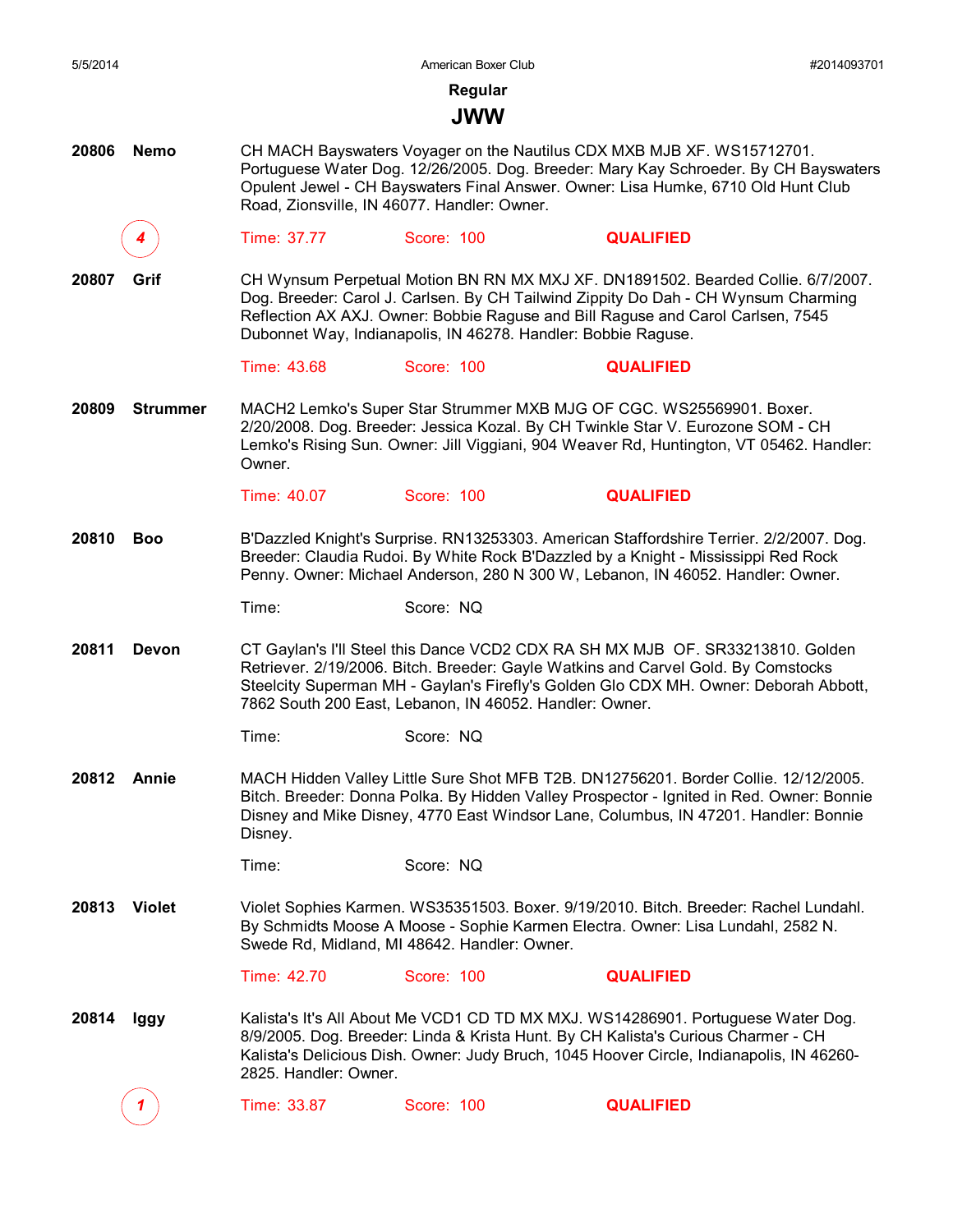#### **JWW**

**20815 Maddie** Carlyn Oaks Midnight Charm CDX BN RA MX MXJ NAP NJP. WS28415702. Boxer. 10/1/2008. Bitch. Breeder: Carol L. Herman. By CH Heart Acres Stingray of Cinnrhee - CH Heart Acres Charisma of Cinnrhee. Owner: Ellen M. Gruber, 227 Morris Dr, Niles, MI 49120. Handler: Owner.

Time: Score: NQ

**20816 Hickory** Ole Hickory MX MXJ OF. MA00302801. All American Dog. 3/29/2008. Dog. Breeder: Unknown. By Unknown - Unknown. Owner: Dee Ann Peine, 8443 Crown Pt Rd, Indianapolis, IN 46278. Handler: Owner.

Time: Score: NQ

- **20817 Hustle** Hillcrest Mustang High Stakes. DN24018002. Border Collie. 1/5/2009. Dog. Breeder: Brittney Macneill. By Singe - Havoc. Owner: Misty Young, 2807 Allentown Rd, Sellersburg, IN 47172. Handler: Owner.
	- Time: Score: NQ
- **20819 Dara** GCH MACH Windwood's Daring Soul Of Sherwood CD RE MX MXJ XF. WS26916702. Boxer. 7/7/2008. Bitch. Breeder: Shirley Stanton. By CH Breho I Bee Shinin' - Windwood's Heart N Soul. Owner: Colleen Fleury, 37589 Gayoso sT, Slidell, LA 70458. Handler: Owner.

Time: Score: NQ

**20820 Anja** MACH Anja Von Waldstadt VCD2 RE MXG MJS OF. WS20480303. Boxer. 1/4/2007. Bitch. Breeder: Renee Fulcer. By Arames vom Messingsberg - Josephine von Bachbett VCD2 UD RE MX MXJ. Owner: Renee Fulcer, 4010 N Meridian Rd, Rockford, IL 61101. Handler: Owner.

```
Time: Score: NQ
```
**20821 Gemma** Minstrel's Makers Marc. WS36166002. Boxer. 12/8/2010. Bitch. Breeder: Patricia Traughber & Katherine Nevius. By Marc Del Benicadell - Minstrel N Brandywine Rekindled Spirit. Owner: Denise Snyder and Katherine Nevius, 107 Victoria Ct, Franklin, TN 37607. Handler: Denise Snyder.

Time: Score: NQ

**20822 Ravynne** Sunchase's Lightnng Strikes Twice UD RN AX MXJ NF CA. WS2877707. Boxer. 12/3/2008. Bitch. Breeder: Rhoda Brouillette. By CH Halycon Fire King - Simply Eclipsed RN. Owner: Tracy Hendrickson and Rhoda Brouillette, 4412 W Kent Circle, Broken Arrow, OK 74012. Handler: Tracy Hendrickson.

Time: Score: NQ

1st 20814 2nd 20801 3rd 20804 4th 20806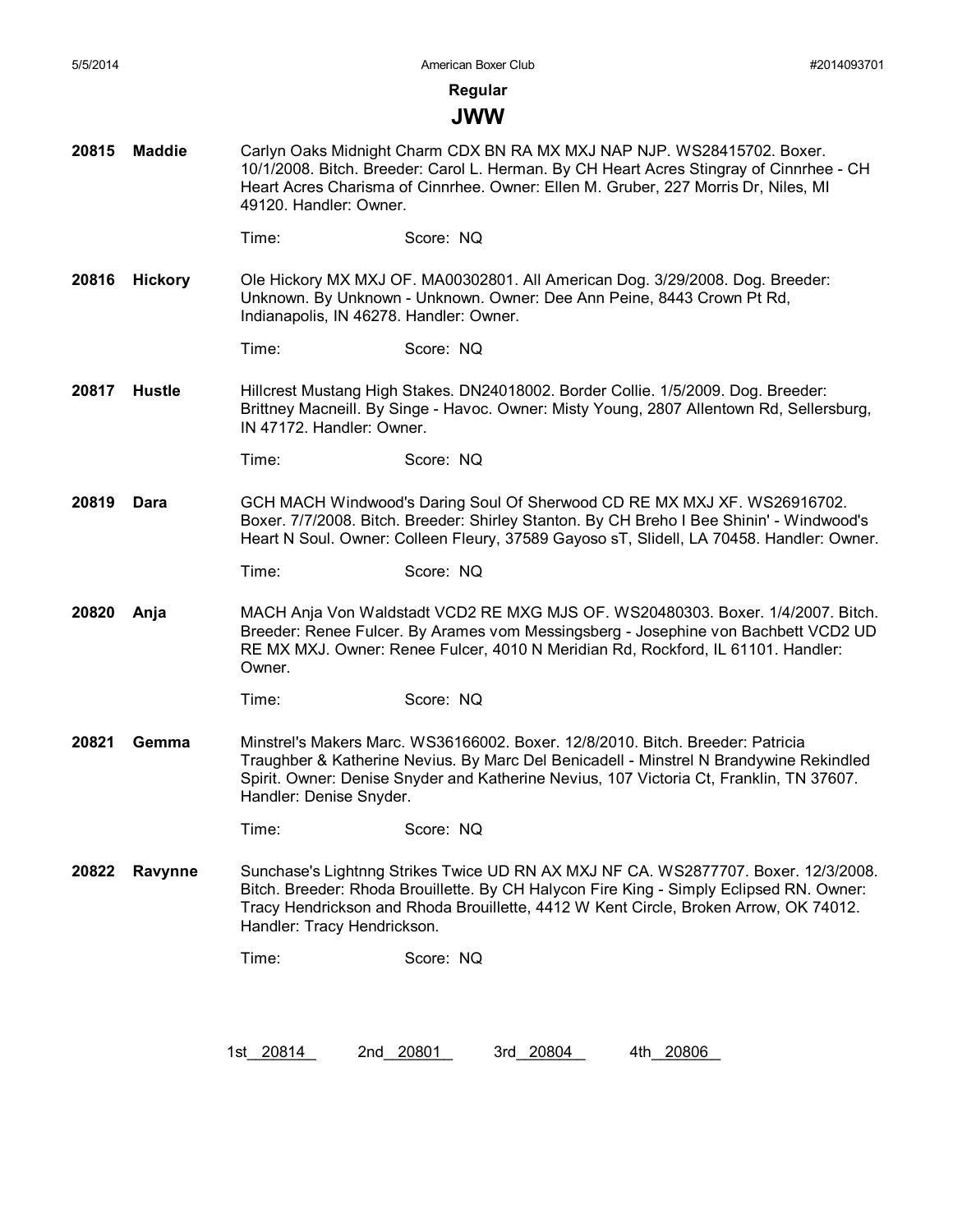**JWW**

**Master - 24 Inch**

| Lisa Potts<br>Judge:  |                                                                                                                                                                                                                                                                                            |                                                                 | Course Yardage: 167 yds | <b>Course Time: 47 sec</b>                                                                                                                                                                                                                                       |  |  |
|-----------------------|--------------------------------------------------------------------------------------------------------------------------------------------------------------------------------------------------------------------------------------------------------------------------------------------|-----------------------------------------------------------------|-------------------------|------------------------------------------------------------------------------------------------------------------------------------------------------------------------------------------------------------------------------------------------------------------|--|--|
| # Entered: 23         | # Run: 23                                                                                                                                                                                                                                                                                  |                                                                 | # Qualified: 12         | # Withdrawn: 0                                                                                                                                                                                                                                                   |  |  |
| 20808 Cruz            |                                                                                                                                                                                                                                                                                            | 928 N 400 E, Lebanon, IN 46052. Handler: Owner.                 |                         | Comebye Life in the Fastlane. DN20473001. Border Collie. 11/26/2007. Dog. Breeder:<br>Janine Jordan. By Cinlocks Cruzin T'Waves - Brighteye Unbridled. Owner: Janet Wagner,                                                                                      |  |  |
|                       | Time: 30.14                                                                                                                                                                                                                                                                                | Score: 100                                                      | <b>QUALIFIED</b>        |                                                                                                                                                                                                                                                                  |  |  |
| 24601<br>Frank        | Winmere St Francis OA AXJ OF. WS21423002. Boxer. 2/27/2007. Dog. Breeder: Theresa<br>Garton & Lynn Garton. By CH Hawk's American Dream - Winmere Black Eyed Susan RN<br>OA OAJ AXP AJP XFP CGC. Owner: Theresa Garton, P.O. 13068, Oklahoma City, OK<br>73131. Handler: Owner.             |                                                                 |                         |                                                                                                                                                                                                                                                                  |  |  |
|                       | Time: 45.27                                                                                                                                                                                                                                                                                | Score: 100                                                      | <b>QUALIFIED</b>        |                                                                                                                                                                                                                                                                  |  |  |
| 24801<br>Prim         | Schmidt's-GC Primrose of Wolfcreek RN MX MXJ. WS40544202. Boxer. 3/20/2012. Bitch.<br>Breeder: Julie Schmidt & Cindy Yaeger. By CH GC's N Jazz Know When to Hold'em -<br>Schmidt's GC For Your Entertainment. Owner: Leslie Myers, PO Box 330, Sharon Center,<br>OH 44274. Handler: Owner. |                                                                 |                         |                                                                                                                                                                                                                                                                  |  |  |
|                       | Time:                                                                                                                                                                                                                                                                                      | Score: NQ                                                       |                         |                                                                                                                                                                                                                                                                  |  |  |
| 24802 Sydney          | 74012. Handler: Tracy Hendrickson.                                                                                                                                                                                                                                                         |                                                                 |                         | Sunchase's Can Can Can Can UD RN AX AXJ NF CA. WS2877701. Boxer. 12/3/2008.<br>Bitch. Breeder: Rhoda Brouillette. By CH KG Halycon Fire King - Simply Eclipsed RN.<br>Owner: Tracy Hendrickson and Rhoda Brouillette, 4412 W Kent Circle, Broken Arrow, OK       |  |  |
|                       | Time:                                                                                                                                                                                                                                                                                      | Score: NQ                                                       |                         |                                                                                                                                                                                                                                                                  |  |  |
| 24803<br><b>Nessa</b> |                                                                                                                                                                                                                                                                                            | Lent, 2701 N Skyline Dr, Bloomington, IN 47404. Handler: Owner. |                         | Smack-Dab's No Worries. WS35628105. Doberman Pinscher. 11/8/2010. Bitch. Breeder:<br>Kathy Fay. By Smack-Dab's Fieldstone Finale - Smack-Dab's Show N Tell. Owner: Cheryl                                                                                        |  |  |
|                       | Time:                                                                                                                                                                                                                                                                                      | Score: NQ                                                       |                         |                                                                                                                                                                                                                                                                  |  |  |
| 24804<br>Jet          | Handler: Owner.                                                                                                                                                                                                                                                                            |                                                                 |                         | Boxnen's Jet von Waldstat CD BN RN AX AXJ. WS38247401. Boxer. 7/22/2011. Dog.<br>Breeder: Minna Nousianinen-Becher & Ann Flegel. By Boxmann Star Trek - Caelon Du<br>Champ'Des Legendes. Owner: Renee Fulcer, 4010 N Meridian Rd, Rockford, IL 61101.            |  |  |
|                       | Time:                                                                                                                                                                                                                                                                                      | Score: NQ                                                       |                         |                                                                                                                                                                                                                                                                  |  |  |
| Caleb<br>24805        | 28716. Handler: Chris Frodsham.                                                                                                                                                                                                                                                            |                                                                 |                         | Kiss 'N Tell's Doc Holiday RN MX MXJ MXB MJS OJP NFP XF CA T2B. ILP160836. Boxer.<br>3/20/2007. Dog. Breeder: Cindy L. Laschowski. By Belmanta New Millenium - Boyarka's<br>Kiss 'N Tell. Owner: Chris Frodsham and Laurie Frodsham, 189 Massie Lane, Canton, NC |  |  |
|                       | Time: 43.92                                                                                                                                                                                                                                                                                | Score: 100                                                      | <b>QUALIFIED</b>        |                                                                                                                                                                                                                                                                  |  |  |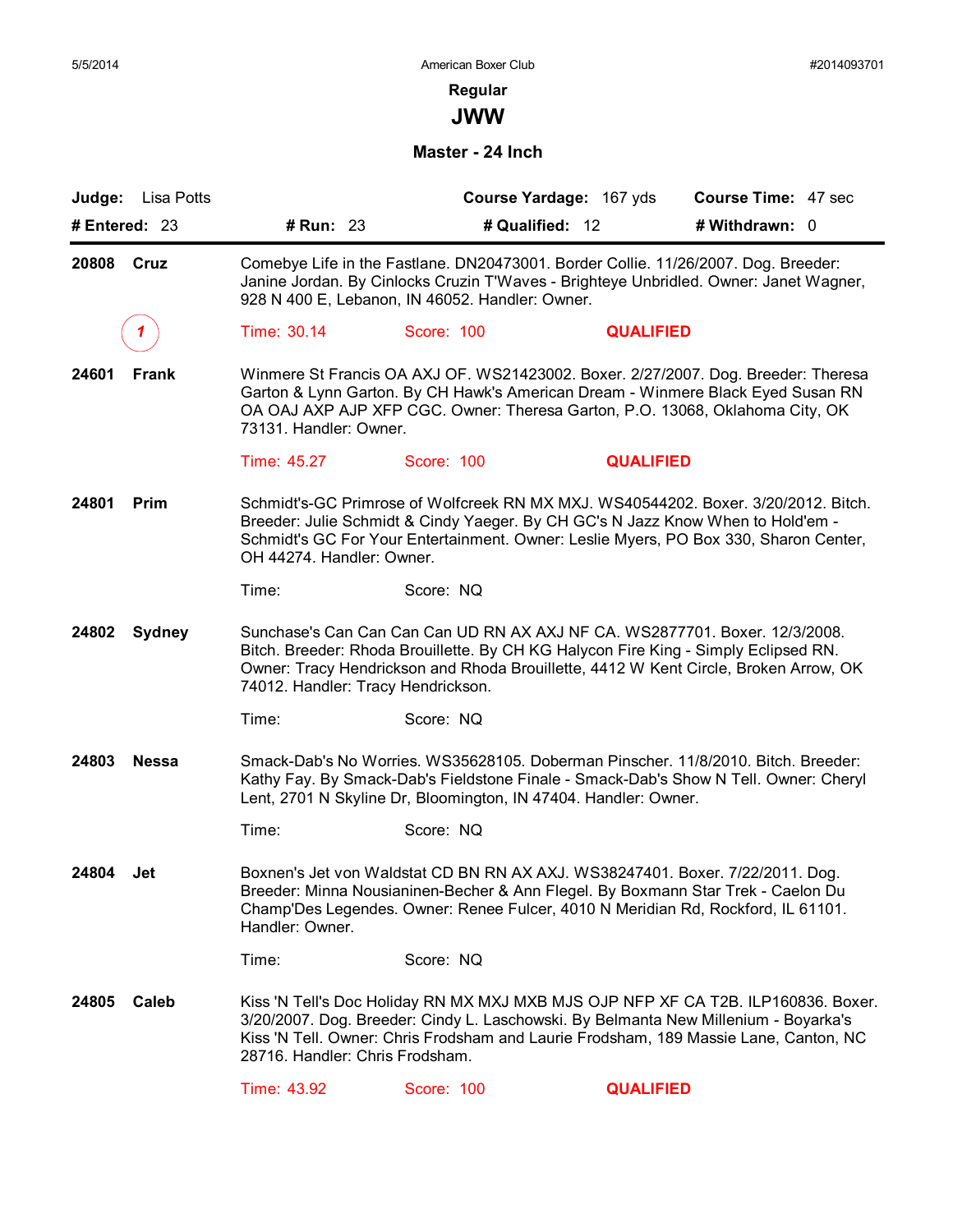**Regular**

## **JWW**

**24806 Killian** Daddy's Girl Killian CDX RAE MX MXJ OF. WS14408301. Boxer. 8/6/2005. Bitch. Breeder: Sandee Leschewski. By Rion's Xanadu - Shadoe faxs Crimson Silhouette. Owner: Erin Rezmer and Tom Rezmer, 419 S Highland Ave, Lombard, IL 60148. Handler: Tom Rezmer.

Time: 45.67 Score: 100 **QUALIFIED**

**24807 Tristan** MACH3 Sherwood's Tristan Of Camelot UX VER RE MXF TQX T2B. WS20137201. Boxer. 11/8/2006. Dog. Breeder: Shirley Vos & Terri Galle. By CH Encore's Crimson Tide - Maxlan's Sweet Guenevier of Camelot. Owner: Colleen Fleury, 37589 Gayoso sT, Slidell, LA 70458. Handler: Owner.

Time: 42.03 Score: 100 **QUALIFIED**

**24808 Penny** MACH Fox's Perdie Penny MX MXJ MXB MJB. WS23478906. Boxer. 9/10/2007. Bitch. Breeder: Montana and Debbie Gross. By Backwood's Augustus McCrae - Montana's So Raven Boxer. Owner: Carmel Fox, 15279 5th St NE, Foley, MN 56329. Handler: Owner.

Time: 37.27 Score: 100 **QUALIFIED**

**24809 Trigger** CH Lemko's Shootin' Star at Rocket CD RA MX MXJ XF. WS12345678. Boxer. 2/20/2008. Dog. Breeder: Jessica Kozel. By Twinkle Star v. Eurozone - CH Lemko's Rising Sun. Owner: Kerry Rodgers, PO Box 2269, Georgetown, TX 78627. Handler: Owner.

Time: 42.93 Score: 100 **QUALIFIED**

**24810 Flag** Honeytree Flying Colors RN AX AXJ. DN32992401. Collie. 1/17/2012. Dog. Breeder: Debra & Shawn Amszi. By Honeytree Shertom Rolex - Honeytree Brilliant Rose. Owner: Debbie Held and Forrest Held, 5660 Roseberry Ridge, Lafayette, IN 47905. Handler: Debbie Held.

Time: Score: NQ

24811 Pink Falkore's There is No Equal OA OAJ. WS36485401. Rottweiler. 2/2/2011. Bitch. Breeder: Roger, Elissa & Dennis O'Sullivan. By CH Chancellor's Grand Slam Sam RN - CH MACH Falkore's Wildest Dreams UD MXB MJB. Owner: Elissa O' Sullivan, 3785 Timberland Dr, Gahanna, OH 43230. Handler: Owner.

Time: Score: NQ

**24813 Lily** Jacquet's Lily Bouquet MX MXJ XF. WS30634201. Boxer. 2/26/2009. Bitch. Breeder: Patricia Kelly & Richard Tomita. By Jacquet's Johnnie Reb - CH Jacquet's Jetta. Owner: Bonnie Campbell and Richard Tomita, 64 Boulevard, Mountain Lakes, NJ 07046. Handler: Bonnie Campbell.

Time: Score: NQ

**24814 Juneau** MACH Juneau Chrysler Thomas MXB MJB. MA00177801. All American Dog. 1/15/2006. Dog. Breeder: Unknown. By Unknown - Unknown. Owner: Jennifer L. Thomas, 8212 Jahnke Rd, N. Chesterfield, VA 23235. Handler: Owner.

Time: 41.79 Score: 100 **QUALIFIED**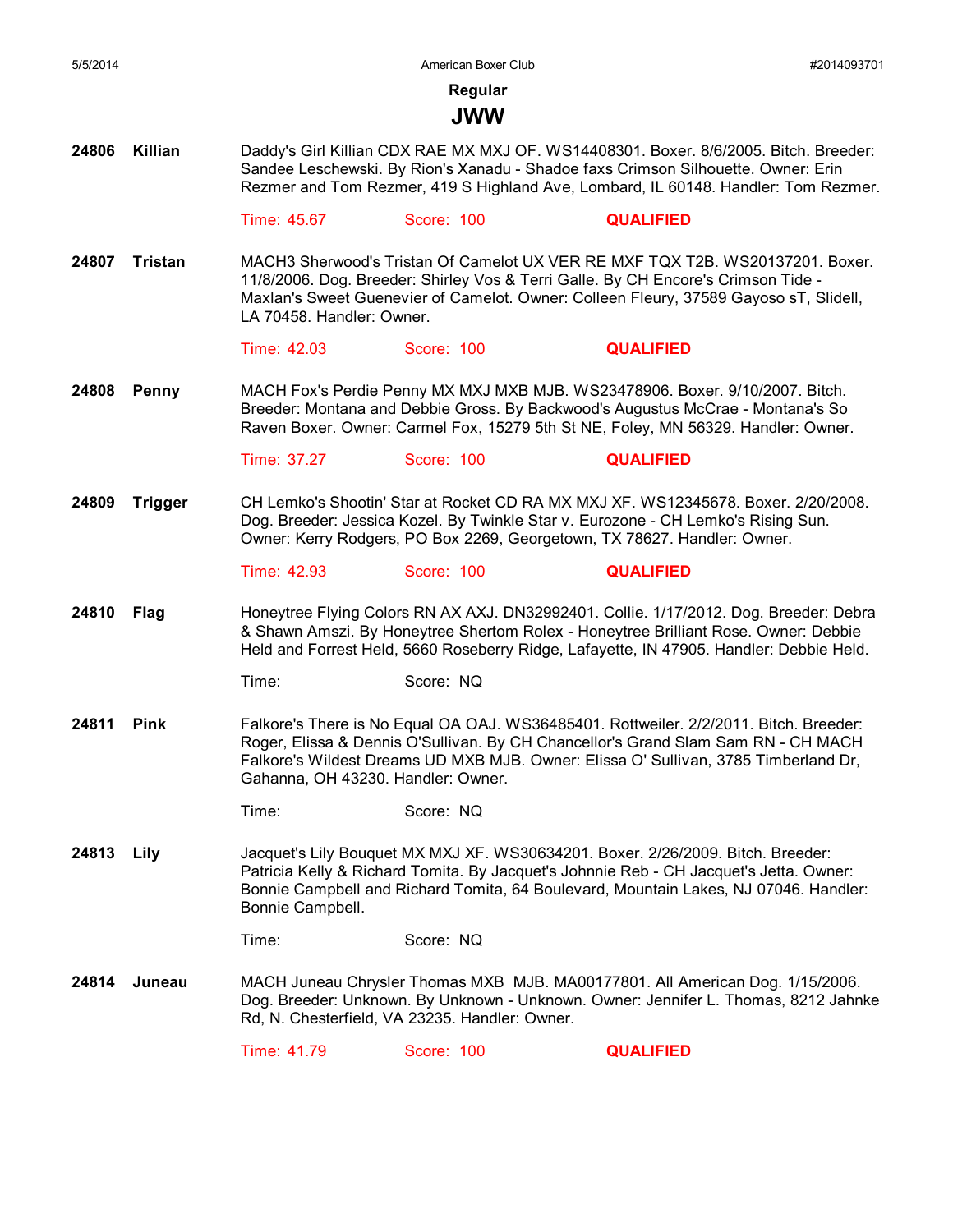## **JWW**

**24815 Sassy** CH Nani's N Versa Wise Crack MX MXJ NF JH. SR51728401. Weimaraner. 8/12/2008. Bitch. Breeder: Rosi & Ross Adams & Christine Grisell. By CH Nan's Smart Aleck JH - CH Nani's Sophisticated Lady NA NAJ MH. Owner: Teresa Borman and Christine Grisell, 2714 S 1200 E, Zionsville, IN 46077. Handler: Teresa Borman.

**24816 Vince** MACH2 Athenas Sergeant Carter CDX RAE. DN11734502. Belgian Malinois. 6/9/2005. Dog. Breeder: Dr. Thomas B. & Mrs. Theresa K. Kulb. By CH Tribal's Victorio Van Balderlo - CH Delialex Dandy Queen Beatrix. Owner: Theresa Kulb, 19484 Valley Trail Rd, Bloomington, IL 61705-5746. Handler: Owner.

*3* Time: 34.83 Score: 100 **QUALIFIED**

**24817 Raven** MACH7 Fulcer's Raven VCD2 UDX OM1 RE MXC2 MJB3 XF T2B. WS13956513. Doberman Pinscher. 6/10/2005. Bitch. Breeder: Dawn M. Clark. By CH Shadais' Randsom Demand - Star Clark II. Owner: Lloyd Fulcer, 4010 N Meridian Rd, Rockford, IL 61101. Handler: Owner.

*2* Time: 33.77 Score: 100 **QUALIFIED**

**24818 Zeus** CH Schmidt's GC Catch A Falling Star at LeMac CD MX MXJ OF. WS25892105. Boxer. 4/12/2008. Dog. Breeder: Julia Schmidt & Cindy Yaeger. By Twinkle Star v. Eurozone - Schmidt's Mystic Run at Heart Acre. Owner: Leta McCulla and Julia Schmidt, Cindy Yaeger, 110 N Heck Hill Rd, St Paris, OH 43072. Handler: Leta McCulla.

Time: 44.69 Score: 100 **QUALIFIED**

**24819 Daphne** Daphne Mae Lundahl. WS26162404. Boxer. 5/12/2008. Bitch. Breeder: Jeni Alexander. By Ares Ross - Daisy Alexander. Owner: Lisa Lundahl, 2582 N. Swede Rd, Midland, MI 48642. Handler: Owner.

Time: Score: NQ

**24820 Layla** Layla Wild Tail MX MXJ. MA00640901. All American Dog. 1/1/2009. Bitch. Breeder: Unknown. By Unknown - Unknown. Owner: Kenneth Kistler, 214 Ranchview Dr, Vandalia, OH 45377. Handler: Owner.

*4* Time: 36.72 Score: 100 **QUALIFIED**

**24821 Bentley** Wolfcreeks And The Crowd Roared RA MX MXJ. WS32525903. Boxer. 1/2/2010. Dog. Breeder: Glen & Cindy Yeager and Julie Schmidt. By GCH Raklyns The Bornx MVP at Third - CH Schmidts Pied Piper of Heart Acres. Owner: Leslie Myers, PO Box 330, Sharon Center, OH 44274. Handler: Owner.

Time: Score: NQ

**24822 Evynne** Sunchase's The New Black UDX OM2 RN AX AXJ NF CA. WS20398502. Boxer. 1/9/2007. Dog. Breeder: Rhoda Brouillette. By CH Sunchase's Zero to Hero UDX RA MX MXJ - Simply Cher. Owner: Tracy Hendrickson and Rhoda Brouillette, 4412 W Kent Circle, Broken Arrow, OK 74012. Handler: Tracy Hendrickson.

Time: Score: NQ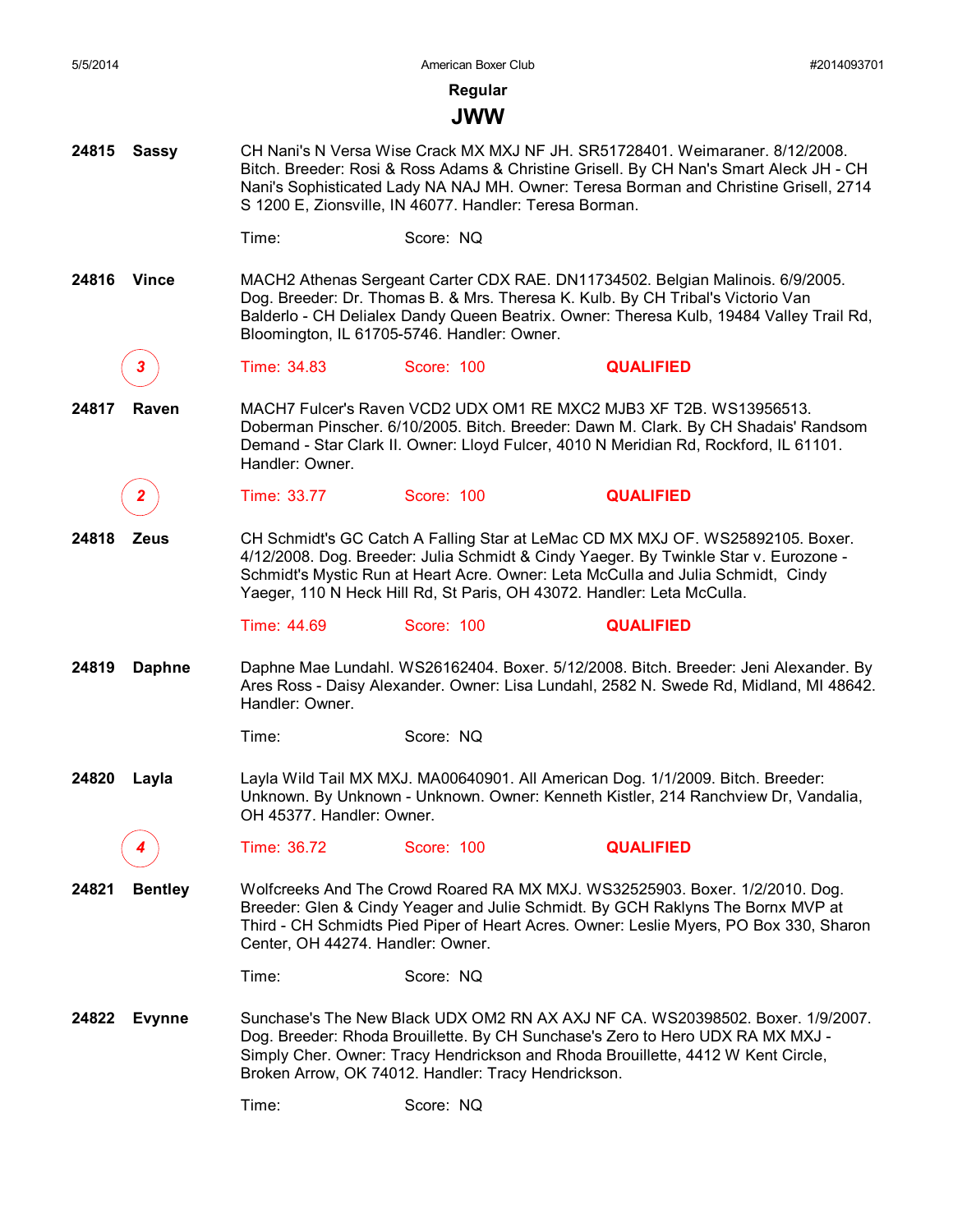**Regular**

**JWW**

1st\_20808 2nd\_24817 3rd\_24816 4th\_24820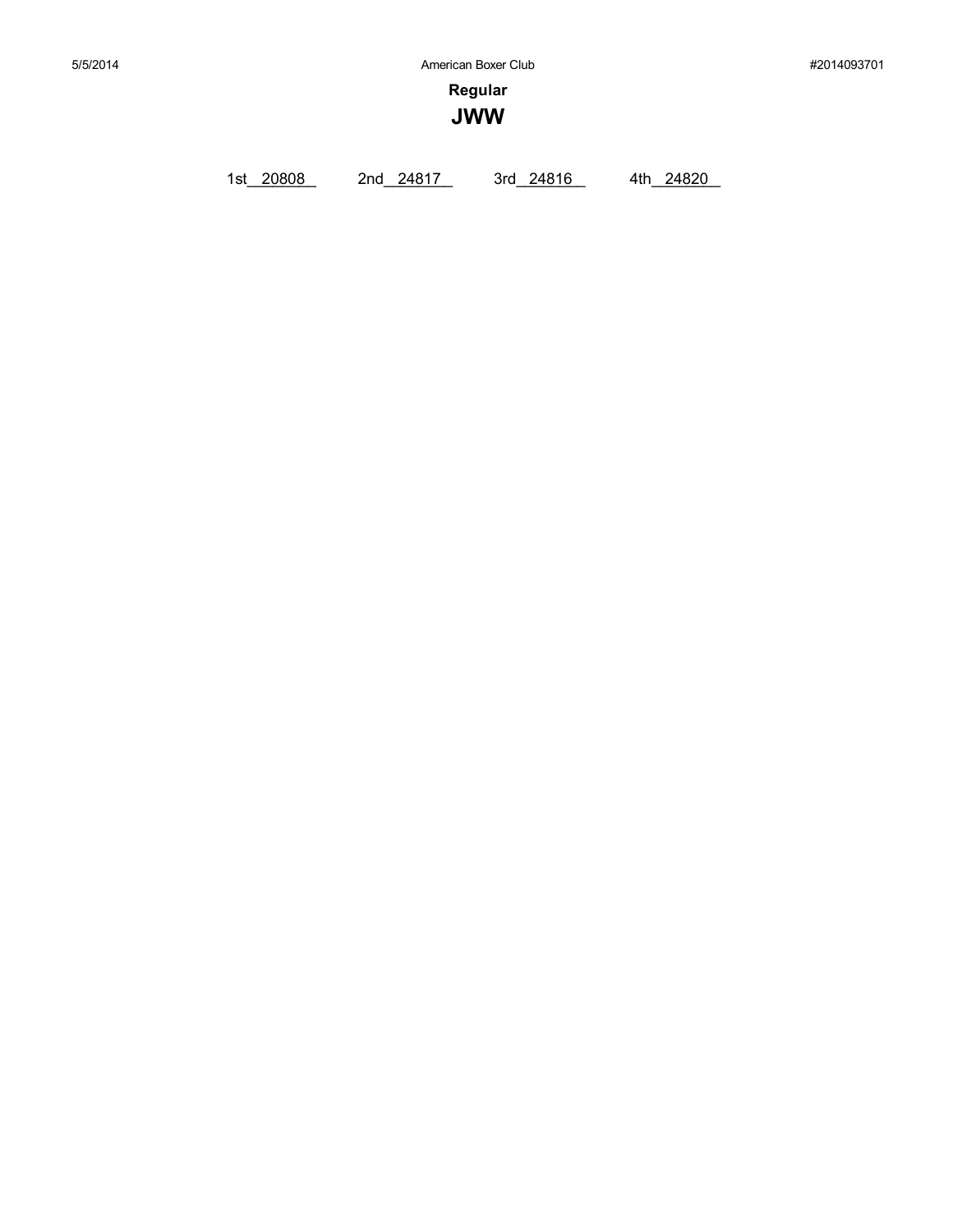## **Preferred**

**JWW**

**Novice - 16 Inch**

| Judge:<br>Lisa Potts  |                                                                                                                                                                                                                                                                                                                                         |                | Course Yardage: 110 yds | <b>Course Time: 42 sec</b> |  |  |
|-----------------------|-----------------------------------------------------------------------------------------------------------------------------------------------------------------------------------------------------------------------------------------------------------------------------------------------------------------------------------------|----------------|-------------------------|----------------------------|--|--|
| # Entered: $2$        | # Run: $2$                                                                                                                                                                                                                                                                                                                              | # Qualified: 1 |                         | # Withdrawn: 0             |  |  |
| 16201<br><b>Sassy</b> | Sunshine Sassafras. MA26521801. All American Dog. 7/1/2005. Bitch. Breeder: Unknown.<br>By Unknown - Unknown. Owner: Dee Ann Peine, 8443 Crown Pt Rd, Indianapolis, IN<br>46278. Handler: Owner.                                                                                                                                        |                |                         |                            |  |  |
|                       | Time: 26.91                                                                                                                                                                                                                                                                                                                             | Score: 100     | <b>QUALIFIED</b>        |                            |  |  |
| 16202<br>Celia        | Cedarlin's Graceful Beginnings. WS30892103. Boxer. 6/15/2009. Bitch. Breeder: Rebecca<br>Gilchrist and Korinne Vanderpool. By CH Naja's Enterprise of Summer - CH Regal.s Full of<br>TenDer Grace CD RE NFP AJP. Owner: Rebecca Gilchrist and Eric Gilchrist, 210<br>Hackberry St, North Liberty, IA 52317. Handler: Rebecca Gilchrist. |                |                         |                            |  |  |
|                       | Time:                                                                                                                                                                                                                                                                                                                                   | Score: NQ      |                         |                            |  |  |
|                       |                                                                                                                                                                                                                                                                                                                                         |                |                         |                            |  |  |
|                       | 16201<br>1st l                                                                                                                                                                                                                                                                                                                          | 2nd<br>3rd     | 4th                     |                            |  |  |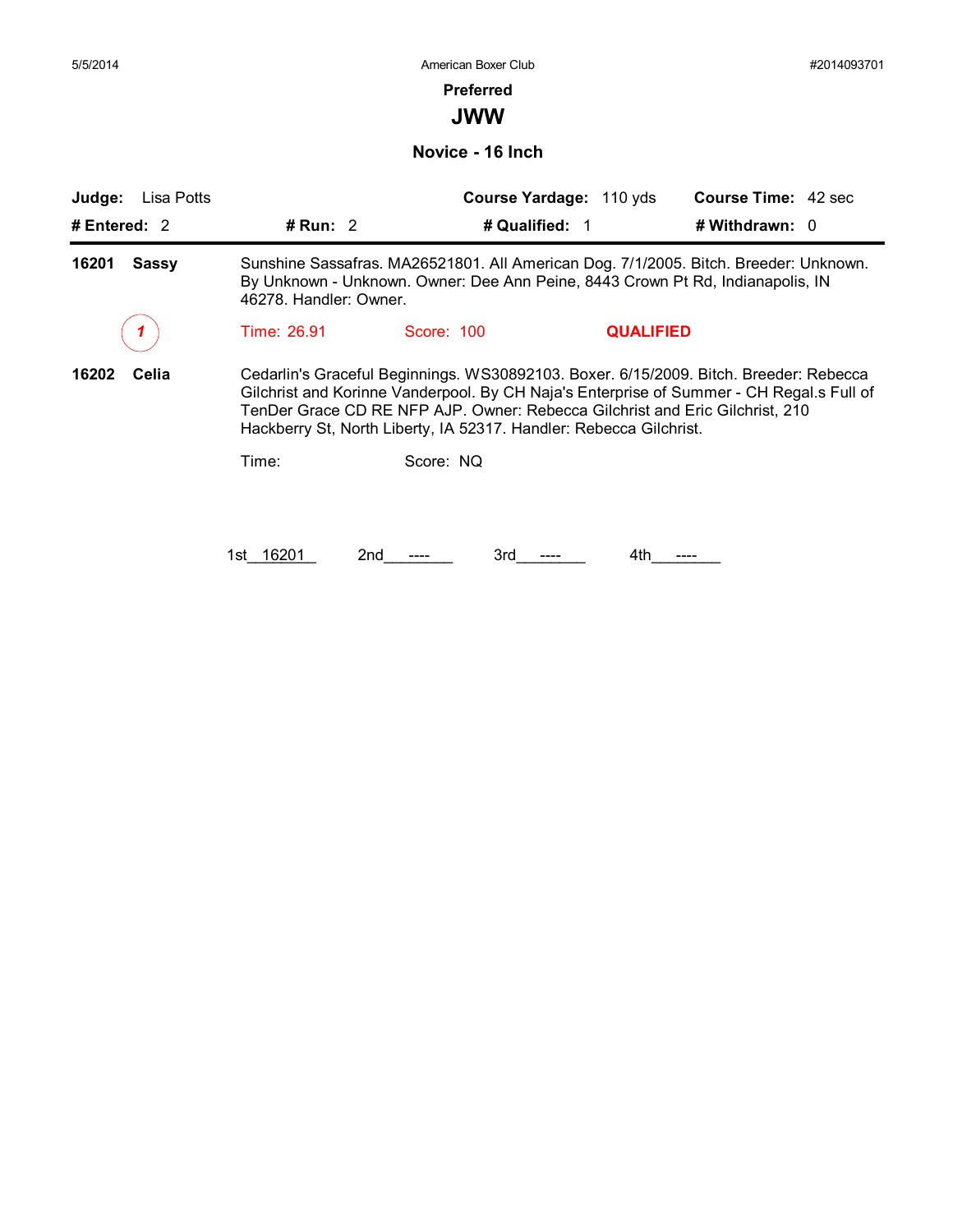## **Preferred**

**JWW**

**Novice - 20 Inch**

| Lisa Potts<br>Judge: |                                                                                                                                                                                                                                                                             |                                                                                      | Course Yardage: 110 yds | Course Time: 44 sec                                                                                                                                                         |  |
|----------------------|-----------------------------------------------------------------------------------------------------------------------------------------------------------------------------------------------------------------------------------------------------------------------------|--------------------------------------------------------------------------------------|-------------------------|-----------------------------------------------------------------------------------------------------------------------------------------------------------------------------|--|
| # Entered: 4         | # Run: $4$                                                                                                                                                                                                                                                                  | # Qualified: 2                                                                       |                         | # Withdrawn: 0                                                                                                                                                              |  |
| 20208<br>Ted         | Xcellent Adventure von Bachbett. WS41461301. Boxer. 5/24/2012. Dog. Breeder: Cathy &<br>George Markos. By Adonis vom Grand Kevin - Eicke vom Silvertbach. Owner: Elisabeth<br>Lonergan, 1465 Y Avenue, Ames, IA 50014. Handler: Owner.                                      |                                                                                      |                         |                                                                                                                                                                             |  |
|                      | Time:                                                                                                                                                                                                                                                                       | Score: NQ                                                                            |                         |                                                                                                                                                                             |  |
| 20209<br>Grover      | Benchmark's Black Magic CD RAE AX AXJ CA. WS13163302. Boxer. 5/9/2005. Dog.<br>Breeder: Ellen Ellerman & Brenda Staley. By CH Kamiko-N-Kini's WoodView Lariat -<br>Benchmark's Aurora Star. Owner: Brenda Staley, 355 N Chestnut St, Monrovia, IL 46157.<br>Handler: Owner. |                                                                                      |                         |                                                                                                                                                                             |  |
|                      | Time: 36.51                                                                                                                                                                                                                                                                 | Score: 100                                                                           | <b>QUALIFIED</b>        |                                                                                                                                                                             |  |
| 20210<br>Chase       |                                                                                                                                                                                                                                                                             |                                                                                      |                         | DocMar's Tag Ewe R It TDX JH. SR69105503. Golden Retriever. 6/29/2011. Dog. Breeder:<br>Jane Doctor. By GCH Teddy Bear's Run'n A Fly Pattern CD RN - CH BISS DocMar's Girl  |  |
|                      | Handler: Steve Ripley.                                                                                                                                                                                                                                                      | Gone Wild. Owner: Janet Ripley and Steve Ripley, 18711 East St, Westfield, IN 46074. |                         |                                                                                                                                                                             |  |
|                      | Time:                                                                                                                                                                                                                                                                       | Score: NQ                                                                            |                         |                                                                                                                                                                             |  |
| 20212<br>Casey       |                                                                                                                                                                                                                                                                             |                                                                                      |                         | Casey. MA03931801. All American Dog. 1/1/2008. Dog. Breeder: Unknown. By Unknown -<br>Unknown. Owner: Peggy Kraus, 1990N Valley Lane, Greenfield, IN 46140. Handler: Owner. |  |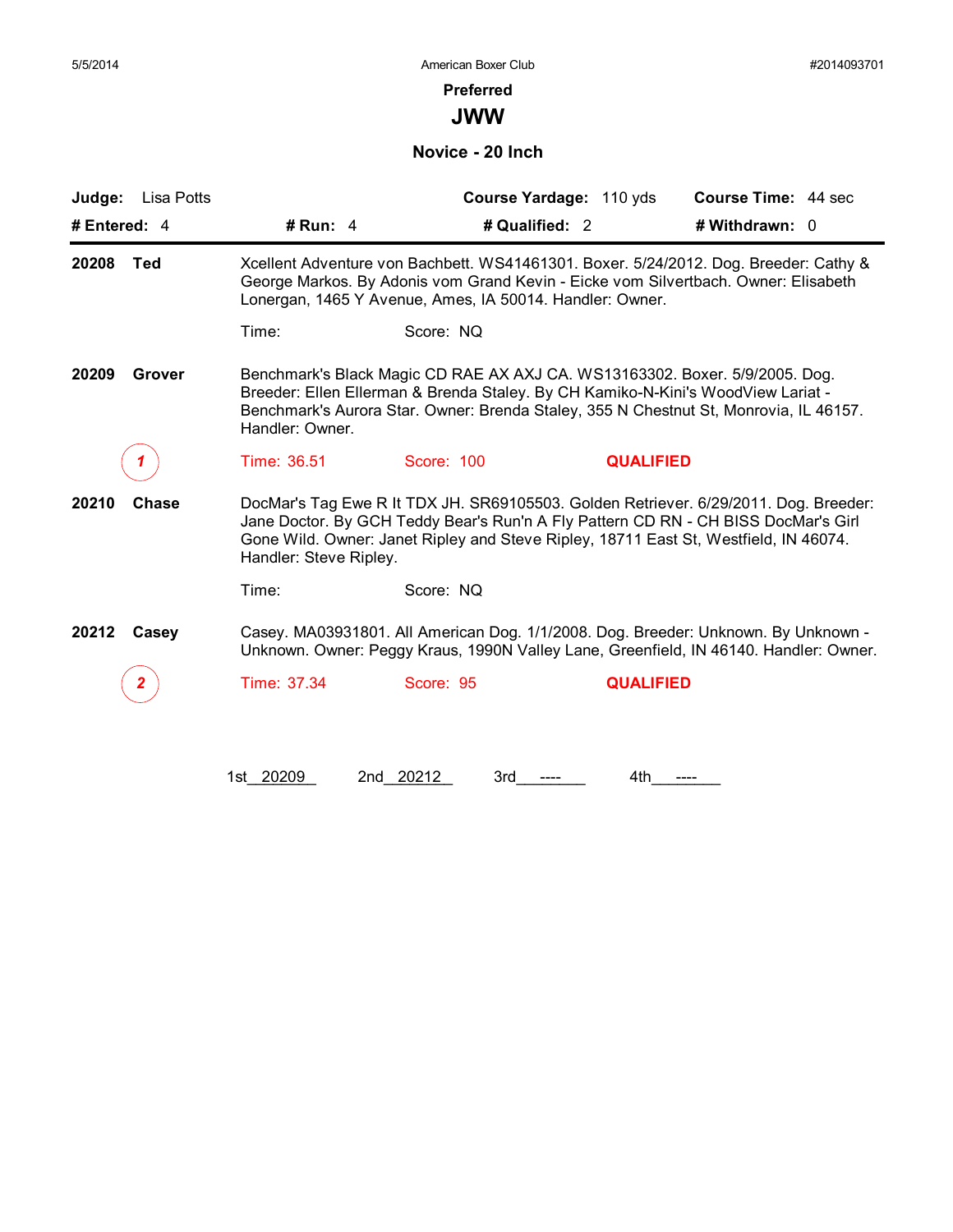#### **Preferred**

**JWW**

**Open - 16 Inch**

| Lisa Potts<br>Judge:     |                                                                                                                                                                                                                                                                |                                                                                  | Course Yardage: 156 yds | <b>Course Time: 50 sec</b>                                                                                                                                                                                                                          |  |  |
|--------------------------|----------------------------------------------------------------------------------------------------------------------------------------------------------------------------------------------------------------------------------------------------------------|----------------------------------------------------------------------------------|-------------------------|-----------------------------------------------------------------------------------------------------------------------------------------------------------------------------------------------------------------------------------------------------|--|--|
| # Entered: 3             | # $Run: 2$                                                                                                                                                                                                                                                     | # Qualified: 1                                                                   |                         | # Withdrawn: 0                                                                                                                                                                                                                                      |  |  |
| 16402<br>Bo              | Deblon Bosun's Onward Thru the Fog. WS23433908. Portuguese Water Dog. 7/26/2007.<br>Dog. Breeder: Barbara Bucheit. By Aarion Back to the Future Deblon - Deblon Dancin<br>Finale. Owner: Shelley Mart, 2912 E 52nd St, Indianapolis, IN 46205. Handler: Owner. |                                                                                  |                         |                                                                                                                                                                                                                                                     |  |  |
|                          | Time: 47.90                                                                                                                                                                                                                                                    | Score: 100                                                                       | <b>QUALIFIED</b>        |                                                                                                                                                                                                                                                     |  |  |
| 16606<br><b>Whoopsie</b> | Cicero, IN 46034. Handler: Owner.                                                                                                                                                                                                                              |                                                                                  |                         | CH Bayswaters What About Whoopsie CDX OAP NJP. WS17385904. Portuguese Water<br>Dog. 4/18/2006. Bitch. Breeder: Mary Kay Schroeder. By Valykie Dr Watson is Here -<br>Bayswater's What About Whoopsie. Owner: Mary Kay Schroeder, 1560 Bayswater Ln, |  |  |
|                          | Time:                                                                                                                                                                                                                                                          | Score: NQ                                                                        |                         |                                                                                                                                                                                                                                                     |  |  |
| 16608<br>Ella            |                                                                                                                                                                                                                                                                | Ella Bella Lewis OA NAJ OF. PAL250044. Boxer. 12/1/2005. Bitch. Breeder: . By -. |                         | Owner: Seleana Yates, 3505 Longhorn Trail, Round Rock, TX 78665. Handler: Owner.                                                                                                                                                                    |  |  |
|                          | Time:                                                                                                                                                                                                                                                          | Score: ABS                                                                       |                         |                                                                                                                                                                                                                                                     |  |  |
|                          |                                                                                                                                                                                                                                                                |                                                                                  |                         |                                                                                                                                                                                                                                                     |  |  |
|                          | 1st 16402<br>2nd                                                                                                                                                                                                                                               | 3rd                                                                              | 4th                     |                                                                                                                                                                                                                                                     |  |  |
|                          |                                                                                                                                                                                                                                                                |                                                                                  |                         |                                                                                                                                                                                                                                                     |  |  |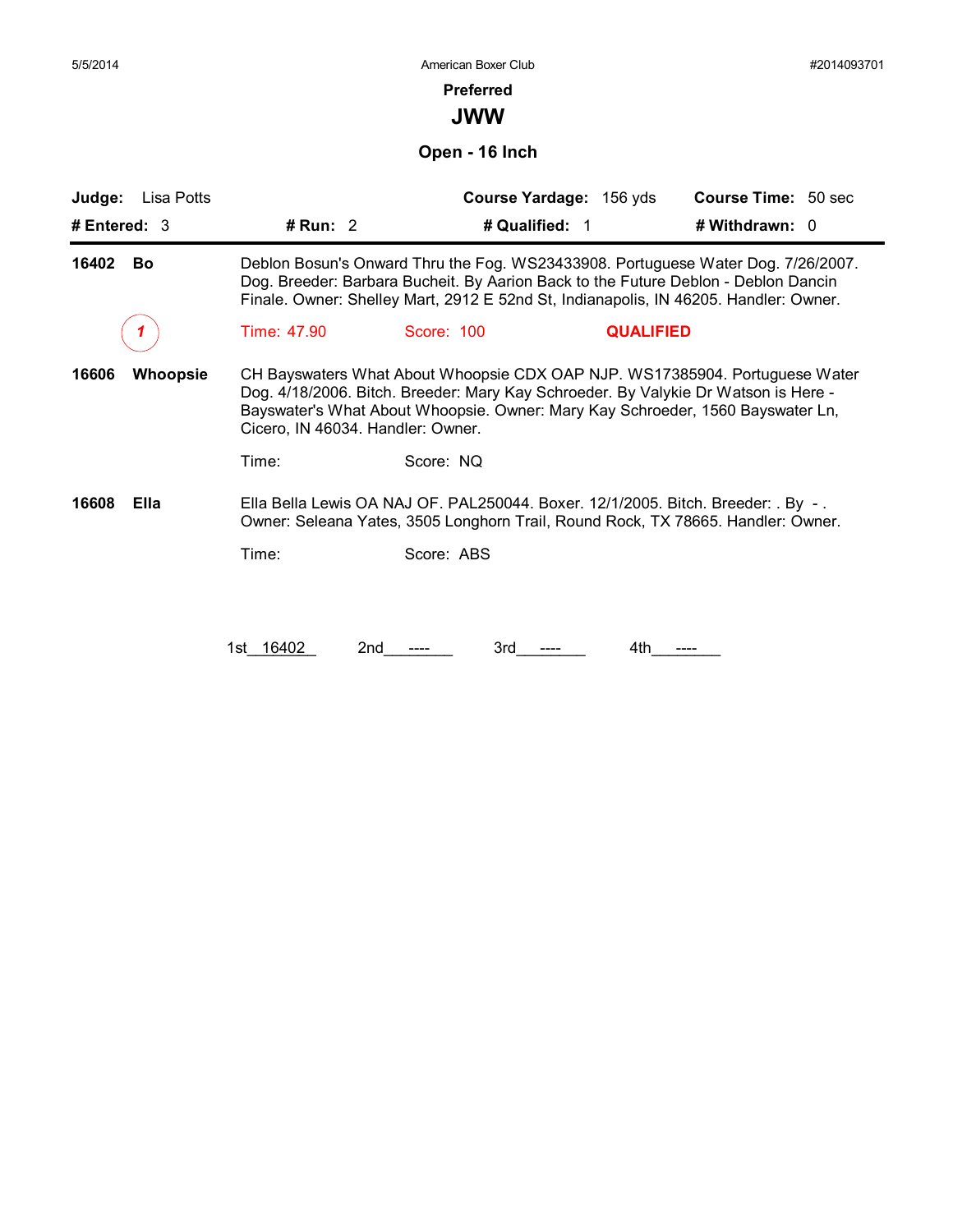| 5/5/2014             |                        | American Boxer Club                                                                                                                                                                                                                                               |                         |                            | #2014093701 |
|----------------------|------------------------|-------------------------------------------------------------------------------------------------------------------------------------------------------------------------------------------------------------------------------------------------------------------|-------------------------|----------------------------|-------------|
|                      |                        | <b>Preferred</b>                                                                                                                                                                                                                                                  |                         |                            |             |
|                      |                        | <b>JWW</b>                                                                                                                                                                                                                                                        |                         |                            |             |
|                      |                        | Open - 20 Inch                                                                                                                                                                                                                                                    |                         |                            |             |
| Judge:<br>Lisa Potts |                        |                                                                                                                                                                                                                                                                   | Course Yardage: 156 yds | <b>Course Time: 52 sec</b> |             |
| # Entered: $1$       | # Run: $1$             | # Qualified: 1                                                                                                                                                                                                                                                    |                         | # Withdrawn: $0$           |             |
| Gidget<br>20406      | Handler: Lloyd Fulcer. | Bell'Lavoros Tornare in Paradiso BN RN. WS43223004. Doberman Pinscher. 11/12/2012.<br>Bitch. Breeder: Vicky K. Brachfeld. By Zamu Les Deux Peupliers - Black Adamant Allegra.<br>Owner: Lloyd Fulcer and Vicky Brachfeld, 4010 N Meridian Rd, Rockford, IL 61101. |                         |                            |             |
|                      | Time: 38.57            | Score: 100                                                                                                                                                                                                                                                        | <b>QUALIFIED</b>        |                            |             |
|                      |                        |                                                                                                                                                                                                                                                                   |                         |                            |             |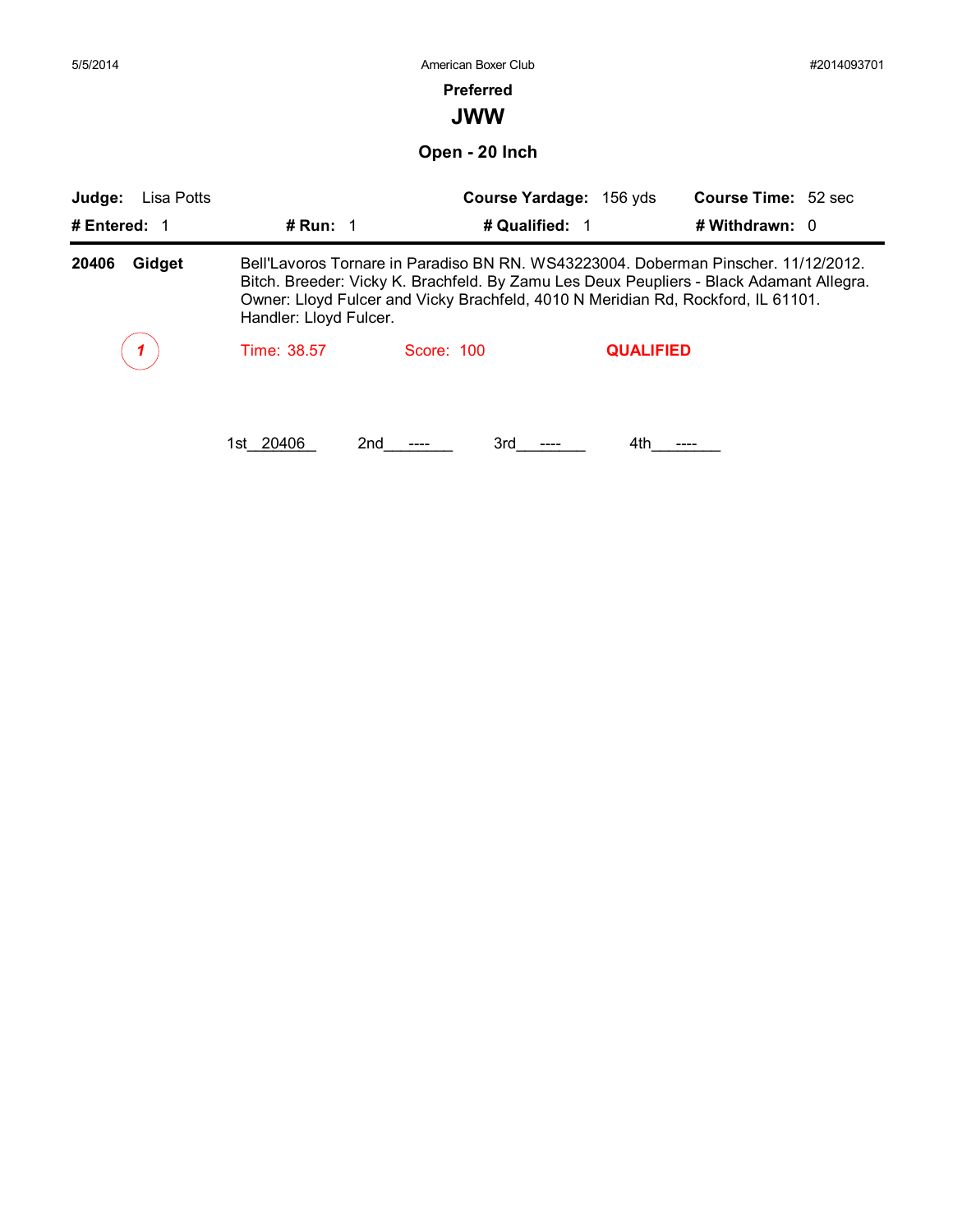| 5/5/2014     |             |            | American Boxer Club                                                                                                                                                                                                                                   |                            | #2014093701 |
|--------------|-------------|------------|-------------------------------------------------------------------------------------------------------------------------------------------------------------------------------------------------------------------------------------------------------|----------------------------|-------------|
|              |             |            | <b>Preferred</b>                                                                                                                                                                                                                                      |                            |             |
|              |             |            | <b>JWW</b>                                                                                                                                                                                                                                            |                            |             |
|              |             |            | <b>Excellent - 8 Inch</b>                                                                                                                                                                                                                             |                            |             |
| Judge:       | Lisa Potts  |            | Course Yardage: 163 yds                                                                                                                                                                                                                               | <b>Course Time: 55 sec</b> |             |
| # Entered: 1 |             | # Run: $1$ | # Qualified: 0                                                                                                                                                                                                                                        | # Withdrawn: $0$           |             |
| 8603         | <b>Ally</b> |            | Prelude's Spit 'N Fire. DN28012103. Shetland Sheepdog. 4/20/2010. Bitch. Breeder: Jane<br>Masters & Elizabeth Carroll. By Belmark Lo and Behold - Prelude's Show 'N Tell. Owner:<br>Sandy White, 8808 W 550 South, Shirley, IN 47384. Handler: Owner. |                            |             |
|              |             | Time:      | Score: NQ                                                                                                                                                                                                                                             |                            |             |
|              |             |            |                                                                                                                                                                                                                                                       |                            |             |
|              |             |            |                                                                                                                                                                                                                                                       |                            |             |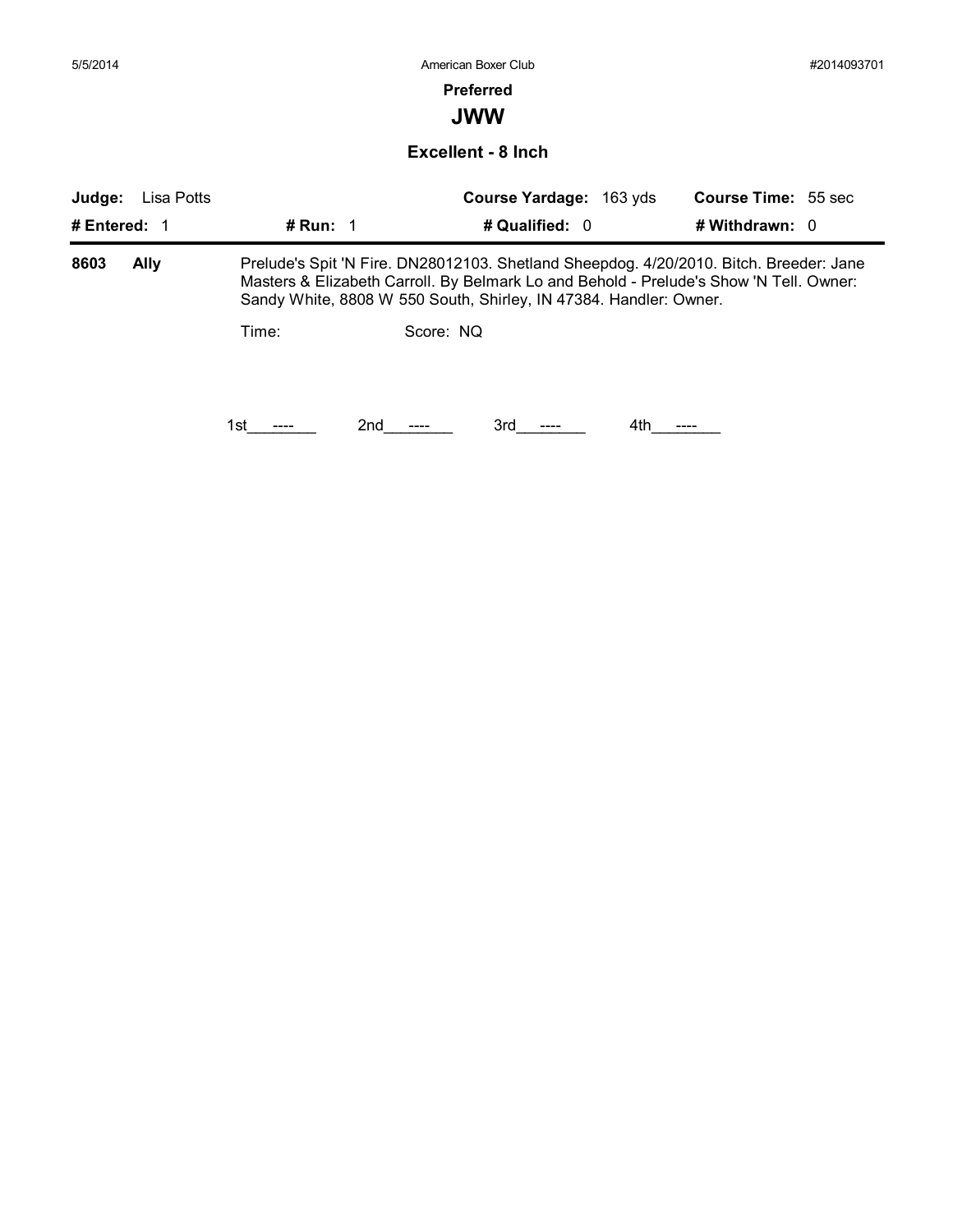## **Preferred**

**JWW**

#### **Excellent - 20 Inch**

| # Run: 3<br># Qualified: 1<br># Withdrawn: 0<br>Shera's Great Expectations RN TDX AX AXJ HXAs HIBs CGC. WS13380905. Boxer.<br><b>Pip</b><br>5/1/2005. Bitch. Breeder: Barbara Riggs. By CH Glennroe's Rob Roy of Telstar SOM - CH<br>Shera's Fancy Dancer of Rosa. Owner: Reegan Ray and William Polonsky & Barbara<br>Riggs, 734 San Dieguito Drive, Encinatas, CA 92024. Handler: Reegan Ray.<br>Time: 55.16<br>Score: 91<br><b>QUALIFIED</b><br><b>Saber</b><br>Oxfordshire, Carrollton, TX 75007. Handler: Owner.<br>Time:<br>Score: NQ<br>20827<br><b>Jack Daniel</b><br>Pheasant Hollow's Jack Daniel AXP OAP CGC. WS38474908. Boxer. 7/20/2011. Dog.<br>Breeder: Kerry Jones, Robert Detoro, Allison Jones, Patricia Detoro. By CH Pheasant<br>Hollow's ASUREBET - CH Pheasant Hollow's Hot Dam Here I Am. Owner: Nina A.B. Daniel<br>and Truman W. Daniel, 1556 Robert Young Rd, Starksboro, VT 05487. Handler: Nina A.B. | # Entered: 3 |                                                                                                                                                                         |  |  |  |  |
|-----------------------------------------------------------------------------------------------------------------------------------------------------------------------------------------------------------------------------------------------------------------------------------------------------------------------------------------------------------------------------------------------------------------------------------------------------------------------------------------------------------------------------------------------------------------------------------------------------------------------------------------------------------------------------------------------------------------------------------------------------------------------------------------------------------------------------------------------------------------------------------------------------------------------------------|--------------|-------------------------------------------------------------------------------------------------------------------------------------------------------------------------|--|--|--|--|
|                                                                                                                                                                                                                                                                                                                                                                                                                                                                                                                                                                                                                                                                                                                                                                                                                                                                                                                                   |              |                                                                                                                                                                         |  |  |  |  |
|                                                                                                                                                                                                                                                                                                                                                                                                                                                                                                                                                                                                                                                                                                                                                                                                                                                                                                                                   | 20606        |                                                                                                                                                                         |  |  |  |  |
|                                                                                                                                                                                                                                                                                                                                                                                                                                                                                                                                                                                                                                                                                                                                                                                                                                                                                                                                   |              |                                                                                                                                                                         |  |  |  |  |
|                                                                                                                                                                                                                                                                                                                                                                                                                                                                                                                                                                                                                                                                                                                                                                                                                                                                                                                                   | 20607        | Xcalibur Von Bachbett. WS41461305. Boxer. 5/24/2012. Dog. Breeder: Cathy & George<br>Markos. By Adonis Vom Grand Kevch - Icke Vom Silvertbach. Owner: Jan Blevins, 1006 |  |  |  |  |
|                                                                                                                                                                                                                                                                                                                                                                                                                                                                                                                                                                                                                                                                                                                                                                                                                                                                                                                                   |              |                                                                                                                                                                         |  |  |  |  |
|                                                                                                                                                                                                                                                                                                                                                                                                                                                                                                                                                                                                                                                                                                                                                                                                                                                                                                                                   |              | Daniel.                                                                                                                                                                 |  |  |  |  |
| Score: NQ<br>Time:                                                                                                                                                                                                                                                                                                                                                                                                                                                                                                                                                                                                                                                                                                                                                                                                                                                                                                                |              |                                                                                                                                                                         |  |  |  |  |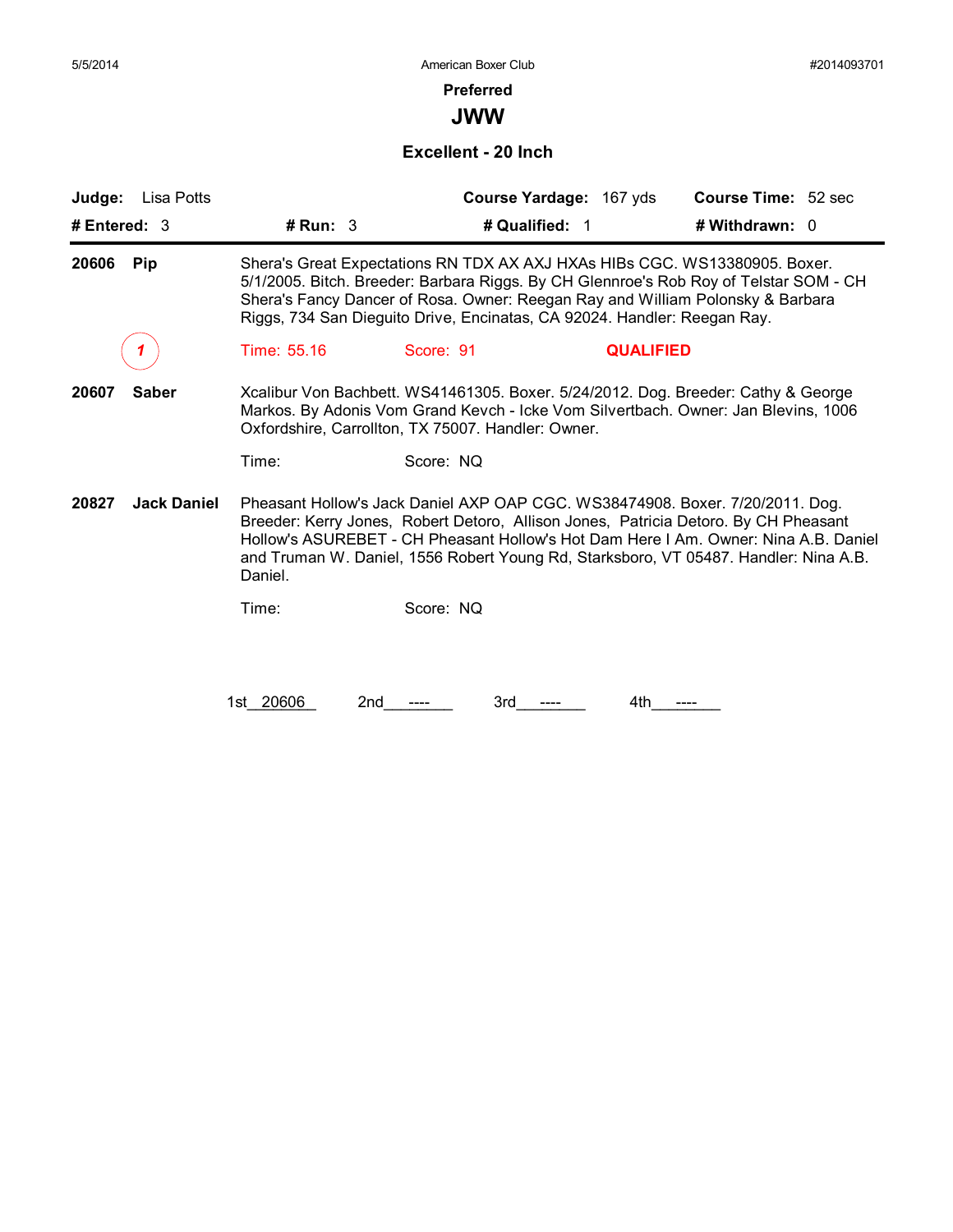#### **Preferred**

**JWW**

**Master - 8 Inch**

| # Entered: $2$<br># Run: $2$<br>8803<br>Trixie<br>46259. Handler: Gay Bowling.      | # Qualified: 1<br># Withdrawn: $0$<br>CH Otterwise Gift of Hope Weehill CD RA AX AXJ NF JE. RN12928802. Border Terrier.<br>12/18/2006. Bitch. Breeder: Susan Bushrod. By CH Otterwise Opie RE ME - CH Marsu's<br>Eratikator. Owner: Gay Bowling and Ronald Bowling, 7150 Acton Rd, Indianapolis, IN |
|-------------------------------------------------------------------------------------|-----------------------------------------------------------------------------------------------------------------------------------------------------------------------------------------------------------------------------------------------------------------------------------------------------|
|                                                                                     |                                                                                                                                                                                                                                                                                                     |
|                                                                                     |                                                                                                                                                                                                                                                                                                     |
| Score: NQ<br>Time:                                                                  |                                                                                                                                                                                                                                                                                                     |
| 8804<br>Wrigley<br>Mona Gitter, 1223 Woodgate Dr, Carmel, IN 46033. Handler: Owner. | MACH Starlit My Wrigley CDX BN. PR09308001. Poodle. 12/4/2006. Bitch. Breeder:<br>Deanna Moore. By CH Logos Starlit Entertainer - CH Di'Onsky Steel Magnolia. Owner:                                                                                                                                |
| Time: 40.86<br>Score: 100                                                           | <b>QUALIFIED</b>                                                                                                                                                                                                                                                                                    |

1st\_\_\_\_\_\_\_\_ 8804 2nd\_\_\_\_\_\_\_\_ ---- 3rd\_\_\_\_\_\_\_\_ ---- 4th\_\_\_\_\_\_\_\_ ----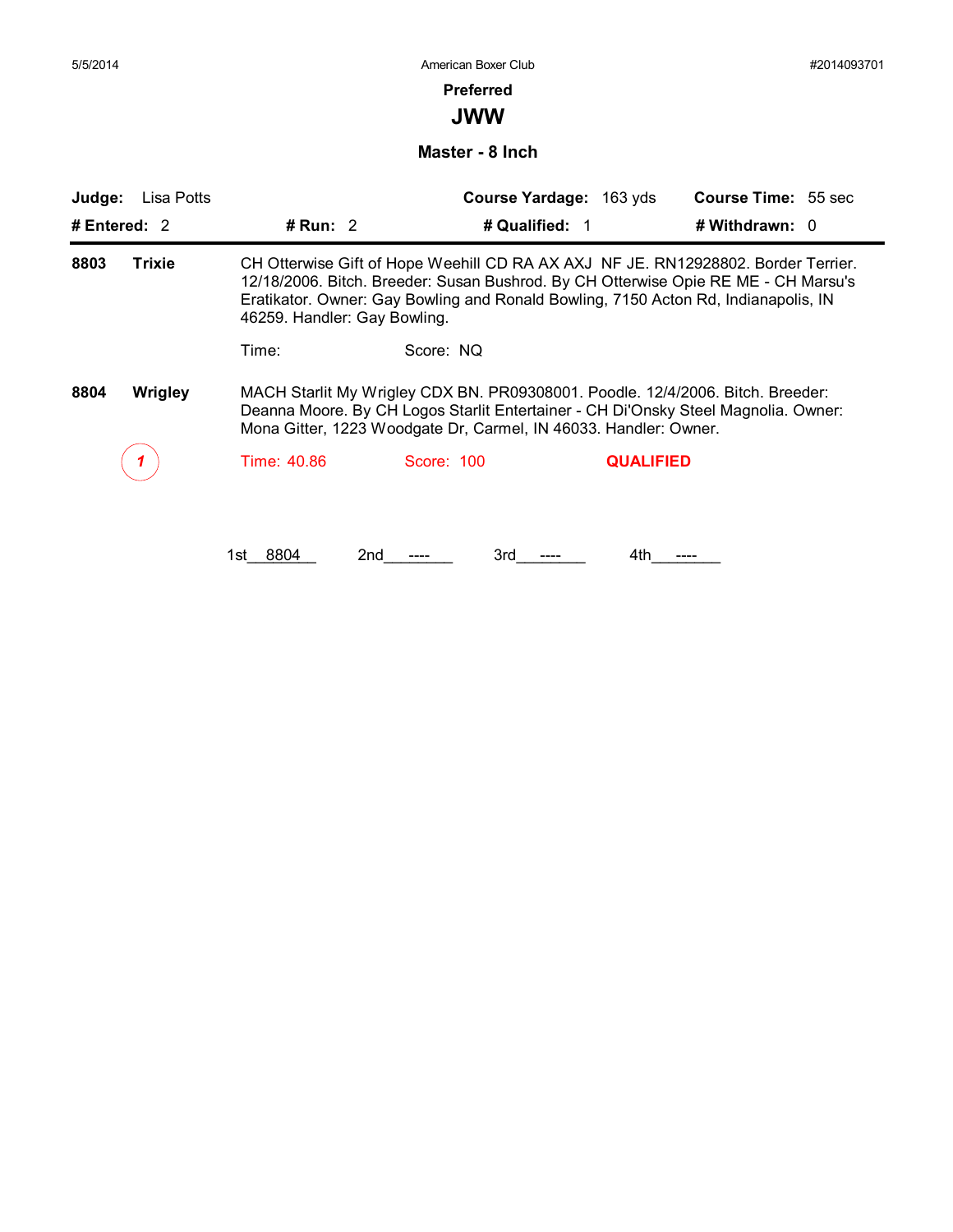## **Preferred**

**JWW**

**Master - 12 Inch**

| Judge:<br>Lisa Potts   |             | Course Yardage: 165 yds                                                                                                                                                                                                                | <b>Course Time: 52 sec</b>                                                               |
|------------------------|-------------|----------------------------------------------------------------------------------------------------------------------------------------------------------------------------------------------------------------------------------------|------------------------------------------------------------------------------------------|
| # Entered: $3$         | # Run: $2$  | # Qualified: 1                                                                                                                                                                                                                         | # Withdrawn: 0                                                                           |
| 12811<br><b>Tucker</b> |             | CH Lisadell Sings for His Supper MX MXJ AXP AJP OF. RN11984901. Soft Coated<br>Andover Big Story. Owner: J. Elizabeth Abate and Caroline K. Goldberg, 2672 Legacy<br>Ridge, Florence, KY 41042. Handler: J. Elizabeth Abate.           | Wheaten Terrier. 6/1/2006. Dog. Breeder: Caroline K. Goldberg. By CH Lissadell Dot Com - |
|                        | Time:       | Score: ABS                                                                                                                                                                                                                             |                                                                                          |
| <b>Hobie</b><br>12812  |             | MACH2 Kallista's Catch the Wind CD RE MXS MJG MXF T2B, PR06033102, Poodle.<br>Sails Aloft VCD4 UDX2 VER RAE MXG MJB2 XF T2B - Kallista's Kameo. Owner: Kim<br>Johnson, 6836 N Caldwell Rd, Lebanon, IN 46052-8228. Handler: Kim Glass. | 3/16/2005. Dog. Breeder: Lori Maxwell & Marlene Miller. By CT CH MACH3 Kallista's Sivler |
|                        | Time: 31.12 | Score: 100                                                                                                                                                                                                                             | <b>QUALIFIED</b>                                                                         |
| 12813<br><b>Boomer</b> |             | By Iroc's Southern Comfort Leroy - Aldar's Rising Star. Owner: April Paulman, 5404 N.<br>Brandywine Rd, Shelbyville, IN 46176. Handler: Owner.                                                                                         | Iroc Like A Boomerang. NP28799501. Bulldog. 10/12/2009. Dog. Breeder: Kandie Kroonen.    |
|                        | Time:       | Score: NQ                                                                                                                                                                                                                              |                                                                                          |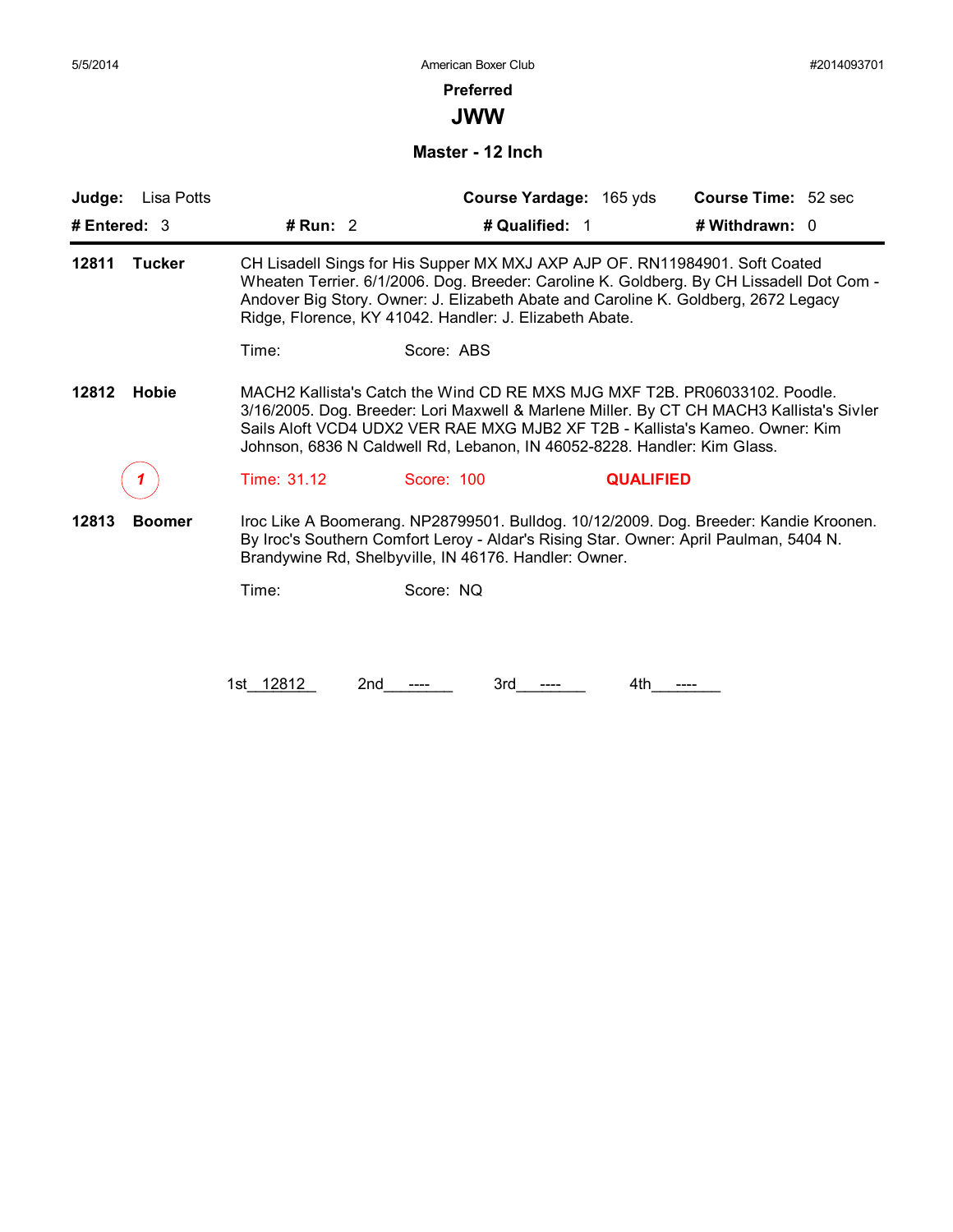## **Preferred**

**JWW**

**Master - 16 Inch**

| Judge:<br>Lisa Potts  |                       |                                                                                                                         | Course Yardage: 167 yds | <b>Course Time: 50 sec</b>                                                                                                                                                  |
|-----------------------|-----------------------|-------------------------------------------------------------------------------------------------------------------------|-------------------------|-----------------------------------------------------------------------------------------------------------------------------------------------------------------------------|
| # Entered: $2$        | # Run: $2$            |                                                                                                                         | # Qualified: 1          | # Withdrawn: 0                                                                                                                                                              |
| <b>Moxie</b><br>16806 | Handler: Owner.       |                                                                                                                         |                         | MACH Mustang Moxie. DN15209601. Border Collie. 10/23/2005. Bitch. Breeder: Vickie<br>Hughes. By Clay - Brick. Owner: Misty Young, 2807 Allentown Rd, Sellersburg, IN 47172. |
|                       | Time: 32.41           | Score: 100                                                                                                              | <b>QUALIFIED</b>        |                                                                                                                                                                             |
| 16807<br>Quinn        |                       | Dog. Breeder: Sandy McMillan. By BISS CH Ransom Ambrook's Indigo Hue - Dutch<br>Muncie, IN 47304. Handler: Jane Haynes. |                         | Dutch Hollow's Mighty Quinn CDX AX XAJ JH. SR50327205. Labrador Retriever. 6/7/2008.<br>Hollow's Storm Cat CD SH. Owner: Jane Haynes and Mike Haynes, 702 N Brentwood Lane, |
|                       | Time:                 | Score: NQ                                                                                                               |                         |                                                                                                                                                                             |
|                       |                       |                                                                                                                         |                         |                                                                                                                                                                             |
|                       | 16806<br>2nd<br>1st l | 3rd                                                                                                                     | 4th                     |                                                                                                                                                                             |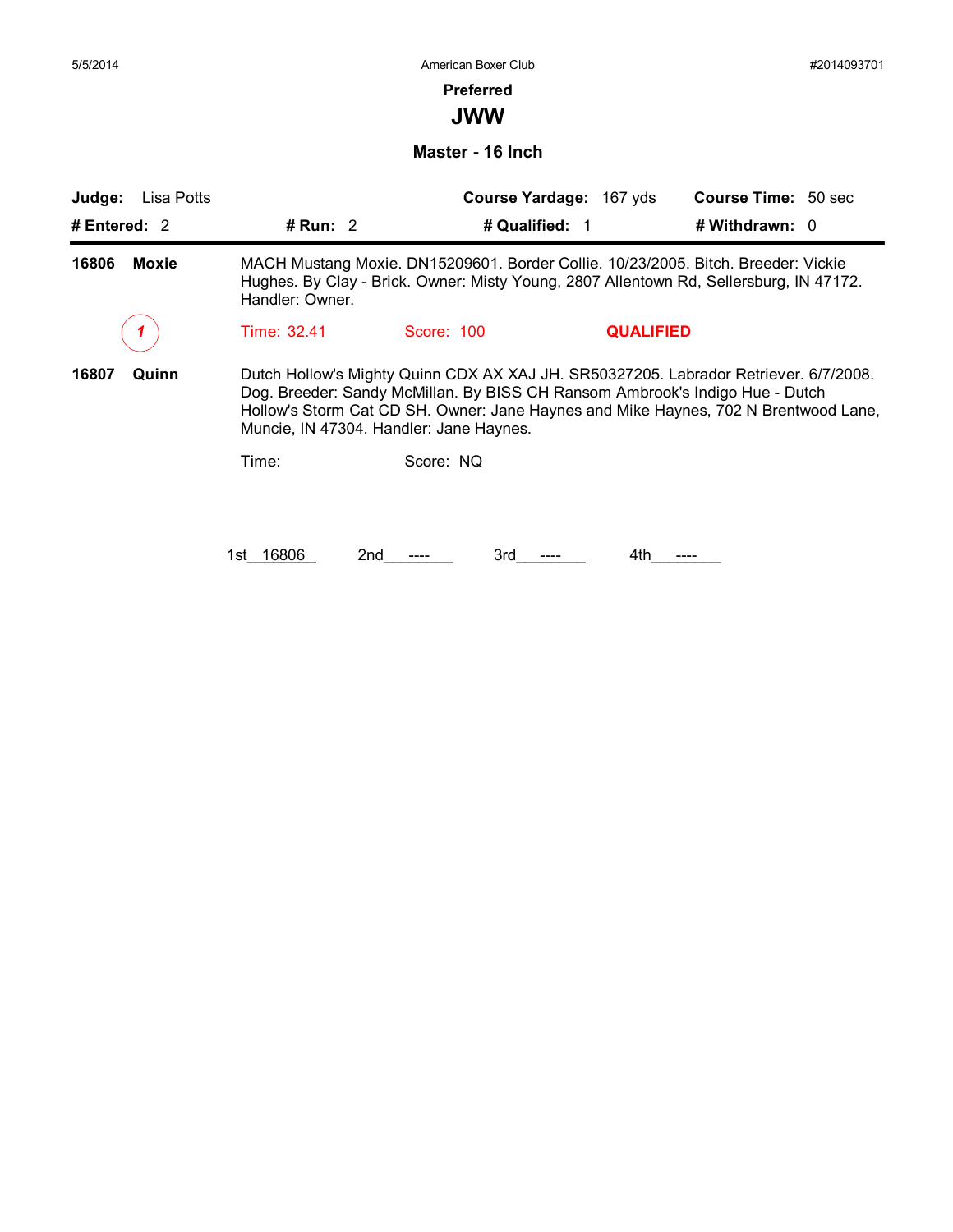## **Preferred**

**JWW**

**Master - 20 Inch**

|              | Judge: Lisa Potts |                                    |                                                                                                                                                                                                                                                                                                                                | Course Yardage: 167 yds | Course Time: 52 sec |  |
|--------------|-------------------|------------------------------------|--------------------------------------------------------------------------------------------------------------------------------------------------------------------------------------------------------------------------------------------------------------------------------------------------------------------------------|-------------------------|---------------------|--|
| # Entered: 8 |                   | # Run: 6                           | # Qualified: 1                                                                                                                                                                                                                                                                                                                 |                         | # Withdrawn: 0      |  |
| 20609        | <b>Sydney</b>     |                                    | Miss Sydney Pearl Hall CD BN GN RAE OA AXJ NF. WS13121402. Boxer. 2/26/2005.<br>Bitch. Breeder: Jason Kidwell. By Sir Syruss the Virus - Miss Sable Baby. Owner: Debora<br>Hall and Randall Hall, 1414 Girard Dr, Louisville, KY 40222. Handler: Debora Hall.                                                                  |                         |                     |  |
|              |                   | Time:                              | Score: NQ                                                                                                                                                                                                                                                                                                                      |                         |                     |  |
| 20610        | <b>Huck</b>       |                                    | CH Beau Bien's Echo of Ego. WS1234567. Boxer. 1/1/2009. Dog. Breeder: Owner. By CH<br>Arriba Talisman Ego - Beau Bien's Wakin' Magic. Owner: Marilyn Grayson, 3009 Wilson PL<br>NE, Albuquerque, NM 87106. Handler: Owner.                                                                                                     |                         |                     |  |
|              |                   | Time:                              | Score: NQ                                                                                                                                                                                                                                                                                                                      |                         |                     |  |
| 20823        | Dezi              |                                    | Bertschire Quixotic Dreamer AXP AJP OFP. SR57181707. Flat-Coated Retriever.<br>6/21/2009. Dog. Breeder: Andrea Holsinger, Cheryl Kistner, Kass Goulding. By Bertschire<br>Horse Power - Flat-Tyre's Does Your Mother Know. Owner: Dawn McGuire, 320 Barton<br>Ave, Indianapolis, IN 46241. Handler: Owner.                     |                         |                     |  |
|              |                   | Time:                              | Score: NQ                                                                                                                                                                                                                                                                                                                      |                         |                     |  |
| 20824        | <b>Spring</b>     |                                    | Gaylan's Mytgold Rite of Spring CD BN RA AXP AJP. SR33213803. Golden Retriever.<br>2/19/2006. Dog. Breeder: GAyle Watkins and Carvel Gold. By Comstocks Steelcity<br>Superman MH - Gaylan's Firefly's Golden Glo CDX MH. Owner: Deborah Abbott, 7862<br>South 200 East, Lebanon, IN 46052. Handler: Owner.                     |                         |                     |  |
|              |                   | Time:                              | Score: ABS                                                                                                                                                                                                                                                                                                                     |                         |                     |  |
| 20825        | <b>Susie</b>      | OK 73131. Handler: Theresa Garton. | Winmere Black Eyed Susan RN OA OAJ AXP AJP XFP CGC. WS03645202. Boxer.<br>3/23/2003. Bitch. Breeder: Owners. By CH School's Fireworks Powerplay - Winmere Tess<br>D'Urbervilles RN. Owner: Theresa Garton and Lynn Garton, P.O. 13068, Oklahoma City,                                                                          |                         |                     |  |
|              |                   | Time:                              | Score: NQ                                                                                                                                                                                                                                                                                                                      |                         |                     |  |
| 20826        | Zephyr            |                                    | MACH PACH YDK's Desert West Wind RE MXB MJS MXPB MJP3 MJPB PAX XF<br>T2BT2BP. WS17961701. Boxer. 5/14/2006. Dog. Breeder: Jennifer & Clint Yates and<br>Barbara Wedge. By CH Bargary's Buried Treasure - Bargary's Happy Days RN NA NAJ.<br>Owner: Jennifer Yates, 6320 Little Elm St, N. Las Vegas, NV 89031. Handler: Owner. |                         |                     |  |
|              |                   | Time: 41.15                        | Score: 100                                                                                                                                                                                                                                                                                                                     | <b>QUALIFIED</b>        |                     |  |
| 20828        | <b>Holly</b>      |                                    | Tall Oaks Holiday Special CD BN RE AXP AJP. WS19390802. Samoyed. 10/9/2006. Bitch.<br>Breeder: Carol Miller. By Tall Oaks Polaris White Cloud - Tall Oaks Christmas Lace.<br>Owner: Nancy J Wright, 5505 Scepter Ct, Fort Wayne, IN 46835. Handler: Owner.                                                                     |                         |                     |  |
|              |                   | Time:                              | Score: ABS                                                                                                                                                                                                                                                                                                                     |                         |                     |  |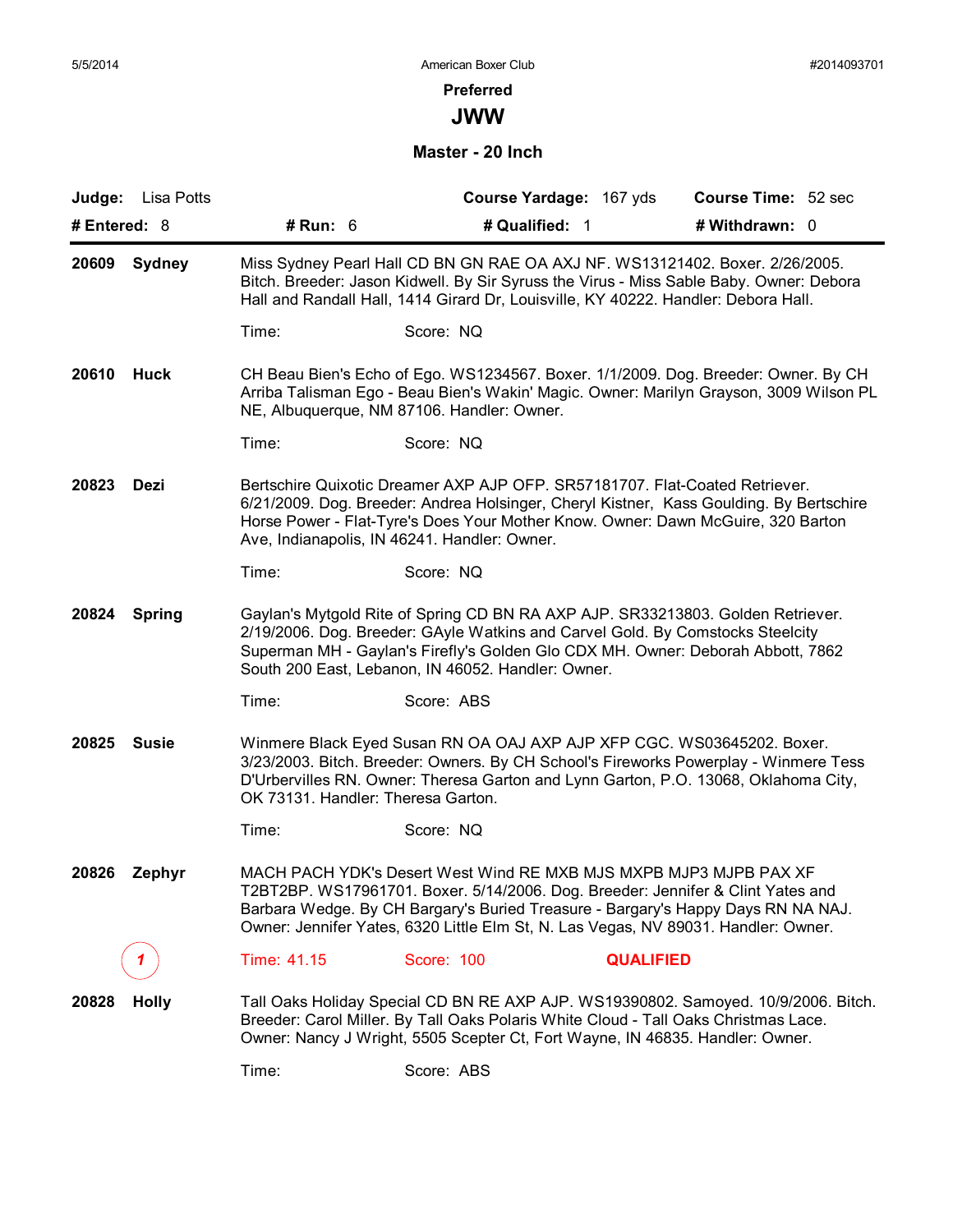## **Preferred**

## **JWW**

**20829 Brady** GCH Can-Cia's You Ain't Seen Nothin' Yet AX AXJ NAP OJP NF. WS28498804. Boxer. 11/15/2008. Dog. Breeder: Sarah South & Sherry Canciamille. By CH Can-cia's Hard Act to Follow - CH Backwood's Tayler Made Illusion. Owner: Lisa Lovasco, 1071 S Mackinaw Rd, Kawkawlin, MI 48631. Handler: Owner.

Time: Score: NQ

1st\_20826 2nd\_\_----\_\_ 3rd\_\_---\_ 4th\_\_---\_\_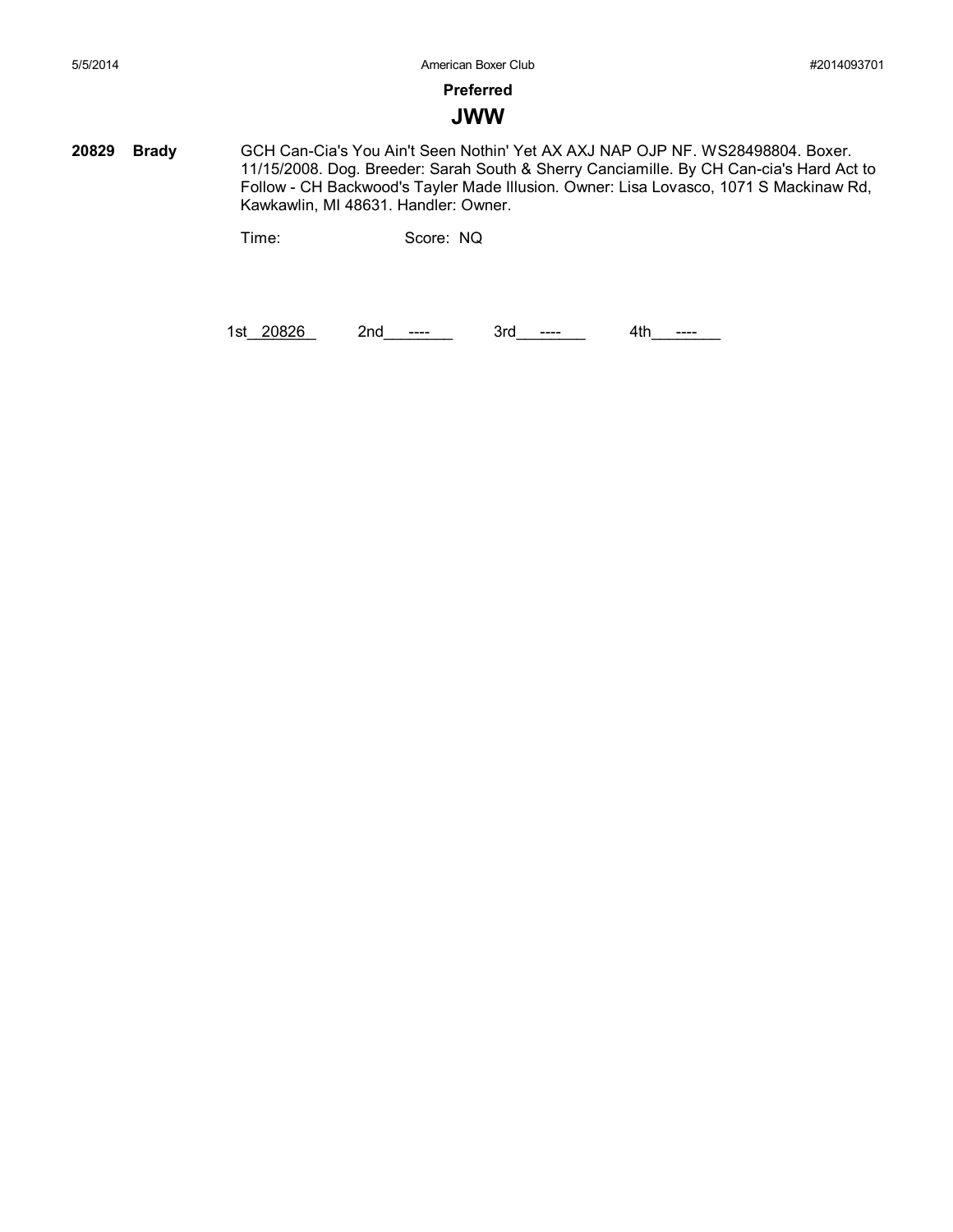## **Regular**

# **Time 2 Beat**

## **8 Inch**

| Judge:<br>Lisa Potts<br># Entered: $3$ | # $Run: 3$                                                                                                                                                                                    | # Qualified: 1                                                                                       | <b>Course Time: 56.05 sec</b><br># Withdrawn: 0                                                                                                                           |  |  |
|----------------------------------------|-----------------------------------------------------------------------------------------------------------------------------------------------------------------------------------------------|------------------------------------------------------------------------------------------------------|---------------------------------------------------------------------------------------------------------------------------------------------------------------------------|--|--|
| <b>Sadie</b><br>8001                   | My Little Sadie. MA24076401. All American Dog. 9/20/2012. Bitch. Breeder: Unknown. By<br>Unknown - Unknown. Owner: Vivia Shelburne, 8888 W. 96th St, Zionsville, IN 46077.<br>Handler: Owner. |                                                                                                      |                                                                                                                                                                           |  |  |
|                                        | Time: 56.05                                                                                                                                                                                   |                                                                                                      | <b>QUALIFIED</b>                                                                                                                                                          |  |  |
| 8201<br><b>Popper</b>                  | Time:                                                                                                                                                                                         | Flame. Owner: Mercy Phillips, 1174 Elkinsville Rd, Nashville, IN 47448. Handler: Owner.<br>Score: NQ | CH Pasun's Popped Over the Moon BN RE CGC. TR87673201. Papillon. 6/15/2009. Dog.<br>Breeder: Donna Bradley. By CH Domino's Moonlight Escapade RN NAJ - GCH His Latest     |  |  |
| 8802<br>Kip                            | Handler: Owner.                                                                                                                                                                               | Breeder: Vicki Sandage & Pam Brannock. By CH Sandfox Flying Finish - CH Calloway                     | MACH2 Sandfox Kipchoge TD T2B. DN05570406. Pembroke Welsh Corgi. 1/4/2004. Dog.<br>Parlor Soiree. Owner: Jane Glier, 2806 W. County Rd 400 S, Greencastle, IN 46135-1340. |  |  |
|                                        | Time:                                                                                                                                                                                         | Score: NQ                                                                                            |                                                                                                                                                                           |  |  |

1st\_\_\_8001\_\_\_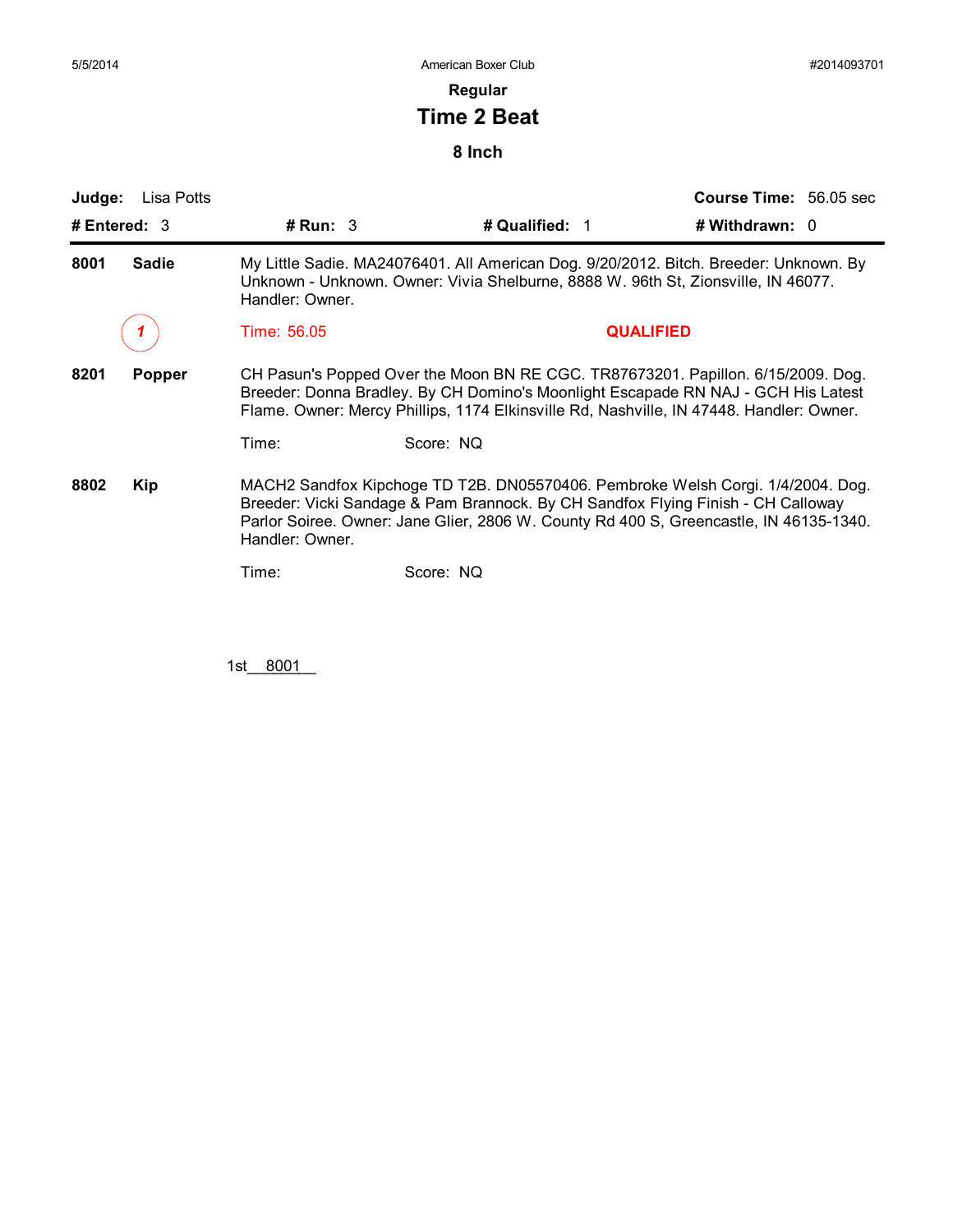**Regular**

# **Time 2 Beat**

**12 Inch**

| Judge:<br>Lisa Potts   |                                                                                                                                                                                                                                                                                                          |                                                                                                                                                                                                                                                                | Course Time: 27.11 sec |  |  |
|------------------------|----------------------------------------------------------------------------------------------------------------------------------------------------------------------------------------------------------------------------------------------------------------------------------------------------------|----------------------------------------------------------------------------------------------------------------------------------------------------------------------------------------------------------------------------------------------------------------|------------------------|--|--|
| # Entered: $5$         | # Run: $5$                                                                                                                                                                                                                                                                                               | # Qualified: 4                                                                                                                                                                                                                                                 | # Withdrawn: 0         |  |  |
| 12601<br><b>Maple</b>  | Maple Sugar Milligan CD NA CGC. RN22676603. Miniature Schnauzer. 6/5/2011. Bitch.<br>Breeder: Tiffany Halbardier. By Rozells Harley Little Man - Alexis's Adorable Aeriel. Owner:<br>Erin Milligan-Mattes, 4833 W. Arlington Rd, Bloomington, IN 47404. Handler: Owner.                                  |                                                                                                                                                                                                                                                                |                        |  |  |
|                        | Time:                                                                                                                                                                                                                                                                                                    | Score: NQ                                                                                                                                                                                                                                                      |                        |  |  |
| 12802<br>Remi          | Owner.                                                                                                                                                                                                                                                                                                   | CH Otterwise Jeremiah BN RE MX MXJ OF SE. RN19019002. Border Terrier. 7/3/2009.<br>Dog. Breeder: Susan K. Bushrod. By CH Sparravohn Troubador - CH Otterwise The Heat Is<br>On CD RN JE. Owner: Ann Goodspeed, 3030 San Jose Dr, Greenwood, IN 46143. Handler: |                        |  |  |
|                        | Time: 27.11                                                                                                                                                                                                                                                                                              | <b>QUALIFIED</b>                                                                                                                                                                                                                                               |                        |  |  |
| 12803<br>Cubby         | Little Mr Cubby. PAL256141. Pomeranian. 11/4/2010. Dog. Breeder: Unknown. By<br>Unknown - Unknown. Owner: Mona Gitter, 1223 Woodgate Dr, Carmel, IN 46033. Handler:<br>Owner.                                                                                                                            |                                                                                                                                                                                                                                                                |                        |  |  |
|                        | Time: 36.98                                                                                                                                                                                                                                                                                              | <b>QUALIFIED</b>                                                                                                                                                                                                                                               |                        |  |  |
| 12806<br><b>Tammie</b> | MACH3 K-Run Miss Tammie Bea Mine CDX BN GN RE XF T2B THD FM CGC.<br>HP25126004. Beagle. 3/14/2007. Bitch. Breeder: K Wenchert. By BIS GCH Lanbur Carson<br>City - CH K-Run's Park Me on Fifth Avenue. Owner: Marsha Smunt and Tim Smunt, 6812<br>Reynard Rd, Fox Point, WI 53217. Handler: Marsha Smunt. |                                                                                                                                                                                                                                                                |                        |  |  |
|                        | Time: 42.25                                                                                                                                                                                                                                                                                              | <b>QUALIFIED</b>                                                                                                                                                                                                                                               |                        |  |  |
| 12808<br><b>Bravo</b>  |                                                                                                                                                                                                                                                                                                          | MACH4 Bodacious Bravo CDX MXB2 MJS2 T2B. ILP156534. Shetland Sheepdog.<br>5/17/2005. Dog. Breeder: Unknown. By Unknown - Unknown. Owner: Elizabeth Ann Beck,<br>15109 Count Fleet Ct, Carmel, IN 46032. Handler: Owner.                                        |                        |  |  |
|                        | Time: 39.59                                                                                                                                                                                                                                                                                              | <b>QUALIFIED</b>                                                                                                                                                                                                                                               |                        |  |  |
|                        |                                                                                                                                                                                                                                                                                                          |                                                                                                                                                                                                                                                                |                        |  |  |

1st\_12802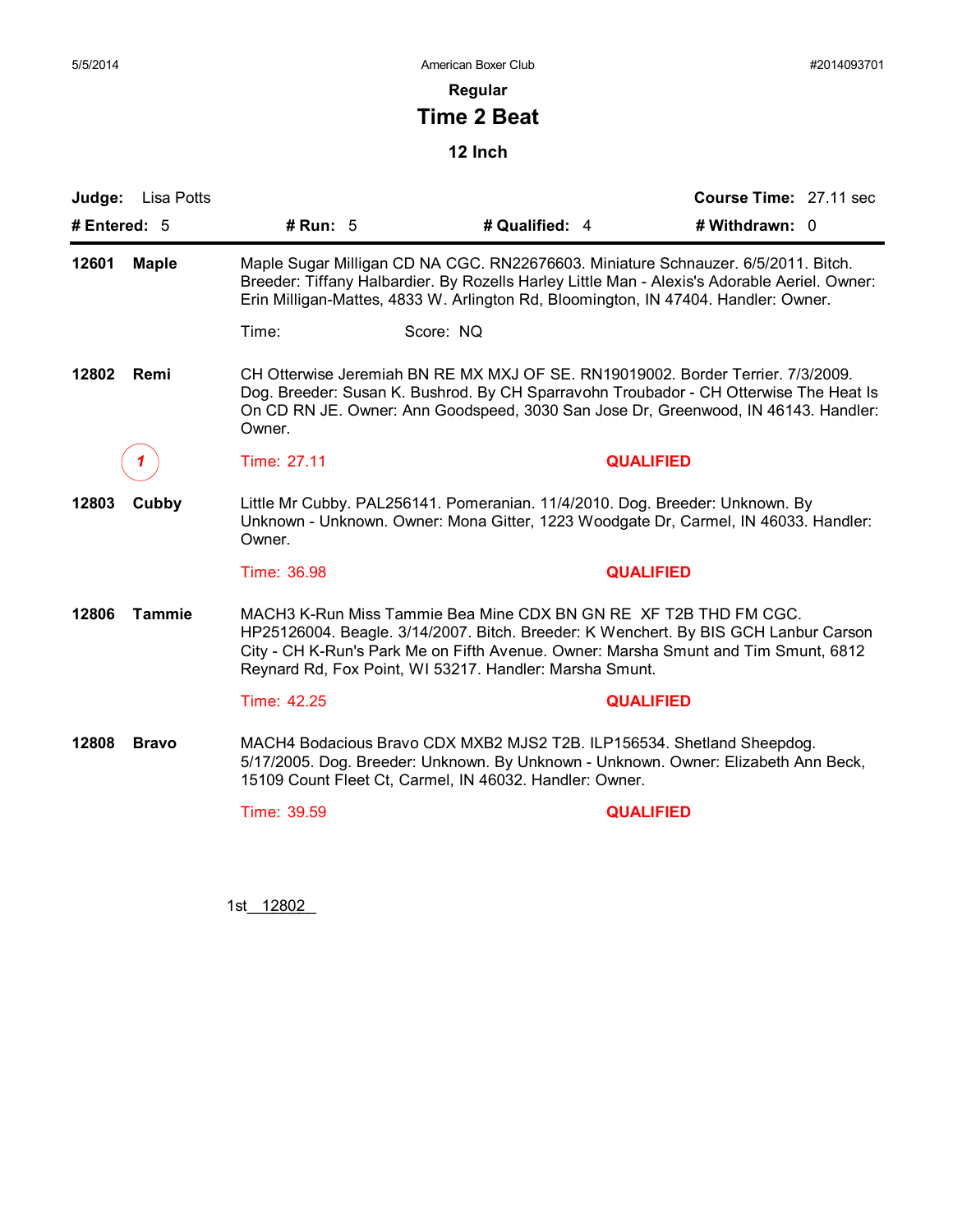### **Regular**

# **Time 2 Beat**

|                | <b>Judge:</b> Lisa Potts |                                                                                                                                                                                                                                                                                       |                                                                                                                                                                                                                                                                  | Course Time: 28.37 sec |  |  |  |
|----------------|--------------------------|---------------------------------------------------------------------------------------------------------------------------------------------------------------------------------------------------------------------------------------------------------------------------------------|------------------------------------------------------------------------------------------------------------------------------------------------------------------------------------------------------------------------------------------------------------------|------------------------|--|--|--|
| # Entered: 7   |                          | # Run: 7                                                                                                                                                                                                                                                                              | # Qualified: 4                                                                                                                                                                                                                                                   | # Withdrawn: 0         |  |  |  |
| 16601<br>Derby |                          | Keeara's Down and Derby OA AXJ NF. DN28567004. Shetland Sheepdog. 7/2/2010. Bitch.<br>Breeder: Kathy McKee. By CH Jade Mist Celtic Star Time to Shine - Coastal Keeara<br>Euphoria MX MXJ MJS XF. Owner: Kathy McKee, 8040 Oak Hill Drive, Indianapolis, IN<br>46250. Handler: Owner. |                                                                                                                                                                                                                                                                  |                        |  |  |  |
|                |                          | Time: 36.30                                                                                                                                                                                                                                                                           |                                                                                                                                                                                                                                                                  | <b>QUALIFIED</b>       |  |  |  |
| 16603<br>Macy  |                          | Prelude's Prada OA AXJ. DN25462301. Shetland Sheepdog. 7/20/2009. Bitch. Breeder:<br>Owner. By CH Road's End Obvious Conclusion - Prelude's Bec 'N Call AX AXJ HT. Owner:<br>Jane Masters, 427N 500 E, Lebanon, IN 46052. Handler: Owner.                                             |                                                                                                                                                                                                                                                                  |                        |  |  |  |
|                |                          | Time: 37.64                                                                                                                                                                                                                                                                           |                                                                                                                                                                                                                                                                  | <b>QUALIFIED</b>       |  |  |  |
| 16604<br>Louka |                          | Prelude's Curb Appeal. DN32068101. Shetland Sheepdog. 10/13/2011. Dog. Breeder: Jane<br>Masters. By CH Belmark Lo and Behold - Prelude's Prada. Owner: Elizabeth Ann Beck and<br>Jane Masters, 15109 Count Fleet Ct, Carmel, IN 46032. Handler: Elizabeth Ann Beck.                   |                                                                                                                                                                                                                                                                  |                        |  |  |  |
|                |                          | Time:                                                                                                                                                                                                                                                                                 | Score: NQ                                                                                                                                                                                                                                                        |                        |  |  |  |
| 16802          | <b>Shady</b>             | Owner.                                                                                                                                                                                                                                                                                | MACH2 Coco Chanel Blue Starlight MXB MJB XF T2B. DN30137201. Schapendoes.<br>11/29/2010. Bitch. Breeder: Kathleen Digaudio. By Astro Blue Starlight - Heidistarlight Des<br>Uns Et Des Autre. Owner: Lisa Sponsler, 14020 Wildcat Dr, Carmel, IN 46033. Handler: |                        |  |  |  |
|                |                          | Time: 30.48                                                                                                                                                                                                                                                                           |                                                                                                                                                                                                                                                                  | <b>QUALIFIED</b>       |  |  |  |
| 16803<br>Quin  |                          | Handler: Owner.                                                                                                                                                                                                                                                                       | Baccara Makin' Waves AX OAJ. DN25113301. Shetland Sheepdog. 6/16/2009. Dog.<br>Breeder: Karen E. Adams & Kathleen Carver. By Alpenglo's Gale Force NAJ - Bacarra<br>Alpenglo Ms Chievious. Owner: Kathleen Carver, 343 S Taft, Indianapolis, IN 46241.           |                        |  |  |  |
|                |                          | Time:                                                                                                                                                                                                                                                                                 | Score: NQ                                                                                                                                                                                                                                                        |                        |  |  |  |
| 16804          | Teak                     |                                                                                                                                                                                                                                                                                       | Prelude's Protocol AX AXJ OF PT. DN29497004. Shetland Sheepdog. 10/6/2007. Dog.<br>Breeder: Owner. By CH Prelude's Puttin' On Hairs OA OAJ NF - Prelude's Bec N' Call AX<br>AXJ HT. Owner: Jane Masters, 427N 500 E, Lebanon, IN 46052. Handler: Owner.          |                        |  |  |  |
|                |                          | Time:                                                                                                                                                                                                                                                                                 | Score: NQ                                                                                                                                                                                                                                                        |                        |  |  |  |
| 16805          | <b>Shooter</b>           |                                                                                                                                                                                                                                                                                       | Jusdandy Moonshot. DN28684505. Shetland Sheepdog. 7/1/2010. Dog. Breeder: Claudia<br>Frank. By CH Eastbrooke Jusdandy Rocketman - Jusdandy Twila Devine. Owner: Mary<br>Painter, 155 N 300 W, Lebanon, IN 46052. Handler: Owner.                                 |                        |  |  |  |
|                |                          | Time: 28.37                                                                                                                                                                                                                                                                           |                                                                                                                                                                                                                                                                  | <b>QUALIFIED</b>       |  |  |  |
|                |                          |                                                                                                                                                                                                                                                                                       |                                                                                                                                                                                                                                                                  |                        |  |  |  |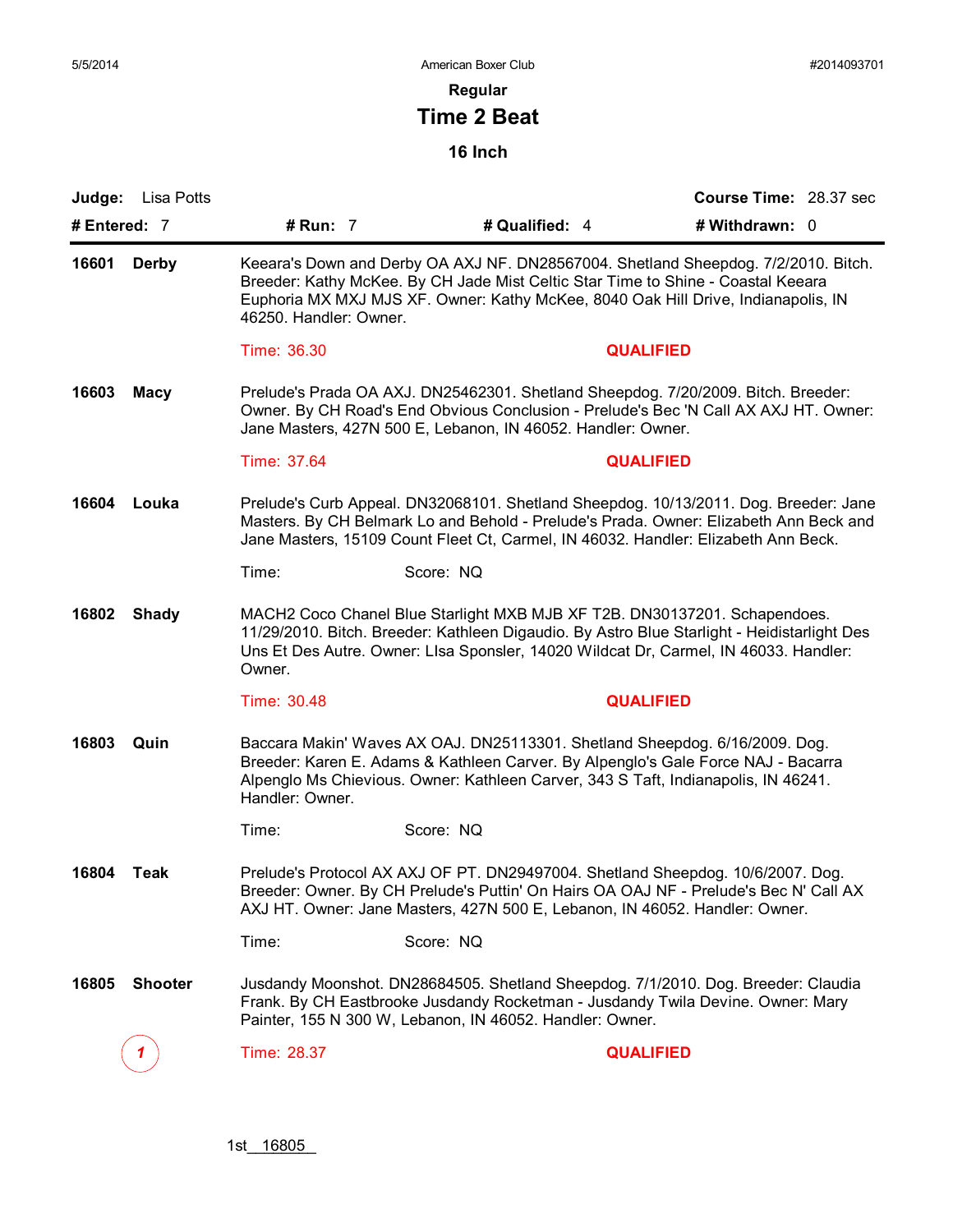# **Time 2 Beat**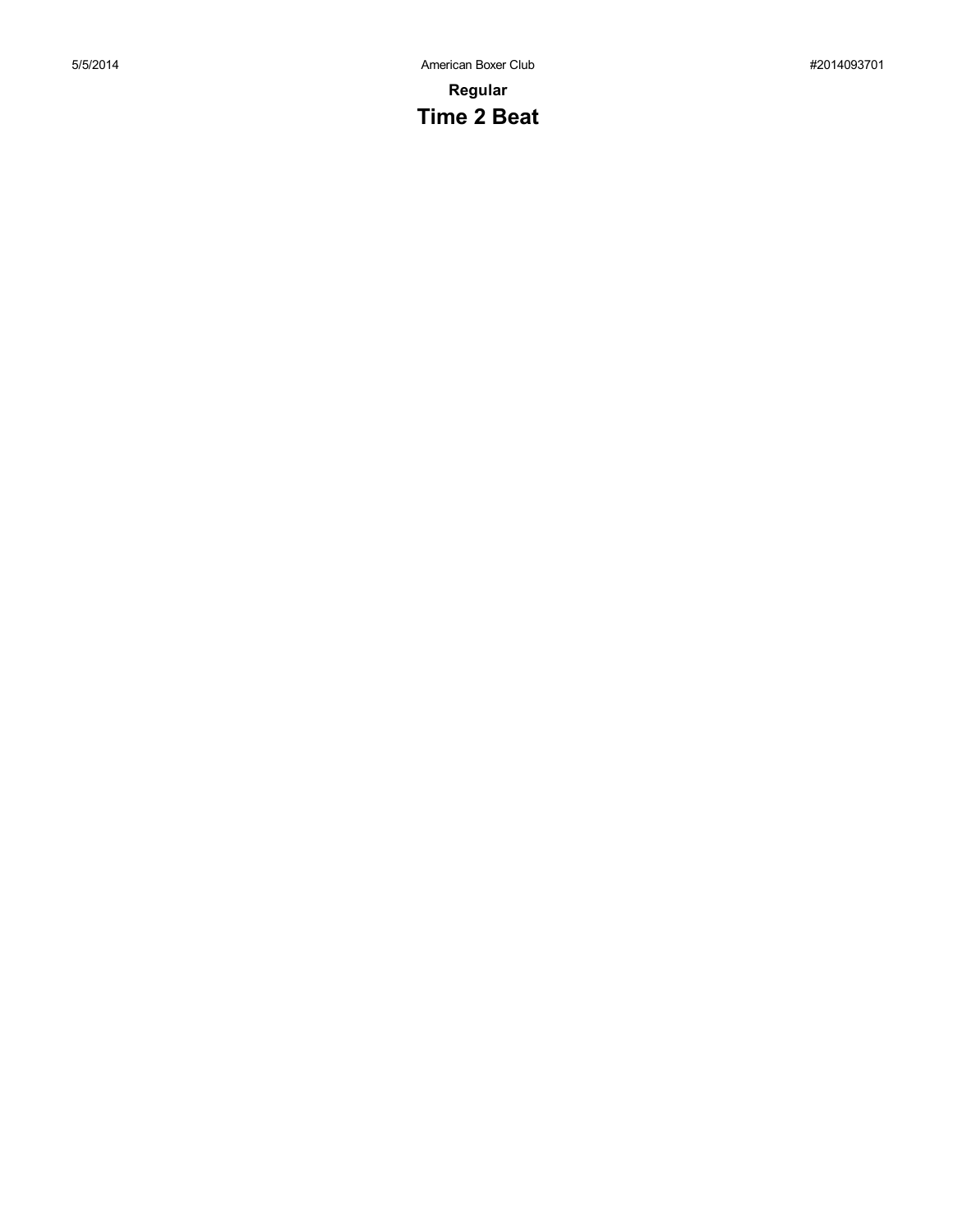**Regular**

# **Time 2 Beat**

| # Entered: 14<br># Run: 14<br># Qualified: 7<br># Withdrawn: 0<br>Aleka<br>ArticTrek Awesome Aleka RE NA NAJ CA. WS19269301. Samoyed. 10/26/2006. Bitch.<br>Breeder: Lynne Villers & Lisa Foster. By CH FrostyAcres Tank T'Rexann - Whyteshado's<br>ArticTrek Kiska RA NA NAP NJP. Owner: Lynne Villers, 1733 W 300S, Danville, IN 46122.<br>Handler: Owner.<br>Time:<br>Score: NQ<br>CopperMyst Bring Back the Magic CAA CGC. WS34770904. Boxer. 7/26/2010. Bitch.<br>Breeder: Margaret Magoffin & Donna Schaefer. By CH Belco's Coppertone RN - DC's Little<br>Miss Magic OA AXJ OF CA. Owner: Margaret Magoffin, 15 Hillrise Dr, Penfield, NY 14526.<br>Handler: Owner.<br>Score: NQ<br>Time:<br>Dancin' I'm A Total Knockout Too RE NA OAJ OF CGC. WS33950001. Boxer. 5/7/2010.<br>Lexi<br>Bitch. Breeder: Vicki Sinner. By RazMaz Total Knockout - Dancin' Do You Think I'm Sexy<br>RE NA NAJ CGC. Owner: Vicki Sinner, 820 East 5th St, Hastings, NE 68901. Handler:<br>Owner.<br>Score: NQ<br>Time:<br>ArticTrek's Easter Treasure RN NA NAJ OF. WS25460703. Samoyed. 3/23/2008. Bitch.<br><b>Peeps</b><br>Breeder: Lynne Villers. By CH Rexann's Yule-Tide Treasure RA - WhyteShado's ArticTrek<br>Kiska RA NA NAP NJP. Owner: Lynne Villers, 1733 W 300S, Danville, IN 46122. Handler:<br>Owner.<br>Time: 45.79<br><b>QUALIFIED</b><br>Ava Josephine von Waldstadt RN MXB MJB XF T2B. WS20480305. Boxer. 1/4/2007.<br>AJ<br>Bitch. Breeder: Renee Williams. By Arames vom Messingsberg - Josephine von Bachbett<br>VCD2 UD RE MX MXJ. Owner: Elisabeth Lonergan, 1465 Y Avenue, Ames, IA 50014.<br>Handler: Owner.<br>Time: 30.85<br><b>QUALIFIED</b><br>MACH Cupid's Beau and Eros CD MXF T2B. SR15699808. Brittany. 1/31/2004. Dog.<br><b>Beau</b><br>Breeder: Joyce A. Dunn. By Mickey Lee Shaw - Jaylin Dunn. Owner: Cathi Shover, 3614<br>Toronto Ct, Indianapolis, IN 46268. Handler: Owner.<br>Time: 34.62<br><b>QUALIFIED</b><br>MACH7 Cherkei's Too Hot to Handle CD RE BN MXC2 MJB3 TQX T2B3 CA.<br>Georgia<br>WS26680101. Boxer. 6/6/2008. Bitch. Breeder: Cheryl Robbins & Keith Robbins & Romi<br>Cormier & Sheila Cormier. By CH Rheannon Cherkei Turn Up the Volume - CH Bayview<br>Some Like It Hot. Owner: Todd Buchla, 1094 Gordon Combs Rd NW, Marietta, GA 30064.<br>Handler: Owner.<br>Time: 28.85<br><b>QUALIFIED</b> | Judge:      | Lisa Potts |  | Course Time: 28.85 sec |  |
|------------------------------------------------------------------------------------------------------------------------------------------------------------------------------------------------------------------------------------------------------------------------------------------------------------------------------------------------------------------------------------------------------------------------------------------------------------------------------------------------------------------------------------------------------------------------------------------------------------------------------------------------------------------------------------------------------------------------------------------------------------------------------------------------------------------------------------------------------------------------------------------------------------------------------------------------------------------------------------------------------------------------------------------------------------------------------------------------------------------------------------------------------------------------------------------------------------------------------------------------------------------------------------------------------------------------------------------------------------------------------------------------------------------------------------------------------------------------------------------------------------------------------------------------------------------------------------------------------------------------------------------------------------------------------------------------------------------------------------------------------------------------------------------------------------------------------------------------------------------------------------------------------------------------------------------------------------------------------------------------------------------------------------------------------------------------------------------------------------------------------------------------------------------------------------------------------------------------------------------------------------------------------------------------------------------------------------------------------|-------------|------------|--|------------------------|--|
|                                                                                                                                                                                                                                                                                                                                                                                                                                                                                                                                                                                                                                                                                                                                                                                                                                                                                                                                                                                                                                                                                                                                                                                                                                                                                                                                                                                                                                                                                                                                                                                                                                                                                                                                                                                                                                                                                                                                                                                                                                                                                                                                                                                                                                                                                                                                                      |             |            |  |                        |  |
|                                                                                                                                                                                                                                                                                                                                                                                                                                                                                                                                                                                                                                                                                                                                                                                                                                                                                                                                                                                                                                                                                                                                                                                                                                                                                                                                                                                                                                                                                                                                                                                                                                                                                                                                                                                                                                                                                                                                                                                                                                                                                                                                                                                                                                                                                                                                                      | 20401       |            |  |                        |  |
|                                                                                                                                                                                                                                                                                                                                                                                                                                                                                                                                                                                                                                                                                                                                                                                                                                                                                                                                                                                                                                                                                                                                                                                                                                                                                                                                                                                                                                                                                                                                                                                                                                                                                                                                                                                                                                                                                                                                                                                                                                                                                                                                                                                                                                                                                                                                                      |             |            |  |                        |  |
|                                                                                                                                                                                                                                                                                                                                                                                                                                                                                                                                                                                                                                                                                                                                                                                                                                                                                                                                                                                                                                                                                                                                                                                                                                                                                                                                                                                                                                                                                                                                                                                                                                                                                                                                                                                                                                                                                                                                                                                                                                                                                                                                                                                                                                                                                                                                                      | 20402 Carly |            |  |                        |  |
|                                                                                                                                                                                                                                                                                                                                                                                                                                                                                                                                                                                                                                                                                                                                                                                                                                                                                                                                                                                                                                                                                                                                                                                                                                                                                                                                                                                                                                                                                                                                                                                                                                                                                                                                                                                                                                                                                                                                                                                                                                                                                                                                                                                                                                                                                                                                                      |             |            |  |                        |  |
|                                                                                                                                                                                                                                                                                                                                                                                                                                                                                                                                                                                                                                                                                                                                                                                                                                                                                                                                                                                                                                                                                                                                                                                                                                                                                                                                                                                                                                                                                                                                                                                                                                                                                                                                                                                                                                                                                                                                                                                                                                                                                                                                                                                                                                                                                                                                                      | 20403       |            |  |                        |  |
|                                                                                                                                                                                                                                                                                                                                                                                                                                                                                                                                                                                                                                                                                                                                                                                                                                                                                                                                                                                                                                                                                                                                                                                                                                                                                                                                                                                                                                                                                                                                                                                                                                                                                                                                                                                                                                                                                                                                                                                                                                                                                                                                                                                                                                                                                                                                                      |             |            |  |                        |  |
|                                                                                                                                                                                                                                                                                                                                                                                                                                                                                                                                                                                                                                                                                                                                                                                                                                                                                                                                                                                                                                                                                                                                                                                                                                                                                                                                                                                                                                                                                                                                                                                                                                                                                                                                                                                                                                                                                                                                                                                                                                                                                                                                                                                                                                                                                                                                                      | 20405       |            |  |                        |  |
|                                                                                                                                                                                                                                                                                                                                                                                                                                                                                                                                                                                                                                                                                                                                                                                                                                                                                                                                                                                                                                                                                                                                                                                                                                                                                                                                                                                                                                                                                                                                                                                                                                                                                                                                                                                                                                                                                                                                                                                                                                                                                                                                                                                                                                                                                                                                                      |             |            |  |                        |  |
|                                                                                                                                                                                                                                                                                                                                                                                                                                                                                                                                                                                                                                                                                                                                                                                                                                                                                                                                                                                                                                                                                                                                                                                                                                                                                                                                                                                                                                                                                                                                                                                                                                                                                                                                                                                                                                                                                                                                                                                                                                                                                                                                                                                                                                                                                                                                                      | 20801       |            |  |                        |  |
|                                                                                                                                                                                                                                                                                                                                                                                                                                                                                                                                                                                                                                                                                                                                                                                                                                                                                                                                                                                                                                                                                                                                                                                                                                                                                                                                                                                                                                                                                                                                                                                                                                                                                                                                                                                                                                                                                                                                                                                                                                                                                                                                                                                                                                                                                                                                                      |             |            |  |                        |  |
|                                                                                                                                                                                                                                                                                                                                                                                                                                                                                                                                                                                                                                                                                                                                                                                                                                                                                                                                                                                                                                                                                                                                                                                                                                                                                                                                                                                                                                                                                                                                                                                                                                                                                                                                                                                                                                                                                                                                                                                                                                                                                                                                                                                                                                                                                                                                                      | 20803       |            |  |                        |  |
|                                                                                                                                                                                                                                                                                                                                                                                                                                                                                                                                                                                                                                                                                                                                                                                                                                                                                                                                                                                                                                                                                                                                                                                                                                                                                                                                                                                                                                                                                                                                                                                                                                                                                                                                                                                                                                                                                                                                                                                                                                                                                                                                                                                                                                                                                                                                                      |             |            |  |                        |  |
|                                                                                                                                                                                                                                                                                                                                                                                                                                                                                                                                                                                                                                                                                                                                                                                                                                                                                                                                                                                                                                                                                                                                                                                                                                                                                                                                                                                                                                                                                                                                                                                                                                                                                                                                                                                                                                                                                                                                                                                                                                                                                                                                                                                                                                                                                                                                                      | 20804       |            |  |                        |  |
|                                                                                                                                                                                                                                                                                                                                                                                                                                                                                                                                                                                                                                                                                                                                                                                                                                                                                                                                                                                                                                                                                                                                                                                                                                                                                                                                                                                                                                                                                                                                                                                                                                                                                                                                                                                                                                                                                                                                                                                                                                                                                                                                                                                                                                                                                                                                                      |             |            |  |                        |  |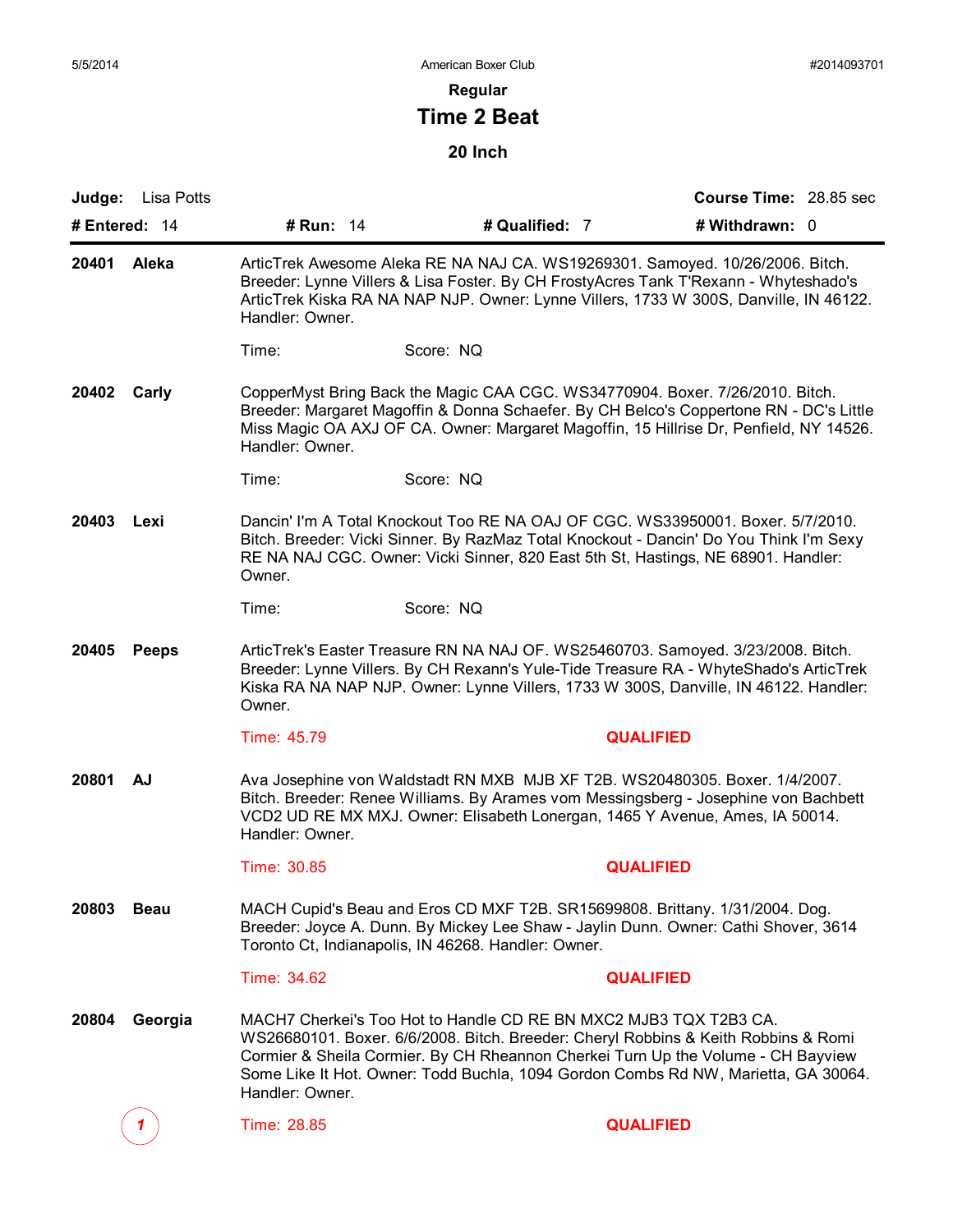**Regular**

### **Time 2 Beat**

**20807 Grif** CH Wynsum Perpetual Motion BN RN MX MXJ XF. DN1891502. Bearded Collie. 6/7/2007. Dog. Breeder: Carol J. Carlsen. By CH Tailwind Zippity Do Dah - CH Wynsum Charming Reflection AX AXJ. Owner: Bobbie Raguse and Bill Raguse and Carol Carlsen, 7545 Dubonnet Way, Indianapolis, IN 46278. Handler: Bobbie Raguse.

### Time: 38.32 **QUALIFIED**

**20809 Strummer** MACH2 Lemko's Super Star Strummer MXB MJG OF CGC. WS25569901. Boxer. 2/20/2008. Dog. Breeder: Jessica Kozal. By CH Twinkle Star V. Eurozone SOM - CH Lemko's Rising Sun. Owner: Jill Viggiani, 904 Weaver Rd, Huntington, VT 05462. Handler: Owner.

Time: Score: NQ

**20810 Boo** B'Dazzled Knight's Surprise. RN13253303. American Staffordshire Terrier. 2/2/2007. Dog. Breeder: Claudia Rudoi. By White Rock B'Dazzled by a Knight - Mississippi Red Rock Penny. Owner: Michael Anderson, 280 N 300 W, Lebanon, IN 46052. Handler: Owner.

Time: 40.40 **QUALIFIED**

**20816 Hickory** Ole Hickory MX MXJ OF. MA00302801. All American Dog. 3/29/2008. Dog. Breeder: Unknown. By Unknown - Unknown. Owner: Dee Ann Peine, 8443 Crown Pt Rd, Indianapolis, IN 46278. Handler: Owner.

Time: 32.50 **QUALIFIED**

**20819 Dara** GCH MACH Windwood's Daring Soul Of Sherwood CD RE MX MXJ XF. WS26916702. Boxer. 7/7/2008. Bitch. Breeder: Shirley Stanton. By CH Breho I Bee Shinin' - Windwood's Heart N Soul. Owner: Colleen Fleury, 37589 Gayoso sT, Slidell, LA 70458. Handler: Owner.

Time: Score: NQ

**20820 Anja** MACH Anja Von Waldstadt VCD2 RE MXG MJS OF. WS20480303. Boxer. 1/4/2007. Bitch. Breeder: Renee Fulcer. By Arames vom Messingsberg - Josephine von Bachbett VCD2 UD RE MX MXJ. Owner: Renee Fulcer, 4010 N Meridian Rd, Rockford, IL 61101. Handler: Owner.

Time: Score: NQ

**24203 Fred** Great Expectation's Winifred Will Do! BN RN TD PT HSAs CGC. WS39438202. Boxer. 9/2/2011. Bitch. Breeder: Reegan Ray. By Marc del Benicadel - Shera's Great Expectations RN TDX AX AXJ HXAs HIBs CGC. Owner: Reegan Ray and Bill Polonsky, 734 San Dieguito Drive, Encinatas, CA 92024. Handler: Reegan Ray.

Time: Score: NQ

1st\_\_\_\_\_\_\_\_ 20804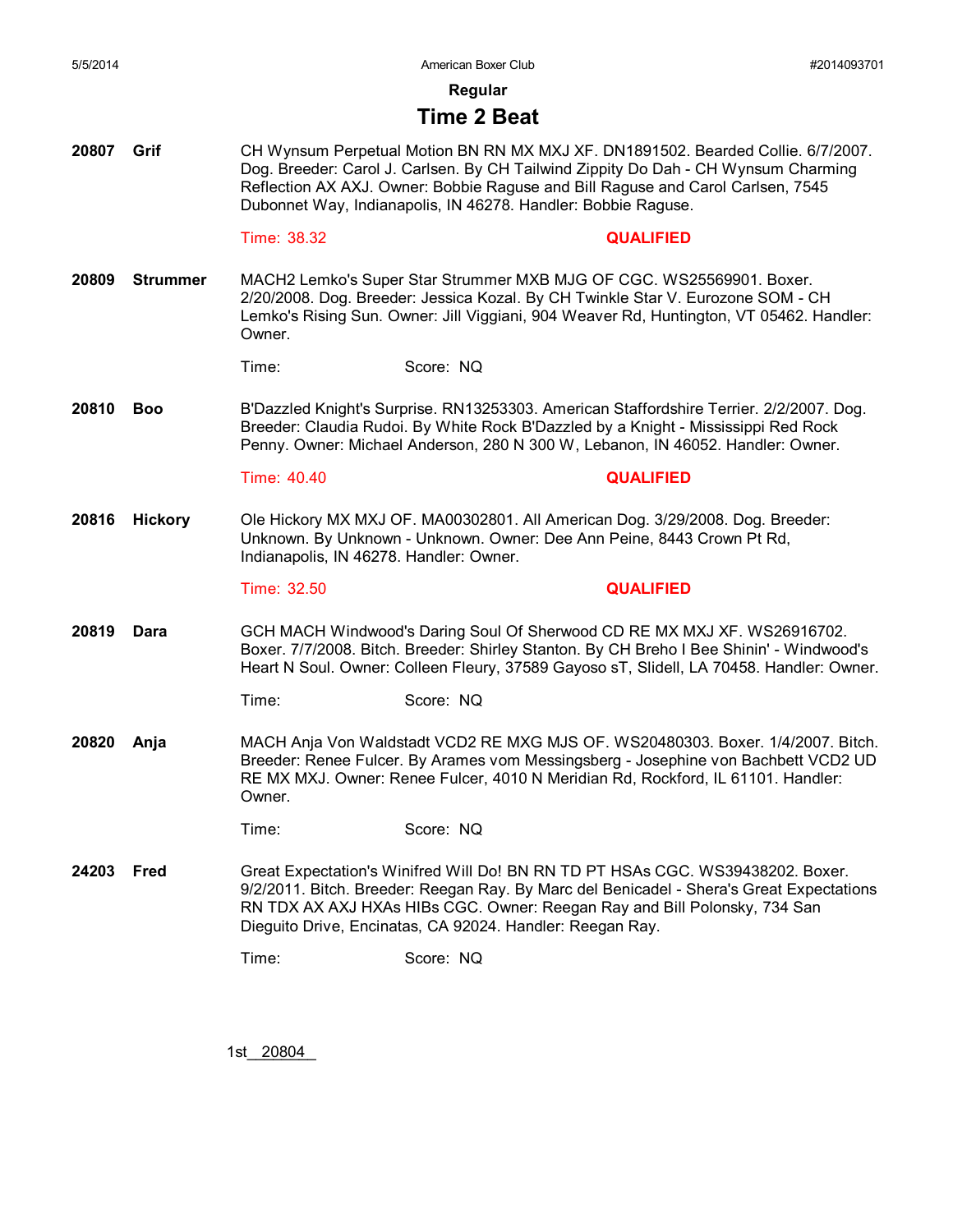### **Regular**

# **Time 2 Beat**

| <b>Judge:</b> Lisa Potts |                                        |                                                                                                                                                                                                                                                                                                                                              |                  | Course Time: 28.12 sec |  |  |
|--------------------------|----------------------------------------|----------------------------------------------------------------------------------------------------------------------------------------------------------------------------------------------------------------------------------------------------------------------------------------------------------------------------------------------|------------------|------------------------|--|--|
| # Entered: 12            | # Run: 12                              | # Qualified: 5                                                                                                                                                                                                                                                                                                                               |                  | # Withdrawn: 0         |  |  |
| 24201<br>Jim             |                                        | TealCrest's Bucnuts on Fire NAJ. WS32322502. Boxer. 10/27/2009. Dog. Breeder: Jill<br>Hootman & Robin Kennedy. By CH TealCrest's Luck of the Irish - Miro-TealCrest's Whats<br>Ur Name. Owner: Sandra Kistler, 214 Ranchview Dr, Vandalia, OH 45377. Handler: Owner.                                                                         |                  |                        |  |  |
|                          | Time:                                  | Score: NQ                                                                                                                                                                                                                                                                                                                                    |                  |                        |  |  |
| 24202 Stryker            |                                        | CH Winmere Only Time Will Tell CAA CGC. WS29627004. Boxer. 3/8/2009. Dog. Breeder:<br>Theresa Garton & Lynn Garton. By CH Strawberry N REO Gold Country - CH Winmere<br>Indian Paintbrush RE OA AXJ AXP AJP OFP. Owner: Margaret Magoffin and Theresa<br>Garton, 15 Hillrise Dr, Penfield, NY 14526. Handler: Margaret Magoffin.             |                  |                        |  |  |
|                          | Time:                                  | Score: NQ                                                                                                                                                                                                                                                                                                                                    |                  |                        |  |  |
| 24204<br><b>Brit</b>     |                                        | CH TealCrest's Spitfire CA. WS32322501. Boxer. 10/27/2009. Bitch. Breeder: Jill Hootman<br>& Robin Kennedy. By CH TealCrest's Luck of the Irish CD RA AX AXJ NF CA - Miro-<br>TealCrest's Whats Ur Name CD RN CA. Owner: Jill Hootman, 171 Tylertown Rd,<br>Clarksville, TN 37040. Handler: Owner.                                           |                  |                        |  |  |
|                          | Time:                                  | Score: NQ                                                                                                                                                                                                                                                                                                                                    |                  |                        |  |  |
| 24401<br>Ziva            |                                        | CH Peprhl's Life's a Dance with DebLyn VCD1 CD BN GN RE TDX NA NAJ. WS30844201.<br>Boxer. 6/29/2009. Bitch. Breeder: Sue Ann Thompsn. By CH OTCH Regal's Heeeere's<br>Johnny - CH Peprhl's Will You Dance Marbo CDX RE AX AXJ NAP NJP. Owner: Debra L<br>Owens and Caitlyn Owens, 508 2nd St, Luther, IA 50152-0357. Handler: Debra L Owens. |                  |                        |  |  |
|                          | Time:                                  | Score: NQ                                                                                                                                                                                                                                                                                                                                    |                  |                        |  |  |
| 24804<br>Jet             | Handler: Owner.                        | Boxnen's Jet von Waldstat CD BN RN AX AXJ. WS38247401. Boxer. 7/22/2011. Dog.<br>Breeder: Minna Nousianinen-Becher & Ann Flegel. By Boxmann Star Trek - Caelon Du<br>Champ'Des Legendes. Owner: Renee Fulcer, 4010 N Meridian Rd, Rockford, IL 61101.                                                                                        |                  |                        |  |  |
|                          | Time: 29.88                            |                                                                                                                                                                                                                                                                                                                                              | <b>QUALIFIED</b> |                        |  |  |
| 24810 Flag               |                                        | Honeytree Flying Colors RN AX AXJ. DN32992401. Collie. 1/17/2012. Dog. Breeder: Debra<br>& Shawn Amszi. By Honeytree Shertom Rolex - Honeytree Brilliant Rose. Owner: Debbie<br>Held and Forrest Held, 5660 Roseberry Ridge, Lafayette, IN 47905. Handler: Debbie Held.                                                                      |                  |                        |  |  |
|                          | Time: 38.20                            |                                                                                                                                                                                                                                                                                                                                              | <b>QUALIFIED</b> |                        |  |  |
| <b>Rocky</b><br>24812    | East Moline, IL 61244. Handler: Owner. | Gottwalt's Rock Star NA NAP NJP. WS32130202. Boxer. 11/7/2009. Dog. Breeder: Tina &<br>Jeff Chapai. By Chapai's Chicago Bear - Adeline II. Owner: Lisa Gottwalt, 1503 17th St,                                                                                                                                                               |                  |                        |  |  |
|                          | Time:                                  | Score: NQ                                                                                                                                                                                                                                                                                                                                    |                  |                        |  |  |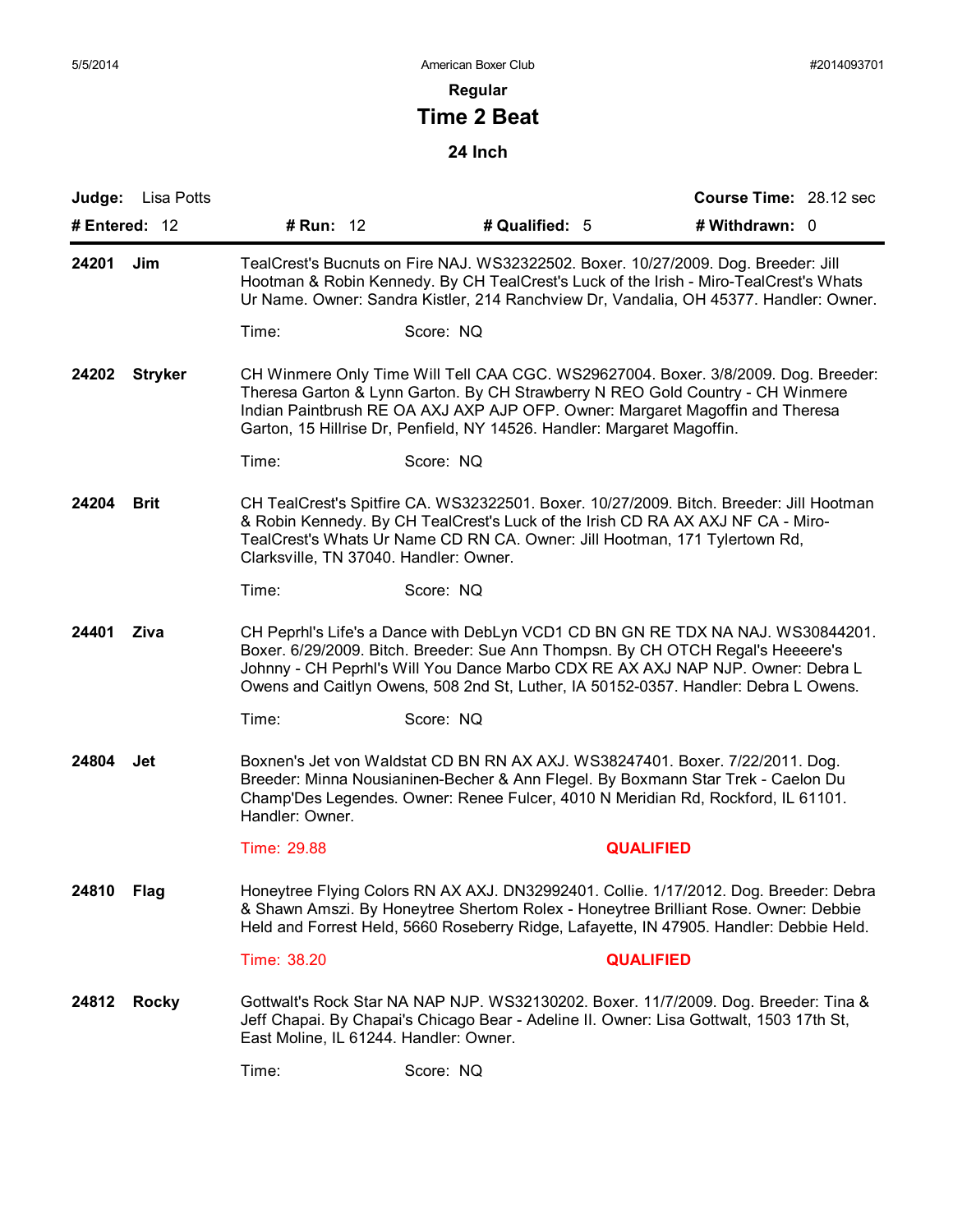**Regular**

### **Time 2 Beat**

**24813 Lily** Jacquet's Lily Bouquet MX MXJ XF. WS30634201. Boxer. 2/26/2009. Bitch. Breeder: Patricia Kelly & Richard Tomita. By Jacquet's Johnnie Reb - CH Jacquet's Jetta. Owner: Bonnie Campbell and Richard Tomita, 64 Boulevard, Mountain Lakes, NJ 07046. Handler: Bonnie Campbell.

| l ime: | Score: NQ |
|--------|-----------|
|        |           |

**24816 Vince** MACH2 Athenas Sergeant Carter CDX RAE. DN11734502. Belgian Malinois. 6/9/2005. Dog. Breeder: Dr. Thomas B. & Mrs. Theresa K. Kulb. By CH Tribal's Victorio Van Balderlo - CH Delialex Dandy Queen Beatrix. Owner: Theresa Kulb, 19484 Valley Trail Rd, Bloomington, IL 61705-5746. Handler: Owner.

### Time: 31.61 **QUALIFIED**

**24817 Raven** MACH7 Fulcer's Raven VCD2 UDX OM1 RE MXC2 MJB3 XF T2B. WS13956513. Doberman Pinscher. 6/10/2005. Bitch. Breeder: Dawn M. Clark. By CH Shadais' Randsom Demand - Star Clark II. Owner: Lloyd Fulcer, 4010 N Meridian Rd, Rockford, IL 61101. Handler: Owner.

**24818 Zeus** CH Schmidt's GC Catch A Falling Star at LeMac CD MX MXJ OF. WS25892105. Boxer. 4/12/2008. Dog. Breeder: Julia Schmidt & Cindy Yaeger. By Twinkle Star v. Eurozone - Schmidt's Mystic Run at Heart Acre. Owner: Leta McCulla and Julia Schmidt, Cindy Yaeger, 110 N Heck Hill Rd, St Paris, OH 43072. Handler: Leta McCulla.

*1* Time: 28.12 **QUALIFIED**

Time: 34.94 **QUALIFIED**

**24820 Layla** Layla Wild Tail MX MXJ. MA00640901. All American Dog. 1/1/2009. Bitch. Breeder: Unknown. By Unknown - Unknown. Owner: Kenneth Kistler, 214 Ranchview Dr, Vandalia, OH 45377. Handler: Owner.

Time: Score: NQ

1st\_\_\_\_\_\_\_\_ 24817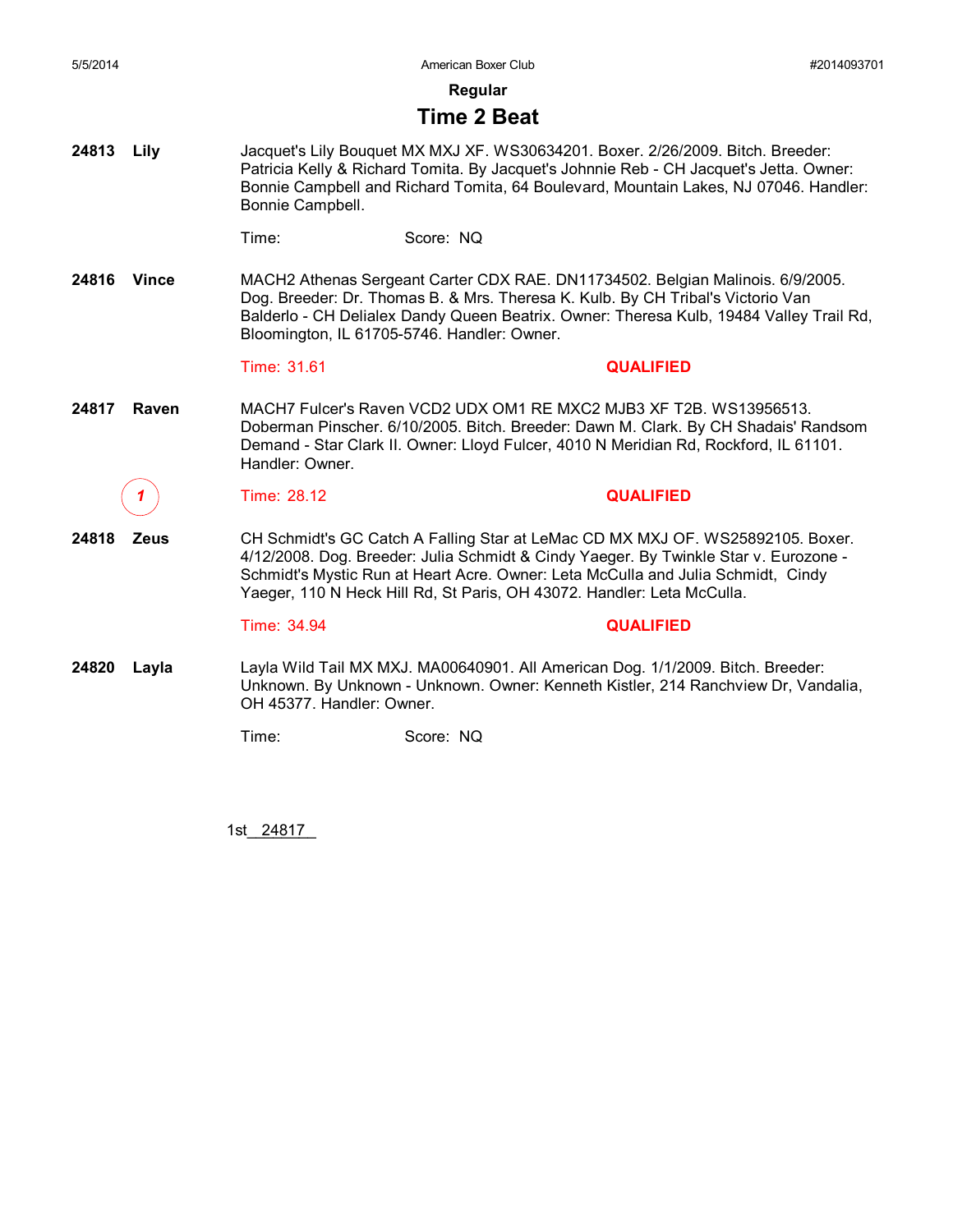**Preferred**

### **Time 2 Beat**

**8 Inch**

| Judge:<br>Lisa Potts<br># Entered: 2 | # Run: $2$                                                                                                                                                                                                                                            | # Qualified: 1 | <b>Course Time: 35.51 sec</b><br># Withdrawn: $0$ |  |  |
|--------------------------------------|-------------------------------------------------------------------------------------------------------------------------------------------------------------------------------------------------------------------------------------------------------|----------------|---------------------------------------------------|--|--|
| 8603<br><b>Ally</b>                  | Prelude's Spit 'N Fire. DN28012103. Shetland Sheepdog. 4/20/2010. Bitch. Breeder: Jane<br>Masters & Elizabeth Carroll. By Belmark Lo and Behold - Prelude's Show 'N Tell. Owner:<br>Sandy White, 8808 W 550 South, Shirley, IN 47384. Handler: Owner. |                |                                                   |  |  |
|                                      | Time:                                                                                                                                                                                                                                                 | Score: NQ      |                                                   |  |  |
| 8804<br><b>Wrigley</b>               | MACH Starlit My Wrigley CDX BN. PR09308001. Poodle. 12/4/2006. Bitch. Breeder:<br>Deanna Moore. By CH Logos Starlit Entertainer - CH Di'Onsky Steel Magnolia. Owner:<br>Mona Gitter, 1223 Woodgate Dr, Carmel, IN 46033. Handler: Owner.              |                |                                                   |  |  |
|                                      | Time: 35.51                                                                                                                                                                                                                                           |                | <b>QUALIFIED</b>                                  |  |  |

1st\_8804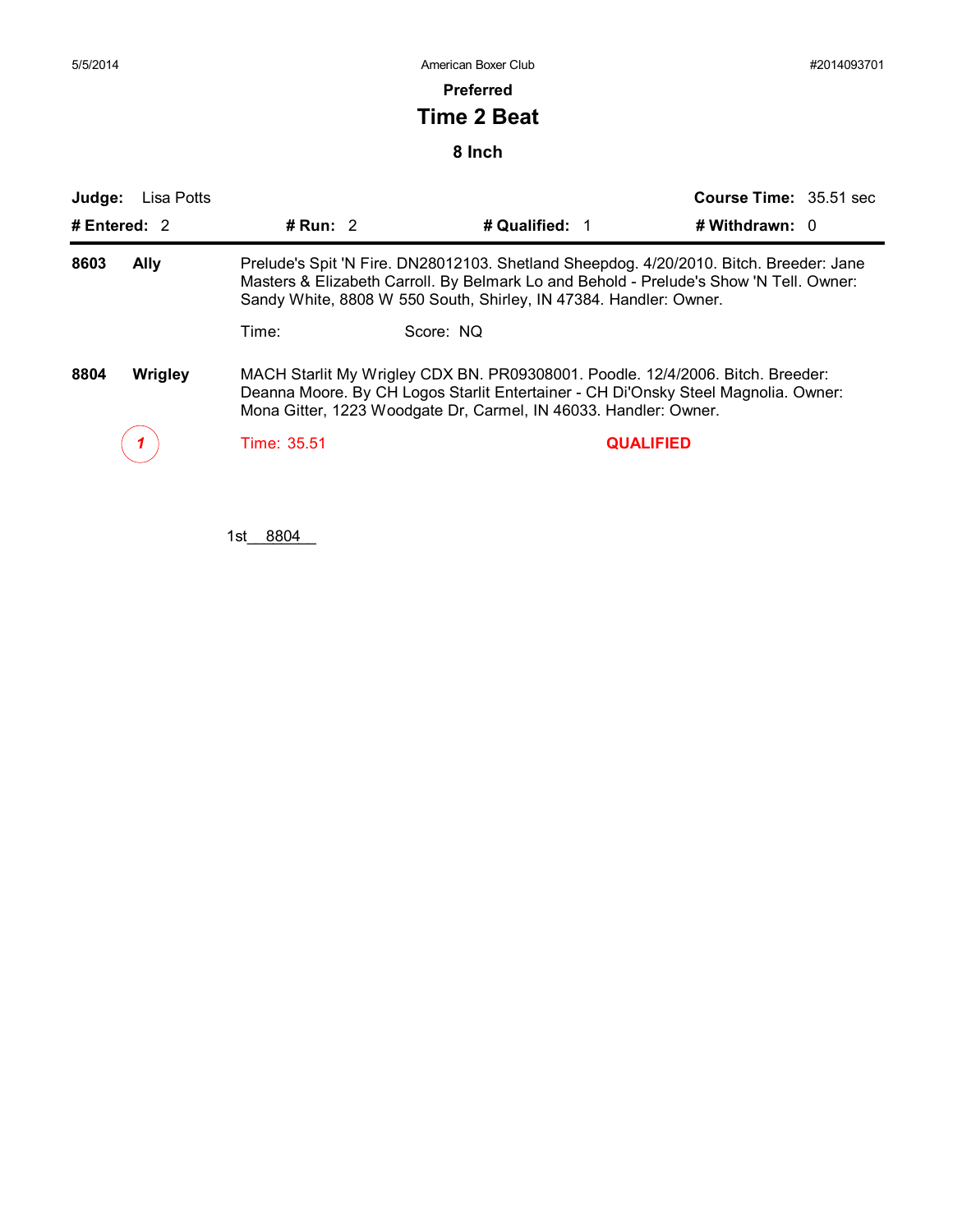### **Preferred**

# **Time 2 Beat**

### **12 Inch**

| Judge:                | Lisa Potts    |                                                                                                                                                                                                                                                                                                                                    |                  | <b>Course Time: 0 sec</b> |  |  |
|-----------------------|---------------|------------------------------------------------------------------------------------------------------------------------------------------------------------------------------------------------------------------------------------------------------------------------------------------------------------------------------------|------------------|---------------------------|--|--|
| # Entered: $2$        |               | # Run: $2$                                                                                                                                                                                                                                                                                                                         | # Qualified: $0$ | # Withdrawn: 0            |  |  |
| 12812<br><b>Hobie</b> |               | MACH2 Kallista's Catch the Wind CD RE MXS MJG MXF T2B. PR06033102. Poodle.<br>3/16/2005. Dog. Breeder: Lori Maxwell & Marlene Miller. By CT CH MACH3 Kallista's Sivler<br>Sails Aloft VCD4 UDX2 VER RAE MXG MJB2 XF T2B - Kallista's Kameo. Owner: Kim<br>Johnson, 6836 N Caldwell Rd, Lebanon, IN 46052-8228. Handler: Kim Glass. |                  |                           |  |  |
|                       |               | Time:                                                                                                                                                                                                                                                                                                                              | Score: NQ        |                           |  |  |
| 12813                 | <b>Boomer</b> | Iroc Like A Boomerang. NP28799501. Bulldog. 10/12/2009. Dog. Breeder: Kandie Kroonen.<br>By Iroc's Southern Comfort Leroy - Aldar's Rising Star. Owner: April Paulman, 5404 N.<br>Brandywine Rd, Shelbyville, IN 46176. Handler: Owner.                                                                                            |                  |                           |  |  |
|                       |               | Time:                                                                                                                                                                                                                                                                                                                              | Score: NQ        |                           |  |  |

1st\_\_\_\_<del>\_\_\_\_</del>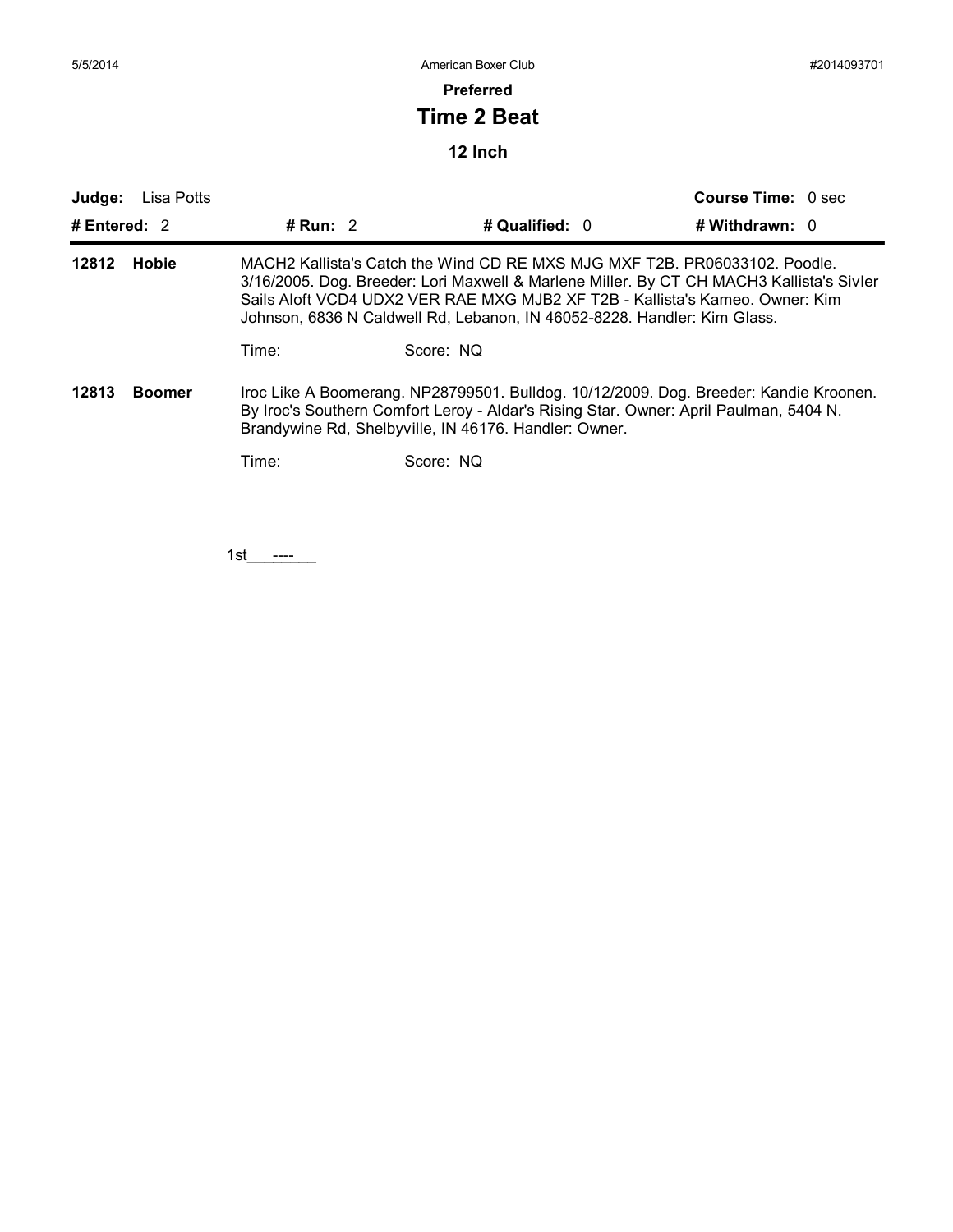### **Preferred**

# **Time 2 Beat**

**16 Inch**

| Judge: Lisa Potts        |                                                                                                                                                                                                                                                                                                                                         |                                                                                                                                                                                                                                                     | Course Time: 38.69 sec |  |  |
|--------------------------|-----------------------------------------------------------------------------------------------------------------------------------------------------------------------------------------------------------------------------------------------------------------------------------------------------------------------------------------|-----------------------------------------------------------------------------------------------------------------------------------------------------------------------------------------------------------------------------------------------------|------------------------|--|--|
| # Entered: 5             | # Run: $4$                                                                                                                                                                                                                                                                                                                              | # Qualified: 1                                                                                                                                                                                                                                      | # Withdrawn: 0         |  |  |
| 16201<br><b>Sassy</b>    | Sunshine Sassafras. MA26521801. All American Dog. 7/1/2005. Bitch. Breeder: Unknown.<br>By Unknown - Unknown. Owner: Dee Ann Peine, 8443 Crown Pt Rd, Indianapolis, IN<br>46278. Handler: Owner.                                                                                                                                        |                                                                                                                                                                                                                                                     |                        |  |  |
|                          | Time: 38.69                                                                                                                                                                                                                                                                                                                             | <b>QUALIFIED</b>                                                                                                                                                                                                                                    |                        |  |  |
| 16202<br>Celia           | Cedarlin's Graceful Beginnings. WS30892103. Boxer. 6/15/2009. Bitch. Breeder: Rebecca<br>Gilchrist and Korinne Vanderpool. By CH Naja's Enterprise of Summer - CH Regal.s Full of<br>TenDer Grace CD RE NFP AJP. Owner: Rebecca Gilchrist and Eric Gilchrist, 210<br>Hackberry St, North Liberty, IA 52317. Handler: Rebecca Gilchrist. |                                                                                                                                                                                                                                                     |                        |  |  |
|                          | Time:                                                                                                                                                                                                                                                                                                                                   | Score: NQ                                                                                                                                                                                                                                           |                        |  |  |
| 16402<br>Bo              | Deblon Bosun's Onward Thru the Fog. WS23433908. Portuguese Water Dog. 7/26/2007.<br>Dog. Breeder: Barbara Bucheit. By Aarion Back to the Future Deblon - Deblon Dancin<br>Finale. Owner: Shelley Mart, 2912 E 52nd St, Indianapolis, IN 46205. Handler: Owner.                                                                          |                                                                                                                                                                                                                                                     |                        |  |  |
|                          | Time:                                                                                                                                                                                                                                                                                                                                   | Score: NQ                                                                                                                                                                                                                                           |                        |  |  |
| 16605<br>Abby            | Abrcadabra. ILP158468. Boxer. 3/13/2006. Bitch. Breeder: Unknown. By Unknown -<br>Unknown. Owner: Jan Blevins, 1006 Oxfordshire, Carrollton, TX 75007. Handler: Owner.                                                                                                                                                                  |                                                                                                                                                                                                                                                     |                        |  |  |
|                          | Time:                                                                                                                                                                                                                                                                                                                                   | Score: NQ                                                                                                                                                                                                                                           |                        |  |  |
| 16606<br><b>Whoopsie</b> | Cicero, IN 46034. Handler: Owner.                                                                                                                                                                                                                                                                                                       | CH Bayswaters What About Whoopsie CDX OAP NJP. WS17385904. Portuguese Water<br>Dog. 4/18/2006. Bitch. Breeder: Mary Kay Schroeder. By Valykie Dr Watson is Here -<br>Bayswater's What About Whoopsie. Owner: Mary Kay Schroeder, 1560 Bayswater Ln, |                        |  |  |
|                          | Time:                                                                                                                                                                                                                                                                                                                                   | Score: ABS                                                                                                                                                                                                                                          |                        |  |  |
|                          |                                                                                                                                                                                                                                                                                                                                         |                                                                                                                                                                                                                                                     |                        |  |  |

1st\_16201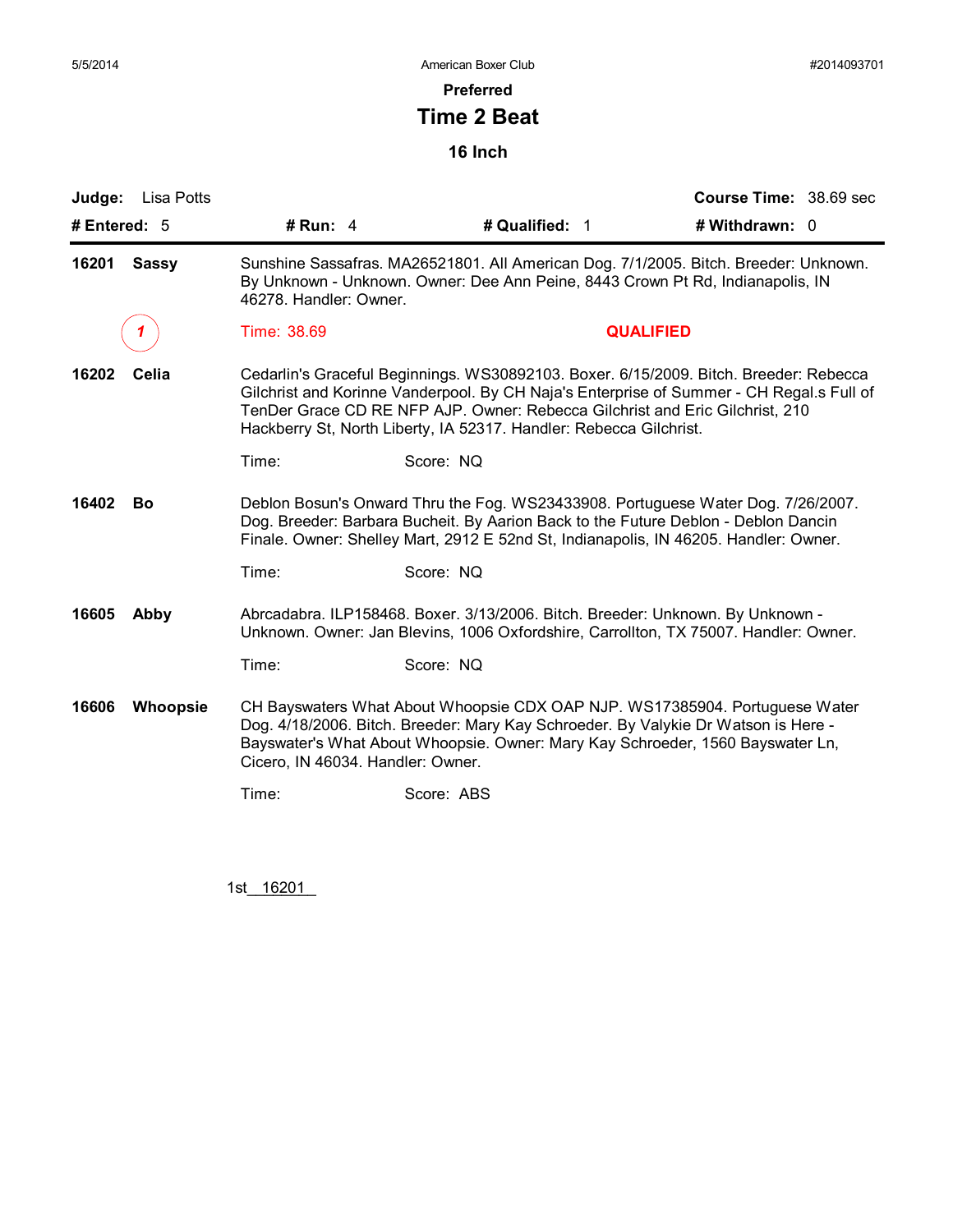**Preferred**

# **Time 2 Beat**

|                       | <b>Judge:</b> Lisa Potts                                                                                                                                                                                                                                                                    |                                                                                                                                                                                                                               |                                                                                                                                                                                                                                                                                                                                                     |                  | Course Time: 30.81 sec |  |
|-----------------------|---------------------------------------------------------------------------------------------------------------------------------------------------------------------------------------------------------------------------------------------------------------------------------------------|-------------------------------------------------------------------------------------------------------------------------------------------------------------------------------------------------------------------------------|-----------------------------------------------------------------------------------------------------------------------------------------------------------------------------------------------------------------------------------------------------------------------------------------------------------------------------------------------------|------------------|------------------------|--|
| # Entered: 8          |                                                                                                                                                                                                                                                                                             | # Run: 8                                                                                                                                                                                                                      | # Qualified: 3                                                                                                                                                                                                                                                                                                                                      |                  | # Withdrawn: 0         |  |
| 20208<br>Ted          |                                                                                                                                                                                                                                                                                             |                                                                                                                                                                                                                               | Xcellent Adventure von Bachbett. WS41461301. Boxer. 5/24/2012. Dog. Breeder: Cathy &<br>George Markos. By Adonis vom Grand Kevin - Eicke vom Silvertbach. Owner: Elisabeth<br>Lonergan, 1465 Y Avenue, Ames, IA 50014. Handler: Owner.                                                                                                              |                  |                        |  |
|                       |                                                                                                                                                                                                                                                                                             | Time:                                                                                                                                                                                                                         | Score: NQ                                                                                                                                                                                                                                                                                                                                           |                  |                        |  |
| 20212 Casey           | Casey. MA03931801. All American Dog. 1/1/2008. Dog. Breeder: Unknown. By Unknown -<br>Unknown. Owner: Peggy Kraus, 1990N Valley Lane, Greenfield, IN 46140. Handler: Owner.                                                                                                                 |                                                                                                                                                                                                                               |                                                                                                                                                                                                                                                                                                                                                     |                  |                        |  |
|                       | Time:                                                                                                                                                                                                                                                                                       | Score: NQ                                                                                                                                                                                                                     |                                                                                                                                                                                                                                                                                                                                                     |                  |                        |  |
| 20406<br>Gidget       | Bell'Lavoros Tornare in Paradiso BN RN. WS43223004. Doberman Pinscher. 11/12/2012.<br>Bitch. Breeder: Vicky K. Brachfeld. By Zamu Les Deux Peupliers - Black Adamant Allegra.<br>Owner: Lloyd Fulcer and Vicky Brachfeld, 4010 N Meridian Rd, Rockford, IL 61101.<br>Handler: Lloyd Fulcer. |                                                                                                                                                                                                                               |                                                                                                                                                                                                                                                                                                                                                     |                  |                        |  |
|                       |                                                                                                                                                                                                                                                                                             | Time: 32.53                                                                                                                                                                                                                   |                                                                                                                                                                                                                                                                                                                                                     | <b>QUALIFIED</b> |                        |  |
| 20607<br><b>Saber</b> |                                                                                                                                                                                                                                                                                             | Xcalibur Von Bachbett. WS41461305. Boxer. 5/24/2012. Dog. Breeder: Cathy & George<br>Markos. By Adonis Vom Grand Kevch - Icke Vom Silvertbach. Owner: Jan Blevins, 1006<br>Oxfordshire, Carrollton, TX 75007. Handler: Owner. |                                                                                                                                                                                                                                                                                                                                                     |                  |                        |  |
|                       |                                                                                                                                                                                                                                                                                             | Time:                                                                                                                                                                                                                         | Score: NQ                                                                                                                                                                                                                                                                                                                                           |                  |                        |  |
| 20823<br>Dezi         |                                                                                                                                                                                                                                                                                             |                                                                                                                                                                                                                               | Bertschire Quixotic Dreamer AXP AJP OFP. SR57181707. Flat-Coated Retriever.<br>6/21/2009. Dog. Breeder: Andrea Holsinger, Cheryl Kistner, Kass Goulding. By Bertschire<br>Horse Power - Flat-Tyre's Does Your Mother Know. Owner: Dawn McGuire, 320 Barton<br>Ave, Indianapolis, IN 46241. Handler: Owner.                                          |                  |                        |  |
|                       |                                                                                                                                                                                                                                                                                             | Time:                                                                                                                                                                                                                         | Score: NQ                                                                                                                                                                                                                                                                                                                                           |                  |                        |  |
| 20826                 | Zephyr                                                                                                                                                                                                                                                                                      |                                                                                                                                                                                                                               | MACH PACH YDK's Desert West Wind RE MXB MJS MXPB MJP3 MJPB PAX XF<br>T2BT2BP. WS17961701. Boxer. 5/14/2006. Dog. Breeder: Jennifer & Clint Yates and<br>Barbara Wedge. By CH Bargary's Buried Treasure - Bargary's Happy Days RN NA NAJ.<br>Owner: Jennifer Yates, 6320 Little Elm St, N. Las Vegas, NV 89031. Handler: Owner.                      |                  |                        |  |
|                       |                                                                                                                                                                                                                                                                                             | Time: 30.81                                                                                                                                                                                                                   |                                                                                                                                                                                                                                                                                                                                                     | <b>QUALIFIED</b> |                        |  |
| 20827                 | <b>Jack Daniel</b>                                                                                                                                                                                                                                                                          | Daniel.                                                                                                                                                                                                                       | Pheasant Hollow's Jack Daniel AXP OAP CGC. WS38474908. Boxer. 7/20/2011. Dog.<br>Breeder: Kerry Jones, Robert Detoro, Allison Jones, Patricia Detoro. By CH Pheasant<br>Hollow's ASUREBET - CH Pheasant Hollow's Hot Dam Here I Am. Owner: Nina A.B. Daniel<br>and Truman W. Daniel, 1556 Robert Young Rd, Starksboro, VT 05487. Handler: Nina A.B. |                  |                        |  |
|                       |                                                                                                                                                                                                                                                                                             | Time:                                                                                                                                                                                                                         | Score: NQ                                                                                                                                                                                                                                                                                                                                           |                  |                        |  |